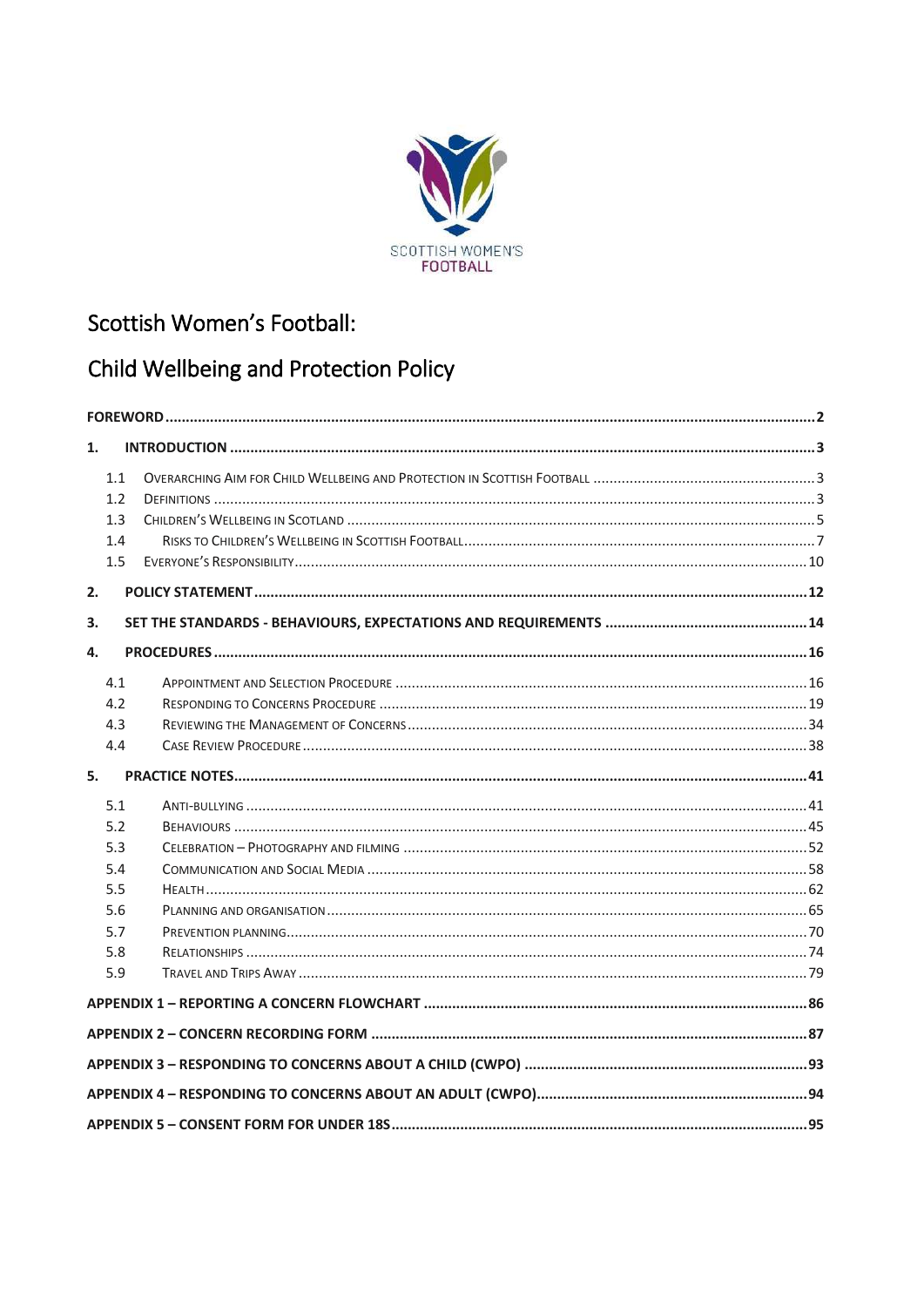## <span id="page-1-0"></span>**Foreword**

Children only get one shot at childhood. It is incumbent upon all of us to ensure that when children and young people choose to play football they do so whilst feeling safe and having fun. The positive impact SWF volunteers and football staff have on children and young people is long-lasting. Our aspiration is that football in childhood creates happy memories that last a lifetime, sparking enjoyment of the game into and throughout adulthood.

At SWF we sincerely value everything our volunteers and football staff do to provide great coaching and offer wonderful footballing opportunities for girls and young women. You are helping to grow the game and making a big contribution to improving the health and wellbeing of children and young people.

Life, however, can be complex and challenging. In doing everything we can to help keep children and young people safe, we must recognise that it is possible that anyone working and volunteering in football could be faced with difficult and daunting situations. We have therefore placed great importance on working with our partners across the football family to develop this range of tools and guidance to help you in your roles. You should use it to help support decision making, enable a clear understanding of proper procedures and to help raise standards in your clubs.

We are here to support you. If after digesting this guidance you have any questions or queries, please get in touch.

We all agree that football is a wonderful sport. Whether we are volunteers or professional coaches, we are all united in our determination to make football the best sport for children and young people.

Thank you for all you do and let's continue to work together to make the improvements we need for the benefit of our children and young people.

**Aileen Campbell, Chief Executive, Scottish Women's Football Daljeet Dagon, CWP Director, Scottish Women's Football**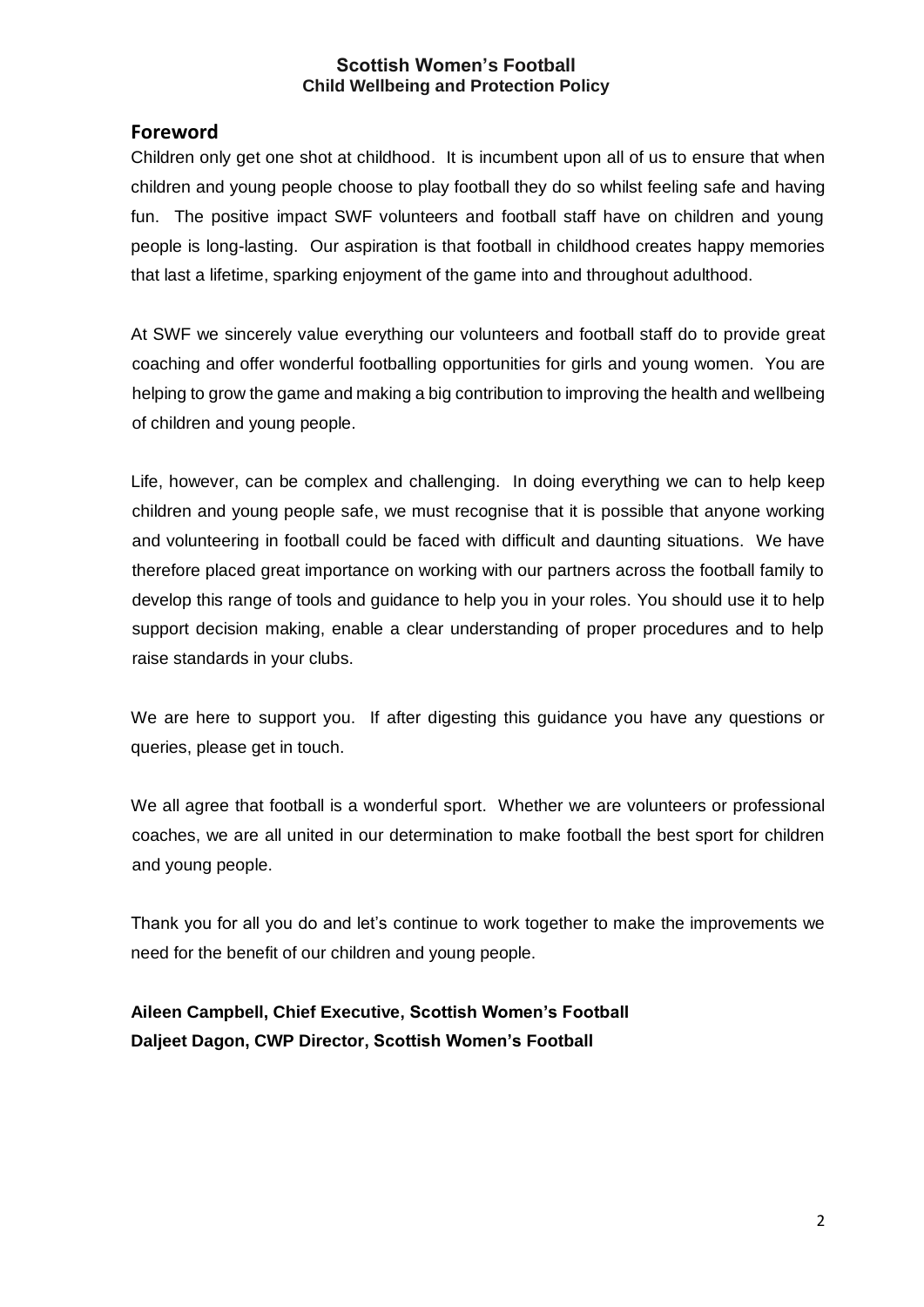## <span id="page-2-0"></span>**1. INTRODUCTION**

## <span id="page-2-1"></span>1.1 Overarching Aim for Child Wellbeing and Protection in Scottish Football

#### Vision

Children flourish because we put their safety, wellbeing, rights and enjoyment at the heart of every level of Scottish football.

#### Mission

Children are the priority. We lead with confidence taking responsibility to create a culture of safety and wellbeing. We empower children through active promotion of their rights.

## <span id="page-2-2"></span>1.2 Definitions

## *Definition of the Child Wellbeing and Protection Policy*

Scottish Women's Football Child Wellbeing and Protection Policy includes:

- Introduction Overarching Aim, Definitions, Children's Wellbeing in Scotland, Risks to Children's Wellbeing in Scottish Football, Everyone's Responsibility and Review
- Policy Statement
- Set the Standards Behaviours, Expectations and Requirements
- Procedures Appointment and Selection, Responding to Concerns and Case Review
- All associated Practice Notes

Herein all the documents listed above will be referred to as the 'Child Wellbeing and Protection Policy' or 'this policy'.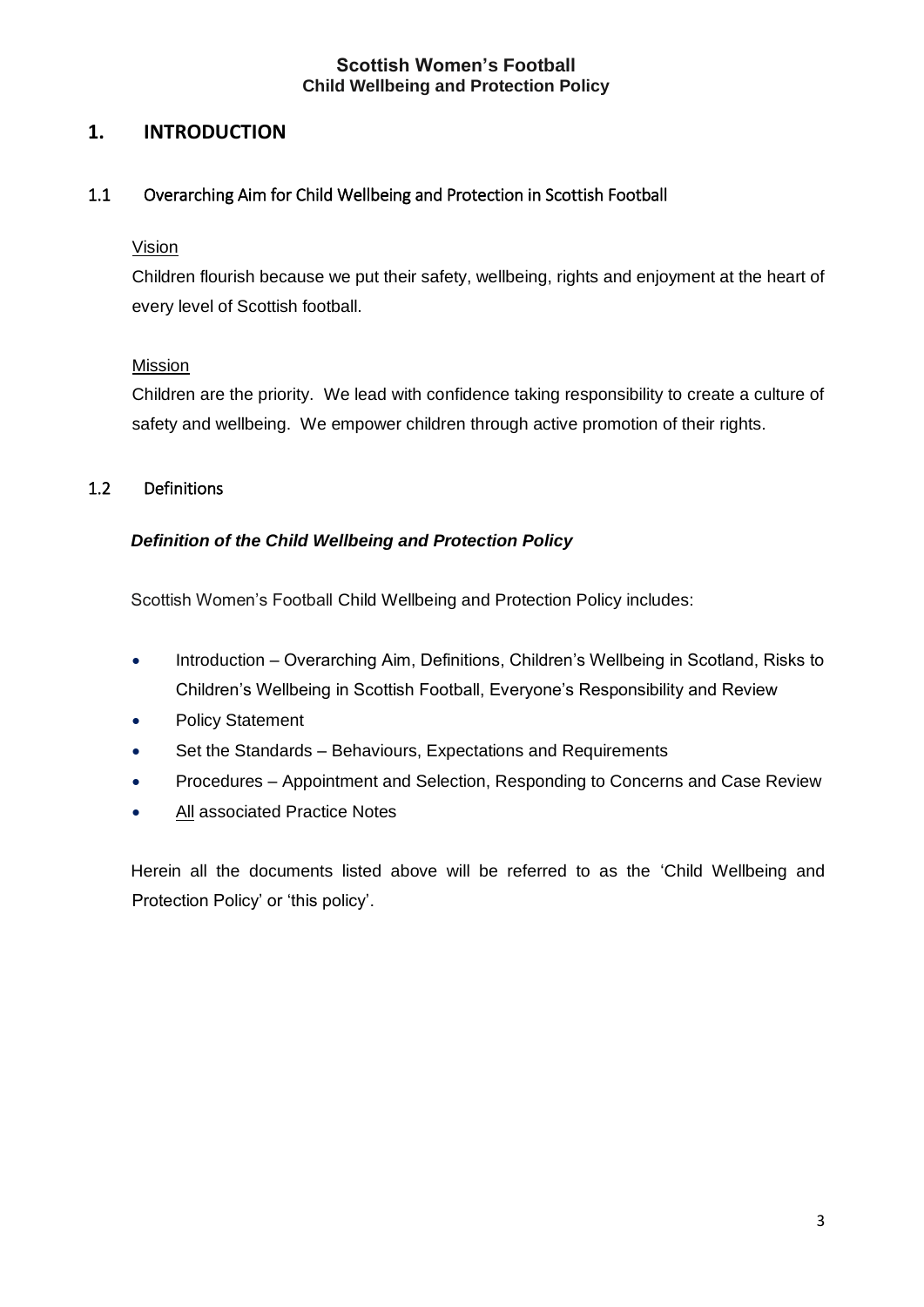## *Definition of Child*

Article 1 of the United Nations Convention on the Rights of the Child states that everyone under 18 has the rights set out in the Convention. Within the Children and Young People (Scotland) Act 2014, a child is defined as anyone who has not reached the age of  $18<sup>1</sup>$ 

For the purpose of this policy "children", "child", "young person" and "young people" refer to persons under the age of 18.

The Child Wellbeing and Protection Policy applies to all children and young people regardless of age, gender, sexual orientation, disability, race, religion, nationality, socio-economic status or family circumstance.

## *Definition of Adult*

For the purpose of this policy an "adult" is any individual aged 18 and over or any individual under the age of 18 years old but who is in a 'position of trust'.

## *Definition of Child Abuse*

Child abuse is the act or omission that harms a child or young person.

An individual may abuse a child or young person directly, or may indirectly be responsible for abuse because they fail to prevent another person from harming that child or young person, or their inaction leads to harm or risk of harm. Abuse can be physical, emotional, sexual or by neglect. Abuse can take place in person or online. Although typically thought of as when an adult is mistreating a child or young person, children and young people can also be perpetrators of abuse against other children or young people.

## *Definition of Safeguarding*

 $\overline{a}$ 

Safeguarding is taking action to ensure that *all* children and young people are safe from harm when involved in football. It means proactively doing everything possible to minimise risk and prevent abuse of children and young people.

<sup>&</sup>lt;sup>1</sup> Children and Young People (Scotland) Act 2014 section 97(1)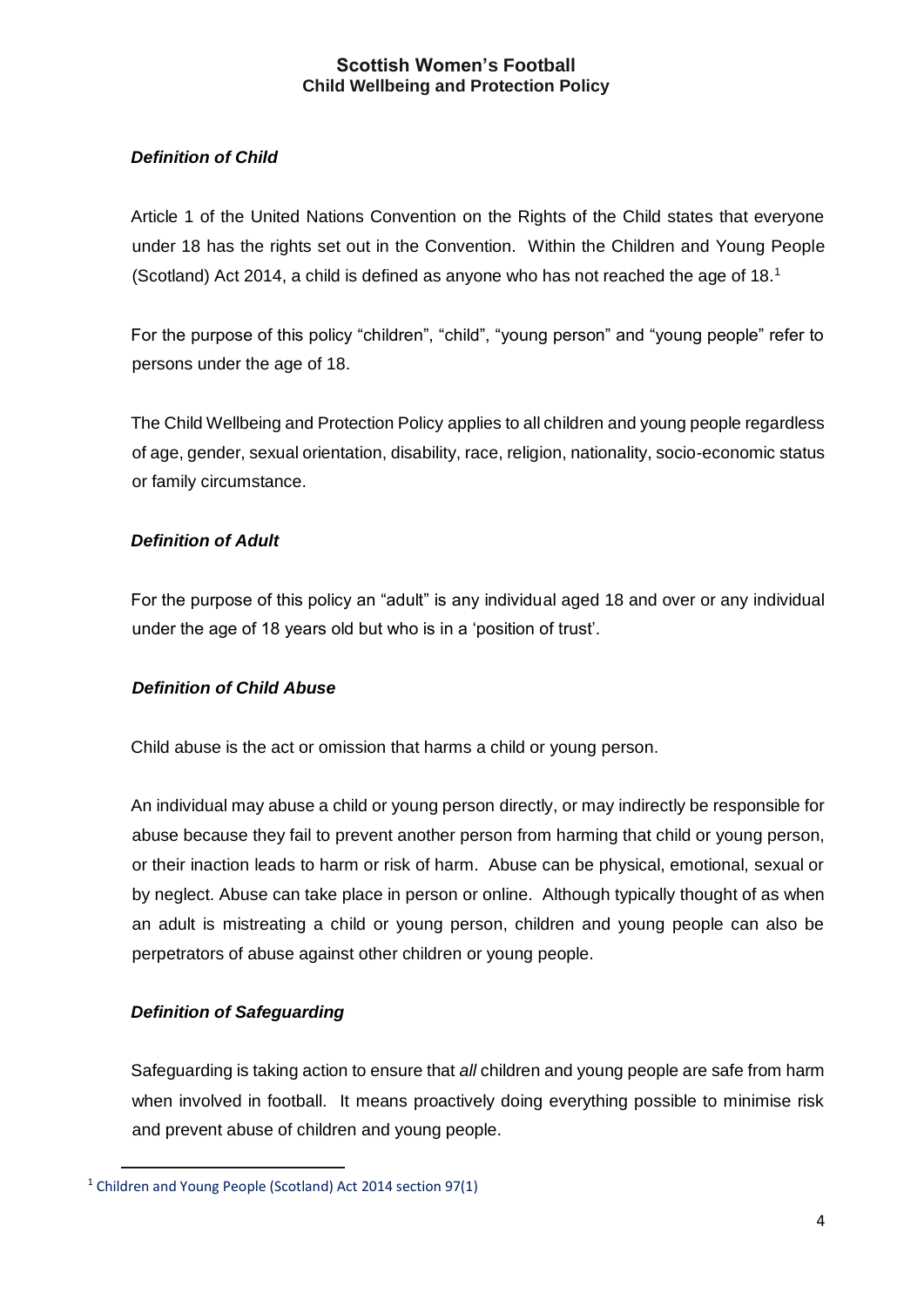## *Definition of Child Protection*

Child protection refers to the actions in response to a *specific* concern for a child or young person who is at risk or suffering from abuse. Child protection is an essential part of safeguarding if there is a concern that a child or young person is being abused or their safety is compromised.

## <span id="page-4-0"></span>1.3 Children's Wellbeing in Scotland *Getting It Right for Every Child*

The Scottish Government's Getting It Right for Every Child (GIRFEC) is based on children's rights, and its principles reflect the United Nations Convention on the Rights of the Child (UNCRC). The GIRFEC approach is child focused, based on an understanding of the wellbeing of a child or young person in their current situation, and based on tackling needs early in a collective way. As part of the Children and Young People (Scotland) Act 2014, the concept of wellbeing and the GIRFEC approach is now enshrined in law in Scotland.

The GIRFEC approach supports children and young people so that they can grow up feeling loved, safe and respected, and can realise *their* full potential. Children and young people should be: Safe, Healthy, Achieving, Nurtured, Active, Respected, Responsible, Included. These are the eight wellbeing factors and are commonly known as SHANARRI Indicators.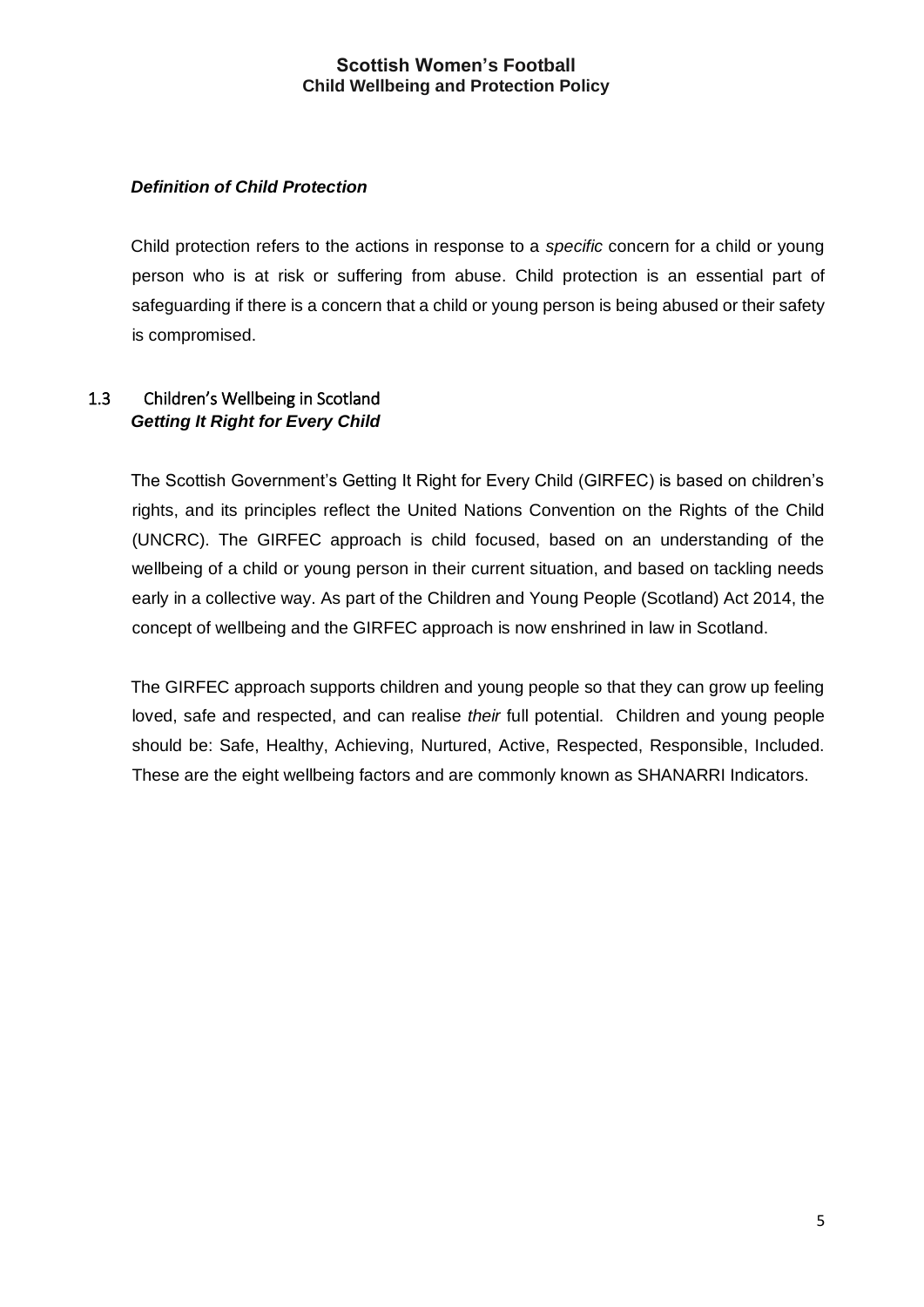

A child or young person's wellbeing is influenced, both positively and negatively, by everything around them and the different experiences and needs they have at different times in their lives. There is no set level of wellbeing that a child or young person should achieve, but each child should be helped to reach *their* full potential as an individual. The wellbeing indicators make it easier for everyone to be consistent in how they consider the quality of a child or young person's life at a particular point in time.

By having a universal language and understanding for everyone who works with children and young people, collectively we can contribute to promoting, supporting and safeguarding a child's wellbeing whether they are in an educational, health, community or sporting setting. It is essential that in Scottish football the wellbeing indicators are understood and if worried that something is impacting a child or young person's wellbeing staff and volunteers know how to respond and with whom to share that information.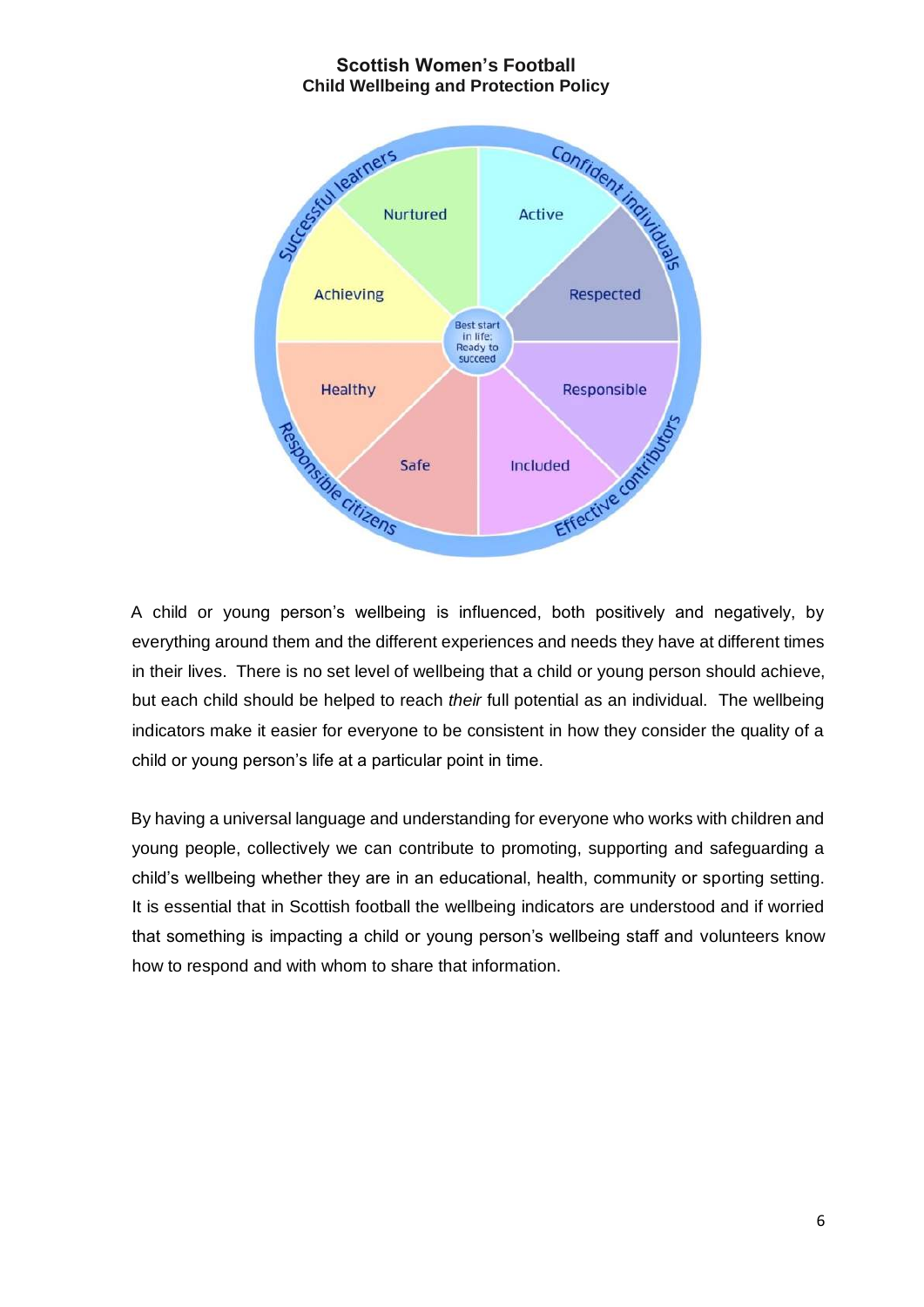## *Wellbeing Concern*

A wellbeing concern is if a child's wellbeing (measured using the 8 SHANARRI indicators) is, or is at risk of being, adversely affected.

A range of experiences can have a negative impact on children and young people. These can range from harmful or abusive behaviour to a family bereavement or social economic factors, such as poverty. The nature of a wellbeing concern will influence how to support the child or young person.

Behaviour which is abusive or neglectful and is, or is likely to cause harm, will often be referred to as a 'child protection concern'. Regardless of whether a concern is a wellbeing or child protection concern, it must be responded to in line with the Responding to Concerns Procedure.

## <span id="page-6-0"></span>1.4 Risks to Children's Wellbeing in Scottish Football

The protection and wellbeing of all children and young people involved in Scottish football must be a priority for everyone working, volunteering or participating in the game, including spectators. For children and young people involved in football there may be risks associated with their involvement whether it be injury, the despair of their team losing, or exposure to poor practice or abusive behaviour. It is essential that those working or volunteering with children and young people are alert to the associated risks and take steps to prevent, minimise or respond to the risks.

In addition to recognising risks to all children and young people, it is important to understand that some children and young people may be more vulnerable to particular risks associated with taking part in football.

## *Increased vulnerability*

Scottish Women's Football is committed to ensuring the safety of all children and young people in football across all levels of the game. Children and young people who have additional care needs or who come from a minority ethnic group may face a range of additional challenges. Staff and volunteers will be encouraged and supported to challenge,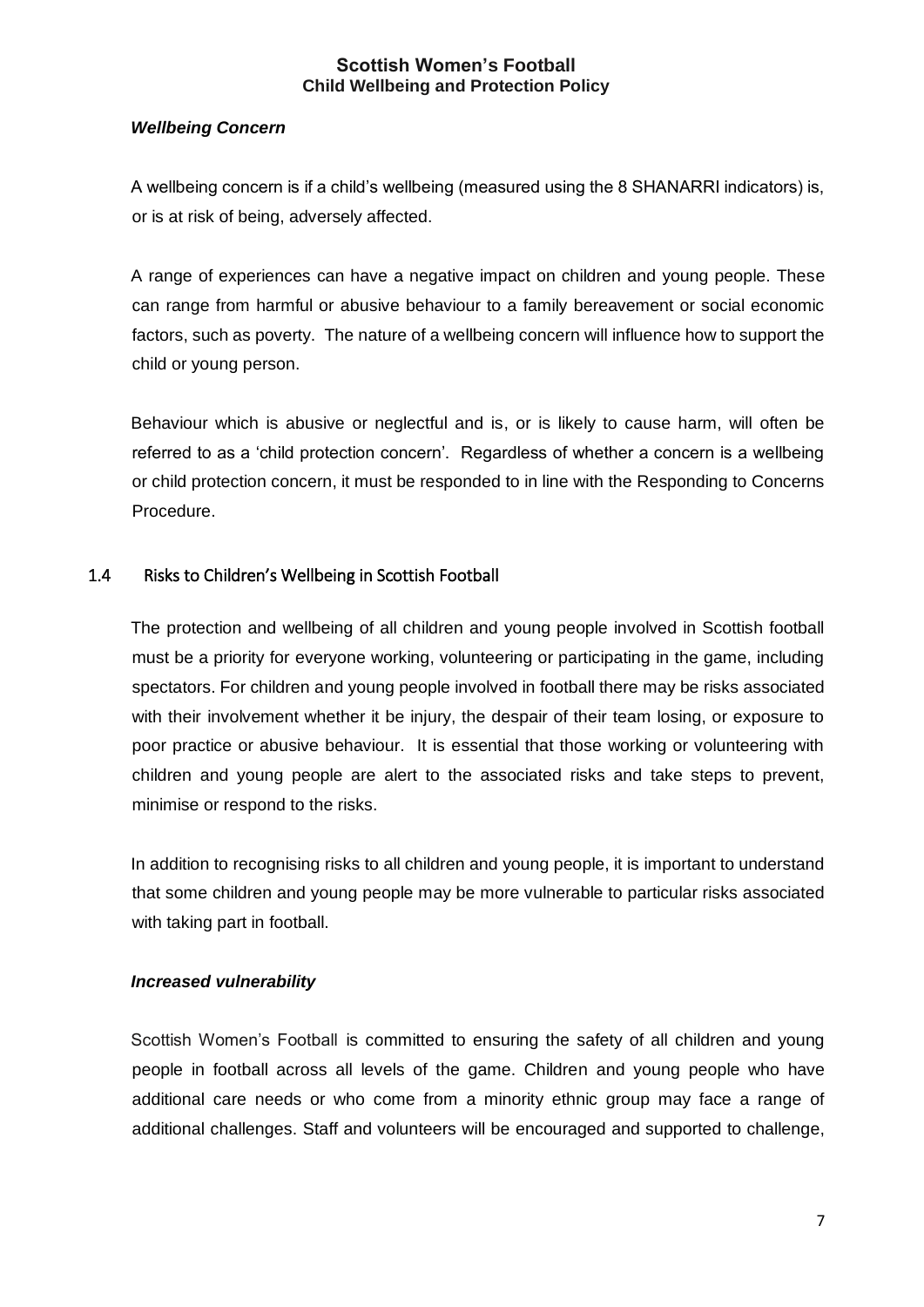and address any behaviour or attitudes which compromise a child or young person's wellbeing, or acts as a deterrent to the participation of some children and young people.

## *Children and young people who are deaf and disabled*

In line with Article 23 of the United Nations Convention on the Rights of the Child (UNCRC), a child with a disability *"should enjoy a full and decent life, in conditions which ensure dignity, promote self-reliance and facilitate the child's active participation in the community".* 

Children and young people who have a disability have the same needs as other children and young people, but may also have additional needs associated with their disability. For example, additional steps may be needed to promote their wellbeing or they may be at an increased risk of abuse due to their vulnerability. Research has shown that children with a mental or physical disability are *more likely* to be abused than non-disabled children.<sup>2</sup>

Children and young people who are deaf, disabled or have a learning disability can be additionally vulnerable because they may:

- Depend on a number of people for care and handling, some of which can be intimate care
- Depend on the abuser for their involvement in sport
- Fear disclosing abuse

 $\overline{a}$ 

- The signs of abuse can be misinterpreted as a symptom of the disability
- Have a reduced capacity to resist either verbally or physically
- Have significant communication differences this may include very limited verbal communication, the use of sign language or other forms of non-verbal communication
- Lack a wide network of friends who support and protect them
- Lack access to peers to discover what is acceptable behaviour or to understand the inappropriateness of actions
- Not be believed due to negative attitudes towards children and young people with disabilities or possible failure to recognise the impact of abuse on children and young people with disabilities

<sup>2</sup> *Source: Jones, L et al Prevalence and risk of violence against children with disabilities: a systematic review and meta-analysis of observational studies (NSPCC) (2012)*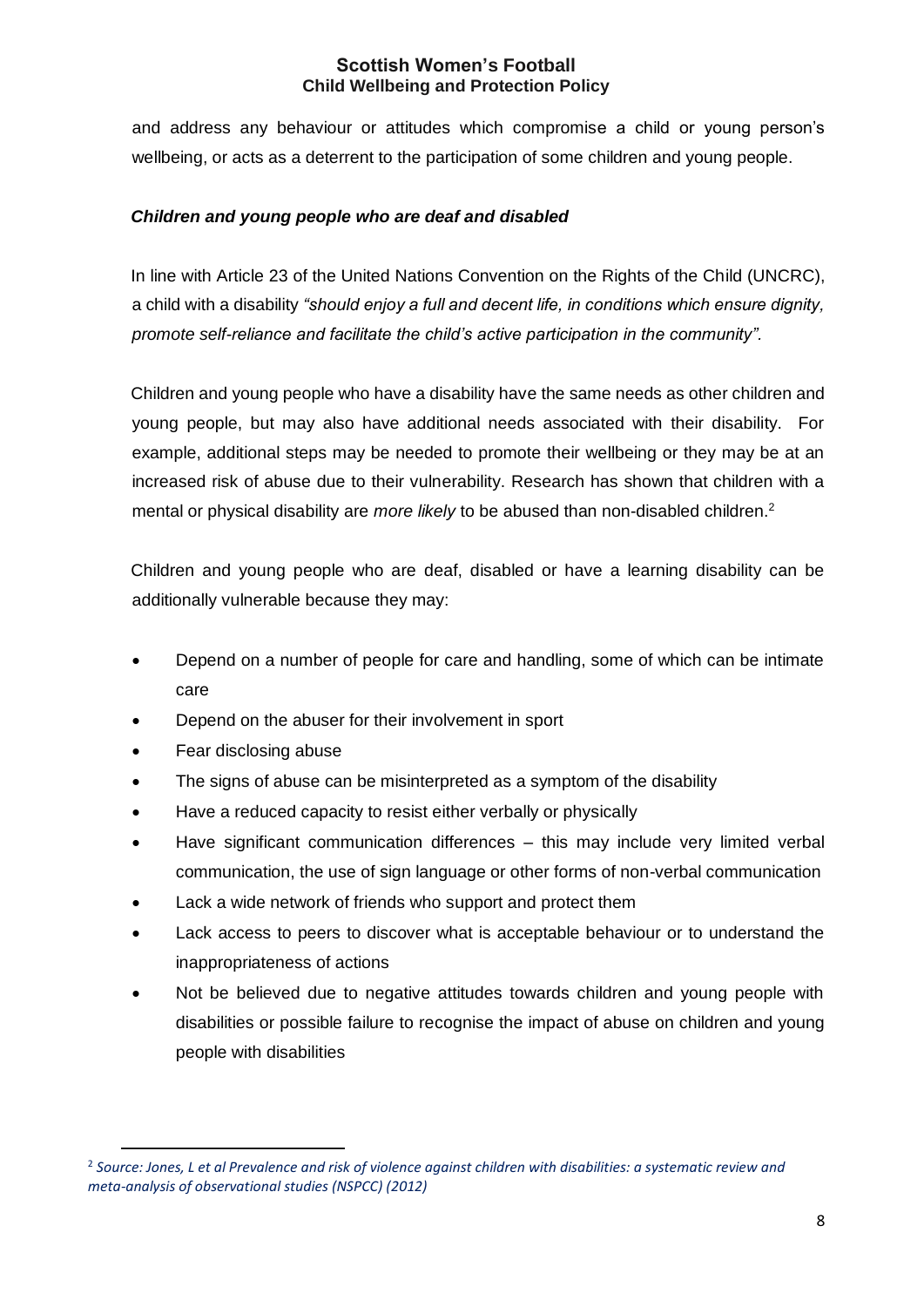#### *Children and young people from black, asian and minority ethnic communities*

The UNCRC sets out the general principle of non-discrimination and that children should be protected from all forms of discrimination. It also states that children have the right to learn and use the language, customs and religion of their family, whether or not these are shared by the majority of people in the country where they live<sup>3</sup>. Unfortunately within wider society and football, discriminatory behaviour still exists therefore children and young people from black, Asian and minority ethnic communities are additionally vulnerable because they may:

- Experience racism and racist attitudes
- Experience people in authority ignoring or not responding to racist abuse or comments
- Experience no action being taken by others for fear of upsetting cultural norms
- Be afraid of further abuse if they challenge others
- Want to fit in and not make a fuss
- Be using or learning English as a second language

#### *Children in elite football*

For many children and young people it is their dream to play football professionally. When they have the talent, skill and dedication to realise this dream they will pursue it. Unfortunately this can lead to a number of increased risks for children and young people involved in football at an elite level. For example, rivalry among their peers, inappropriate or detrimental relationships with their peers, pressure from their family, friends and the wider public, or, in some cases, exploitation by a trusted adult who can, or who they perceive can, help them 'achieve' this dream.

 $\overline{a}$ 

<sup>3</sup> *Article 30 of the United Nations Convention on the Rights of the Child*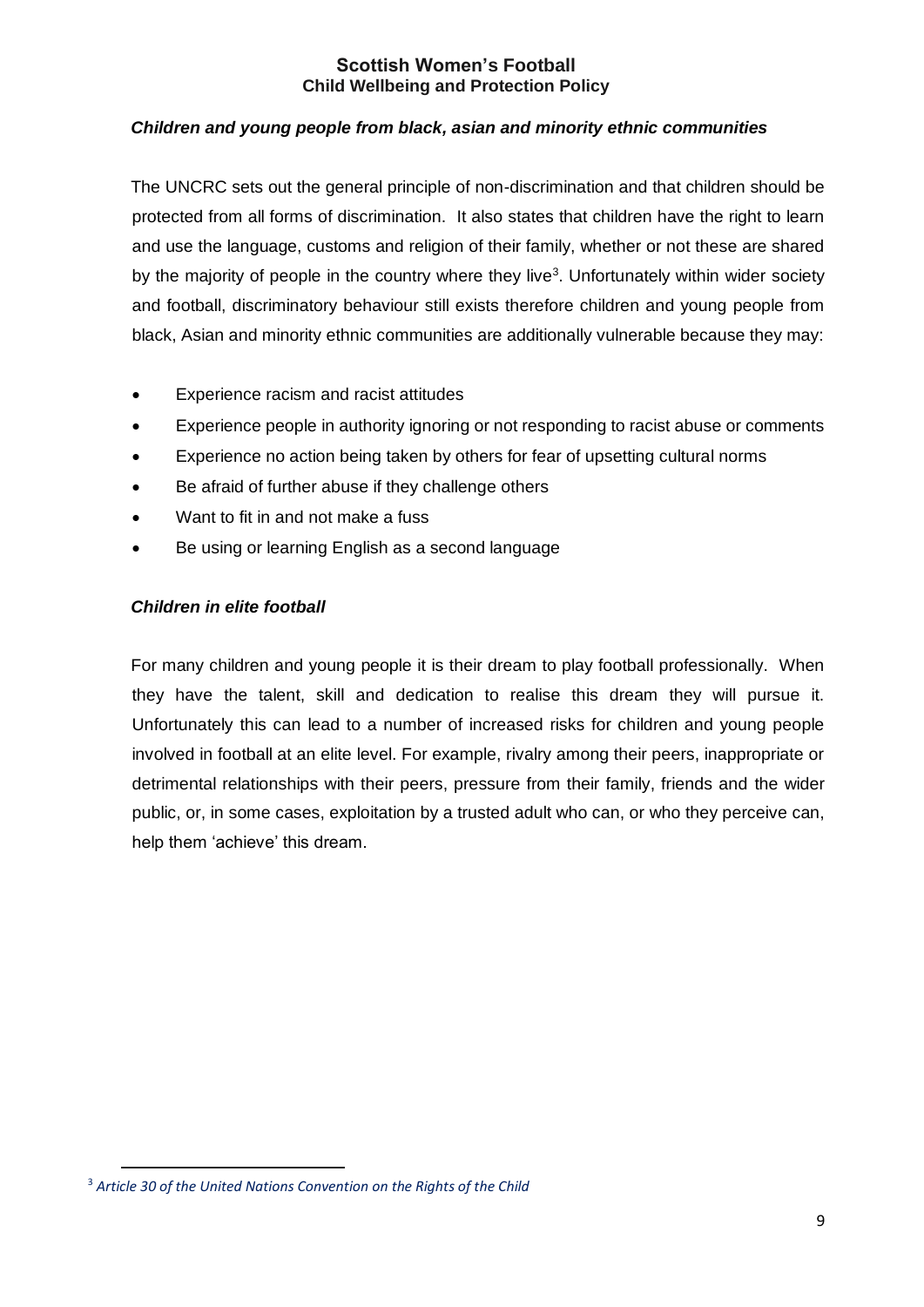Research by Celia H. Brackenridge in 2010<sup>4</sup> highlighted the following about the risk to children and young people at an elite level:

- The greatest risk of emotional and sexual abuse occurs among the highest ranked athletes
- Poor practice, emotional abuse and bullying are probably more prevalent in sport than sexual abuse
- Athletes perpetrate more sexual harassment on their peers than coaches
- Athlete-athlete bullying is widespread
- Coach perpetrators are often very highly qualified and very highly respected which acts as a mask for their poor practice and abuse

## <span id="page-9-0"></span>1.5 Everyone's Responsibility

The responsibility to safeguard, promote, support and protect a child or young person's wellbeing does not rest on one person. **We are** *all* **responsible**.

Football can contribute in many different ways to a child or young person's positive wellbeing including health benefits of being active, the achievements they can make in gaining new skills and their experiences of being included and respected as part of a team. Supporting and promoting a child or young person's wellbeing at all times includes forming positive relationships, understanding their circumstances and responding appropriately to any concerns about their wellbeing. To ensure we can respond when a child or young person needs help or support, we must firstly understand their rights and the meaning of wellbeing. Secondly, we must recognise and acknowledge the risks that exist for children and young people in football and put in place a range of safeguards that minimise these risks. Leadership is essential to ensure that these safeguards are managed and promoted, and this will be done by staff and volunteers within particular roles at Scottish Women's Football who receive specific training for their level of responsibility. However, *everyone* must understand the risks associated for children and young people, and the appropriate processes which are in place should a child or young person's wellbeing be at risk or they are in need for protection.

 $\overline{a}$ 

<sup>4</sup> *Brackenridge, C.H (2010) 'Myths and evidence – learning from our journey', keynote address to the conference 'How Safe is Your Sport' held at the Excel Sports Centre, Coventry on 25 Feb, hosted by the Coventry Sports Foundation and the NSPCC Child Protection in Sport Unit.*

*Available at http://bura.brunel.ac.uk/handle/2438/4177*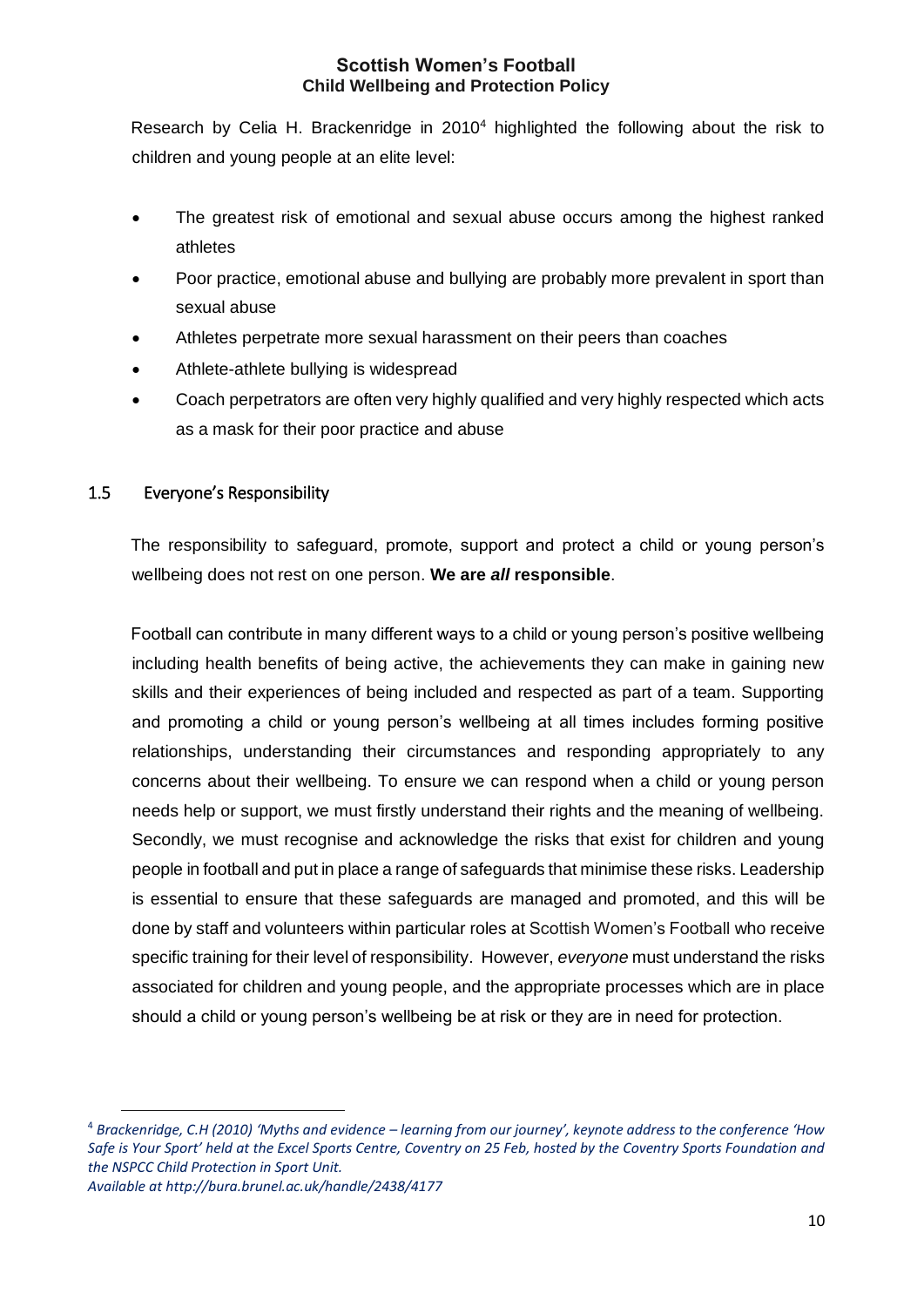Everyone has the responsibility to recognise the concern, to ensure the child or young person is safe if they are at risk of *immediate* harm, and to report the concern to the Child Wellbeing and Protection Officer. Thereafter the Child Wellbeing and Protection Officer will respond appropriately in line with the Responding to Concerns Procedure.

The Child Wellbeing and Protection Policy combined with relevant training, mentoring and support will give us the confidence and support needed to fulfil our role and responsibility to keep children and young people safe in football. In addition to this, advice can be sought at any point from the Child Wellbeing and Protection Officer.

**No matter your role or involvement in Scottish football,** *you* **have a responsibility to safeguard, promote, support and protect the wellbeing of all children and young people involved in Scottish football.** 

**If you have** *any* **concerns about the wellbeing of a child or young person or about the conduct of any adult then you** *must* **report the matter to the Child Wellbeing and Protection Officer by contacting them on 0141 620 4580 or at childwellbeing@scotwomensfootball.com**

**Full information on how to record and report a concern can be found in the Responding to Concerns Procedure.**

## 1.6 Review

The Child Wellbeing and Protection Policy will be regularly reviewed and will include children and young people's participation and feedback on the content and actual experience of implementation as part of the review.

This policy will be reviewed:

- In accordance with changes in legislation and guidance on children's wellbeing, protection or rights
- Following the review of an issue or concern raised about the wellbeing or protection of children within Scottish Women's Football when the case review suggests that this policy should be reviewed
- In all other circumstances, at least every three years.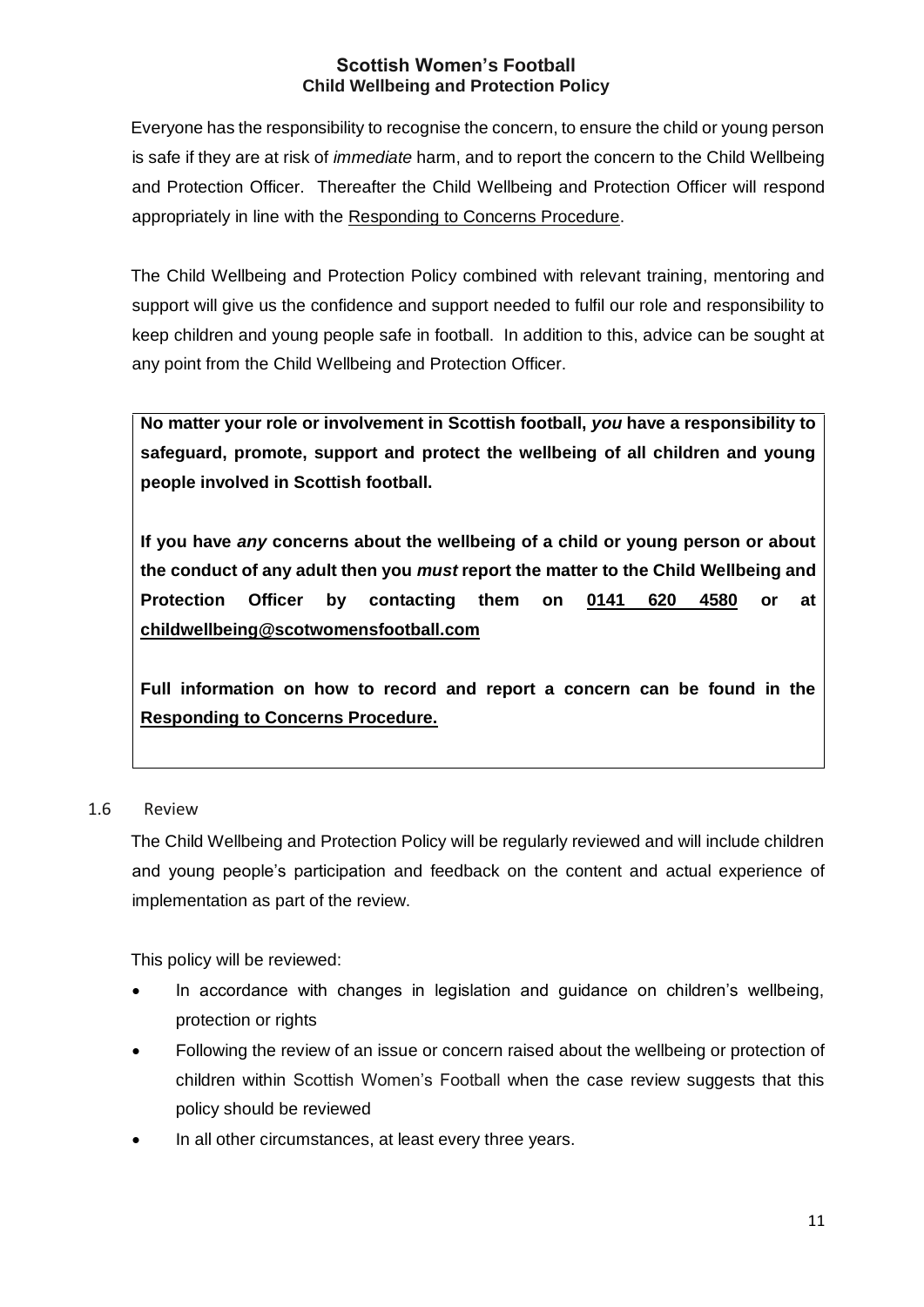# <span id="page-11-0"></span>**2. POLICY STATEMENT**

Scottish Women's Football is committed to ensuring that every child who takes part in football, in any capacity, is able to participate in an enjoyable and safe environment, which promotes inclusion and protects them from harm, poor practice, exploitation, bullying or abuse. Scottish Women's Football values a rights-based approach within our sport, and our child wellbeing and protection policy is based on the fundamental rights of children as set out in the United Nations Convention on the Rights of the Child (UNCRC).

## **The Child Wellbeing and Protection Policy is based on the following principles**:

- 1. We will act in the best interests of children and young people
- 2. The protection and wellbeing of all children in our care is everyone's responsibility
- 3. A child or young person's rights, wishes and feelings should be respected and promoted. For example:
	- A child or young person, whatever their age, culture, disability, gender, language, racial origin, socio-economic status, religious belief and/or sexual identity has the right to protection from all forms of harm, abuse and exploitation
	- We see the child or young person before the player, coach, volunteer, spectator or referee
	- Children and young people have the right to express views on matters that affect them, should they wish to do so, and to have those views taken into account
	- Children and young people have the right to relax, play, and join in a wide range of sporting activities
- 4. The best way to promote the wellbeing, health and development of a child or young person is to work in partnership with each other, the child or young person, their parents/carers and other relevant organisations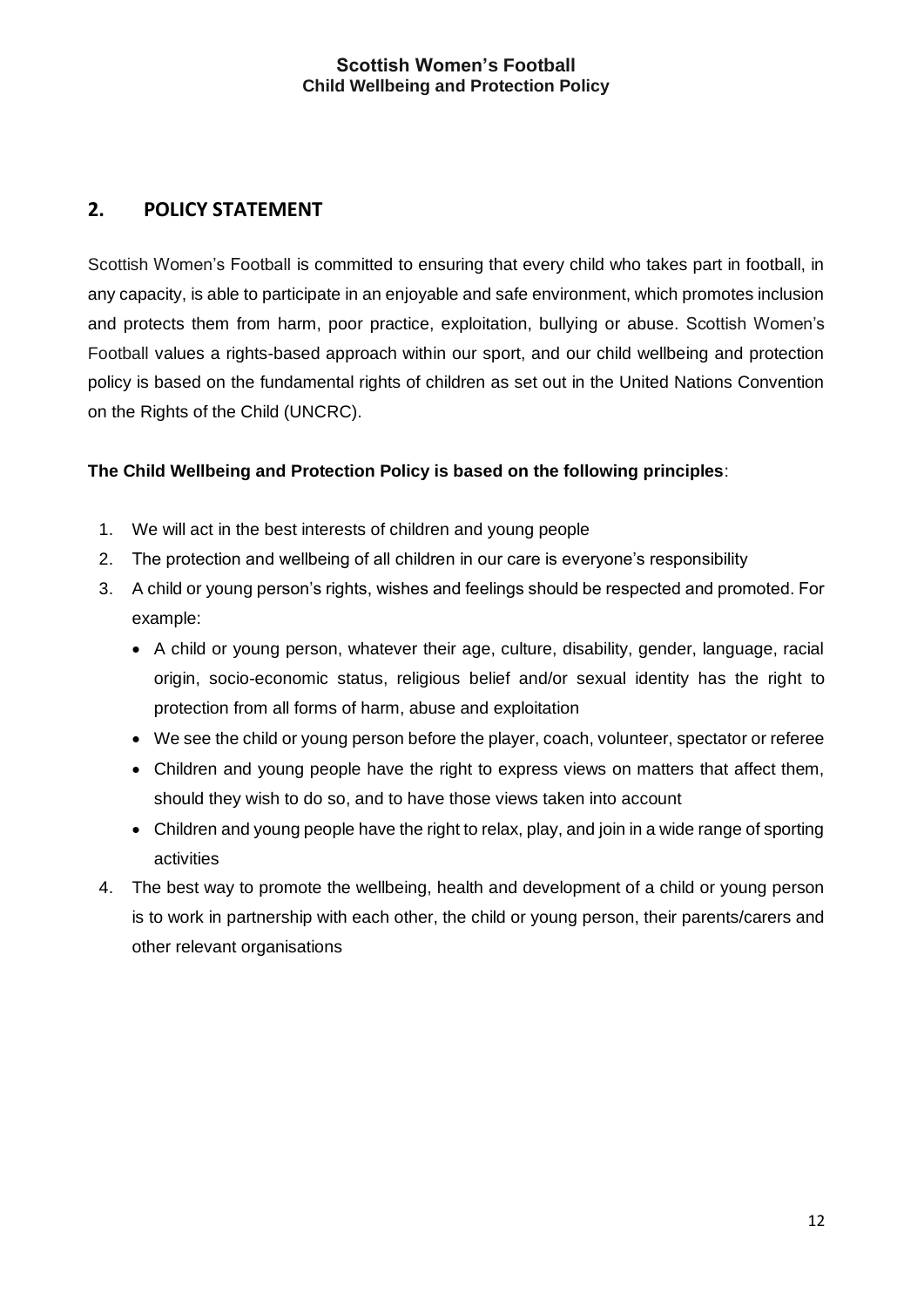All staff and volunteers, when working or volunteering with children and young people involved in Scottish Women's Football activities, will be:

## **INCLUSIVE**

Football is for everyone, irrespective of background. We celebrate what makes us unique and embrace our differences. We create a culture where rights are respected and everyone is treated fairly, with dignity and respect

#### **APPROACHABLE**

We are visible, accessible, open and caring. We build respectful and supportive relationships, listening to children's voices, and championing their views in everything we do

#### **EMPOWERING**

We are forward facing and strive to be the best for children and young people. We are brave, challenging ourselves and others to continually strive for the best outcomes for children and young people. We encourage and support children and young people to express their views.

#### **ACCOUNTABLE**

We accept responsibility and take ownership of the wellbeing and protection of children in our game. Our collective leadership calls upon integrity, consistency and confidence in our everyday behaviours.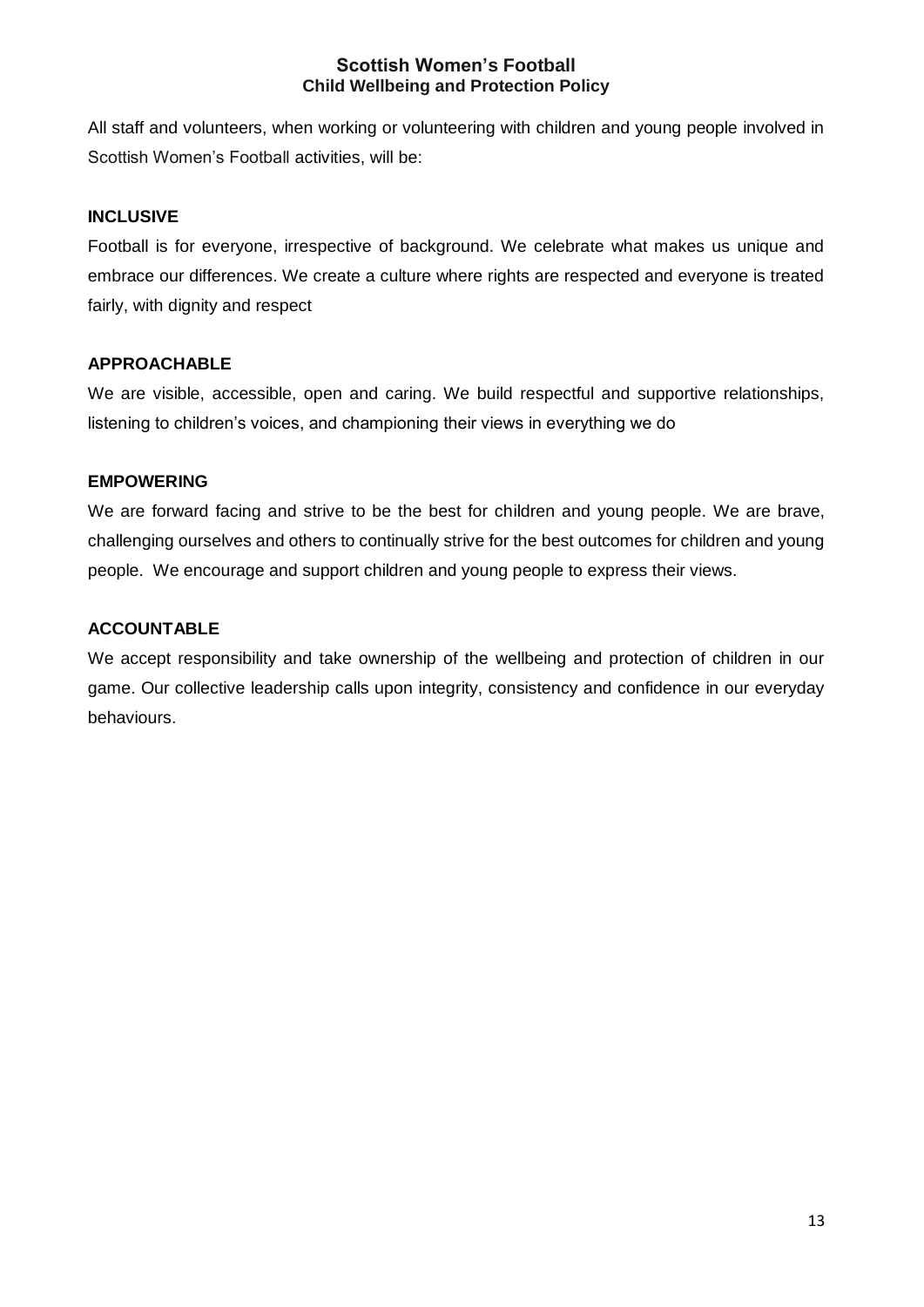## <span id="page-13-0"></span>**3. SET THE STANDARDS - BEHAVIOURS, EXPECTATIONS AND REQUIREMENTS**

Every member of staff and volunteer at SWF will be asked to sign up to the following standards outlining the behaviours, expectations and requirements of staff and volunteers working or volunteering with children and young people.

Creating an environment where children and young people are respected, their rights are promoted, and they are supported to have fun, learn, and develop in a safe environment is essential to inspire them to love the game.

To achieve this goal SWF expects all its staff and volunteers to embody the Wellbeing and Protection Values – Inclusive, Empowering, Approachable and Accountable - to create a positive football environment, and by displaying exemplary behaviour and implementing practices that make football a safe, fun, and positive experience for all children and young people involved.

| On and off the pitch, I will:                        |           |                                                                |  |
|------------------------------------------------------|-----------|----------------------------------------------------------------|--|
| football<br>enjoyable<br>Make<br>a fun<br>and        | $\bullet$ | Be a positive role model by:                                   |  |
| experience where everyone is involved                |           | $\triangleright$ leading<br>with<br>enthusiasm<br>and          |  |
| Always show respect to everyone involved             |           | encouragement                                                  |  |
| in the game                                          |           | tolerating,<br>engaging<br>in,<br>$\triangleright$ never<br>or |  |
| Encourage children and young people to be            |           | offensive, insulting or abusive behaviour                      |  |
| respectful to everyone involved in the game          |           | whether in person or online                                    |  |
| Appreciate the importance of everyone                |           | $\triangleright$ being gracious in victory and defeat          |  |
| involved in the game                                 |           | $\triangleright$ challenging and reporting behaviour that      |  |
| Be proud of being part of the same 'team'            |           | does not meet the standards expected                           |  |
| and encourage others to be proud of their            |           |                                                                |  |
| achievements                                         |           |                                                                |  |
|                                                      |           |                                                                |  |
| When working with children and young people, I will: |           |                                                                |  |
| Treat all children and young people equally          | $\bullet$ | Never have favourites but praise children                      |  |
| with respect, dignity, honesty, sensitivity          |           | that<br>people<br>demonstrate<br>and<br>young                  |  |
| and fairness                                         |           | commitment, positive attitude and good                         |  |
| Promote the best interests of the young              |           | behaviour                                                      |  |
| person and put their wellbeing before                |           |                                                                |  |
| winning or achieving performance goals               |           |                                                                |  |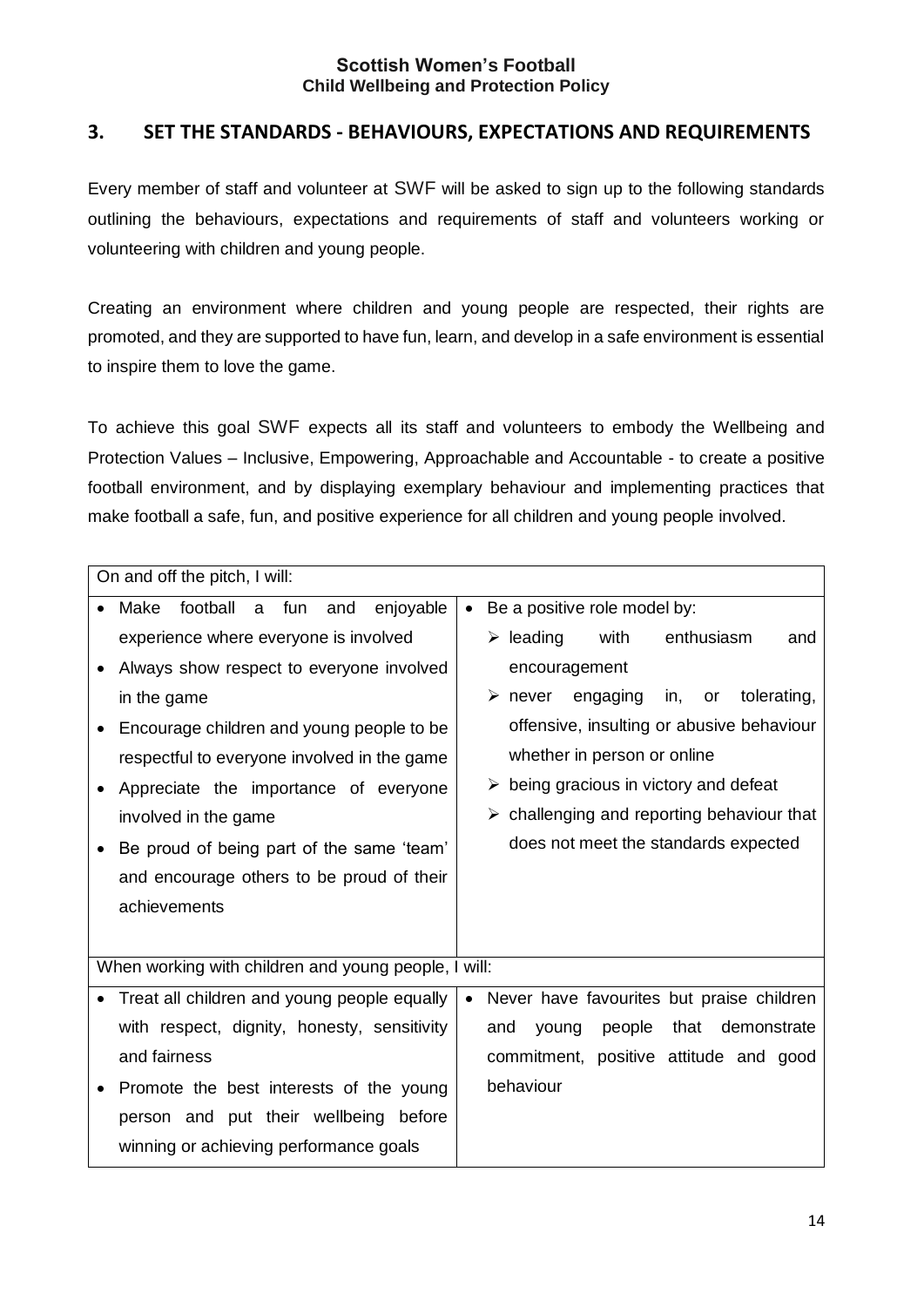| • Promote and protect the rights of all children |           | • Consult with children and young people   |
|--------------------------------------------------|-----------|--------------------------------------------|
| and ensure that children and young people        |           | allowing them the chance to be heard by    |
| are aware of their rights                        |           | having a 'door open' approach              |
| young people the right of being<br>Allow         | $\bullet$ | Always listen to and act upon any concerns |
| involved in decisions affecting them             |           | raised by a child or young person          |
|                                                  |           |                                            |

Sign up:

I confirm that I have read and agree to abide by SWF's Child Wellbeing and Protection Policy including the Policy Statement, Procedures and all associated Practice Notes.

I agree to abide and demonstrate the Wellbeing and Protection Values.

I understand that a breach of the Child Wellbeing and Protection Policy will be taken seriously and will be responded to in line with the Responding to Concerns Procedure and, where applicable, SWF's Disciplinary Procedure.

| Name:         |  |
|---------------|--|
| Date:         |  |
| Witnessed by: |  |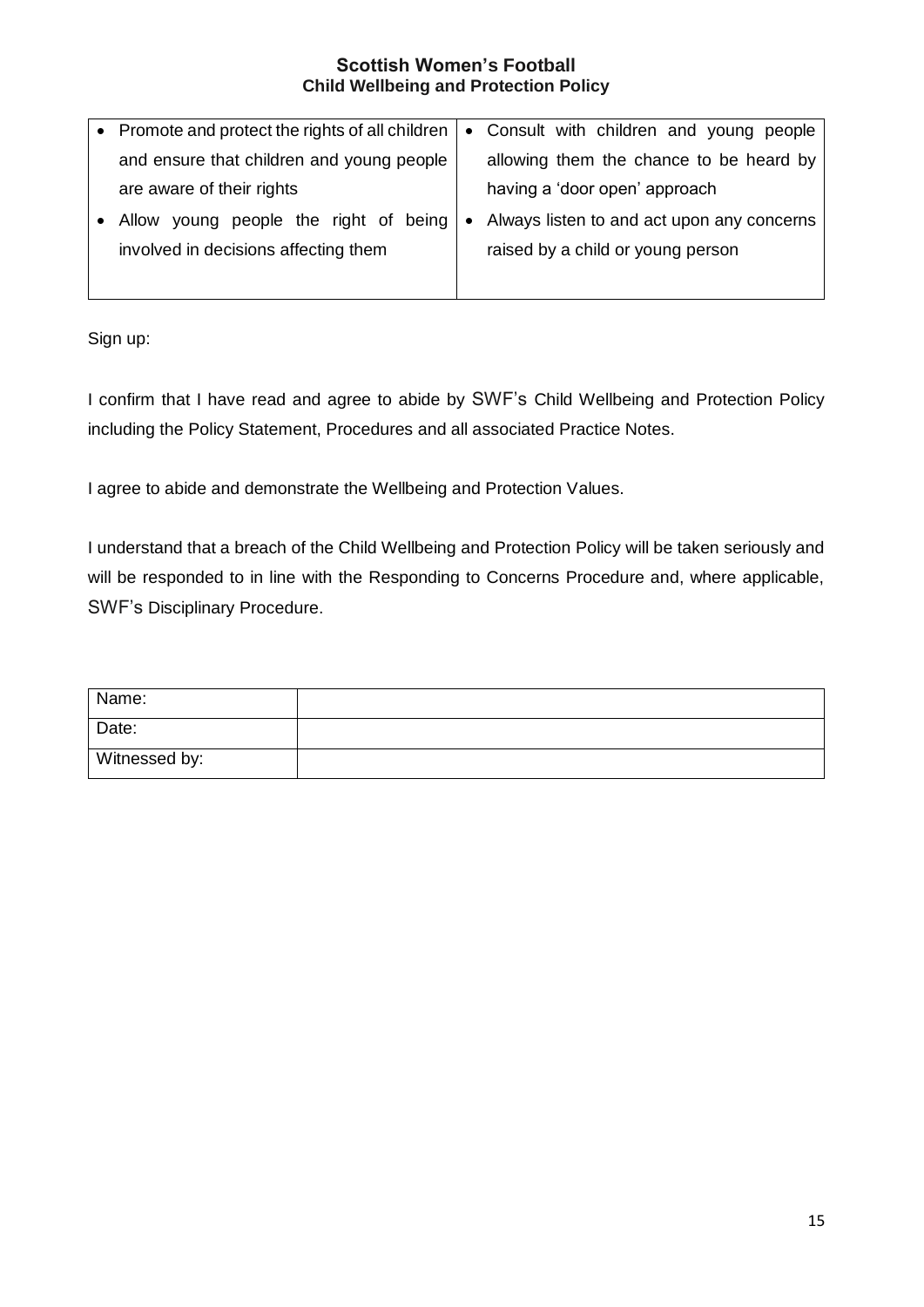## <span id="page-15-0"></span>**4. Procedures**

## <span id="page-15-1"></span>4.1 Appointment and Selection Procedure

Scottish Women's Football (SWF) will take all reasonable steps to ensure that its staff and volunteers working with children and/or young people in football have been recruited appropriately and that the individuals work in a way that reflect the Wellbeing and Protection Values – Inclusive, Approachable, Empowering and Accountable.

As part of this process, we aim to select the best possible candidate for the role. For those working in a role which is regulated work with children and young people, SWF will fulfil its legal duty under the Protection of Vulnerable Groups (Scotland) Act 2007 to ensure that individuals who are barred from regulated work with children are not engaged (either paid or unpaid) in regulated work with children and young people within SWF.

The following procedure will be completed for all staff and volunteers who will be working in a role which requires them to be in contact with children and young people.

#### **1. Pre-application Information**

Individuals who are applying for a position with SWF will be provided with pre-application information for the positions available to applicants and will include:

- A role description outlining the roles and responsibilities of the position
- A person specification, stating qualifications or experience of working with children required
- An application form

#### **2. Application Form**

Applicants will be requested to complete an application form. The purpose of the application form is to obtain relevant details for the position and referee contact details.

#### **3. Review Applications and Interview**

SWF will review application forms and consider applicants for interview. Successful applicants will be invited to interview. Interviews will then be carried out.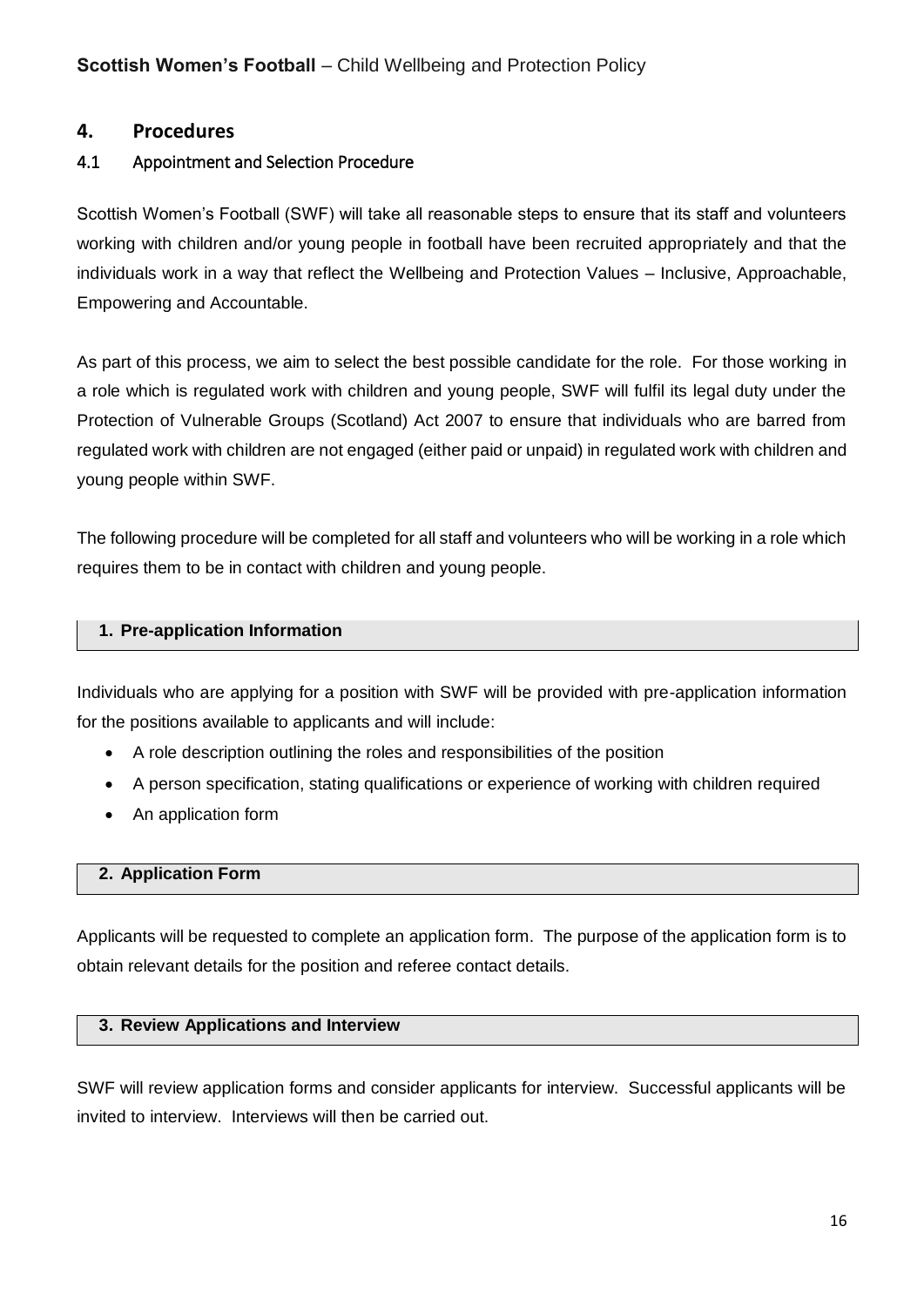## **4. Offer of Position**

Once a decision has been made to offer appointment, the applicant will be notified either in writing or verbally. The applicant will be given details of the position, any special requirements and any obligations e.g. agreement to the Child Wellbeing and Protection Policy, the probationary period and responsibilities of the role.

#### *Regulated work with Children*

If the role involves regulated work with children and/or young people the applicant will be required to join the PVG membership scheme. Clubs should arrange for the applicant to complete a PVG application via SWF.

The applicant's appointment will only be confirmed when:

- Two references have been received, checked and accepted;
- Self-declaration form has been returned and approved; and
- PVG Scheme Record/Scheme Record Update has been received and accepted.

#### **5. References**

References will be sought for all staff and volunteers working within SWF.

Two references will always be requested and thoroughly checked. Where possible at least one of these references will be from an employer or a voluntary organisation where the position required working with children and/or young people. References from relatives will not be accepted. If the applicant has no experience of working with children or young people, specific training requirements may be agreed before their appointment commences.

#### **6. Membership of the PVG Scheme**

SWF is registered with Volunteer Scotland. All staff and volunteers carrying out regulated work with children and young people must have a PVG application processed and issued on behalf of SWF. PVG scheme records are required to be updated through SWF every 3 years and are non-transferable.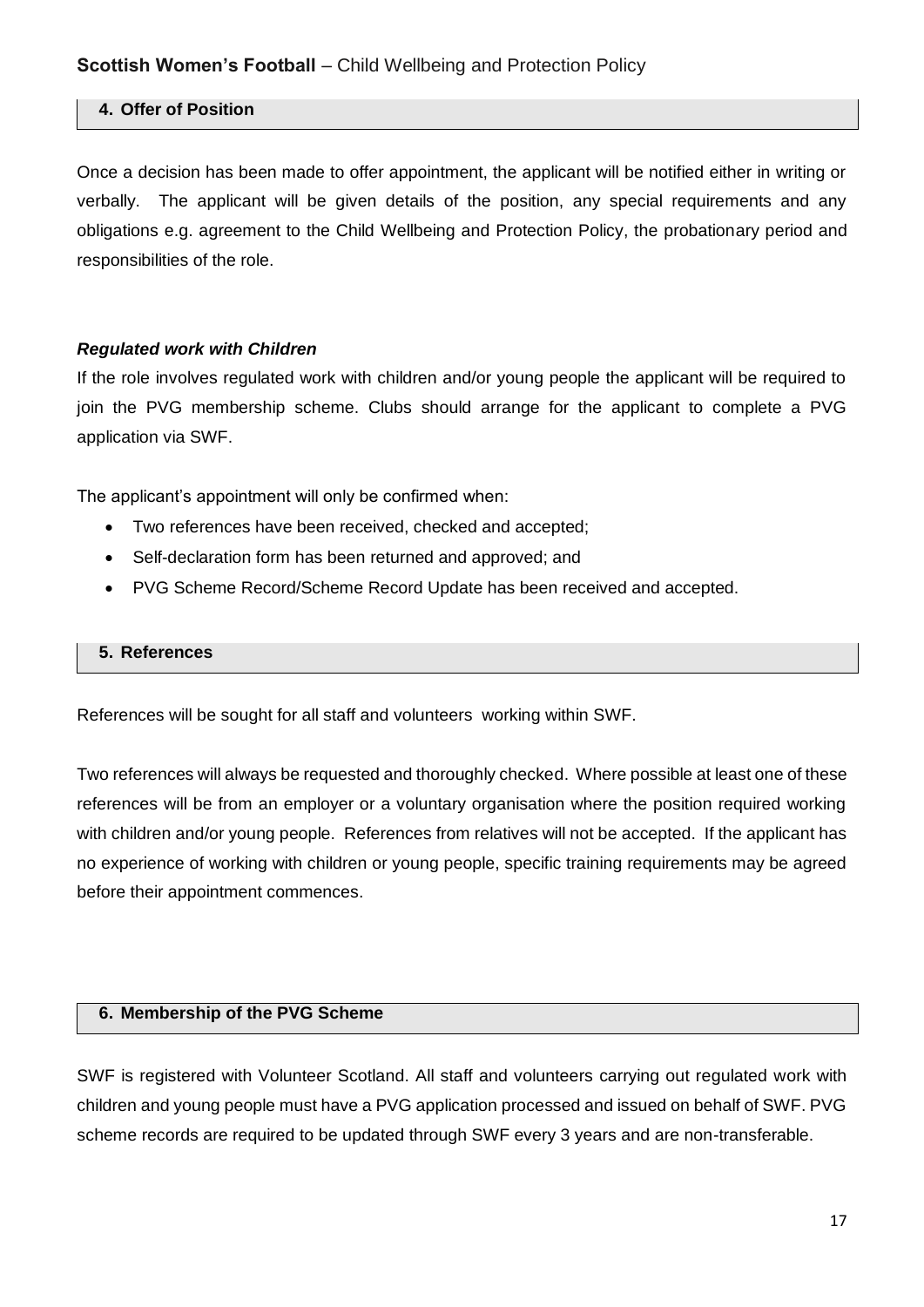In the event an official has no involvement with any SWF member clubs for a period of 3 months or more, should the official wish to return to a regulated role a PVG scheme record up date will be required.

## *Suitability for position*

Should SWF receive any information via the self-declaration form and/or PVG scheme record that needs risk assessed, this will be carried out by SWF's Child Wellbeing and Protection Officer and/or SWF's Safeguarding Panel.

The Safeguarding Panel will consist of at least three members, including the Child Wellbeing and Protection Officer, **Child Wellbeing and Protection Director** and **Chief Executive.** This risk assessment considers any criminal convictions or other information that would be considered relevant to the role. The decision is either unanimous or by majority. The outcome of the decision with the Safeguarding Panel then contributes to the final decision of the applicant's appointment as mentioned at point 4 above.

#### **7. Induction and Training**

Staff and volunteers will receive an induction from their club. This process should include clarification of the expectation, roles and responsibilities of the position and identify any training needs.

Newly appointed staff and volunteers should complete recommended training over an agreed period. This training will include an introduction to the Child Wellbeing and Protection Policy. Further training, where the role works directly with children and young people, is then provided.

## **8. Probation**

Newly appointed members of staff may complete an agreed period of probation.

#### **9. Review of ongoing suitability**

All members of staff and volunteers will have a performance review on a regular basis. Performances reviews should include an evaluation of progress and identification of training needs.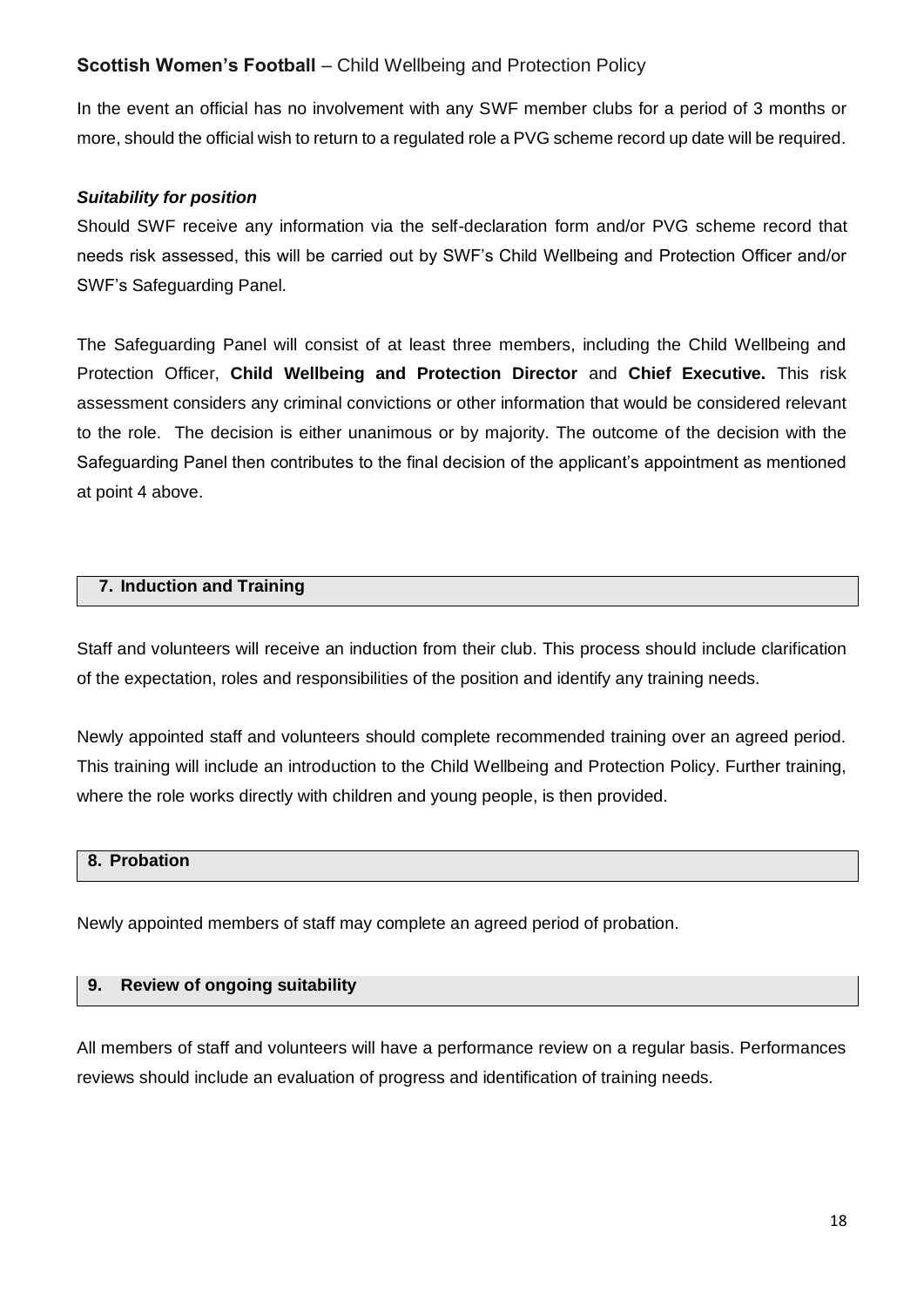All individuals in regulated work for SWF will require to complete a self-declaration form on an annual basis and apply for a Scheme Record Update every three years. This ensures we are continually risk assessing members of staff and volunteers to keep children safe.

#### **10. New vetting information**

If new vetting information becomes available through a self-declaration form or PVG scheme record updates, this is will be considered through a risk assessment by SWF safeguarding Panel. Should any risk be identified, it will then be necessary to follow the Responding to Concerns Procedure.

## **11. Consideration for Children's List or Barred Individuals**

If Disclosure Scotland notify SWF that a member of staff or volunteer is being considered for listing, that individual will be suspended as a precaution, or not contracted in regulated work with SWF until the outcome of the case is determined. Suspension is not a form of disciplinary action and does not involve pre-judgment. In all cases of suspension, the best interests of the child will be the primary consideration.

If Disclosure Scotland inform SWF that an individual is barred, that member of staff or volunteer will be removed from regulated work with children and/or young people immediately in line with the Protection of Vulnerable Groups (Scotland) Act 2007 section 5 duties for organisations.

## <span id="page-18-0"></span>4.2 Responding to Concerns Procedure



In all cases where there are concerns about a child or young person and/or the conduct of an adult which affects, or may affect, a child or young person, the best interests and wellbeing of the child or young person will be the paramount consideration.

The purpose of this Procedure is to safeguard and protect children and young people involved in Scottish football and to respond appropriately to any concerns ensuring they are dealt with in a timely, appropriate and proportionate manner. Following set of published procedures when dealing with concerns helps: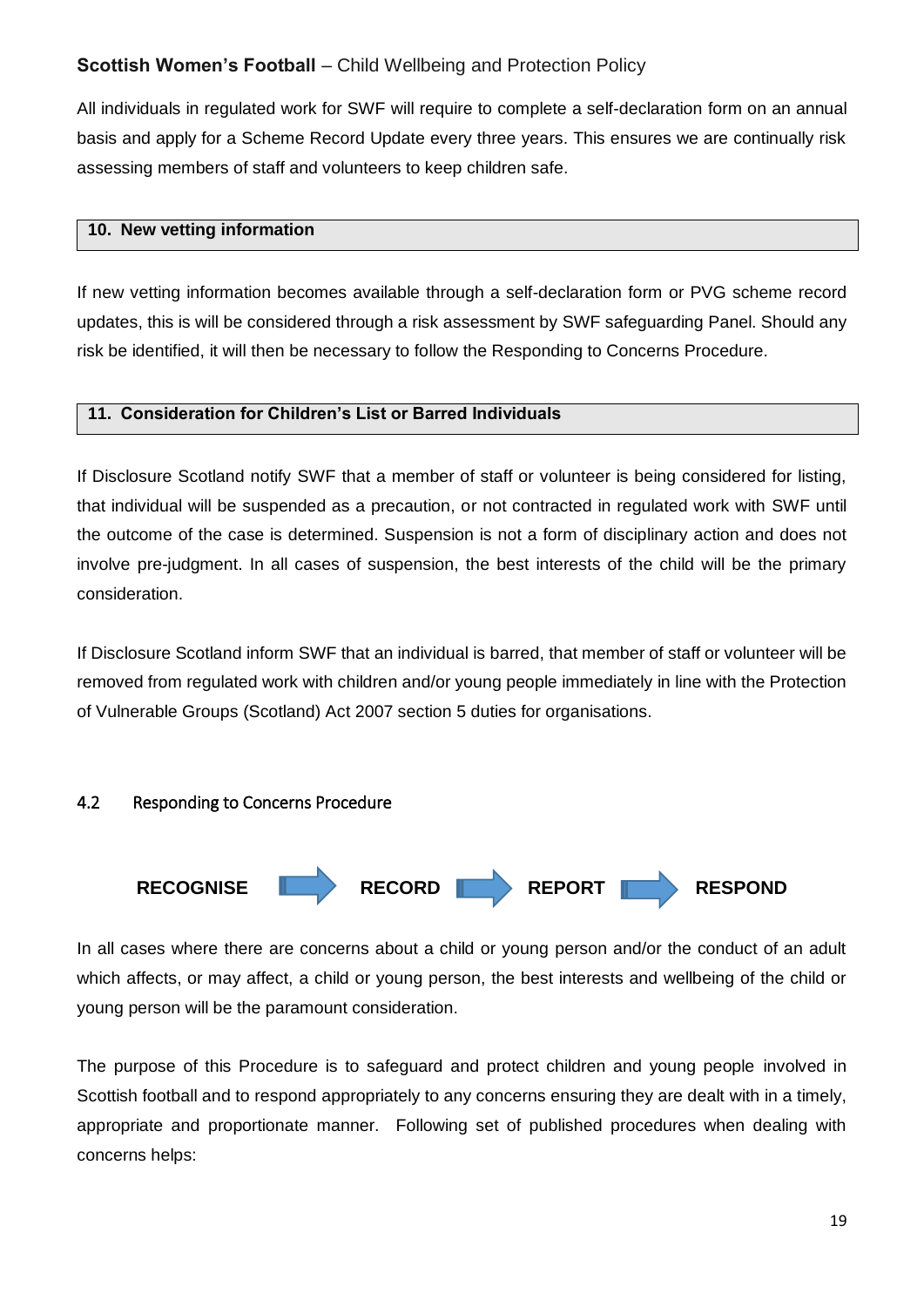- To avoid those receiving information from engaging in subjective judgments
- Reassure those who report concerns that an appropriate course of action will ensue
- Support those charged with managing concerns by providing them with a step-by-step process to follow
- Safeguard the rights of those against whom complaints or allegations have been made

No staff or volunteer in receipt of information that causes concern about a child or young person or the conduct of an adult shall keep that information to themselves, or attempt to deal with the matter on their own. Instead in all cases the following procedure **must** be followed regardless of whether the concerns arise through the adult or child or young person's involvement in football or from outside of football.

#### **REMEMBER:**

**If you are concerned about the** *immediate* **safety of the child or young person:**

- **1. Take whatever action is required to ensure the child's immediate safety.**
- **2. Pass the information immediately to the police and seek their advice.**
- **3. Report the concern to the Child Wellbeing and Protection Officer, advising that the matter has been reported to the police**

At any time if you have a concern about the wellbeing of a child or young person, or think you may have a concern, you can contact the SWF Child Wellbeing and Protection Officer for advice and support on **0141 620 4580** or at **Childwellbeing@scotwomensfootball.com** 

## **1. EVERYONE'S RESPONSIBILITY**

A concern may range from mild verbal bullying to physical or sexual abuse and occur either through football or outside of it, for example in the child's home.

All concerns will be investigated by the Child Wellbeing and Protection Officer.

If a member of staff or volunteer has a concern it is **NOT** their responsibility to investigate **BUT** it is their responsibility to:

- Reassure the person making the report that they have done the right thing in raising the concern with them
- Listen openly without judgement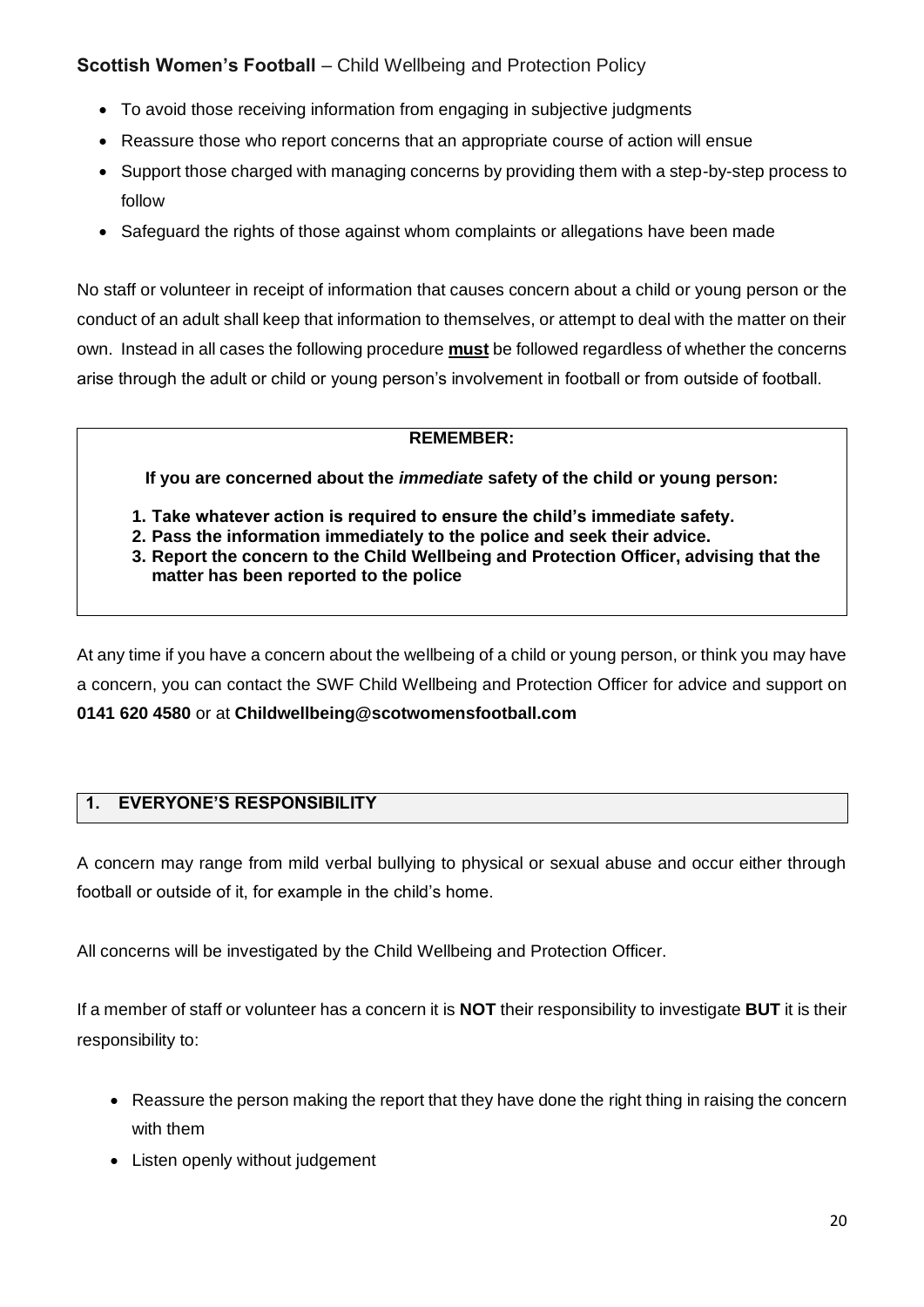- Record anything that is said
- Report the concern to SWF Child Wellbeing and Protection Officer
- If there is a concern about the immediate safety of the child or young person, take the necessary steps to ensure their safety and contact the police

Everyone has a responsibility to **recognise** a concern, to **record** the concern either on the Concern Recording Form or in email format, and **report** the concern to the Child Wellbeing and Protection Officer.

# **2. RECOGNISE**

Staff and volunteers may become aware of a concern in different ways. For example:

- Direct disclosure by the child or young person.
- Observation of the concern, such as a change in the behaviour, appearance or nature of the child or young person or the conduct of an adult.
- Information that is shared from another individual or organisation e.g. an incident observed by another child or young person or adult and reported to them

All concerns must be reported to the Child Wellbeing and Protection Officer on the day the concern arises or as soon as practically possible thereafter.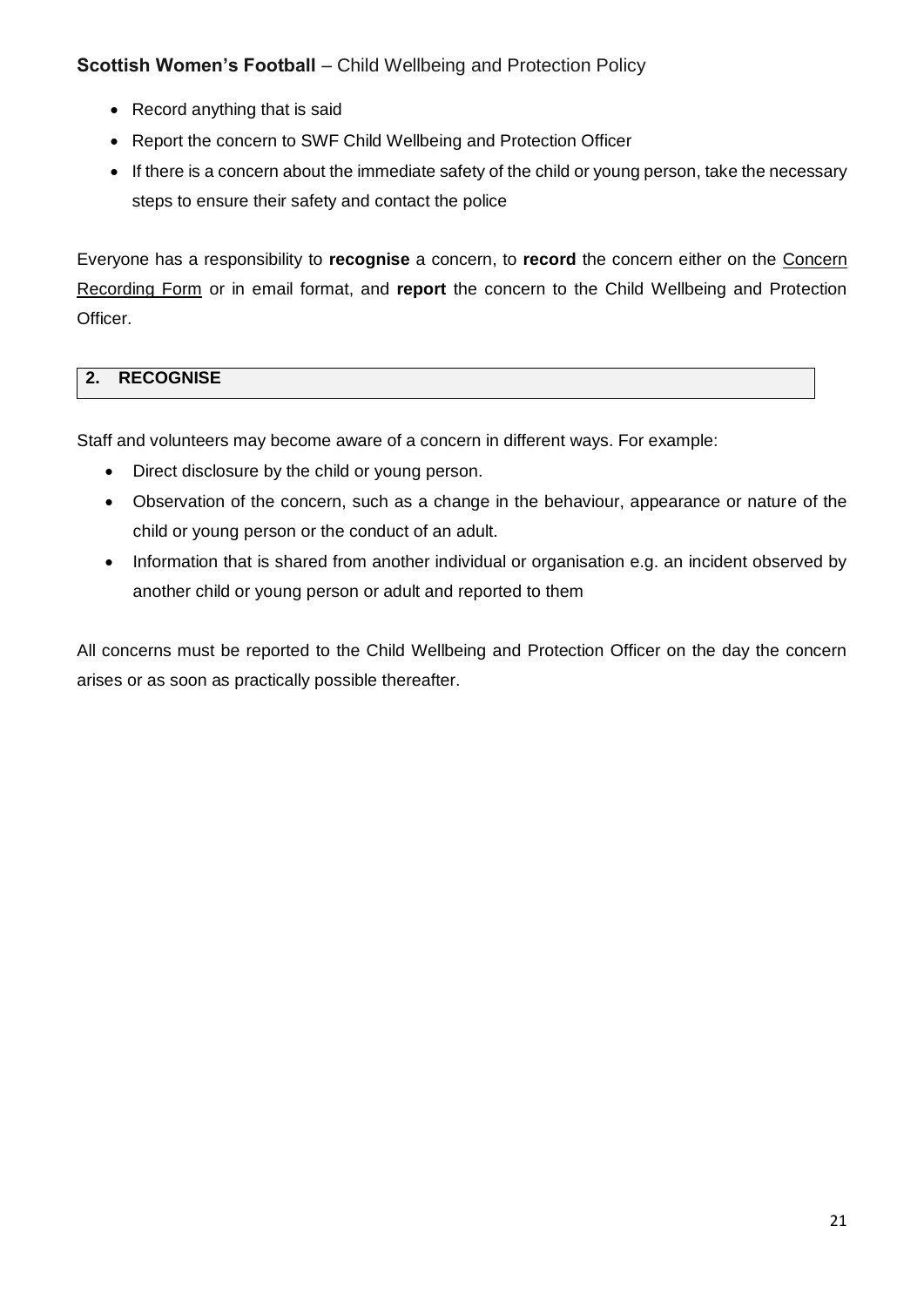# *What to do if a child or young person discloses abuse*

| DO:       |                                              |           |                                                |
|-----------|----------------------------------------------|-----------|------------------------------------------------|
|           | Stay calm - ensure that the child or young   | $\bullet$ | Be aware of interpreting what a child or young |
|           | person is safe and feels safe                |           | person says, especially if they have learning  |
|           | Listen to the child or young person and take |           | or physical disabilities which affects their   |
|           | what they say seriously. Do not show         |           | ability to communicate or English is not their |
|           | disbelief. Show and tell them that you are   |           | first language                                 |
|           | taking what they say seriously               | $\bullet$ | Avoid asking any questions. If necessary only  |
|           | Reassure the child or young person that they |           | enough<br>questions<br>ask<br>to gain basic    |
|           | are not to blame and were right to tell      |           | information to establish the possibility that  |
|           | someone                                      |           | abuse may have occurred. Only use open-        |
|           | Avoid projecting your own reactions onto the |           | ended, non-leading questions e.g. What?        |
|           | child or young person                        |           | When? Where? Who?                              |
|           |                                              |           |                                                |
|           |                                              |           |                                                |
|           | DON'T:                                       |           |                                                |
|           | Panic                                        | $\bullet$ | Approach the individual against whom the       |
|           | Show shock or distaste                       |           | allegation has been made                       |
| $\bullet$ | Probe for more information than is offered   | $\bullet$ | Assume that the experience was bad or          |
|           | Speculate or make assumptions                |           | painful - it may have been neutral or even     |
| $\bullet$ | Rush into actions that may be inappropriate  |           | pleasurable e.g. the child or young person     |
| $\bullet$ | Make negative comments about the person      |           | may think that they are in a consenting        |
|           | against whom the allegation has been made    |           | relationship with the adult                    |
|           | Make promises or agree to keep secrets and   | $\bullet$ | Introduce personal information from either     |
|           | give a guarantee of confidentiality          |           | your own experiences or those of other         |
|           |                                              |           | children                                       |
|           |                                              |           |                                                |
|           |                                              |           |                                                |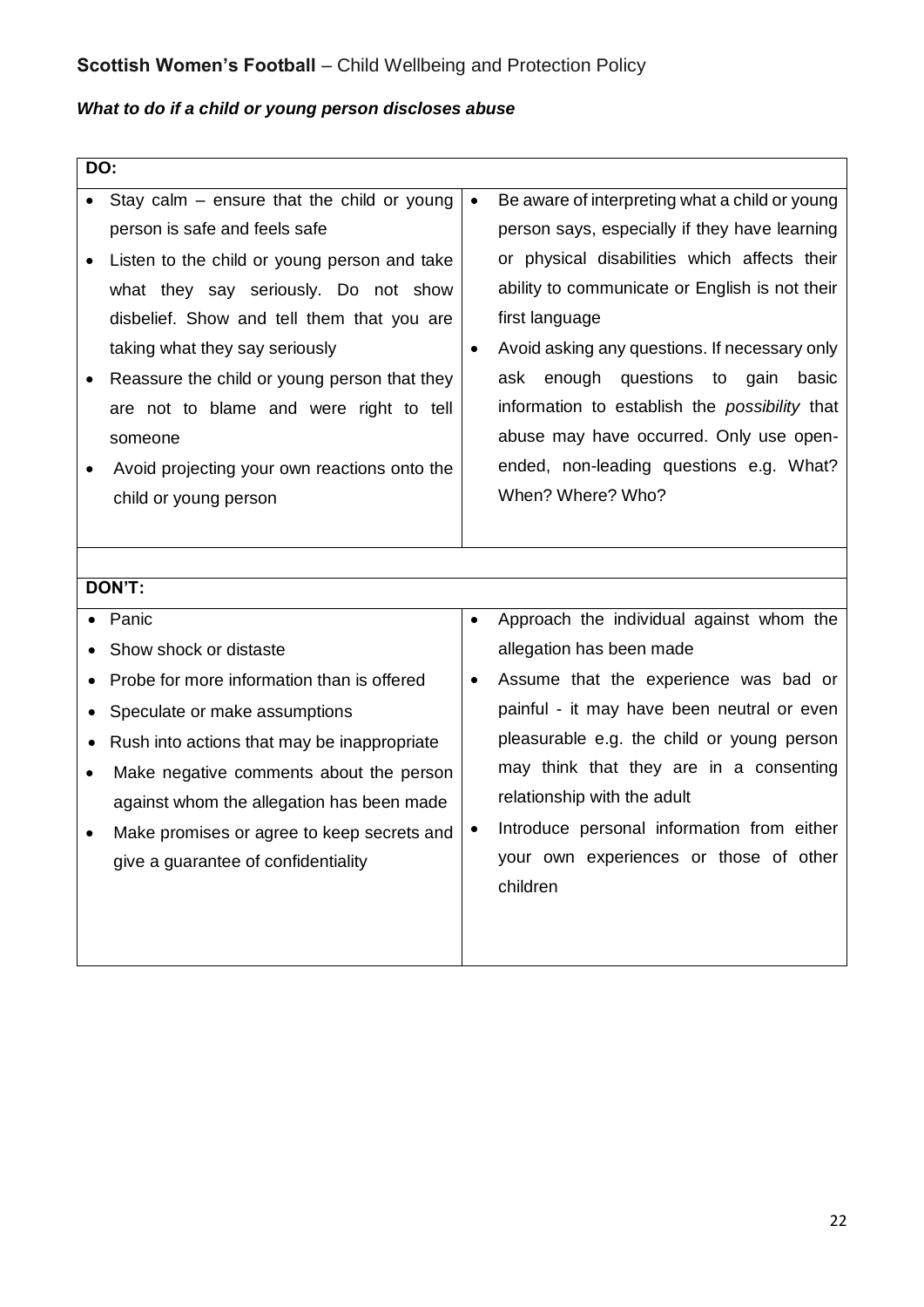## **3. RECORD**

Record keeping is of critical importance and all information should be recorded in line with the following:

| DO: |                                                  | DON'T:    |                                                 |  |
|-----|--------------------------------------------------|-----------|-------------------------------------------------|--|
|     | Make a written record of the information as      | $\bullet$ | personal opinion, unless it is<br>Give your     |  |
|     | soon as possible                                 |           | backed up by substantial evidence               |  |
|     | Make the record factual, accurate and legible    | ٠         | Use judgemental language                        |  |
|     | If the concern arises from a disclosure from a   | $\bullet$ | Write the record in a way that protects the     |  |
|     | child or young record using the child or young   |           | reputation of the Association or the individual |  |
|     | person's exact words, where possible             |           | who the concern relates to $-$ remain unbiased  |  |
|     | Include dates, times, locations and contexts, if |           |                                                 |  |
|     | available, in which the concern occurred         |           |                                                 |  |
|     | together with any other relevant information     |           |                                                 |  |
|     |                                                  |           |                                                 |  |

Where the child or young person has made a direct disclosure, and when appropriate, it is important that the child or young person understands why we are recording their details. If a child/young person recognises that people can help and support, and that this is the purpose of their details being shared, they will be more included and informed of the processes.

# **4. REPORT**

The Child Wellbeing and Protection Officer can be contacted in a number of ways:

- By telephone on **0141 620 4580**
- By email at **childwellbeing@scotwomensfootball.com**

## *How to report the concern:*

- Report the concern as soon as possible. It is recommended that initial contact is made with the Child Wellbeing and Protection Officer by telephone.
- **Email the completed Concern Recording Form to childwellbeing@scotwomensfootball.com, if you** are able to do this via secure email**.**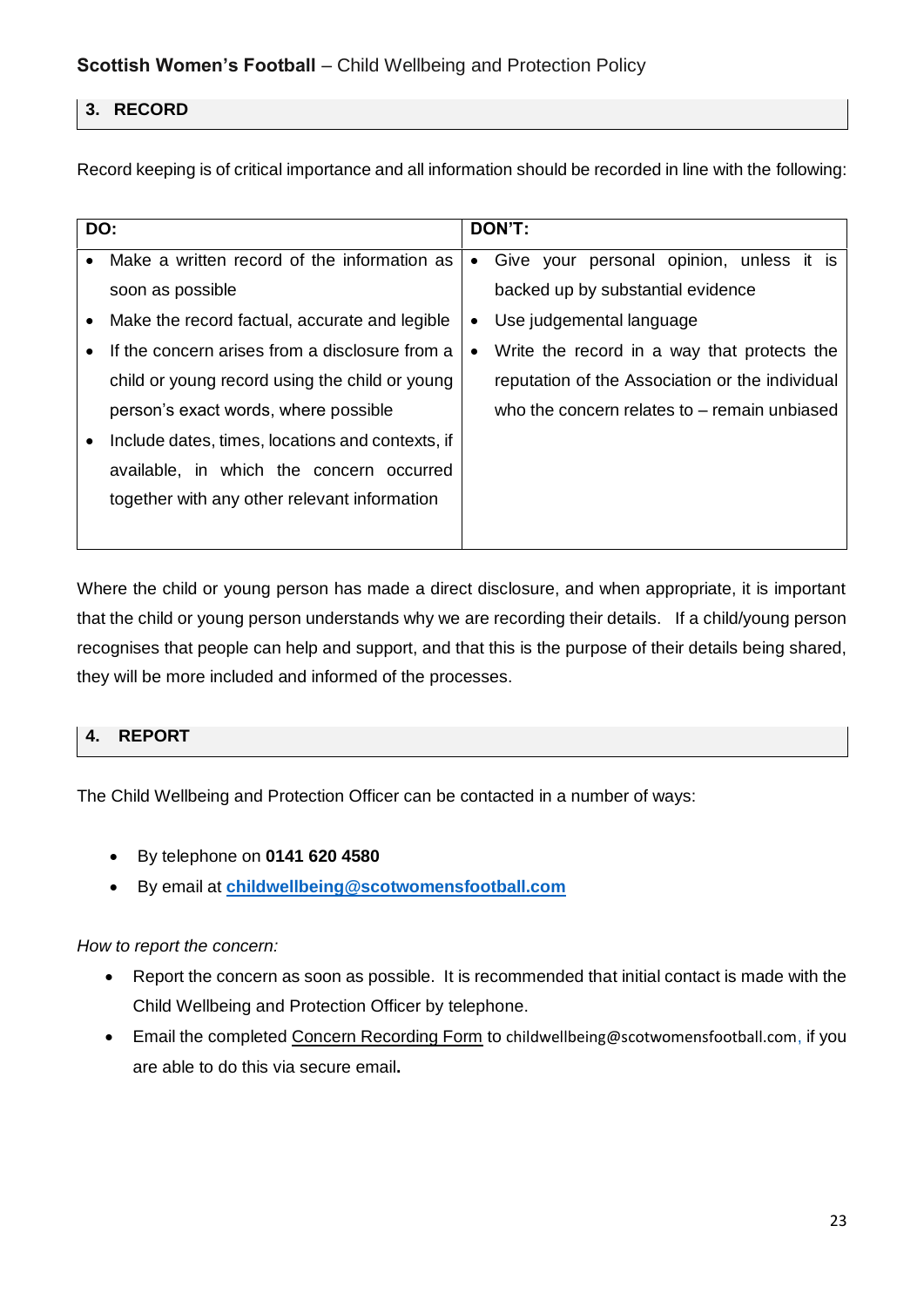Do not delay in reporting the concern

- By attempting to obtain information to complete all sections of the Concern Recording Form
- By waiting until you return to the office to complete the Concern Recording Form, if you are working remotely,
- If you have been unable to contact the Child Wellbeing and Protection Officer by telephone

If you are unable to access a Concern Recording Form, please contact the Child Wellbeing and Protection Officer by telephone or email the information to the above address, if you are able to do so securely, in order to report the concern.

**If you are unsure whether the information you have should be a cause for concern advice and support can be sought at any time from** SWF **Child Wellbeing and Protection Officer by contacting them for advice and support.** 

#### **This can be done in a confidential manner anonymising the details of the parties involved.**

If the Child Wellbeing and Protection Officer is not available and an immediate response is required the police and social work services must be contacted. They have a statutory responsibility for the protection of children and they may already hold other information about the child or young people. If the information is shared with the police or other agencies record what information as shared and any advice given and actions taken. At the earliest opportunity thereafter the Child Wellbeing and Protection Officer should be informed.

## *Confidentiality*

To maintain confidentiality do not keep any electronic, printed or written versions of the information you have provided. The Concern Recording Form should be deleted or destroyed (by means of shredding) as soon as the information has been passed on. The Child Wellbeing and Protection Officer will maintain a copy of the information in a secure and confidential manner.

#### *Support*

SWF recognises that voicing concerns, suspicions or allegations of poor practice, misconduct or abuse can cause great concern and stress – particularly if it relates to a colleague, volunteer or child/parent who is known to you. However, sharing information about the wellbeing of a child or young person is paramount in order to prevent the child or young person from suffering harm or further harm. Any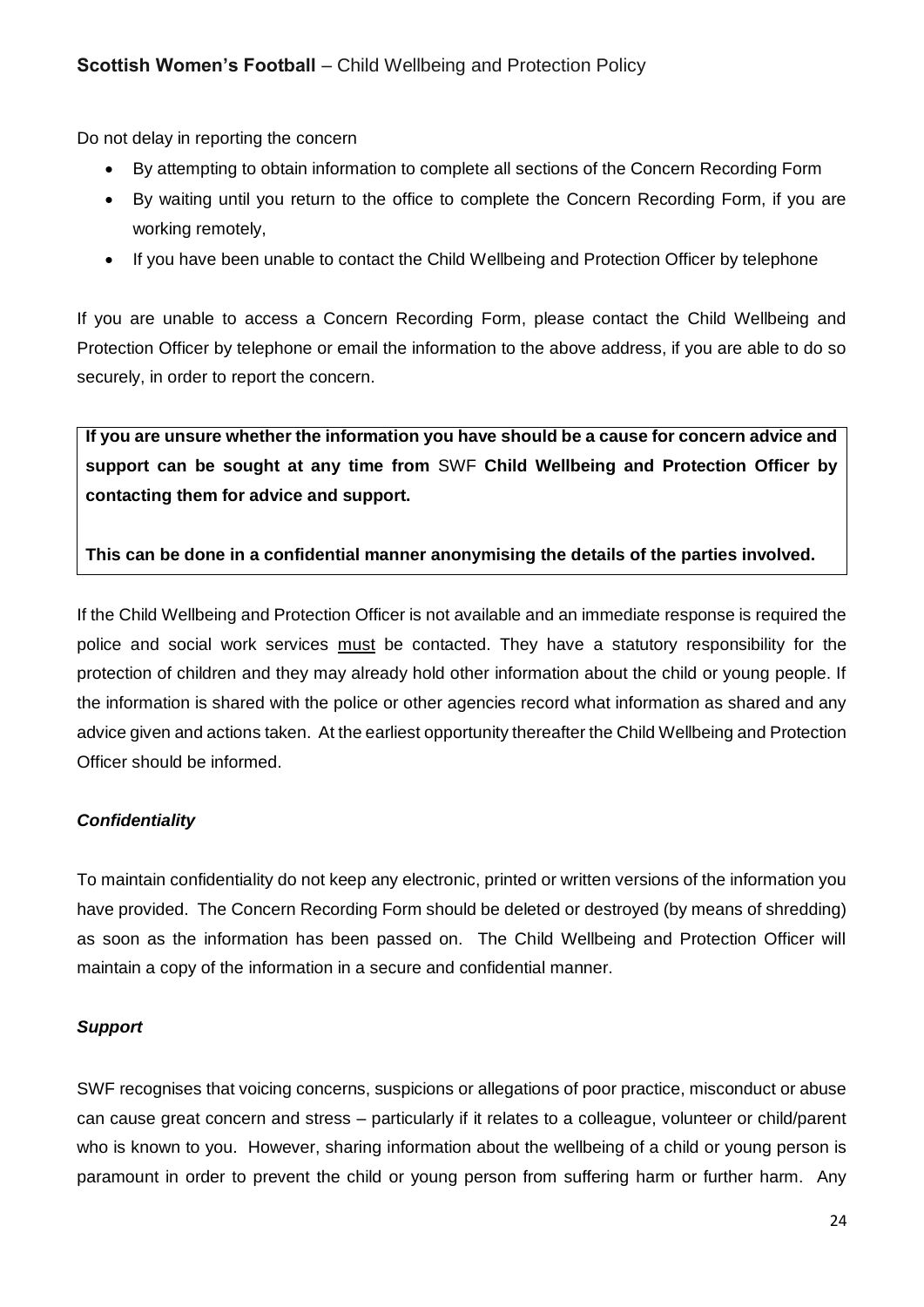member of staff or volunteer whom, in good faith, discloses information related to a concern will receive full support from SWF

## *Concern about the conduct of the Child Wellbeing and Protection Officer*

Where the concern is about the clubs Child Wellbeing and Protection Officer it must be reported to the SWF **Child Wellbeing and Protection Officer** directly*.* In this situation, the **SWF** will take on the role and responsibilities as listed below of the Child Wellbeing and Protection Officer.

## **5. RESPOND**

The following sets out the steps which will be taken by the Child Wellbeing and Protection Officer after the concern has been reported.

#### **A. The process on receipt of a concern**

Once the concern has been reported the Child Wellbeing and Protection Officer will:

- Establish the basic facts and conduct an initial assessment of the facts in order to determine the appropriate course of action. The appropriate course of action may differ depending on whether the concern is about the wellbeing of a child/young person or about the conduct of an adult.
- Decide who should be informed of the concern, this may include the child or young person, their parent/carer, or external agencies.
- Consult external agencies such as the police and social work services for advice at any time, if required. This is important because they may hold other important information which, when considered alongside the current concern, builds a significant picture of concern.

All subsequent actions taken by the Child Wellbeing and Protection Officer shall be recorded, in the order in which they happen, and the records should be signed and dated.

#### **B. Conducting the Initial Assessment**

The purpose of the initial assessment is to clarify the nature and context of the concerns. Every situation is unique so guidance cannot be prescriptive.

Where the concern relates to the conduct of an adult, pending the outcome of any investigation, precautionary suspension will be considered in all cases where there is significant concern about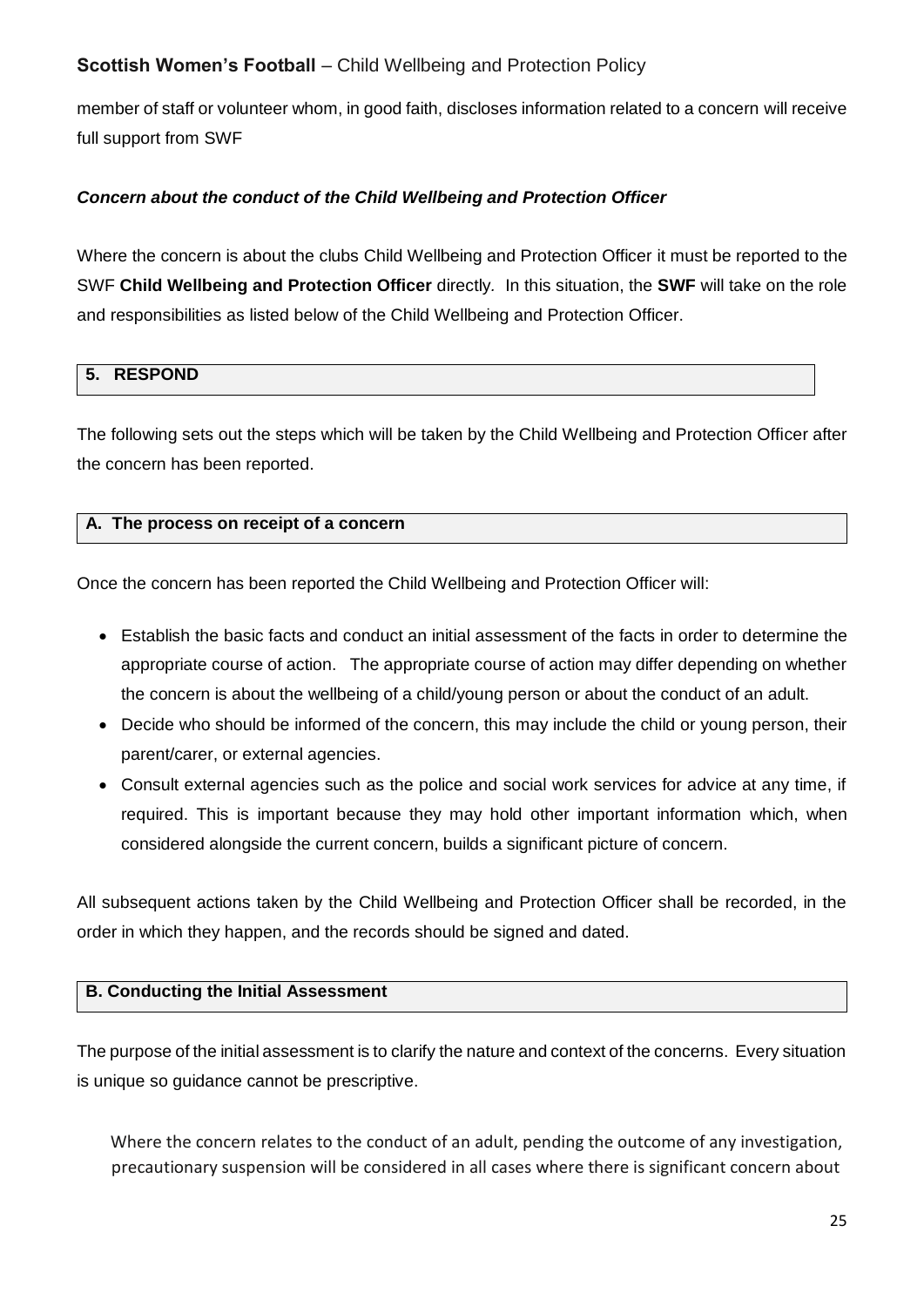the conduct of a member of staff and volunteers towards children and/or young people. For further information on precautionary suspension see section 6 of this Procedure.

In all cases, the initial assessment may involve:

Speaking to the member of staff or volunteer who raised the concern; and/or

Speaking to other members of staff or volunteers who may have information related to the concern; and/or

Speaking to the member of staff or volunteers whose conduct has been reported – this will be subject to the nature and seriousness of the situation and should not be done if the concern suggests that the conduct may be criminal behaviour; and/or

If the concern involves a named child or young person it may be appropriate to speak to the child or young person. This should never been done in cases where there is a suggestion of criminal conduct without first seeking the advice of the police. If it is appropriate to speak to the child or young person all questions should be basic, open-ended, non-leading and asked *solely with a view to clarifying the basic facts*. When speaking to a child or young person another adult should always be present. It is recommended that this other adult is known to the child or young person and the meeting is pre-arranged so the child or young person will be aware that you are going to speak to them about a concern; and/or

Speaking to other children and/or young people and/or other individuals to establish the basic facts. As above, all questions should be basic, open-ended, non-leading and asked *solely with a view to clarifying the basic facts*.

## *Best practice advice*

**Questioning of children by those conducting an initial assessment should always be avoided as far as possible. If it is necessary to speak to the child in order to clarify the basic facts, best practice suggests that consent from the parent/carer be obtained unless obtaining that consent may place the child at risk.**

## *Views of the Child*

Children and young people have the right to say what they think in all matters affecting them and to have their views taken seriously (Article 12, UNCRC). This must be at the forefront of any concerns that are raised. The nature of the concern will impact on the decision as to whether it is appropriate to discuss the concern directly with the child or young person. The views of the child or young person must be considered based on the age and maturity.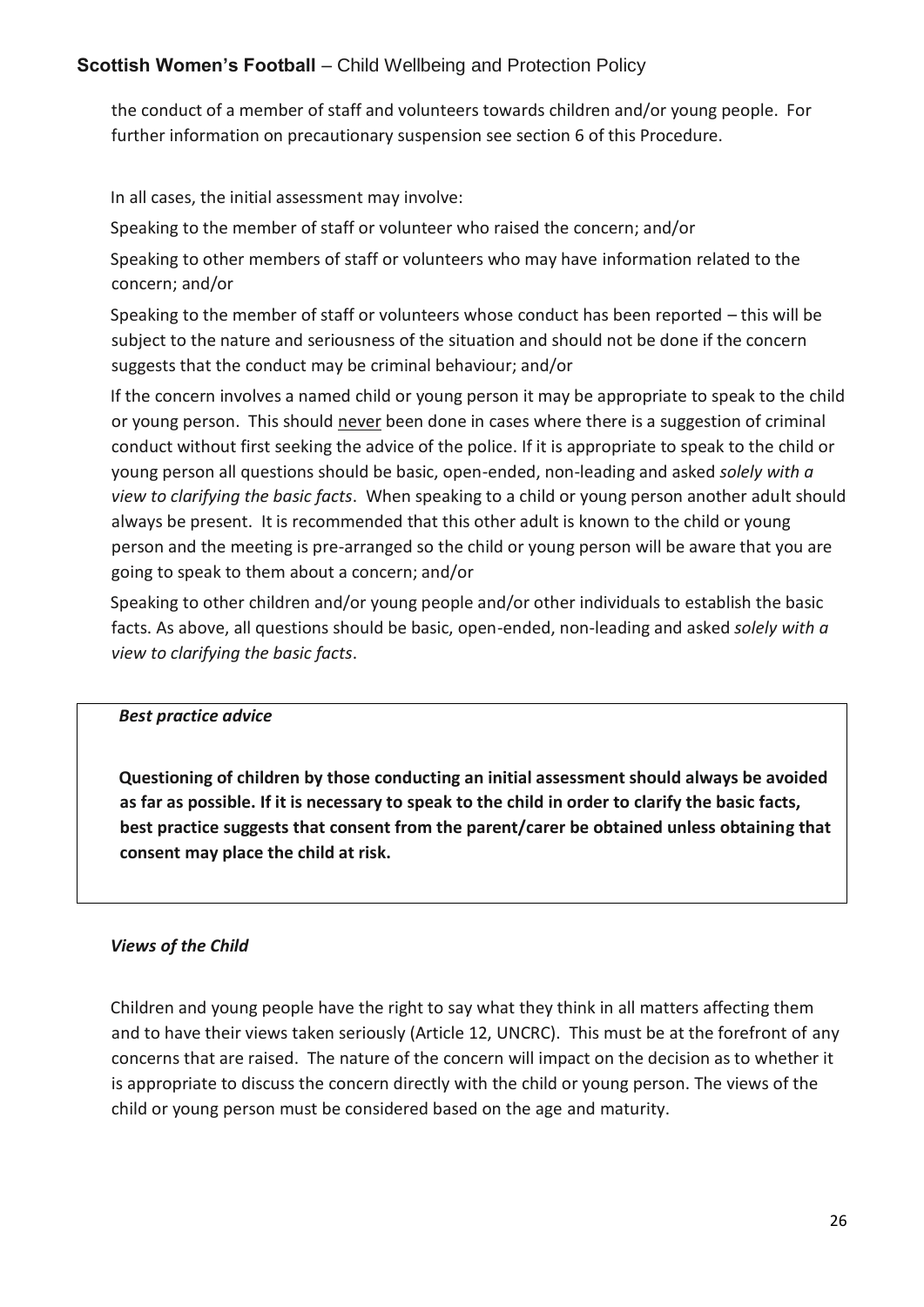An initial assessment of basic facts may require the need to ask a child or young person some basic, open-ended, non-leading questions solely for with a view to clarifying the basic facts. It may also be necessary to ask similar basic questions of other children and young people, or other appropriate individuals who may have information.

It will not always be appropriate to speak directly with the child or young person about the concern. Advice should be sought from the Child Wellbeing and Protection Officer if there is any uncertainty about the appropriate course of action.

If the information indicates that a criminal offence has been committed against the child or young person it would not be appropriate to ask the child or young person questions about the incident or speak to them directly about the incident(s), unless it is a disclosure directly from the child. Interviewing children and young people about possible abuse or criminal offences is the sole remit of specially trained police officers and social workers.

**Where the concern about a child's wellbeing suggests they are in need of protection, the information must be passed on with or without their consent for the purposes of their protection. Allegations of abuse must always be taken seriously.** *No member of* SWF *shall investigate allegations of abuse or decide whether or not a child has been abused.* **False allegations are very rare. If a child says or indicates they are being abused or information is obtained which gives concern that a child is being abused, the information must be responded to on the same day in line with this procedure.** 

## *Fairness and natural justice*

In the event of an investigation into the conduct of a member of staff or volunteers all actions will be informed by the principles of natural justice:

They will be made aware of the nature of concern; and

They will be given an opportunity to put forward their case; and

SWF will act in good faith, ensuring the matter is dealt with impartially and as quickly as possible in the circumstances.

## **C. Concluding the Initial Assessment**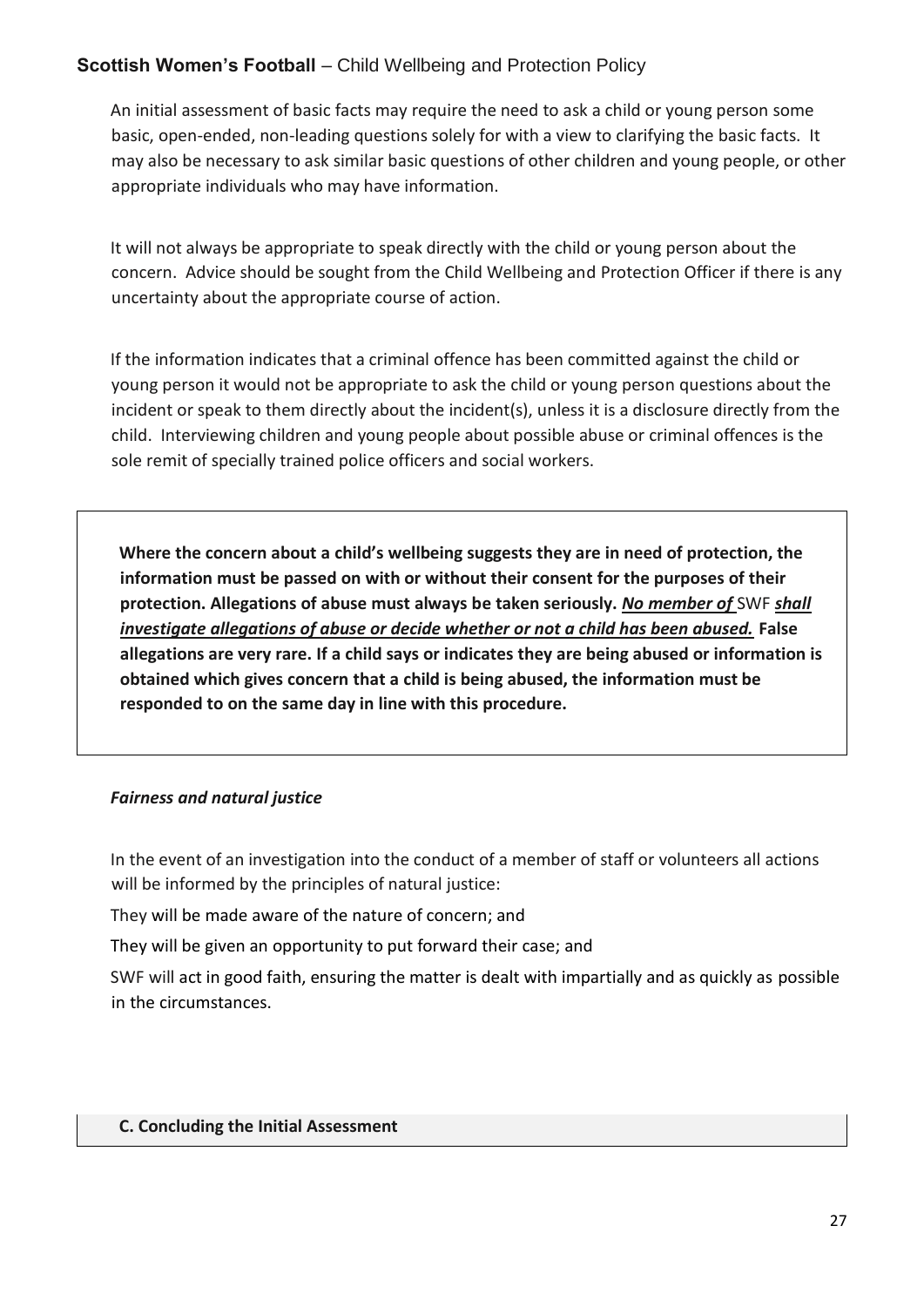Decisions reached on conclusion of the Initial Assessment may differ depending on whether the concern relates to the wellbeing of a child or young person or to the conduct of an adult. Sometimes, the concern may relate to both the wellbeing of a child and the conduct of an adult in which case two sets of conclusions should be reached.

## *A concern about the wellbeing of a child/young person*

At the end of the initial assessment one of the following conclusions should be reached:

The facts do not substantiate the concern and therefore no further action will be taken

The concern has been successfully addressed by the child or young person, their parent and/or staff or volunteers and therefore no further action is needed

The concern has not been successfully addressed and further support is needed for the child or young person

Information should be shared with statutory services, for example Police Scotland or the Social Work Department due to the gravity of the concern

Information should be shared with the child's Named Person for consideration

In all cases consideration should be given support as to what support, if any, is required for the child or young person and whether there is a need to share information with the Scottish FA in terms of a Data Sharing Agreement.

## *Sharing Concerns with Parents/Carers*

SWF is committed to working in partnership with parents/carers whenever there are concerns about a child or young person. Parents/carers have the primary responsibility for the safety and wellbeing of their children. Where concerns are raised about a child or young person this will be considered in line with the wellbeing indicators and *may* be discussed with parents/carers. For example, if a child seems withdrawn, he/she may have experienced an upset in the family, such as a parental separation, divorce or bereavement. Common sense is advised in these situations and the best interests of the child will be considered as to what is the best support them. Children and young people will be asked who they feel is suitable to be informed and when relevant, consent gained from the child or young person.

**Where there are concerns that the parents/carers may be responsible for or have knowledge of the abuse, sharing concerns with the parents/carers may place the child or young person at further risk.** *In such cases advice must always firstly be sought from the police/social work services or Named Person as to who informs the parents/carers.*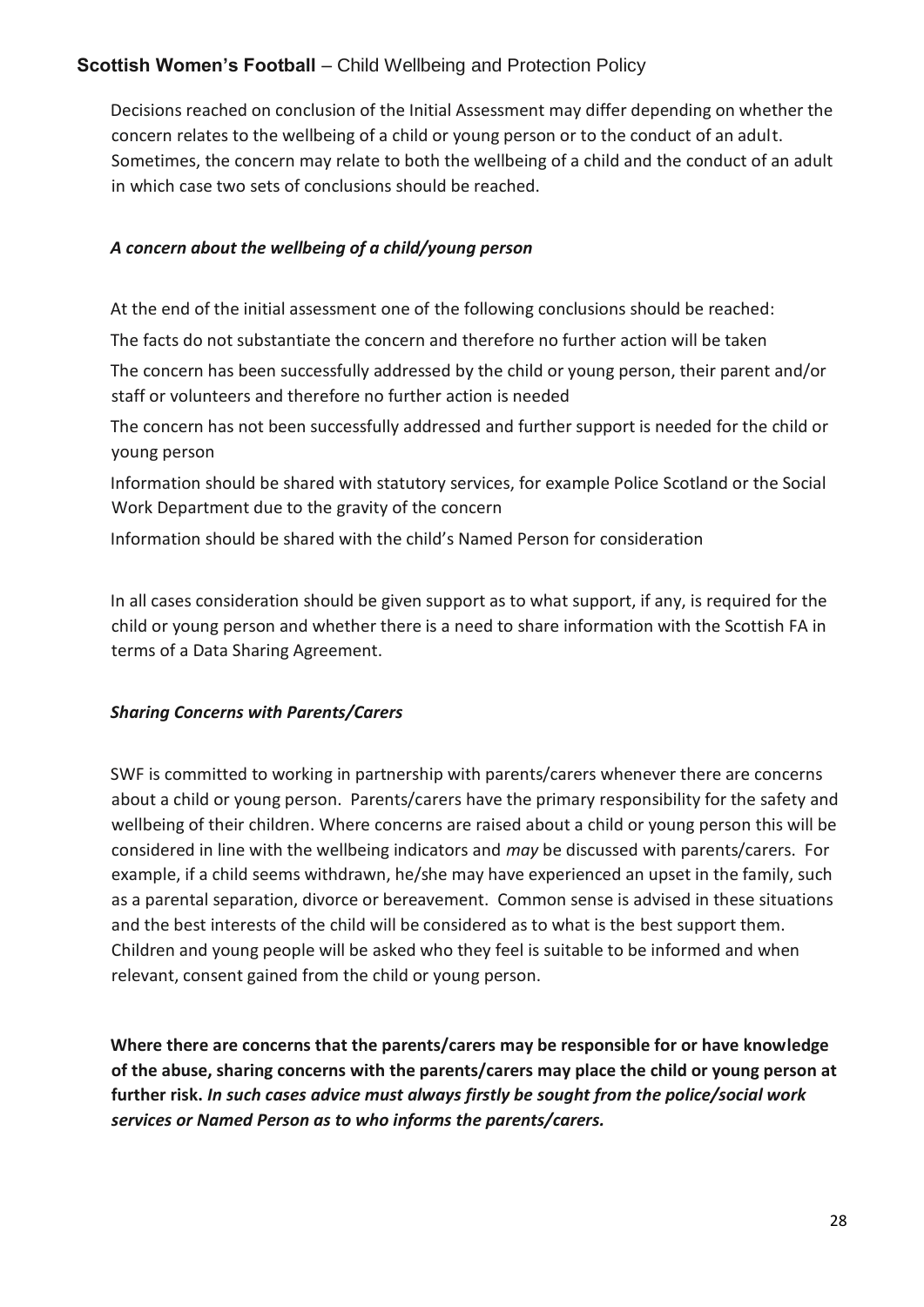## *Sharing Information with Police and statutory agencies*

Where the concern about a child or young person's wellbeing suggests that they are in need of protection or that a criminal offence has been committed against them the concern must be reported to the police and/or social work services. The police and local authority have a statutory duty of care for all children.

## *A concern about the conduct of an adult*

At the end of the initial assessment one of the following conclusions should be reached:

The facts do not substantiate the concern and therefore no further action will be taken Information supports concern about inappropriate behaviour Information supports concern about poor practice and/or misconduct Information supports concern about possible criminal behaviour

## *Initial Assessment Supports concern about inappropriate behaviour*

If the initial assessment supports a concern that the conduct of an adult amounts to inappropriate behaviour, the Child Wellbeing and Protection Officer will share the findings of the initial assessment with the relevant member of staff at SWF who will respond in line with SWF procedures.

The Child Wellbeing and Protection Officer will carry out any further investigation, as necessary and take appropriate action depending on the nature and seriousness of the conduct.

## *Initial Assessment supports concern about poor practice and/or misconduct*

If the concern relates to the conduct of a member of staff or volunteer the Child Wellbeing and Protection Officer will share the findings of the initial assessment with the relevant member of staff at the **club** who will respond in line with **SWF** Disciplinary Procedures.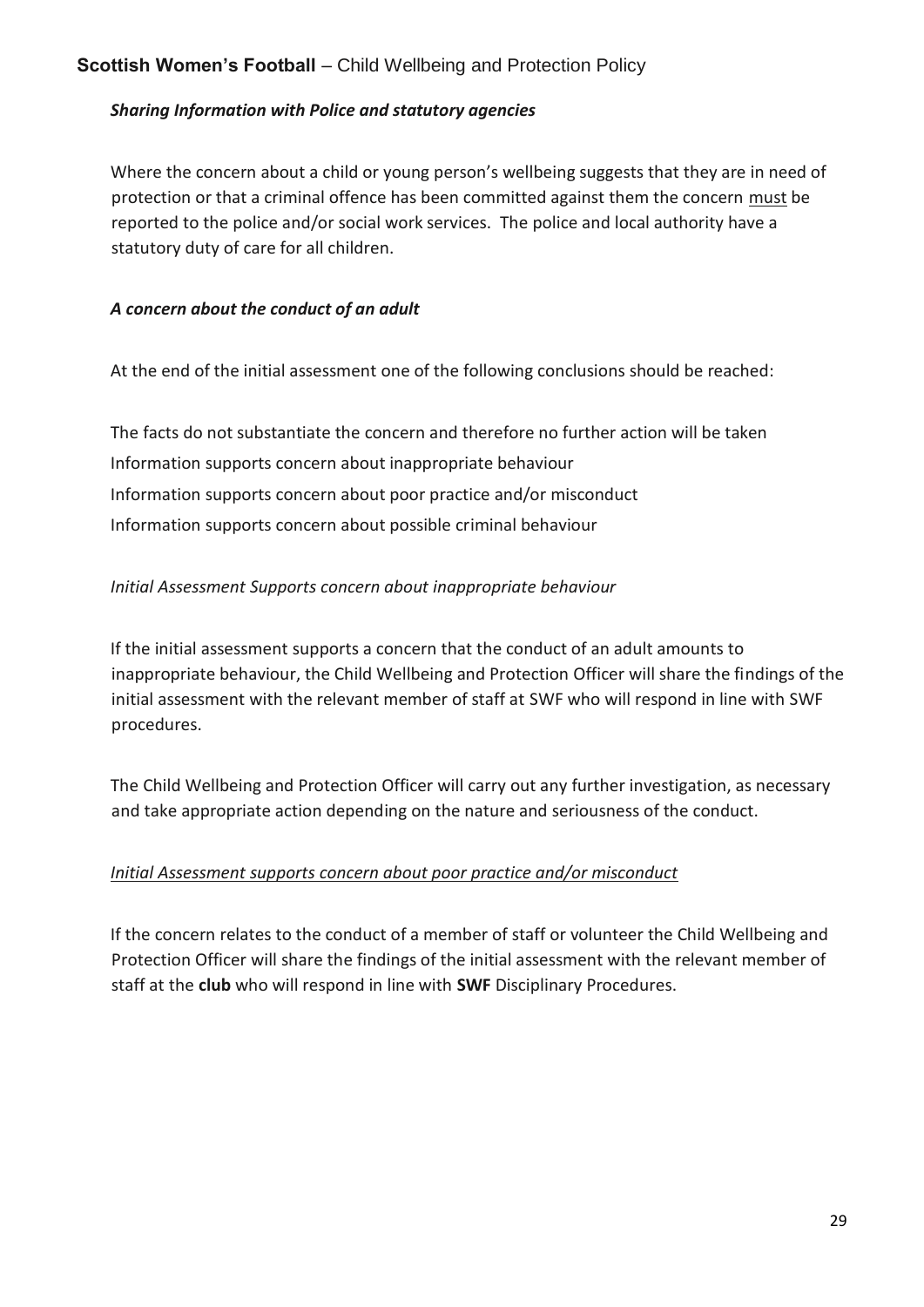## *Initial Assessment supports concern about possible criminal behaviour*

Where the initial assessment of information gives reasonable cause to suspect an adult's behaviour has been a criminal offence, the Child Wellbeing and Protection Officer will:

- report the concern to the police as soon as possible on the day the information is received, along with supporting information; and
- make a written record of the name of the police officer to whom the concerns were passed together with the crime reference number, time and date of the call, in case any follow up is required; and
- on request, provide the police with a copy of the Concern Recording Form; and
- following the advice of the police, inform the parents/carers of the child involved as soon as possible unless the police advice is not to do this; and
- if appropriate, share the information with the child's Named Person if there is any impact on a child's wellbeing caused by an adult's possible criminal behaviour unless the police advise not to do this.

Advice will firstly be obtained from the police about informing the member of staff or volunteer involved in the concerns. If the advice is to inform them, they will be told that information has been received which may suggest an allegation of abuse or possible criminal offence. As the matter will be *sub judice* (i.e. under judicial consideration) no details will be given unless advised by the police. All actions will ensure the best evidence is preserved for any criminal proceedings while at the same time safeguarding the rights of the member of staff and volunteer.

SWF will take all reasonable steps to support a member of staff or volunteer whom a concern has been raised about, as well as others who may be involved as witnesses.

Possible outcomes include one or more of the following:

- Police investigation may involve a child protection investigation jointly by police and social work services
- Criminal proceedings
- Civil proceedings (by the child/family who raised the concern)
- Disciplinary Proceedings
- Referral to Disclosure Scotland, where the PVG criteria is met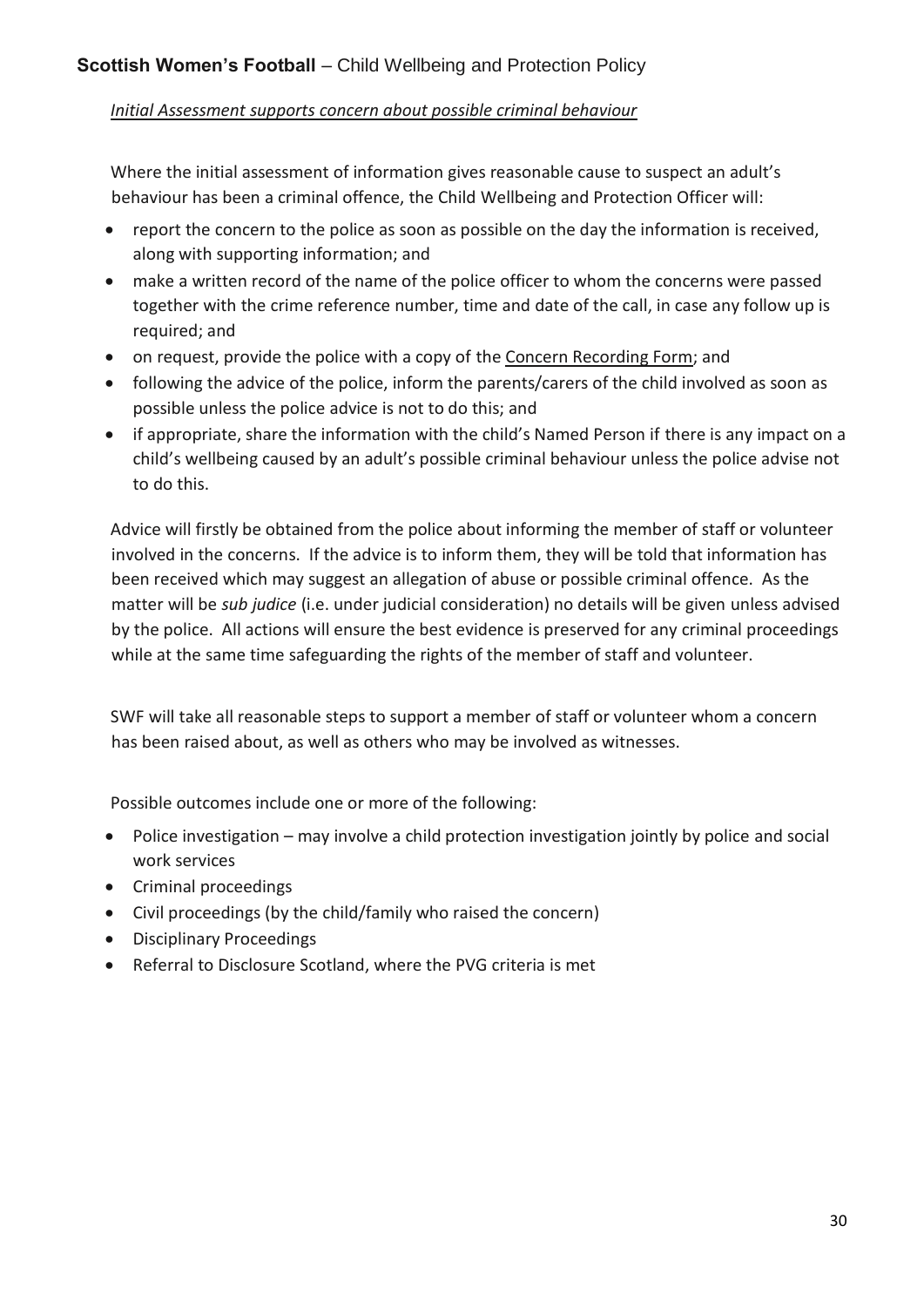## *Referral to Disclosure Scotland under Protection of Vulnerable Groups (Scotland) Act 2007*

Depending on the nature of the concern and the action taken, there may be a requirement, in law, to notify Disclosure Scotland. The following will apply where the member of staff or volunteer is in regulated work with SWF and a member of the PVG scheme.

## *Referring to Disclosure Scotland*

SWF will refer to Disclosure Scotland the case of any member of staff or volunteer who (whether or not in the course of their role with SWF has:

- harmed a child
- placed a child at risk of harm
- engaged in inappropriate conduct involving pornography
- engaged in inappropriate conduct of a sexual nature involving a child, or
- given inappropriate medical treatment to a child.

**AND** as a result SWF has taken or would have taken one of the following options:

- SWF has dismissed the member of staff or volunteer; or
- The member of staff or volunteer would have been dismissed as a result of the incident had they not resigned, retired or been made redundant; or
- SWF has transferred the member of staff or volunteer to a position which is not regulated work with children; or
- The member of staff or volunteer would have been dismissed or considered for dismissal where employment or volunteer role was not due to end at the expiry of a fixed term contract; or
- The member of staff or volunteer would have been dismissed or considered for dismissal had the contract not expired.

SWF will also refer the case of a member of staff or volunteer where information becomes available after the member of staff or volunteer has:

- been dismissed by SWF or
- resigned, retired or been made redundant; or
- been transferred to another position in SWF which is not regulated work with children; and/or
- where SWF receives information that a member of staff or volunteer who holds a position of regulated work has been listed on the Children's List, the member of staff or volunteer will be removed from the regulated work with children post.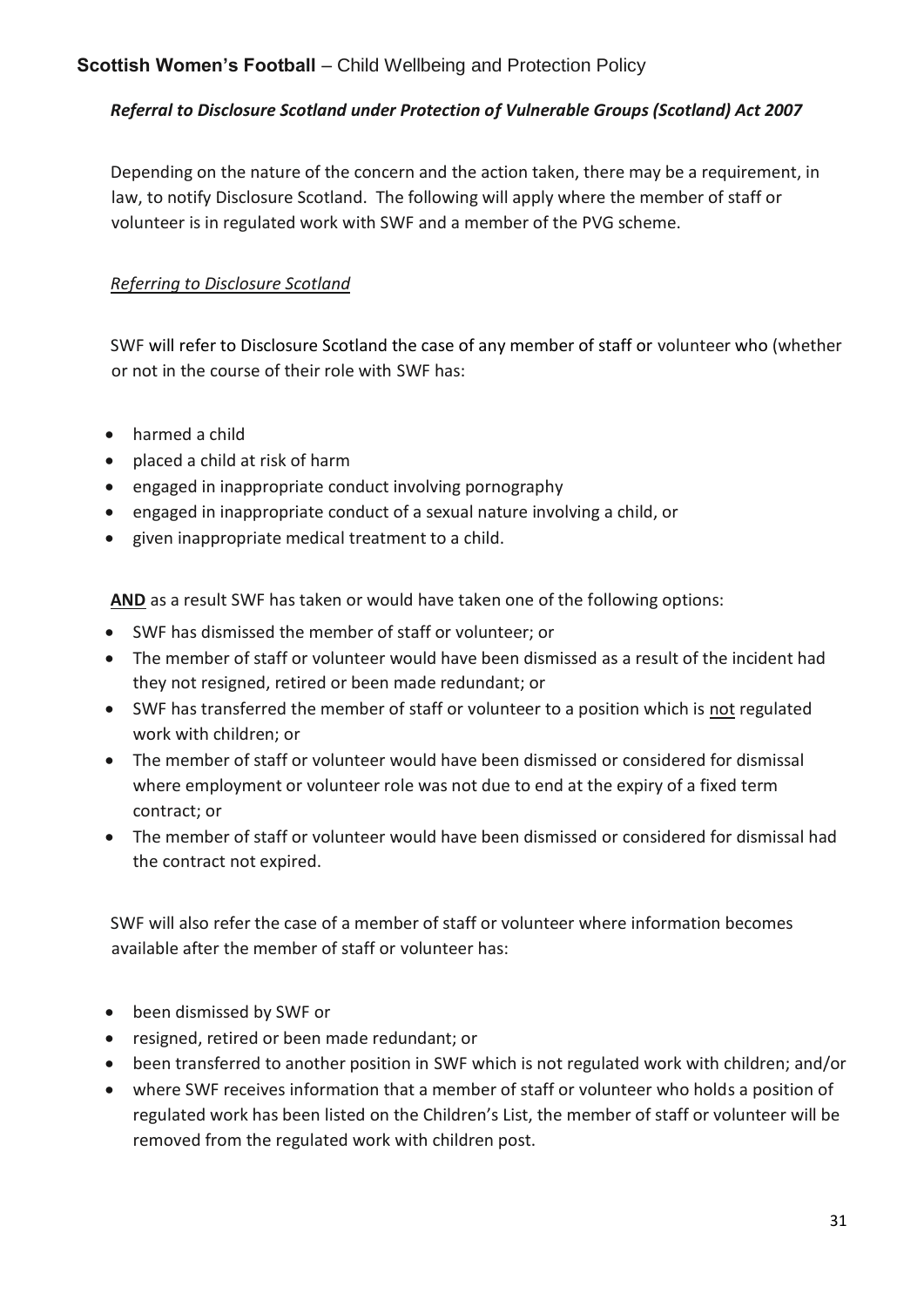## *Information from Disclosure Scotland*

If Disclosure Scotland notifies SWF that a member of staff or volunteer is being considered for listing that individual will be suspended as a precaution until the outcome of the case is determined. Precautionary suspension is not a form of disciplinary action and does not involve pre-judgment. In all cases of suspension the best interests and wellbeing of children and young people will be the paramount consideration.

If Disclosure Scotland informs SWF that an individual is barred, that member of staff or volunteer will be removed permanently from regulated work with children immediately in line with the Protection of Vulnerable Groups (Scotland) Act 2007.

## **6. PRECAUTIONARY SUSPENSION**

Suspension is not a form of disciplinary action. The member of staff involved may be suspended whilst an investigation is carried out. Suspension will be carried out in accordance with the SWF Disciplinary Procedures.

## **CRIMINAL PROCEEDINGS**

An ongoing criminal investigation does not necessarily rule out disciplinary action by SWF or investigation by the Child Wellbeing and Protection Officer. However, any action taken must not jeopardise the criminal investigation. Advice must be taken from the police on this. Sufficient information should be available to enable SWF to make a decision whether to go ahead with disciplinary action/response under this concerns procedure.

In any event, once criminal proceedings have concluded SWF will consider the matter and the outcomes in line with this procedure.

## **FALSE OR MALICIOUS ALLEGATIONS**

In exceptional circumstances where an investigation establishes an allegation or concern raised is false, unfounded or malicious:

- The member of staff and volunteers involved will receive an account of the circumstances and/or investigation and a letter confirming the conclusion of the matter. They may wish to seek legal advice; and
- All records pertaining to the circumstances and investigation shall be kept confidentially; and
- SWF will take all reasonable steps to support the individual in this situation; and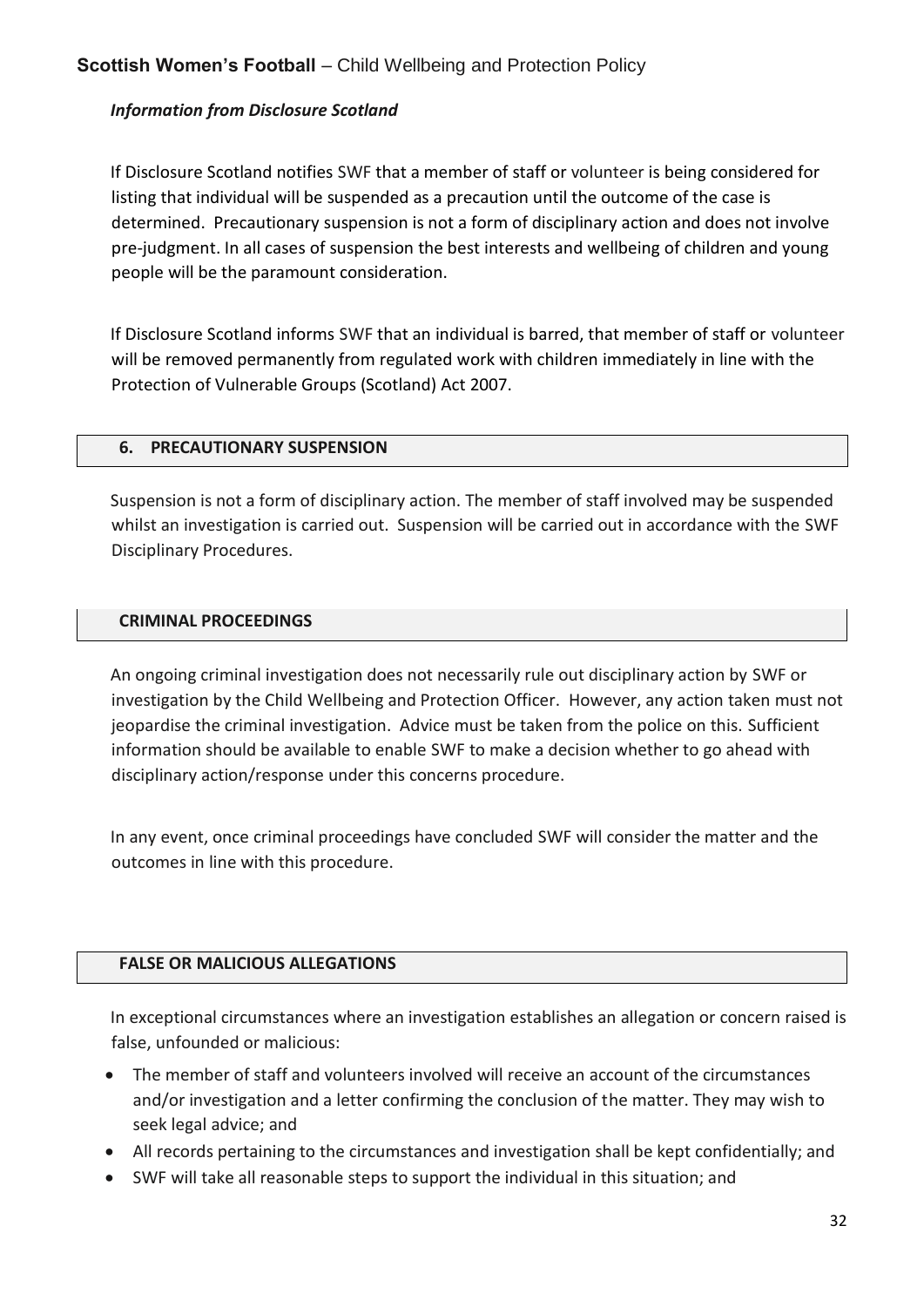- In these circumstances SWF will review the participation or continued involvement in SWF activities of the individual who made the false or malicious allegation. If the false or malicious allegation has been made by a child or young person, it will only be appropriate to have a discussion with the child or young person to determine their views and opinions with parental/carer permission; and
- Data collected for the investigation will be destroyed in accordance with the requirements of the Data Protection Act 1998.

#### **ALLEGATIONS OF NON-RECENT ABUSE**

SWF recognises that sharing personal experience of abuse can be difficult, challenging and sensitive. Therefore allegations of abuse may be made some time after the event e.g. an adult who was abused as a child by someone who is still currently working with children. These procedures will be followed in the event of an allegation of non-recent abuse, including SWF responsibility to refer to Disclosure Scotland.

#### **MEDIA**

All media enquiries relating to concerns under this procedure must be referred to **Aileen Campbell, Chief Executive, Aileen@scotwomensfootball.com**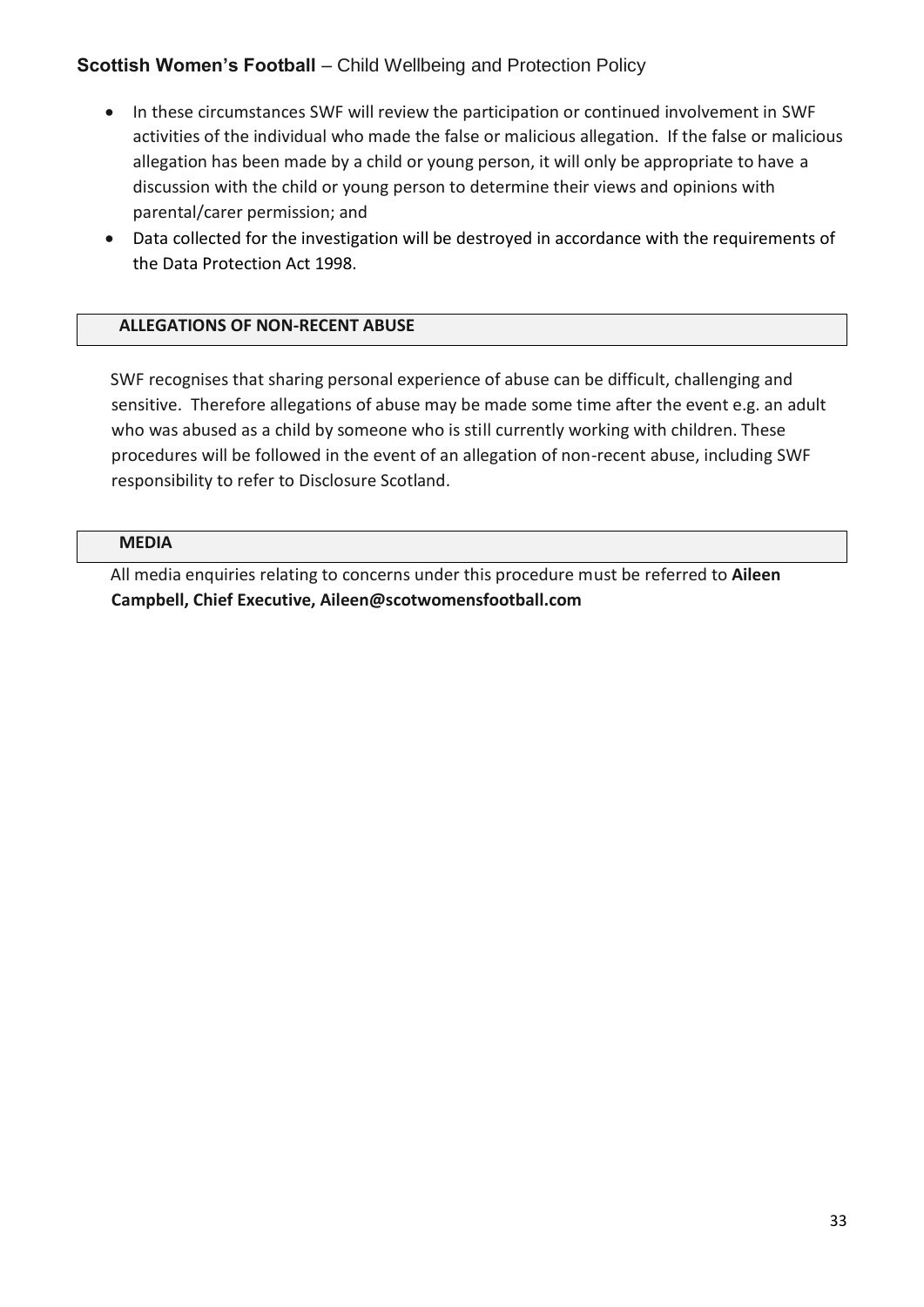#### <span id="page-33-0"></span>4.3 Reviewing the Management of Concerns

## **1. PURPOSE OF CASE REVIEW**

Case reviews take place to establish whether there are lessons to be learnt about the ways in which a concern has been investigated and responded to. Reviewing a concern allows SWF to consider:

- How the Responding to Concerns Procedure was implemented; and
- The effectiveness of the Responding to Concerns Procedure; and
- Informing policy and improving practice with regards to wellbeing & protection matters.

## **2. DECIDING TO CONDUCT A REVIEW**

SWF will follow the criteria set out below when considering and establishing a case for review.

- 1. The harm or risk of harm to a child was high; and/or
- 2. Views expressed by those involved in the case have raised concern about the way it was handled; and/or
- 3. There was a clear failure of procedure in handling the case: and/or
- 4. The case attracted a significant amount of media interest; and/or
- 5. The case concerned an unusual practice or behaviour; and/or
- 6. The case took a significantly long period of time to resolve; and/or
- 7. The Board decides a review is appropriate.

A case deemed eligible for review may be a particular concern or matter or, in some cases, may be cumulative concerns.

From time to time SWF may, internally, take a sample of cases to review to ensure the level of service provided in case management is consistent and to highlight any learning to take forward into future cases.

#### **3. IDENTIFYING WHO UNDERTAKES THE REVIEW**

SWF will appoint a case reviewer, this may be internal or external to SWF. The case reviewer, whether internal or external, will have expertise in the area of the concern. These skills may differ according to the circumstances of each case and the agreed role of the case reviewer.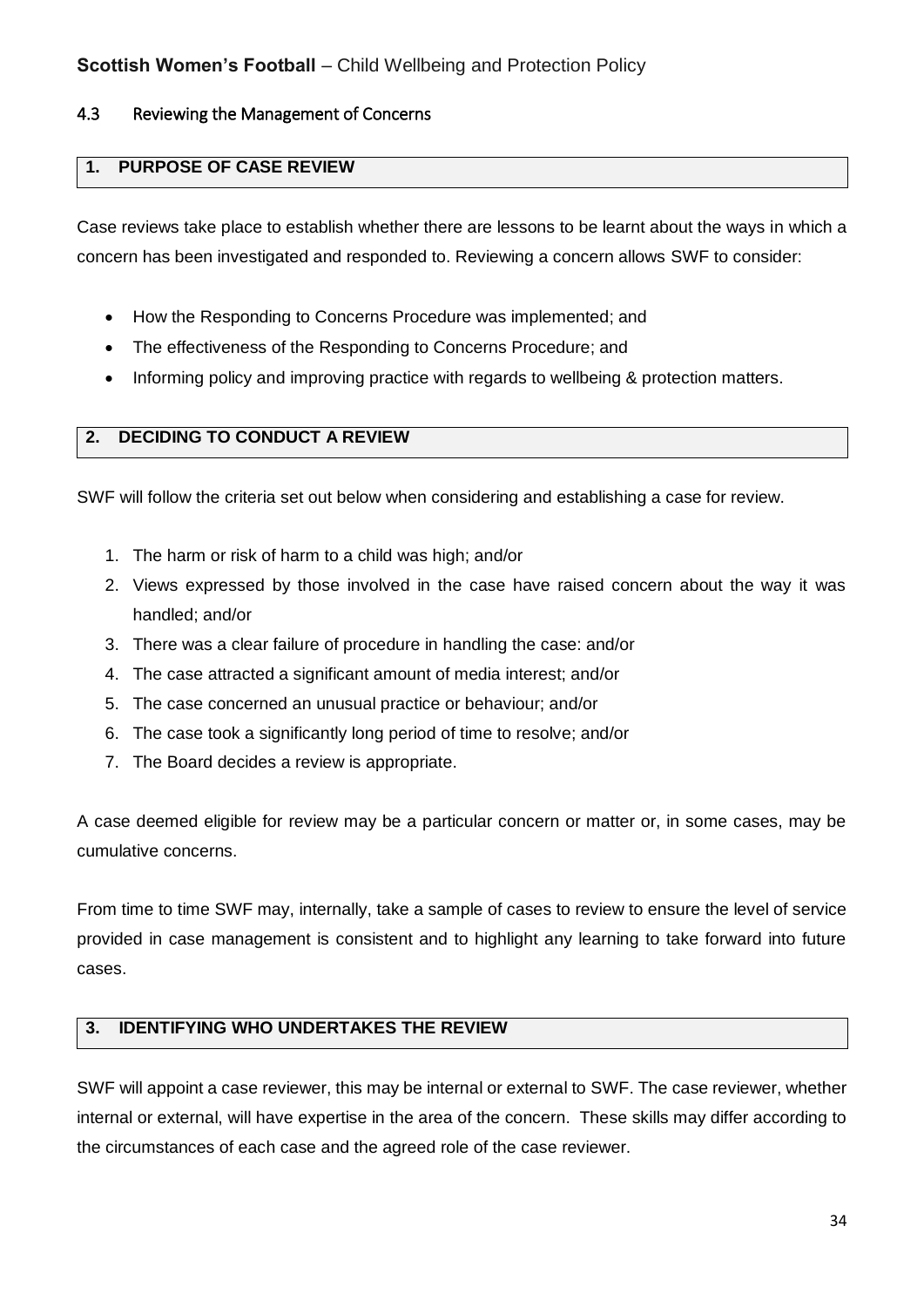#### *External Case Reviewer*

The following criteria will be considered when deciding whether the case review should be external to SWF

- Are the recommendations likely to influence and/or change practice across the whole of Scottish football?
- Was the risk of harm to the child high?
- Has the case has attracted a significant amount of media interest?
- Is there a lack of experience and knowledge internally regarding the nature of the case?
- Have the Board expressed a preference towards an external reviewer as being more appropriate?

Where the answer has been **yes** to one or more of the criteria above, there is a presumption that an external case reviewer will be appointed by SWF. SWF continue to have an overview of the review and will set out clear expectations in respect of timescales (see section below), milestones in the process and deadlines for completion of reports but will not have any input into the findings or recommendation of the review.

Where an external reviewer is commissioned, consideration will be given to any formal contractual arrangements required, appropriate legal advice sought, which agencies will enter into the arrangements (if any) and a contract drawn up covering timescales, fees and confidentiality including data protection.

#### *Internal Case Reviewer*

Reviews may also be undertaken internally and a case reviewer will be appointed from within SWF. A case will not be reviewed by any individual who had an involvement in the concern or incident, either as a named individual or witness, in the matter of concern.

#### **4. TIMESCALES FOR REVIEW**

It is desirable that the case review should be undertaken as speedily as feasible and all cases will aim to be reviewed within an 8 week period from the point the case reviewer has been appointed and received all evidence and correspondence relating to the case.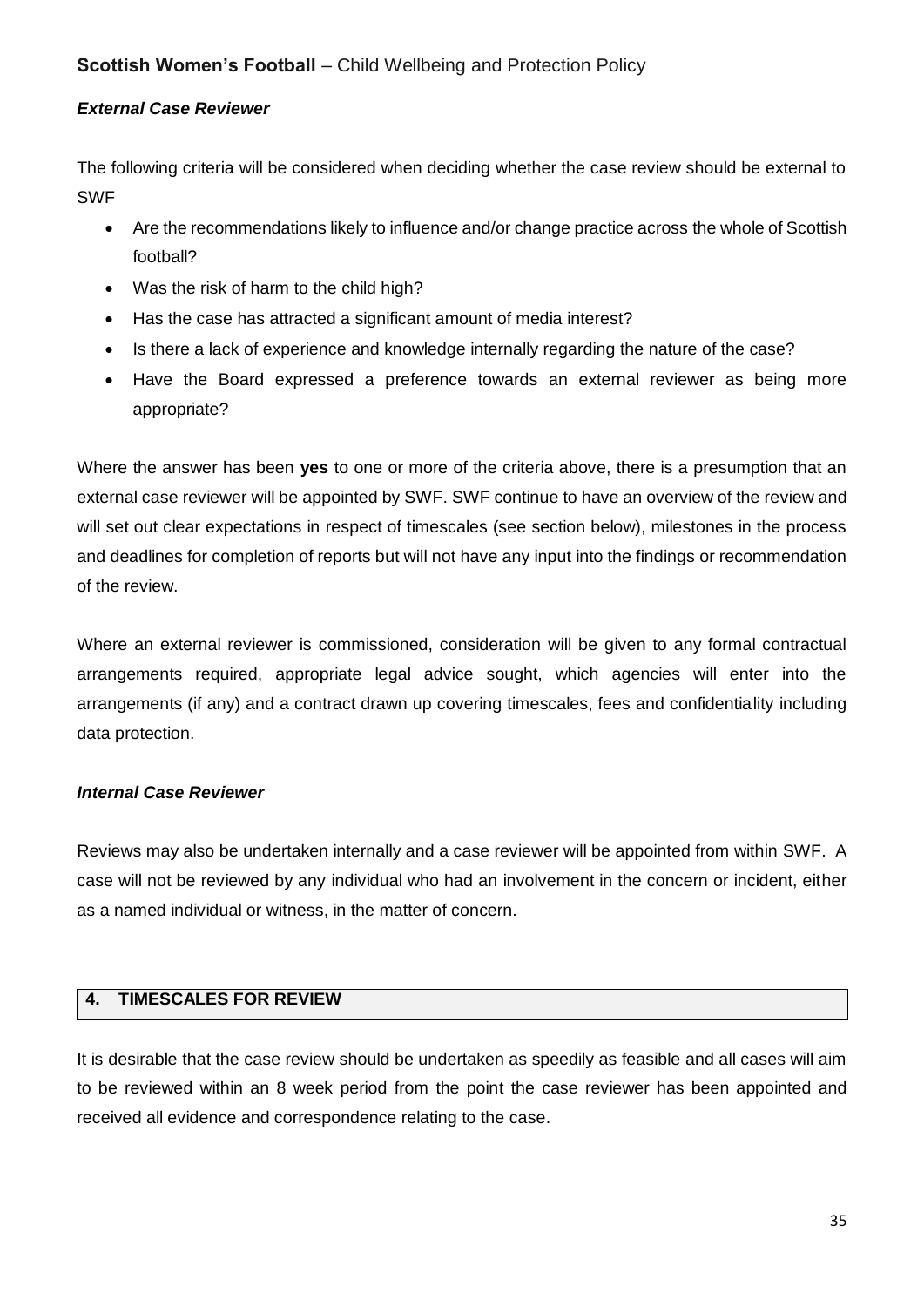Timescales will be open to change due to particular circumstances relating to each case. Where an extension is necessary a progress report and explanation for the extension must be submitted for approval to SWF

## **5. FIRST STEPS OF THE REVIEW**

After an individual has been identified, the Case Reviewer will give consideration where there may be some outstanding investigations or proceedings that are still ongoing. These considerations will be:

- 1. Is there a Police and/or social work protection investigation still ongoing?
- 2. Is there a criminal investigation by the police still ongoing?
- 3. Are there any related legal proceedings in relation to the case?

# **If the answer to any of these questions is yes, the review cannot proceed until any of the above has concluded.**

## **6. OTHER CONSIDERATIONS**

If the review can proceed, the case reviewer will need to consider how people may feel about the case being reviewed and the possible impact this could have. These reviews are not in place to reopen concerns or reinvestigate them. All evidence and correspondence relating to the concern itself will be considered and only in exceptional circumstances will contact be made with those involved e.g. parents, children and witnesses for opinions or comment.

People may feel anxious about their actions being scrutinised but it should be made clear at the start of the review what it is set out to achieve to relieve any concerns, for example:

*"I've been asked by* SWF *to review how the organisation dealt with the concerns about XXXXX. This will consider how procedures were followed and whether appropriate action was taken to protect those involved. I understand that you were involved in this case but I would like to clarify that this review is in place to…"*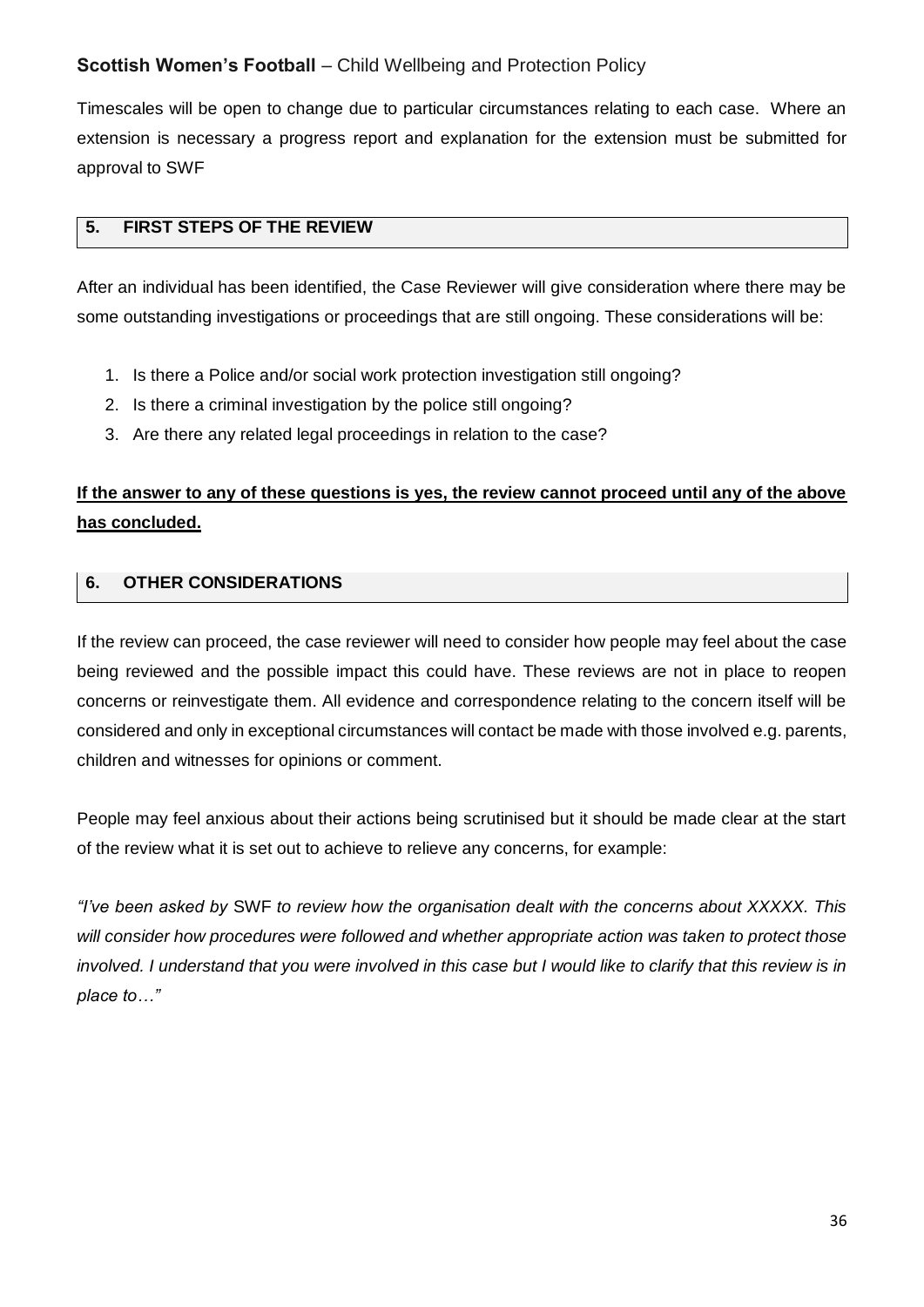Throughout the whole case review, the case reviewer will make a record of the review and its findings. This may not be a lengthy report, although a full report may be appropriate in certain circumstances. Generally, any record of a review should contain the following information:

- The source of the concern.
- The nature of the concern.
- A chronology of events, individuals and organisations involved.
- Action taken.
- An analysis of the key issues or matters linked to the aims of the review.
- Any other relevant points or observations.
- **•** Lessons to be learned and changes to be made.
- Recommendations.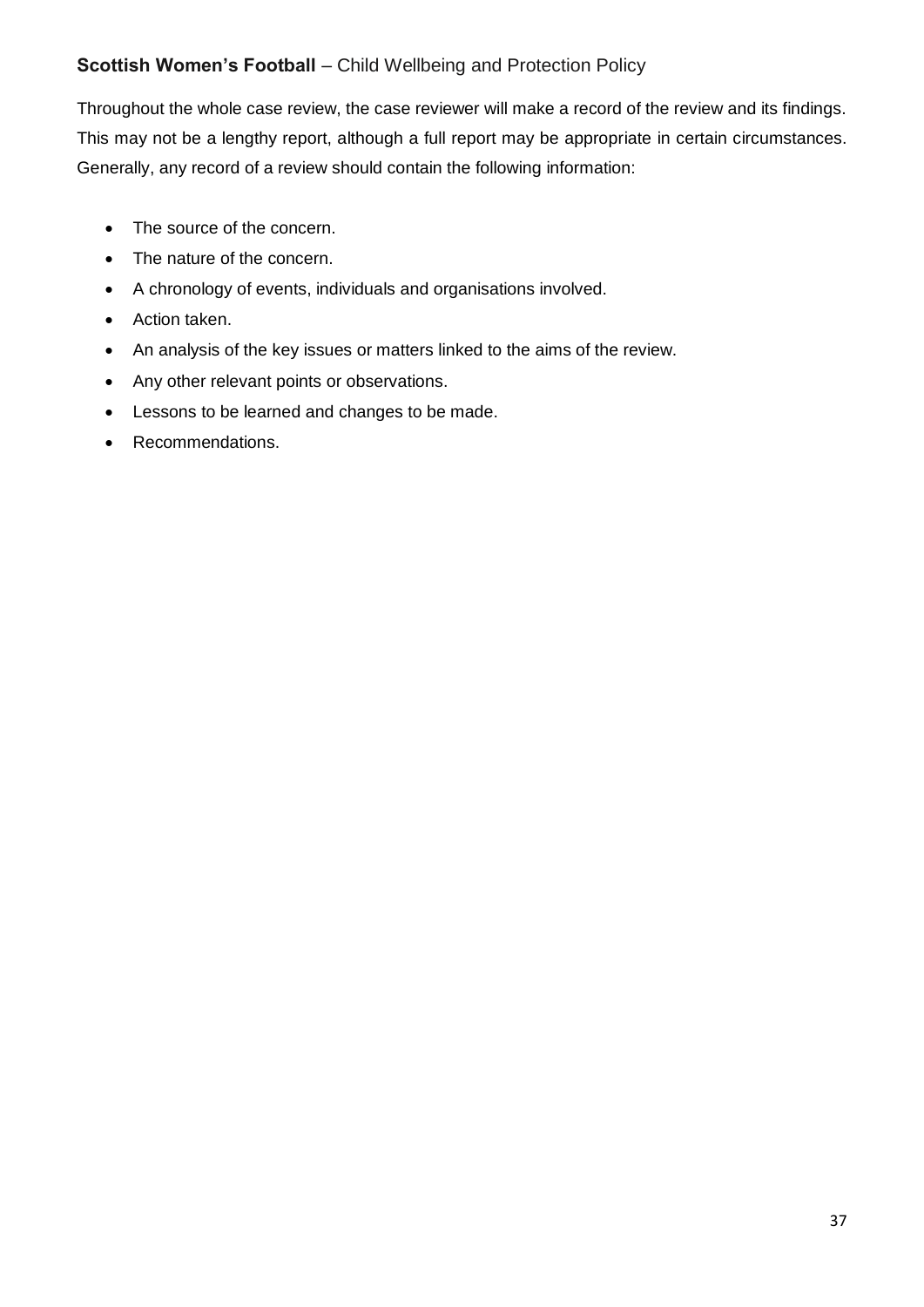## 4.4 Case Review Procedure

#### **1. Establish the facts of the case, a chronology of events and the roles of those involved**

Setting out the actual sequence of events will help the case reviewer to understand what happened, when, and who was involved; for example:

| 23 April 2021 | Young person discloses physical abuse to their coach during a         |
|---------------|-----------------------------------------------------------------------|
|               | training session                                                      |
| 23 April 2021 | Coach reports the matter to Wellbeing and Protection Department       |
| 24 April 2021 | Concern allocated to Child Wellbeing and Protection Officer (CWPO) in |
|               | the Wellbeing and Protection Department                               |
| 24 April 2021 | Advice sought by CWPO from DC Smith at the Family Protection Unit,    |
|               | Police Scotland and the disclosure is reported to the police          |
| 25 April 2021 | CWPO speaks to coach about any appropriate support for the young      |
|               | person                                                                |

#### **2. Identify any issues of key questions relation to the aims of the review**

The case reviewer should then be able to answer the questions contained in the specific remit of the review. If the case reviewer considers that a child or young person may still be at risk despite action taken during the case or as a result of failure to take appropriate action, they should be prepared to act.

## **Any urgent issues should be addressed immediately without waiting for the conclusion of the review.**

#### **3. Identify any other relevant points or observations**

The case reviewer may identify issues which are worth exploring further. These may include:

| <b>PROCEDURES</b>                             | <b>PEOPLE</b>                      |
|-----------------------------------------------|------------------------------------|
| Were the relevant procedures followed?        | Were the right people involved?    |
| If not, is there a reasonable explanation for | Were the views of the child/family |
| this?                                         | obtained?                          |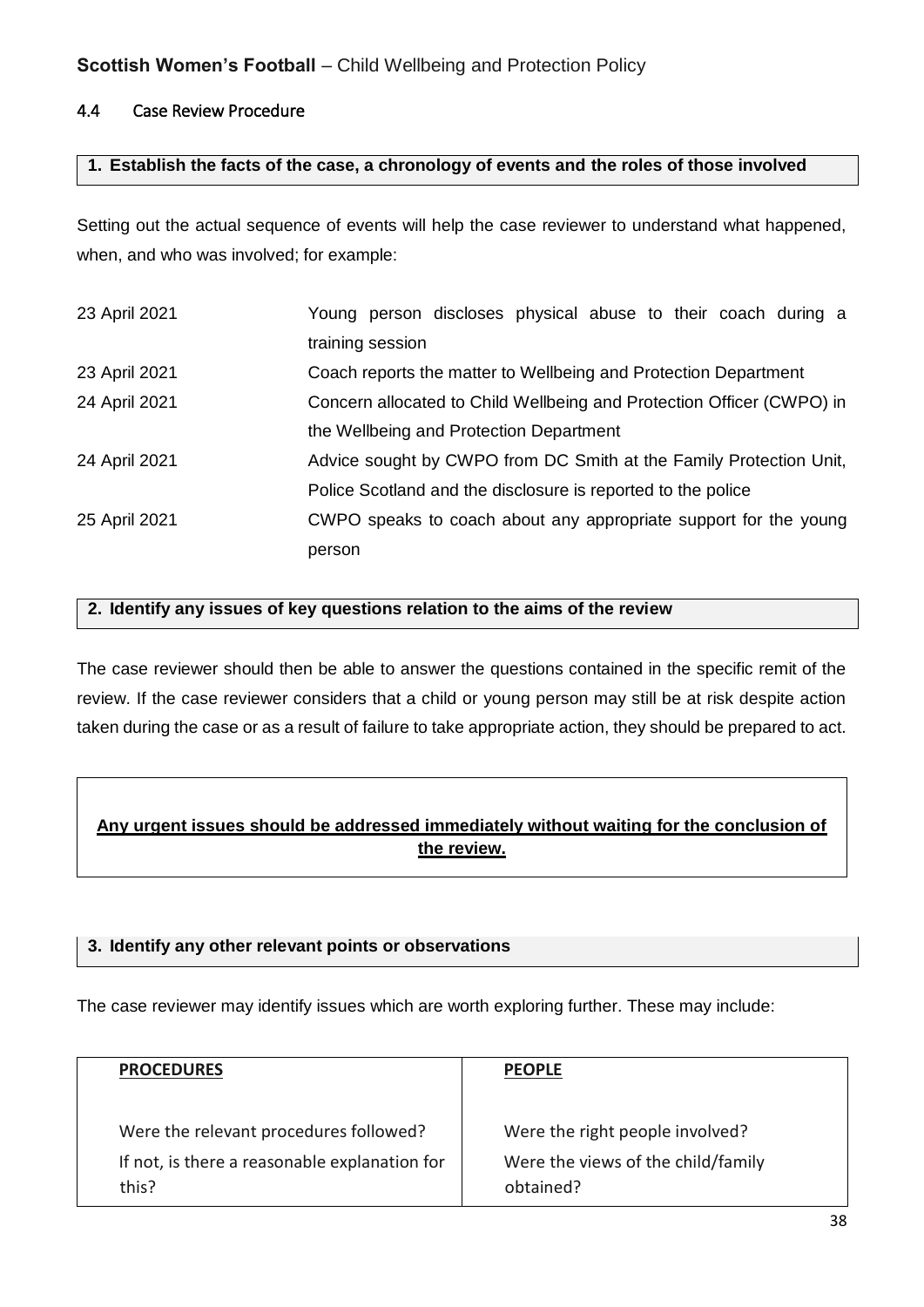| Were the timescales appropriate?<br>Do the current procedures provide<br>adequate information about what to do?<br>If appropriate, was a referral made to | Were those involved aware of the<br>procedures?<br>Had the people involved been trained?<br>Where appropriate, were external |
|-----------------------------------------------------------------------------------------------------------------------------------------------------------|------------------------------------------------------------------------------------------------------------------------------|
| Disclosure Scotland as required in law?                                                                                                                   | organisations involved; for example, the<br>police or governing body of sport?                                               |
| <b>OUTCOMES</b>                                                                                                                                           | <b>RECORDING</b>                                                                                                             |
| Was the outcome appropriate in the case?                                                                                                                  | Were records kept?                                                                                                           |
| If not, why not?<br>Is there a need to take further action in this                                                                                        | Is the quality of the information recorded                                                                                   |
|                                                                                                                                                           | satisfactory?                                                                                                                |
| case; for example, referring the case to<br>police/social work?                                                                                           | Can the forms be improved?                                                                                                   |
| Were the right people told the right things<br>about the outcome?                                                                                         |                                                                                                                              |

*(This list is not exhaustive)*

## **4. Identify any lessons to be learned, changes needed and make recommendations**

If the case reviewer has gone through the above table and can identify gaps or missed opportunities then this will inform the case reviewer's recommendations.

Recommendations may include things like changes to procedures, forms and/or the provision of training. It may be helpful for the case reviewer to prioritise the recommendations; for example, essential, desirable or helpful.

## **5. Responding to the Findings and Recommendations**

Recommendations will be reported to SWF

The report should include the recommendations only and not any details about the case, in order to preserve the child or young person's privacy, as well as others involved. SWF will consider how to respond to the findings, any recommendations and how to advise/support any others on whose behalf it has conducted the review.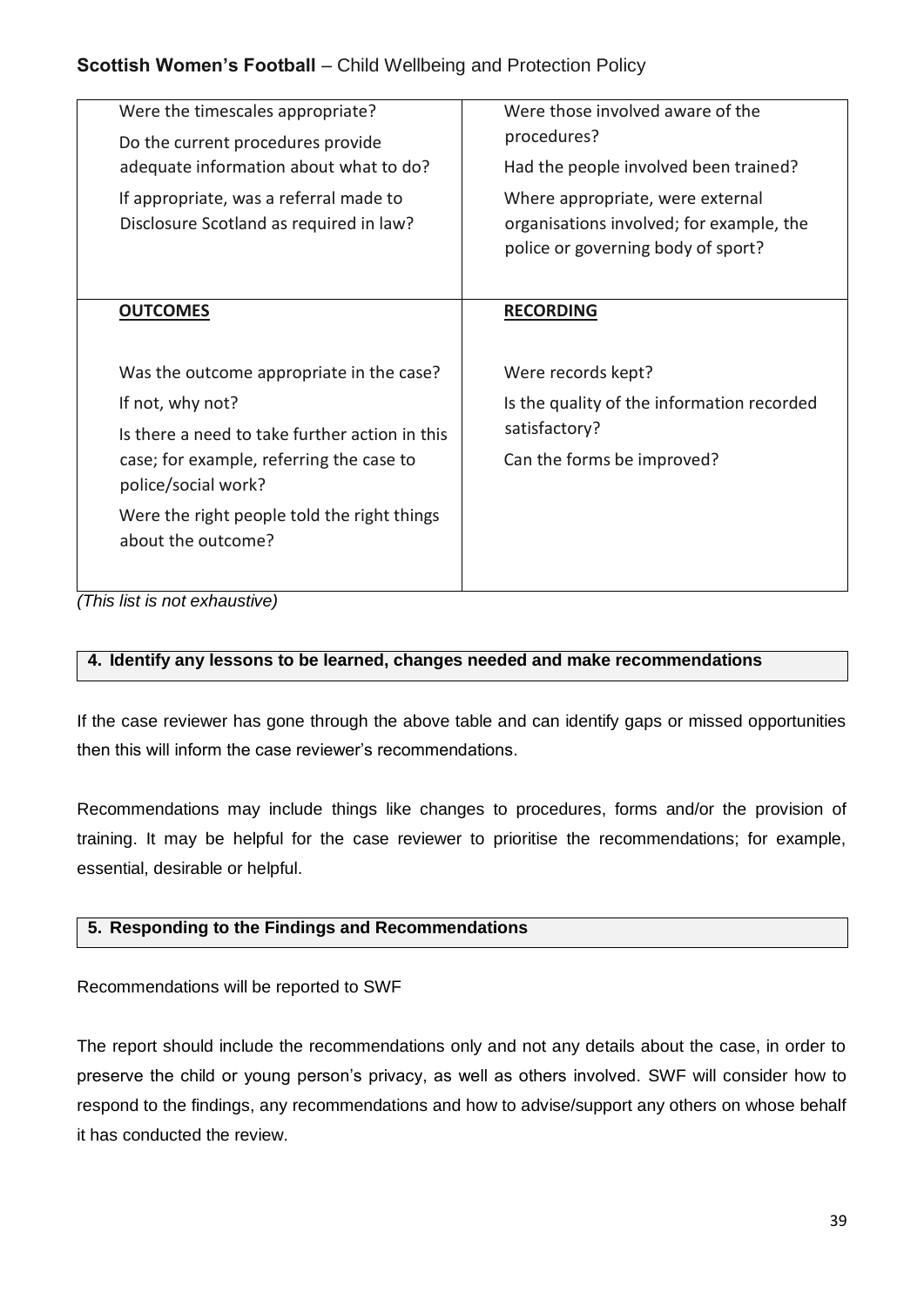Where recommendations are to be followed, SWF will identify:

- the priorities;
- what action is required;
- who will take action to address the recommendations; and
- timescales for completion.

This information must be clearly communicated to those involved.

If it is decided not to follow any recommendations, this decision and the reasons shall be clearly recorded. The **Chief Executive** will consider whether this decision requires to be communicate further e.g. the SWF Board or any interested parties e.g. persons involved in concern or individual who conducted the case review.

**Remember that many of the details of the case will be confidential, so any information shared must be presented in a way that protects the anonymity and privacy of those involved.**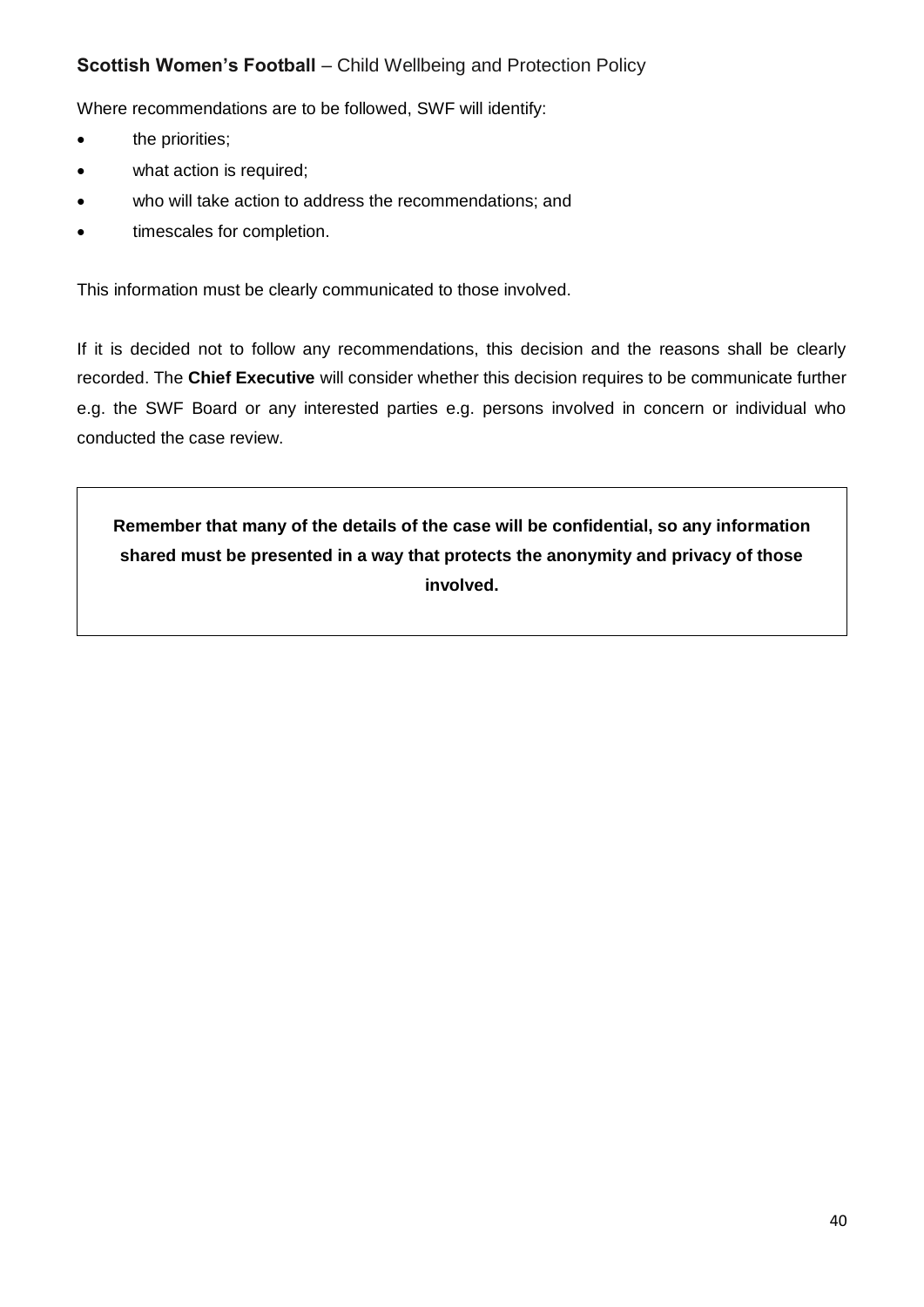## **5. Practice Notes**

## 5.1 Anti-bullying

## *'Bullying is never acceptable; it doesn't make a child better or stronger to get through it and it should never be seen as a normal part of growing up.' (***respect***me)'*

Children's wellbeing can be seriously impacted by bullying behaviour. Bullying can take some children's rights away from them. Bullying is both behaviour and impact, the impact is on a person's capacity to feel in control of themselves. This is what is termed as their sense of 'agency'. Bullying takes place in the context of relationships; it is behaviour that can make people feel hurt, threatened, frightened and left out. This behaviour happens face to face and online. (respect*me* 2015)

#### *What is bullying?*

Bullying behaviour can harm people physically or emotionally. Something only has to happen once to make a child feel worried, scared, threatened, left out and hurt. The actual behaviour may not be repeated but the threat may be sustained over time, typically by actions, looks, messages, confrontations, physical interventions, or the fear of these. Bullying can be difficult to identify because it often happens away from others and those who are bullied often do not tell anyone. It is also important to acknowledge that bullying is not always deliberate, but that does not mean that the bullying behaviour does not need to be appropriately challenged.

Scottish Women's Football (SWF) appreciates that there can be challenges to recognising bullying behaviour as it often happens away from others and young people are reluctant to tell adults for fear of repercussions or an 'over-reaction' by adults. This Practice Note provides guidance for SWF members of staff, volunteers and its member clubs on how to recognise 'signs' of bullying behaviour and understand the impact that it can have on the individual being bullied. It sets out how members of staff and volunteers at SWF and its member clubs should respond should they have any concerns about bullying behaviour.

#### *Prejudice-based bullying*

Prejudice-based bullying is when bullying behaviour is motivated by prejudice based on an individual's actual or perceived identity and can be based on characteristics unique to a child or young person's identity or circumstance e.g. their ethnicity or religion or sexuality. When the bullying behaviour is as a result of prejudice, there is a need to address the root cause of the prejudice as well as effectively responding to incidents as they arise.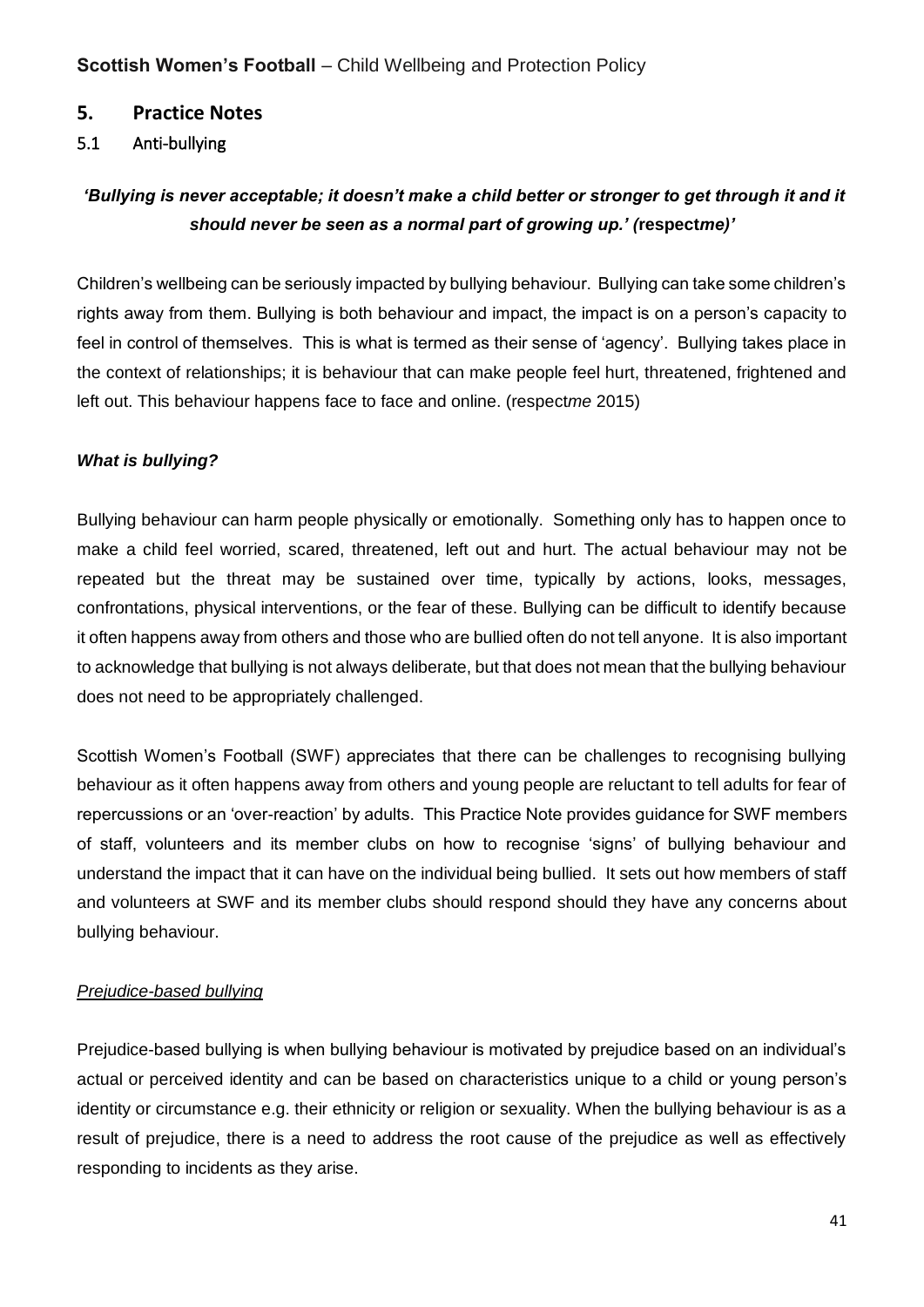#### *How to recognise bullying behaviour:*

| Bullying behaviour can include:                        |           |                                                      |  |
|--------------------------------------------------------|-----------|------------------------------------------------------|--|
|                                                        |           |                                                      |  |
| Being<br>called<br>teased,<br>names,<br>put down<br>or | $\bullet$ | Behaviour which makes people feel like they are      |  |
| threatened (face to face and/or online)                |           | not in control of themselves or their lives (face to |  |
| Being hit, tripped, pushed or kicked                   |           | face and/or online)                                  |  |
| Being ignored, left out or having rumours spread       | $\bullet$ | Being targeted because of who you are or who you     |  |
| about you (face to face and/or online)                 |           | are perceived to be (face to face and/or online)     |  |
| Sending abusive messages, pictures or images on        | ٠         | Having belongings, including money, taken or         |  |
| social media, online gaming platforms or by phone      |           | damaged                                              |  |
|                                                        |           |                                                      |  |

| The impact can include:                              |           |                                                    |  |
|------------------------------------------------------|-----------|----------------------------------------------------|--|
| Reluctance to attend training or get involved at the | $\bullet$ | Change in behaviour when around particular         |  |
| club                                                 |           | people at the club e.g. being more withdrawn or    |  |
| Performance can be hindered or the young person      |           | appearing fearful                                  |  |
| may show a lack of interest                          |           | Change in behaviour in general e.g. may appear     |  |
| Unexpected absences at training and/or matches       |           | more anxious or more quarded                       |  |
| Unexplained injuries – this may include injuries     | $\bullet$ | The child or young person saying they have lost or |  |
| which have been self-inflicted as a means of         |           | misplaced items                                    |  |
| coping                                               |           |                                                    |  |
|                                                      |           |                                                    |  |

SWF will:

- Seek to prevent, reduce and respond effectively to bullying behaviour, through the implementation of this Policy and by ensuring that children and young people know what to do and who they can speak to if they are worried
- Highlight bullying based on prejudice and perceived differences to ensure our practices are effective in dealing with these issues
- Seek to understand the experiences and address the needs of children and young people who are bullied as well as those who bully within a framework of respect, responsibility, resolution and support
- Create an environment where bullying behaviour is not tolerated and is responded to in the best interests of the children and/or young people involved

#### *How to create the right environment:*

Environments that promote respect, celebrate difference and encourage positive relationships and behaviour are less likely to see bullying as acceptable behaviour. Creating the right environment can discourage bullying behaviour and encourage children and young people to share any concerns.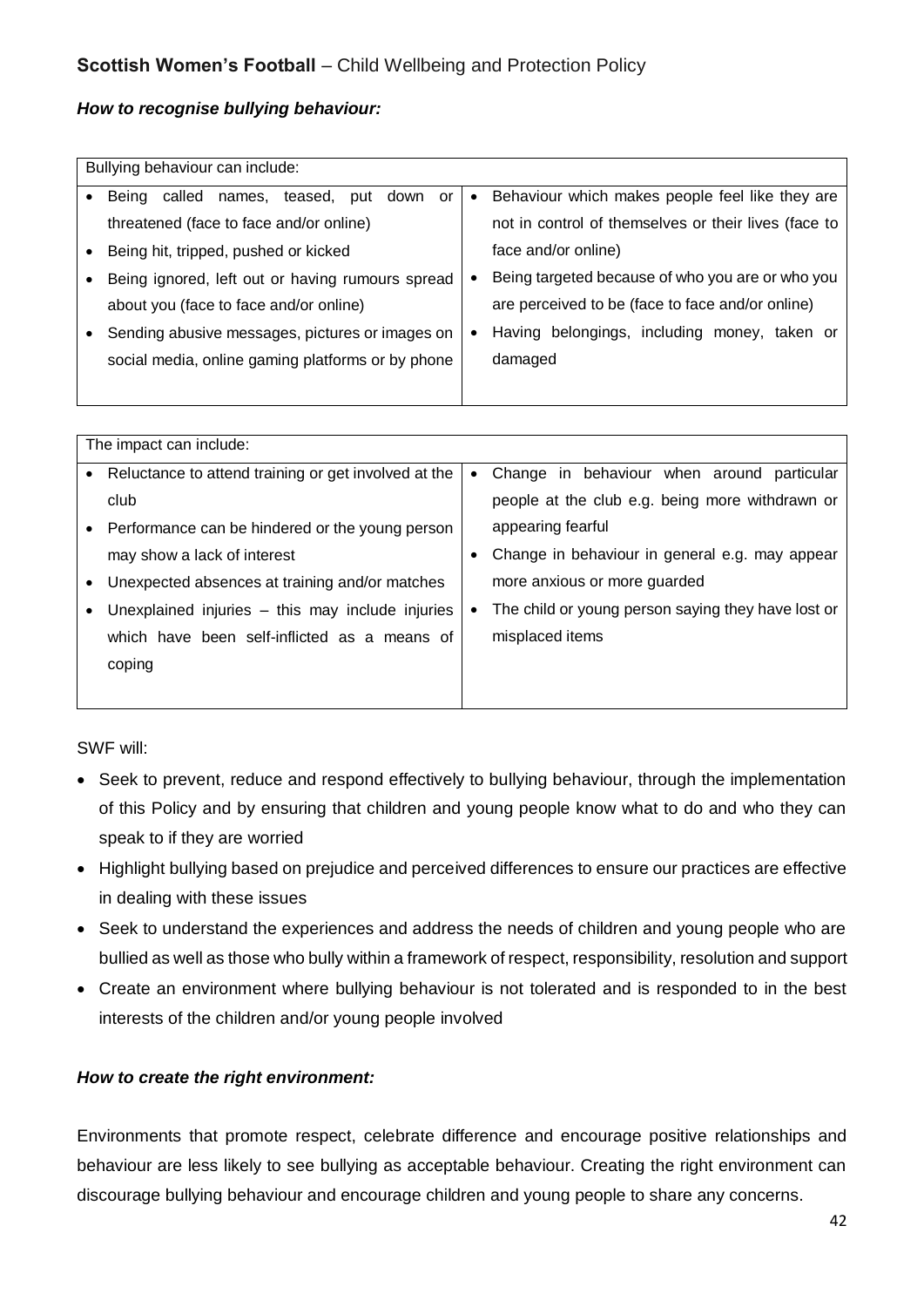|           | How to create the right environment:                 |           |                                                       |
|-----------|------------------------------------------------------|-----------|-------------------------------------------------------|
| $\bullet$ | Cultivate an ethos where there is an anti-bullying   | $\bullet$ | Encourage all children and young people to speak      |
|           | culture – it is especially important that adults are |           | and share their concerns. Help those being bullied    |
|           | good role models for children and young people       |           | to speak out by being open and encouraging            |
|           | Do not label children or young people as "victims"   |           | children and young people to tell a coach or an       |
|           | and "bullies". Talk about 'bullying behaviour' and   |           | adult who can help them                               |
|           | help and support the child or young person to        | $\bullet$ | Take all signs and reports of bullying very seriously |
|           | change their behaviour and to understand and         | $\bullet$ | Take all allegations seriously and take action to     |
|           | recognise its impact                                 |           | ensure that the child or young person is safe         |
|           | Respond to each incident of bullying behaviour       | $\bullet$ | Have posters and signposting of local support         |
|           | individually and adopt different practices, if       |           | services visible so children and young people know    |
|           | necessary, to find the most effective response       |           | where they can go for advice and support if they do   |
|           | Speak to those being bullied and those displaying    |           | not feel comfortable speaking to someone within       |
|           | bullying behaviour separately                        |           | the club or at the SWF                                |
|           |                                                      |           |                                                       |

## *How to respond to bullying behaviour:*

|           | When responding to incidents or accusations of bullying behaviour the approach should be to ask: |           |                                                  |  |  |
|-----------|--------------------------------------------------------------------------------------------------|-----------|--------------------------------------------------|--|--|
|           |                                                                                                  |           |                                                  |  |  |
|           | What was the behaviour?                                                                          |           | What attitudes, prejudices or other factors have |  |  |
| $\bullet$ | What impact did it have?                                                                         |           | influenced the behaviour?                        |  |  |
| $\bullet$ | What does the child or young person who has been                                                 | $\bullet$ | What do I need to do about it?                   |  |  |
|           | bullied want to happen?                                                                          |           |                                                  |  |  |

**NEVER** allow bullying behaviour, in any form, to go unchallenged and unreported

## *What to do when bullying incidents and behaviour occur:*

| How to support the child or young person who is being bullied: |           |                                                       |
|----------------------------------------------------------------|-----------|-------------------------------------------------------|
| Listen to and give the child or young person your              | $\bullet$ | Be clear that online bullying behaviour will be       |
| full attention, exploring options together of what             |           | treated as seriously as any other form of bullying    |
| you can do to help                                             |           | behaviour                                             |
| Reassure the child or young person reporting the               | $\bullet$ | In cases of online/electronic bullying<br>advise      |
| bullying that you can be trusted and will help them,           |           | children or young people who are being bullied by     |
| although you cannot promise to tell no-one else                |           | text, email or online:                                |
| Explain what will happen next and how they are                 |           | to report the behaviour to the social media site<br>۰ |
| going to be kept informed                                      |           | retain the communication<br>and<br>e.g.<br>a          |
|                                                                |           | screenshot or to print it out                         |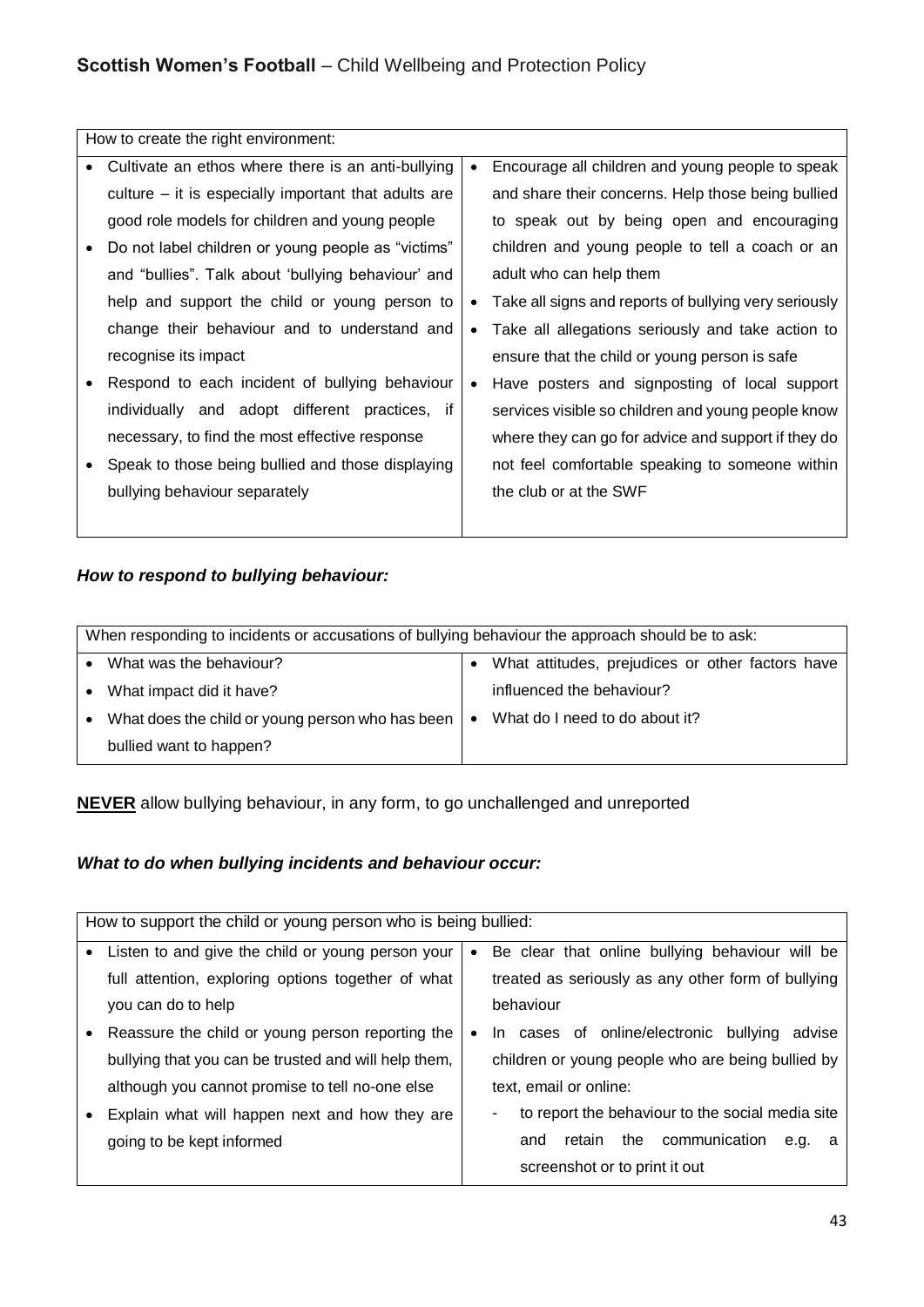Report any concerns to the SWF Child Wellbeing and Protection Officer by completing the Concern Recording Form. This should include a record of what was said check their privacy settings to ensure their account is private and that no one can post on their page without them accepting the post consider blocking the person who is making negative or offensive comments

*Children and young people who are exhibiting bullying behaviour will need help and support too:* 

• Talk with the child or young person who has been displaying bullying behaviour. Explain the situation and try to get them to understand the consequences of their behaviour. • Identify the feelings that cause them to act this way and develop alternative ways of responding to these feelings Encourage and support those displaying bullying behaviour to change this behaviour. Ask them to consider the impact their actions is having on the other person Aim to restore positive relationships and In some cases it might be worth considering seeking an apology from those involved in bullying behaviour (for example where those on the receiving end wish reconciliation). However, apologies are only of real value when they are genuine Be sensitive and use good judgement when it comes to informing the parents/carers of those whose negative behaviour is impacting on others. Put the child or young person at the centre – will telling the parents/carers result in more problems for the child or young person? What are the child/young person's views on parents/carers knowing? If in any doubt seek advice from the SWF Child Wellbeing and Protection Officer before responding Only consider imposing consequences as necessary to ensure the safety of children and young people, e.g. exclusion from the team or particular activity until behaviour standards are improved

**These guidelines have been informed and developed with support from respect***me***, their publication 'Bullying in Scotland 2014' and the Respect for All: National Approach to Anti-Bullying for Scotland's Children and Young People, Scottish Government 2017. Copyright remains with respect***me* **and we acknowledge all and any material taken from [www.respectme.org.uk](http://www.respectme.org.uk/)**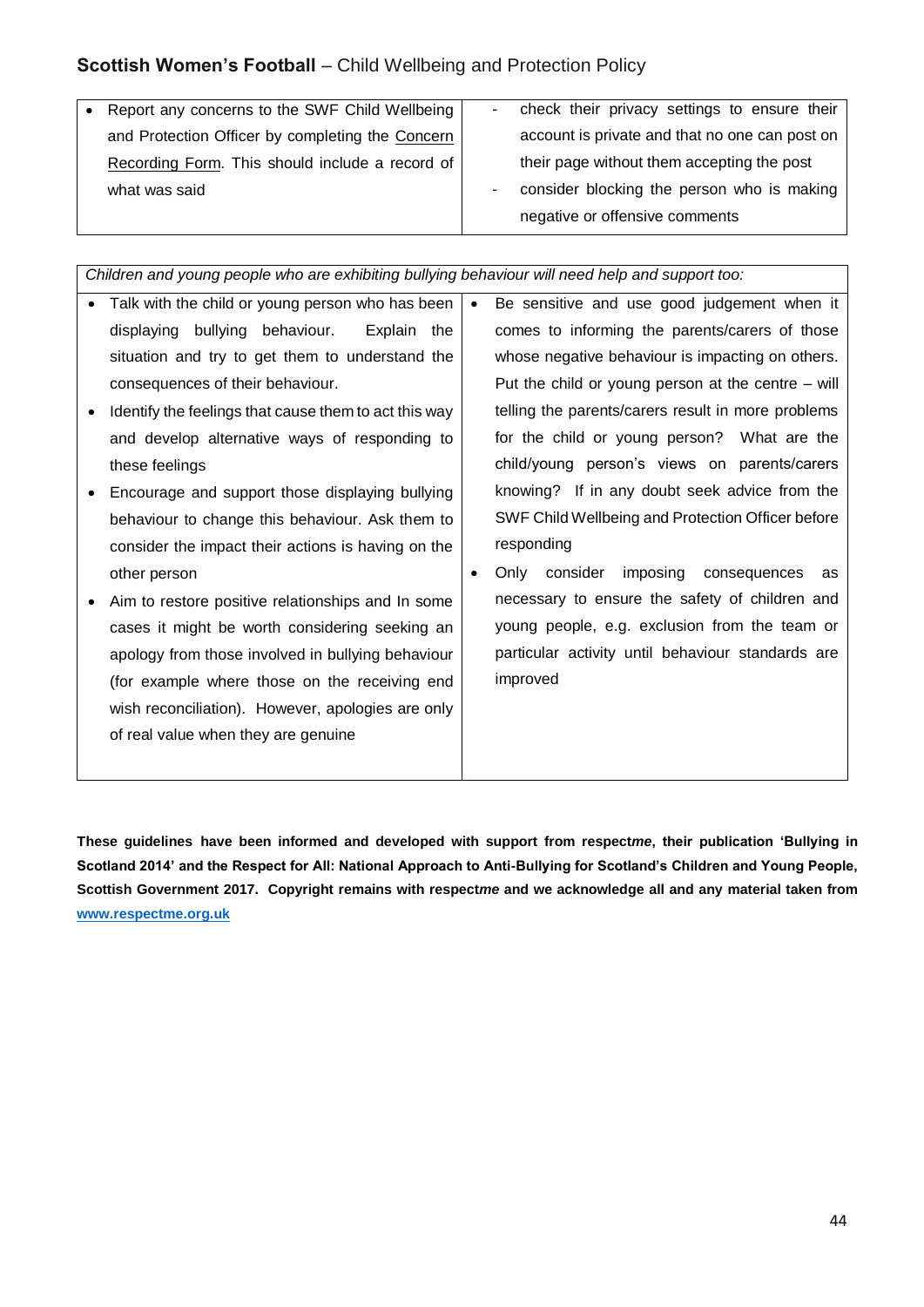#### 5.2 Behaviours

Football should be an enjoyable activity which allows everyone to take part in a fun and safe manner. At times this will involve managing behaviours in an appropriate way and responding to challenging behaviour in a safe and thought out manner.

This Practice Note aims to promote best practice that can help support children and young people manage their own behaviour. It also identifies unacceptable actions or interventions which must *never*  be used by SWF members of staff, volunteers or member clubs.

These guidelines are based on the following principles:

- The wellbeing of the child or young person is the paramount consideration
- A risk assessment by means of planning and preparing for each session should be completed for all activities taking into consideration the needs of all children or young people involved in the activity. For further information see Practice Note – Prevention Planning
- Children and young people must never be subjected to any form of treatment that is harmful, abusive, humiliating or degrading and should always be able to maintain their dignity and respect
- No member of staff or volunteer should attempt to respond to behaviour by using techniques for which they have not been trained

## **MANAGING BEHAVIOUR**

It is important to create the right environment and model the behaviour that you expect from children and young people involved in football.

**Creating the right environment** involves but is not limited to:

- Strong leadership promoting positive relationships at all levels and a culture and ethos of positive and respectful relationships. Members of staff and volunteers should embody the behaviour expected from the children and young people.
- Constructive communication communication between the adults and children or young people includes listening to the child or young person without interruption, or trying to solve the problem, and recognising how the child or young person is feeling.
- Behavioural reinforcement rewards for good behaviour and consequences for negative behaviour.
- All those delivering activities to children and/or young people should receive appropriate training and should be supported to address issues of behaviour through regular conversations with their manager and/or support from the Child Wellbeing and Protection Officer.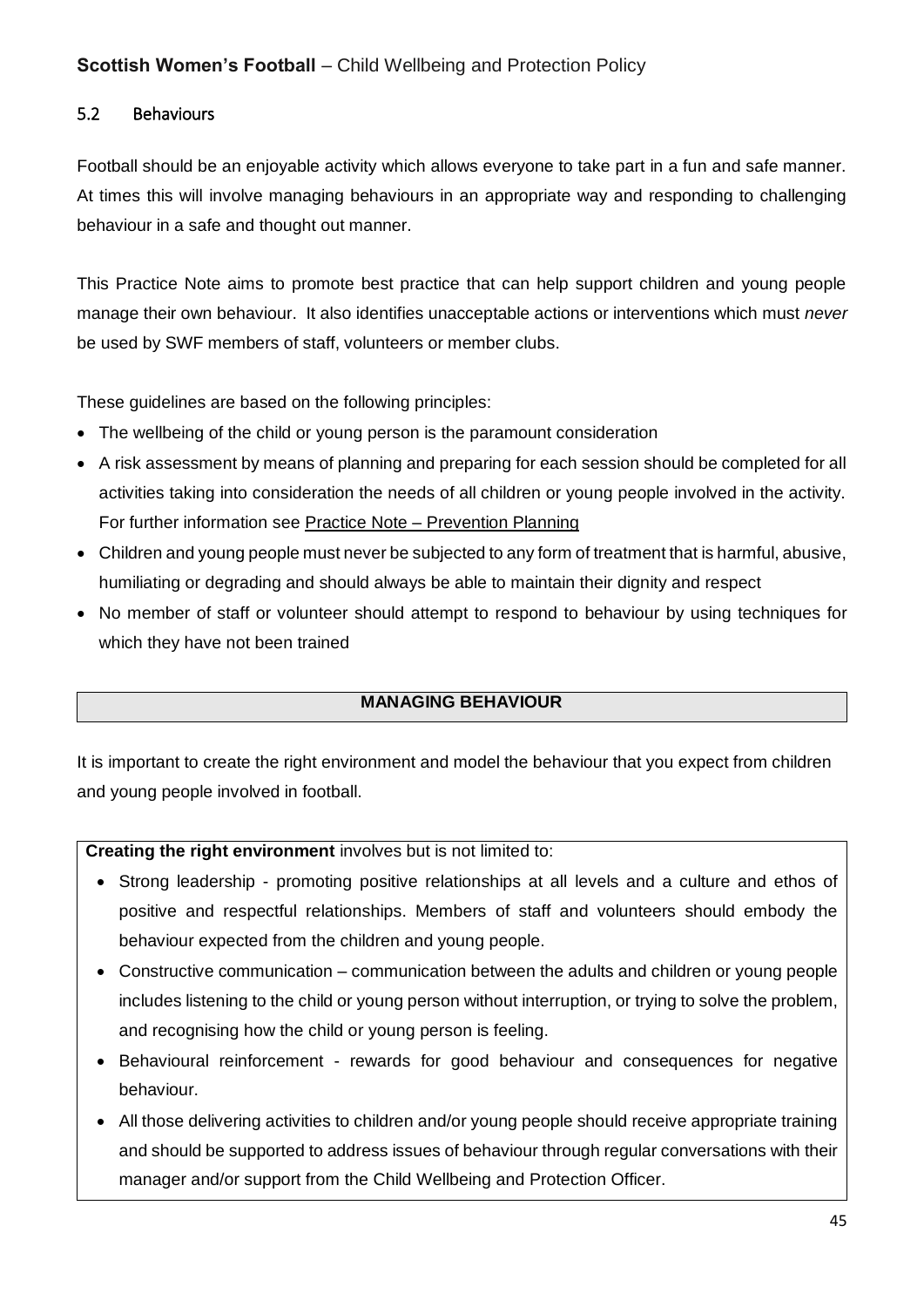From time to time members of staff and volunteers working or volunteering with children and/or young people may be required to deal with a child or young person's behaviour that they find challenging. Managing this behaviour will involve advance planning of activities, responding in an appropriate way to the challenging behaviour and reflecting on how practice can be improved.

#### *Preparation and Planning*

#### *Agreeing Acceptable Behaviour*

Members of staff, volunteers, children/young people and their parents/carers should be involved in developing an agreed statement of what constitutes acceptable and unacceptable behaviour. This is commonly known as a 'Code of Conduct'. All members of staff and volunteers working or volunteering with children and young people will be expected to sign up to the *'Set the Standards – Behaviours, Expectations and Requirements'* and uphold the Wellbeing and Protection Values – Inclusive, Approachable, Empowering and Accountable.

Children and young people involved in SWF activities should also be encouraged to develop their own Code of Conduct. This will primarily involve children and young people who are playing football and can be done at the start of the season, in advance of a trip away from home or as part of a welcome session.

|           | How do we help children and young people come up with a Code of Conduct? |           |                                                    |  |
|-----------|--------------------------------------------------------------------------|-----------|----------------------------------------------------|--|
| $\bullet$ | Ask the children and/or young people as a group to                       | $\bullet$ | If and when such a list is compiled every member   |  |
|           | set out what behaviour they find acceptable and                          |           | of the group will be asked to sign it, as can new  |  |
|           | unacceptable within their group or team                                  |           | members as they join                               |  |
|           | Ask them what the consequences of breaking the                           | $\bullet$ | If possible, a copy of the 'agreement' visible for |  |
|           | 'agreement' should be. Experience shows that                             |           | reference during the activity e.g. in the team's   |  |
|           | they will tend to come up with a sensible and                            |           | changing room                                      |  |
|           | working 'agreement'                                                      |           |                                                    |  |
|           |                                                                          |           |                                                    |  |

#### *Planning Activities*

Good practice requires planning sessions around the group as a whole but also involves taking into consideration the needs of each individual child or young person within that group. Planning sessions involves 'risk assessing' the sessions and those taking the session or activity should consider whether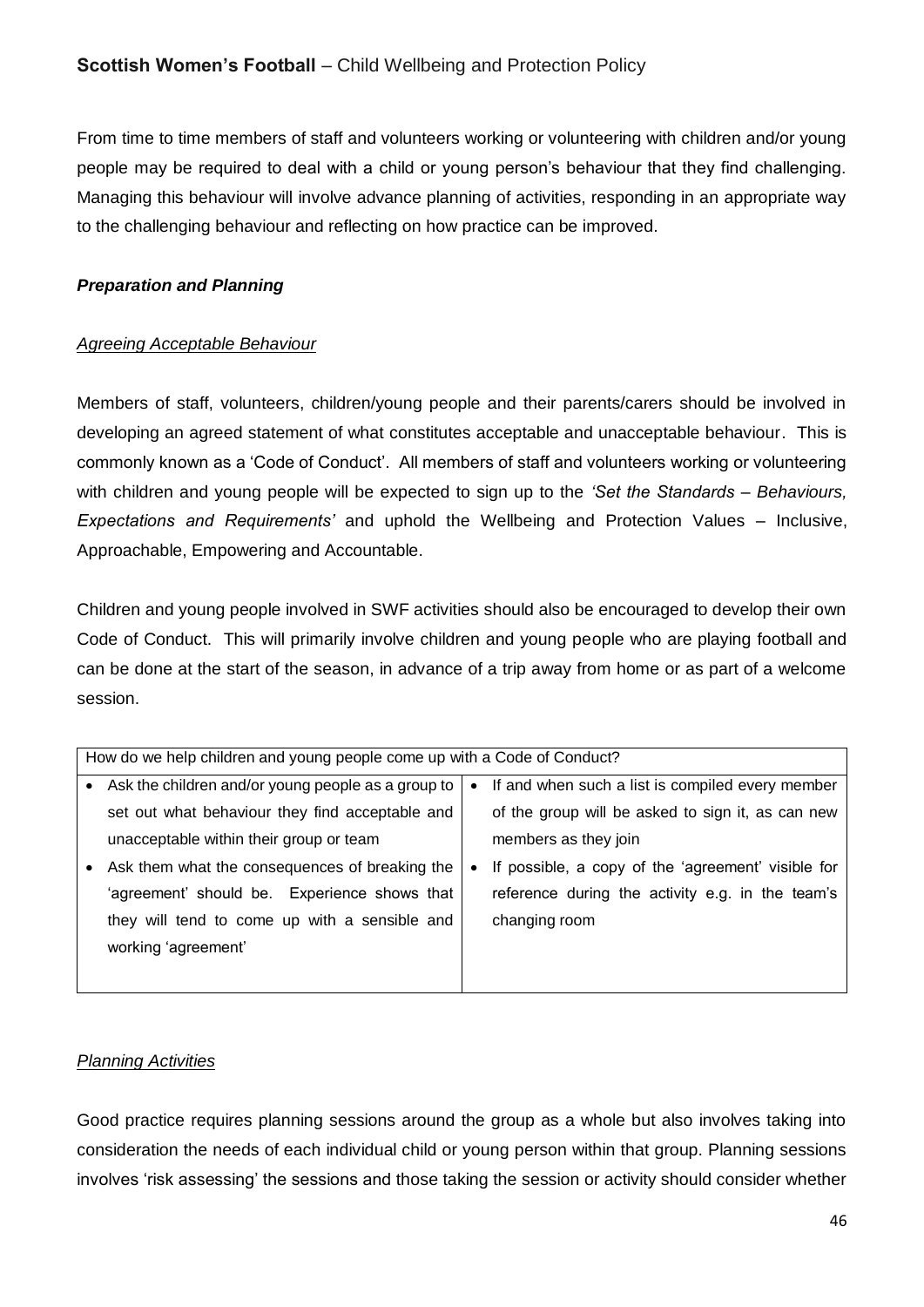any members of the group have presented challenges in the past or are likely to present any difficulties in relation to the tasks involved, the other participants or the environment.

| When planning a session, activity or event members of staff and volunteers should: |                                                    |  |                                                            |
|------------------------------------------------------------------------------------|----------------------------------------------------|--|------------------------------------------------------------|
|                                                                                    | Identify the appropriate number of adults required |  | If it is identified that a child or young person is likely |
|                                                                                    | to safely manage and support the session,          |  | to display challenging behaviour:                          |
|                                                                                    | increased supervision may be necessary             |  | Speak to their parents/carers before the                   |
|                                                                                    | Be able to adequately respond to any behaviour     |  | session or at the start of the season to identify          |
|                                                                                    | and safeguard other members of the group,          |  | techniques used within the home setting to                 |
|                                                                                    | including other members of staff and/or volunteers |  | support the child or young person and manage               |
|                                                                                    | Where members of staff and/or volunteers identify  |  | difficult behaviour, if appropriate                        |
|                                                                                    | any potential risks, strategies to manage those    |  | If appropriate, seek advice from professionals             |
|                                                                                    | risks should be agreed in advance of the session,  |  | if the child or young person has particular                |
|                                                                                    | event or activity                                  |  | needs. This should always been done with the               |
|                                                                                    |                                                    |  | support and agreement of the child/young                   |
|                                                                                    |                                                    |  | person and their parents/carers                            |
|                                                                                    |                                                    |  | Only in circumstances where the risk is too                |
|                                                                                    |                                                    |  | great towards the child or young person or                 |
|                                                                                    |                                                    |  | others should the child or young person be                 |
|                                                                                    |                                                    |  | asked to sit out of the activity                           |

#### *Managing behaviour during the activity*

It is essential that responding to difficult behaviour is always done in a thought out and calm manner.

| Responding to a child who is displaying challenging behaviour: |           |                                                    |
|----------------------------------------------------------------|-----------|----------------------------------------------------|
| Listen to the child or young person and use their              | $\bullet$ | Recognise the emotions and feelings that the child |
| name                                                           |           | or young person has by naming them e.g. "I can     |
| Ask the child or young person 'what's happened?'               |           | see that you are feeling frustrated"               |
| to help calm the situation and give them an                    | $\bullet$ | Separate the behaviour from the person             |
| opportunity to reflect on why they are behaving this           | $\bullet$ | If there is going to be a consequence for their    |
| way                                                            |           | behaviour, explain to them what the consequence    |
| Give them a way out or offer 'time out' e.g. "would            |           | will be and what the behaviour was that has led to |
| you like to take a break?"                                     |           | this consequence                                   |
| Tell them that you to want to hear what they have              |           |                                                    |
| to say e.g. say to them "Help me to understand                 |           |                                                    |
| what you are saying to me?                                     |           |                                                    |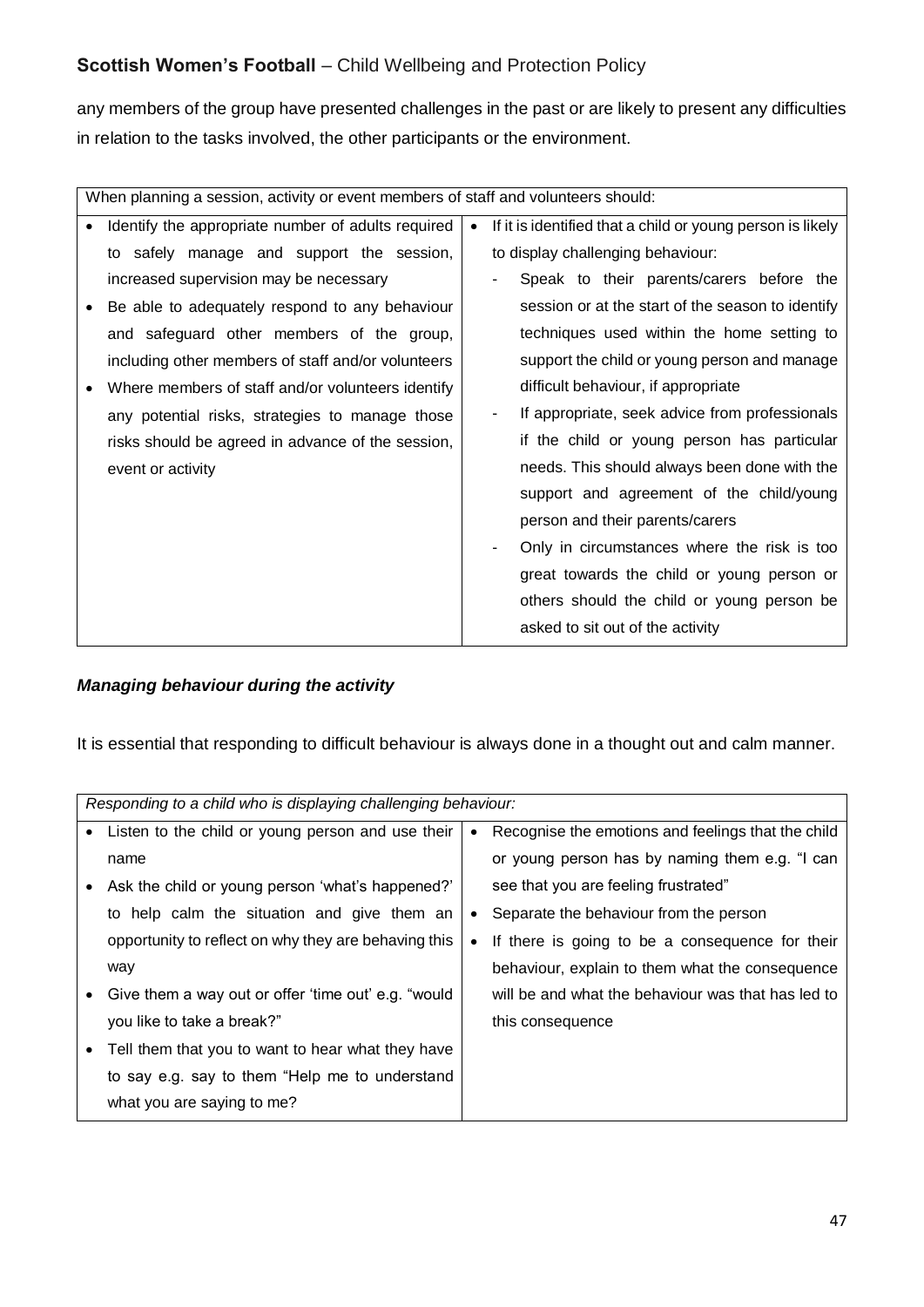| Consequences for risk-taking or unacceptable behaviours:                     |           |                                                       |  |  |
|------------------------------------------------------------------------------|-----------|-------------------------------------------------------|--|--|
|                                                                              |           |                                                       |  |  |
| Time out - from the activity, group or individual work $\vert \bullet \vert$ |           | Missing an activity                                   |  |  |
| Making up - the act or process of making amends                              | $\bullet$ | Use of individual 'contracts' or agreements for their |  |  |
| Payback - the act of giving something back                                   |           | future or continued participation                     |  |  |
|                                                                              |           |                                                       |  |  |

| Unacceptable conduct to manage children and young people's behaviour: |                                                      |           |                                                      |
|-----------------------------------------------------------------------|------------------------------------------------------|-----------|------------------------------------------------------|
|                                                                       | Physical punishment or the threat of such            | $\bullet$ | Taking it personally                                 |
|                                                                       | Invading the child or young person's personal        | ٠         | Dismissing their feelings                            |
|                                                                       | space                                                |           | The threat that the child or young person will be    |
|                                                                       | Shouting, threatening, preaching or arguing          |           | 'dropped' from the team or not selected to play in   |
|                                                                       | Verbal intimidation, ridicule or humiliation         |           | the next game. Unless they present a risk of         |
|                                                                       | Telling the child or young person to "calm down"     |           | serious harm to themselves or other involved in the  |
|                                                                       | Pointing or shaking your finger                      |           | game and in these circumstances the reasons for      |
|                                                                       | Trying to 'win' or have the last word                |           | this decision should explained to the child or young |
|                                                                       | Interrupting e.g. "no, you listen to what I'm saying |           | person and their parents/carers                      |
|                                                                       | for a change"                                        |           | The child or young person being deprived of food,    |
|                                                                       | The withdrawal of communication with the child or    |           | water or access to changing facilities or toilets    |
|                                                                       | young person                                         |           |                                                      |
|                                                                       |                                                      |           |                                                      |

#### **After each activity**

- Reflect on practice what worked well, what did not work?
- Issues of behaviour and control should regularly be discussed with members of staff, volunteers, the child or young person and their parents/carers in the context of rights and responsibilities

Members of staff and volunteers should review the needs of any child or young person on whom consequences are frequently imposed. This review should involve the child or young person and parents/carers to ensure an informed decision is made about the child/young person's future or continued participation in the group or team. Whilst it would always be against the wishes of everyone involved ultimately, if a child or young person presents a high level of risk or danger to themselves, or others, he or she may not be able to continue participating. This assessment could result from a single incident.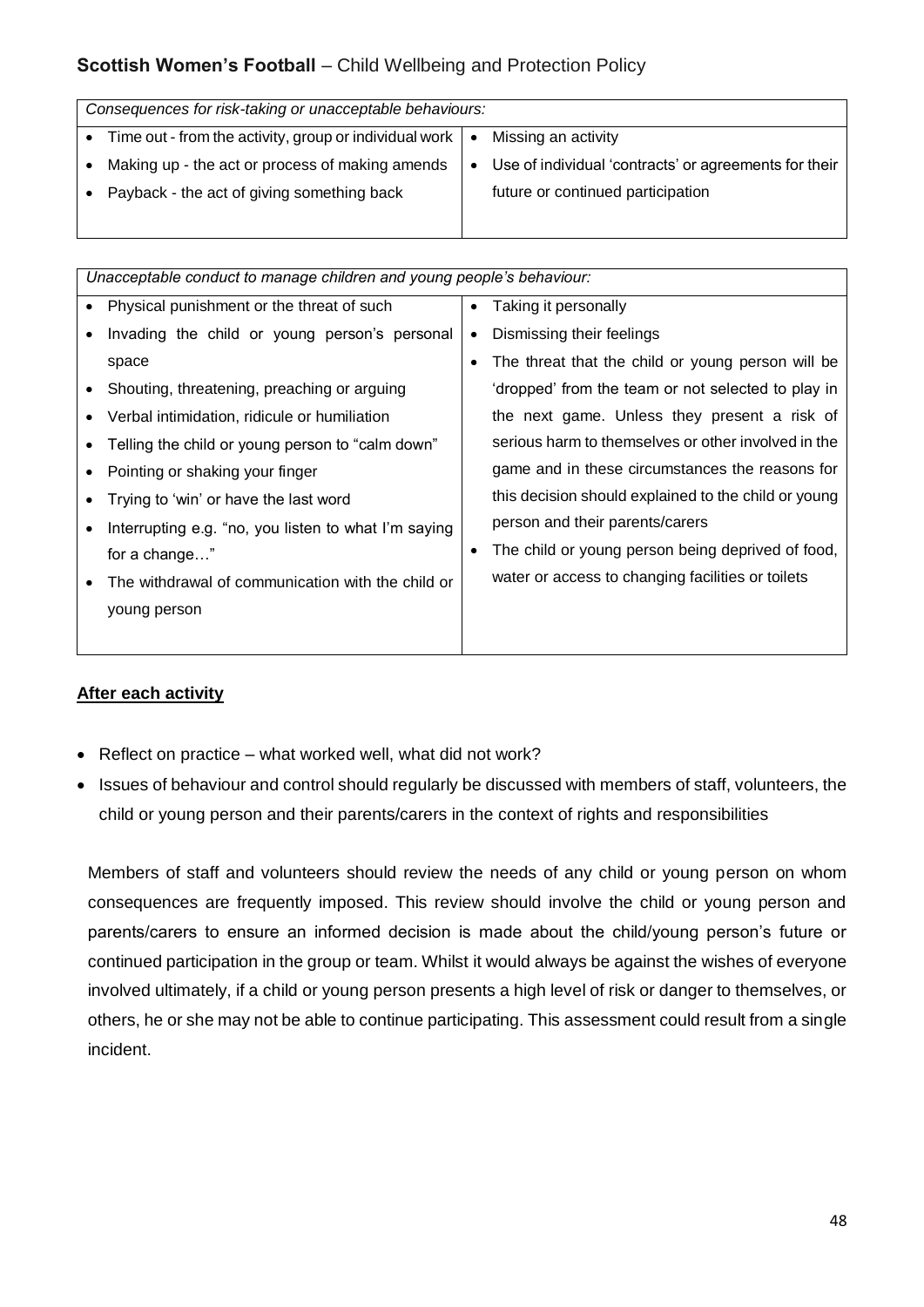## **PHYSICAL CONTACT**

There are a range of situations where members of staff and/or volunteers may come into physical contact with the children and/or young people. For example, to prevent or treat an injury, a child who is upset reaching out for comfort, congratulating a player who has done well, to position the player for a drill etc.

#### **The general guidance is as follows:**

- All forms of physical contact should be respectful and be sensitive to the needs and wishes of the child or young person and take place in a culture of dignity and respect
- Children and young people should be encouraged to express their views on physical contact
- Physical contact should be in a reasonable and appropriate manner in an open environment with other adults present, where possible
- Be mindful that to comfort a child or young person who is upset, it is not always necessary or appropriate to place an arm around them. Sitting down and listening to them and maybe holding their hand can show concern for their situation
- Sometimes children or young people will initiate a hug or other forms of excited/happy contact with coaches and other adults, this is a normal form of human expression. It is important that adults respond to this in an appropriate manner, where they engage with the child or young person in a positive way while not prolonging the contact or imitating it. Respond and then redirect them into a more suitable coach/player form of positive expression such as a high 5 or dropping to one knee to speak to them at eye level

Members of staff and volunteers must **never**:

- Initiate unnecessary physical contact with their participants
- Engage in sexually provocative games e.g. horseplay or touching a child or young person in a sexually suggestive manner
- Engage in 'rough' physical contact

#### *Supporting a child with personal care*

Some members of staff and/or volunteers may be working with younger children or young people with particular needs. It is recommended that the child's parents/carer undertake any personal care, where possible. If it is necessary to help a child or young person with personal tasks e.g. toileting or changing, the child or young person and their parents/carers must be encouraged to express a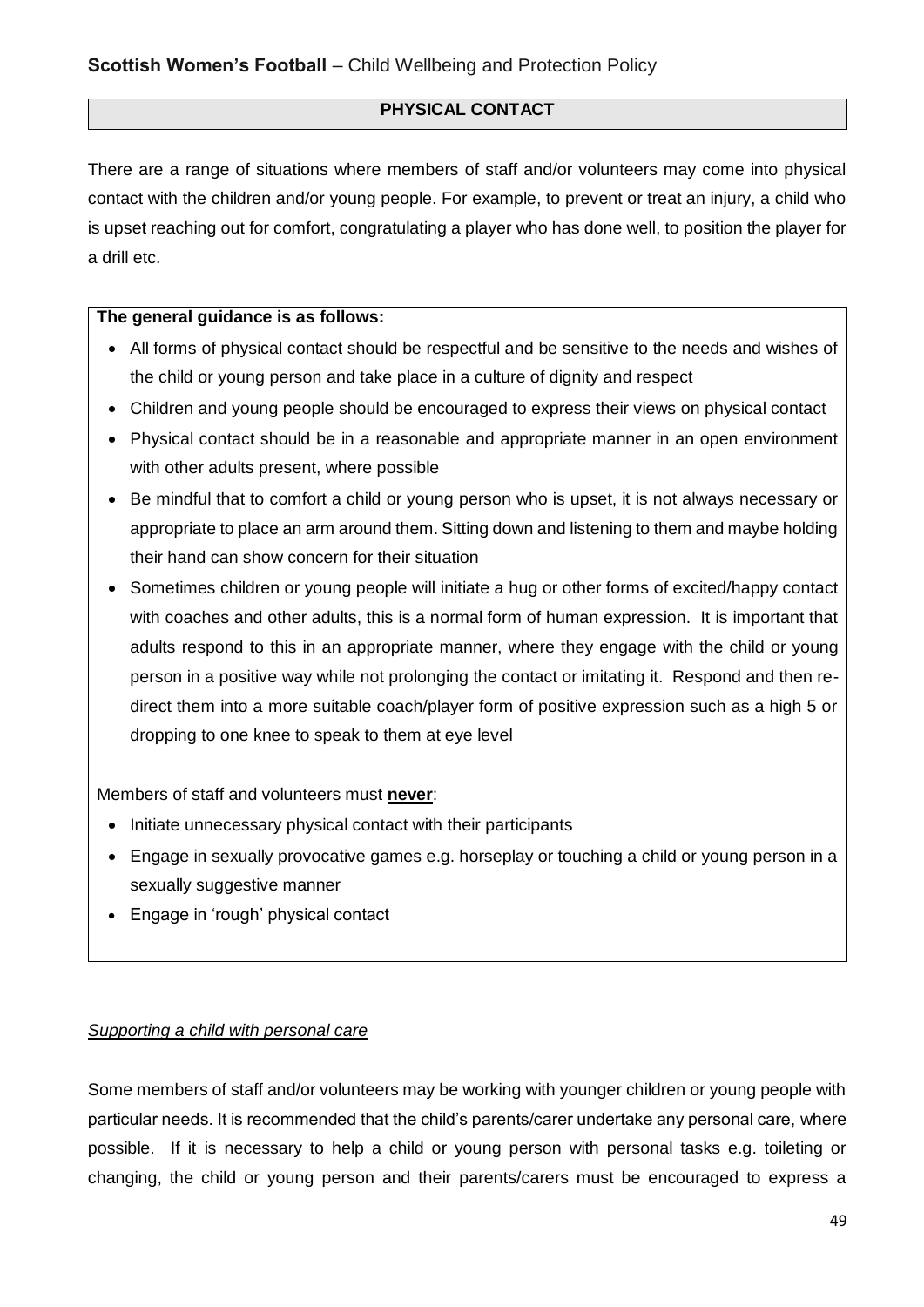preference regarding the support and work together with the member of staff and/or volunteer to develop practiced routines for personal care so that the child or young person and their parents/carers know what to expect. It is also important to establish what the child or young person can do themselves and any support should be limited to what the child or young person cannot do. The child or young person and their parents/carer should also be encouraged to speak out about methods of support with which they are uncomfortable.

Do not take on the responsibility for tasks for which you are not appropriately trained e.g. manual assistance for a child or young person with a physical disability.

#### *Physical Contact for drills*

Members of staff and/or volunteers who are training on particular techniques should demonstrate the move themselves or ask another player who can display the technique being taught. In exceptional circumstances, despite a demonstration or verbal description, it may be necessary to move the child or young person into a particular position. In these circumstances, the child or young person must be asked if they are comfortable to be moved into the correct position and a description given to the child or young person as to what it will involve e.g. "is it ok if I put my hands on your shoulders and move you into the correct position?" Manual support should be provided openly and must always be proportionate to the circumstances and must never involve contact with the child or young person's buttocks, genitals or breasts.

#### *Physical Interventions*

The use of physical interventions should always be avoided unless it is absolutely necessary in order to prevent a child or young person injuring themselves, injuring others or causing serious damage to property. All forms of physical intervention shall form part of a broader approach to the management of behaviour.

Physical contact to prevent something happening should always be the result of conscious decisionmaking and not a reaction. Before physically intervening, the member of staff or volunteer should ask themselves, 'Is this the only option in order to manage the situation and ensure safety?'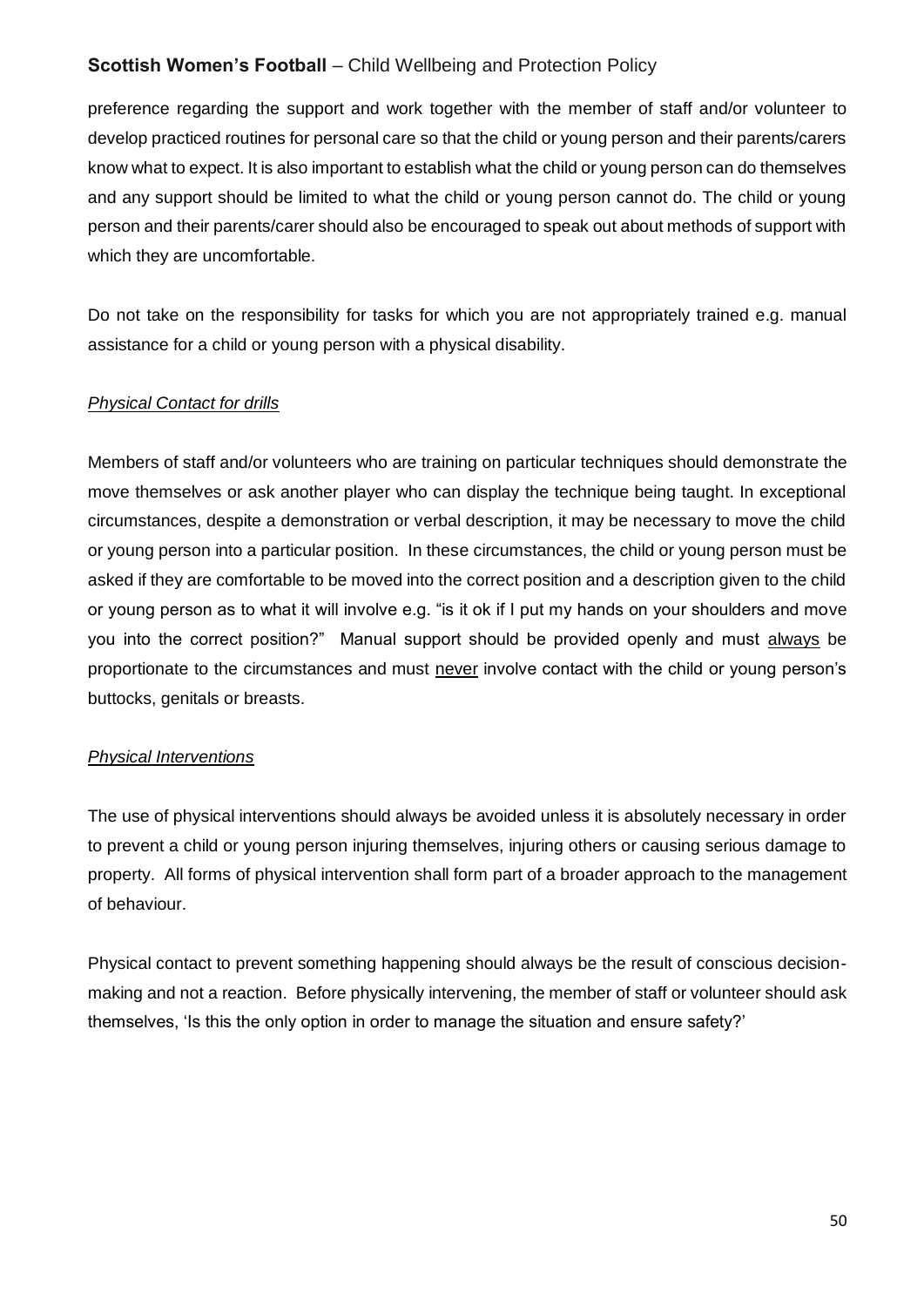| The following must always be considered:              |           |                                                     |
|-------------------------------------------------------|-----------|-----------------------------------------------------|
| Contact should always be avoided with buttocks,       | $\bullet$ | The scale and nature of physical intervention must  |
| genitals and breasts.                                 |           | always be proportionate to the behaviour of the     |
| Members of staff and volunteers should never          |           | child or young person and the nature of             |
| behave in a way which could be interpreted as         |           | harm/damage they might cause                        |
| sexual                                                | $\bullet$ | All forms of physical intervention should employ    |
| Any form of physical intervention should achieve      |           | only a reasonable amount of force - the minimum     |
| an outcome that is in the best interests of the child |           | force needed to avert injury to a person or serious |
| or young person whose behaviour is of immediate       |           | damage to property $-$ applied for the shortest     |
| concern and achieve a better outcome for the child    |           | period of time                                      |
| or young person than if no physical intervention is   | $\bullet$ | Members of staff and volunteers should never        |
| used                                                  |           | employ physical interventions which are deemed      |
| Members of staff and volunteers should consider       |           | to present an unreasonable risk to children or      |
| the circumstances, the risks associated with          |           | young people e.g. risk of injury                    |
| employing physical intervention compared with         | $\bullet$ | Members of staff and volunteers shall never use a   |
| the risks of not employing physical intervention      |           | form of physical intervention for which they have   |
| Members of staff and volunteers shall never use       |           | not been trained                                    |
| physical intervention as a form of punishment         |           |                                                     |
|                                                       |           |                                                     |

Any physical intervention used should be recorded as soon as possible after the incident by the member of staff and/or volunteer and reported to the SWF Child Wellbeing and Protection Officer as soon as possible. This can be done by completing the Concern Recording Form and emailing it to **childwellbeing@scotwomensfootball.com**

A timely debrief for members of staff and volunteers, the child or young person and their parents/carers should always take place following an incident where physical intervention has been used. This should include ensuring that the physical and emotional wellbeing of those involved has been addressed and ongoing support offered where necessary. Members of staff and volunteers, the child or young person and their parents/carers should be given an opportunity to talk about what happened in a calm and safe environment. There should also be a discussion with the child or young person and their parents/carers about the child/young person's needs and continued safe participation in the group, team or activity.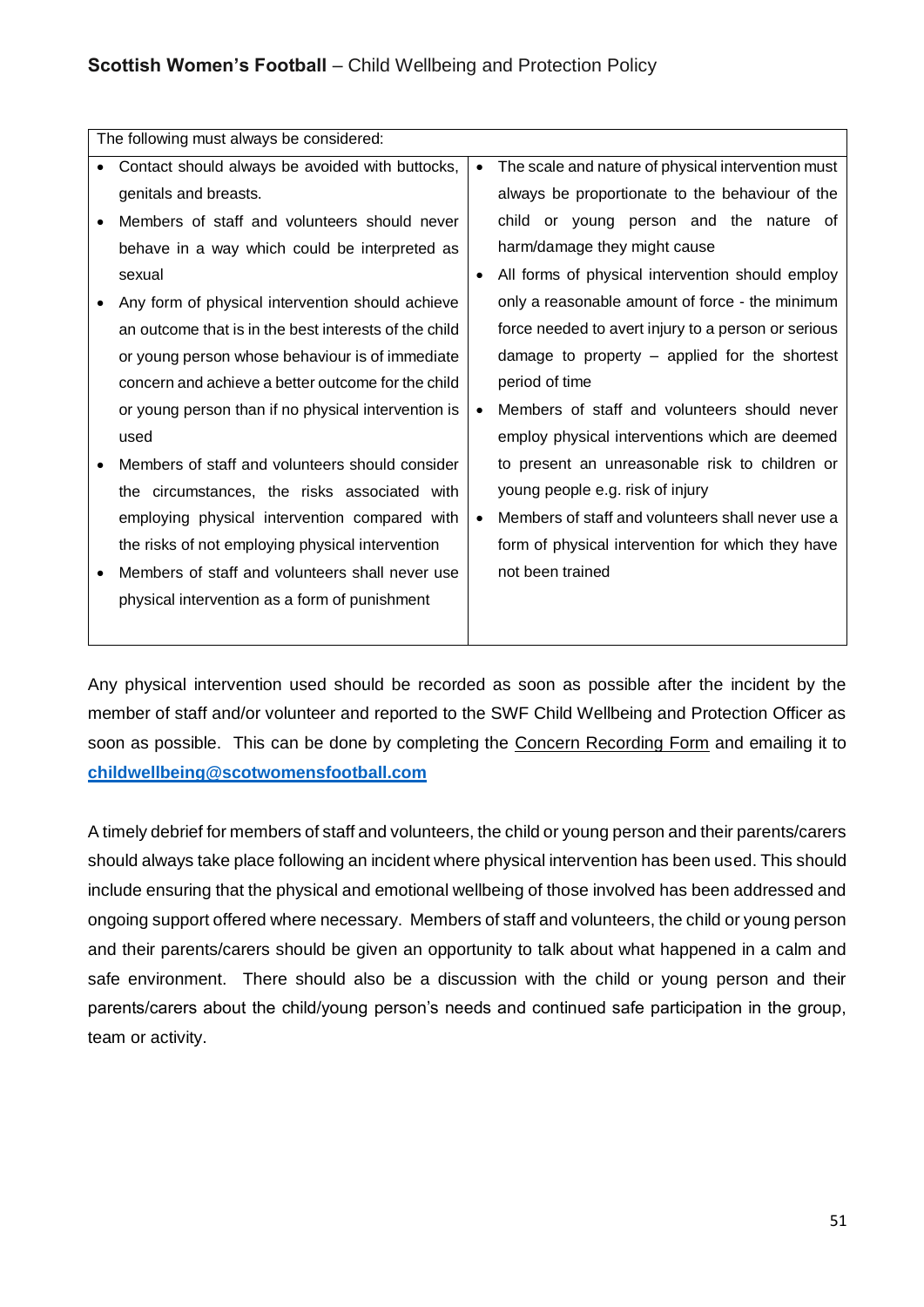## 5.3 Celebration – Photography and filming

Photographs, films and video clips can be used to celebrate achievements, promote activities and keep people updated. Footage can also be recorded for performance development and analysis reasons.

It is important not to curb such activity and to remember that the majority of images taken are appropriate and taken in good faith. This Practice Note sets out simples measures that must be taken to ensure the safety of children and young people in football. They are necessary to protect children and young people from those who would seek to take or manipulate photos and video footage in a way that harms children and/or young people or places them at risk of harm.

This Practice Note applies to members of staff, volunteers (including professional photographs contracted by SWF and its member clubs for particular events and activities), as well as the children and young people and their parents/carer who themselves will want to take photographs or videos of games, training or football related activities.

#### **Potential risks:**

- Inappropriate use, adaption or copying of images for use on websites
- Inappropriate photographs or recorded images being taken of children and young people
- Identification of children and/or young people when a photograph is accompanied by significant personal information
- Identification and locating of children and/or young people in inappropriate circumstances e.g. where the child or young person has been removed from their family for their own safety, or where there are restrictions on contact with one parent following a parental separation, or any other safeguarding concern away from football.

Young people who have a public profile as a result of their achievements are entitled to the same protection as all other children and young people. In these circumstances, common sense is required and all decisions should reflect the best interests of the child or young person and be made in partnership with the child or person.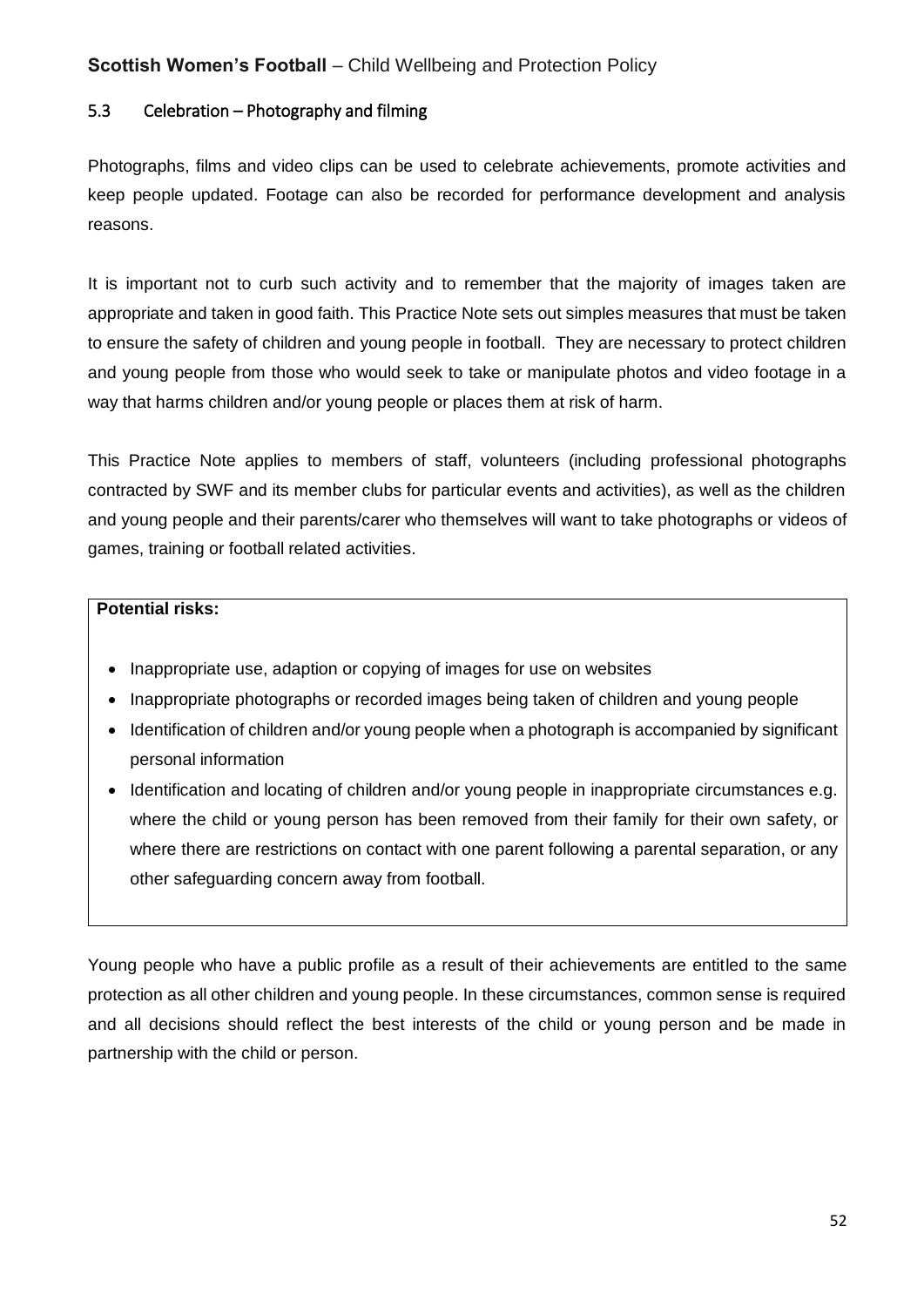#### **CONSENT FORMS**

A Consent Form must be completed by the child or young person and/or the child's parents/carers before any photography or filming takes place and before any images are published online. This informs them that the child or young person may be photographed or filmed whilst participating in football and the purpose of this.

Special care must be taken in relation to vulnerable children and young people e.g. a child or young person fleeing domestic violence or a child or young person with a disability, and consideration given to whether publication or use of the photographs and/or video footage would place the child or young person at risk. If the Consent Form states that consent is **not** given to the child or young person being photographed this **must** be adhered to and practical arrangements put in place to avoid this happening e.g. the photographer should be told the child or young person's squad number and advised that they are not be photographed or filmed. If the situation cannot be managed safely then filming and/or photography during the activity should be prohibited.

If a child or young person is taking part in a game or event this may involve live streaming by SWF or one of its member clubs. Live streaming is the live visual broadcast over the internet. Live streaming must never take place in the changing rooms and should only be taken by authorised persons. The child or young person, if appropriate, and their parents/carers will be asked to provide consent. Before giving their consent they must be advised of the following:

- Where the live streaming will take place e.g. Facebook, Instagram, YouTube etc.
- Who the stream will be monitored by and for what purpose
- When the live stream will go live and when it will end
- Once the stream has finished, where the footage may be published and/or stored
- How individuals can withdraw their consent, if they wish to do so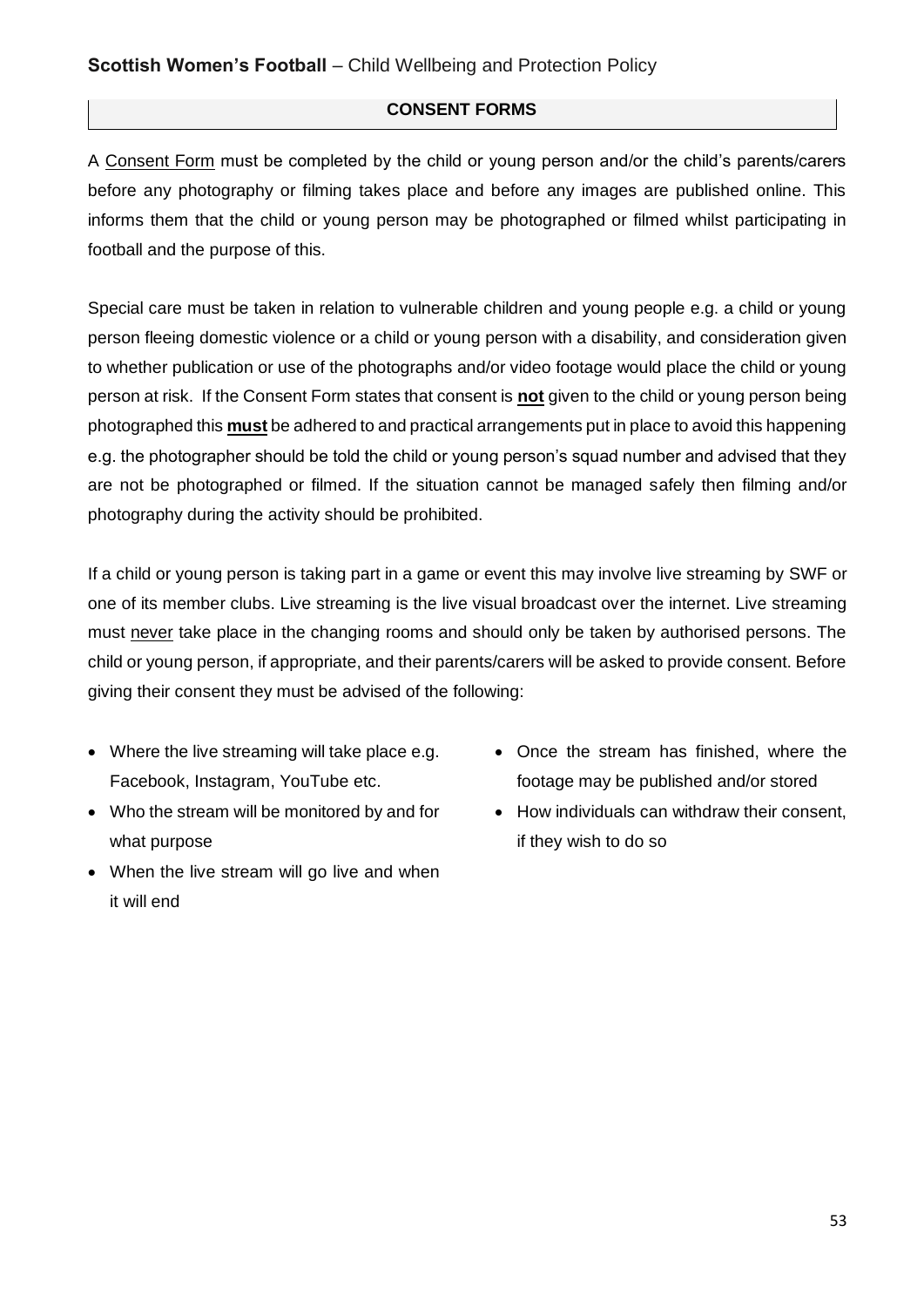## **SAFE USE OF IMAGES OF CHILDREN/YOUNG PEOPLE**

## *Use of Images and Information*

Where consent is given to the taking and use of images the following practices will be implemented:

|           | <b>General Principles</b>                            |           |                                                       |
|-----------|------------------------------------------------------|-----------|-------------------------------------------------------|
|           | 'Action' images should focus on the activity rather  | $\bullet$ | Images will not be shared with external agencies      |
|           | than the individual                                  |           | unless express permission is obtained from the        |
| ٠         | 'Celebration' images should be group images          |           | child or young person and their parents/carers        |
|           | rather than individual images, where possible        |           | over and above the consent form referred to           |
|           | All images should reflect the positive aspect of the |           | above                                                 |
|           | children and young people's involvement in           | $\bullet$ | When using a professional photographer, all           |
|           | football                                             |           | children<br>and/or young people and<br>their          |
|           | All children and young people featured in images     |           | parents/carers<br>should<br>be aware<br>that<br>- a   |
|           | and/or videos must be appropriately dressed e.g.     |           | professional photographer will be in attendance       |
|           | a minimum of shirt and shorts                        | $\bullet$ | No.<br>unsupervised access<br>one-to-one<br><b>or</b> |
|           | No photographing or filming will be permitted in     |           | photography or video sessions will be allowed         |
|           | changing areas, bathrooms or sleeping areas,         |           | unless this has been explicitly agreed with the       |
|           | including by the children or young people            |           | child or young person and their parents/carers        |
|           | themselves                                           | $\bullet$ | All images and accompanying information shared        |
| $\bullet$ | All photographic / videoing equipment must be        |           | publicly will only include appropriate personal       |
|           | switched off prior to going into changing rooms      |           | details                                               |
|           |                                                      |           |                                                       |

## *Taking of Images*

| $\bullet$ | For promotional, marketing or social networking   | $\bullet$ | SWF may seek publicity to positively promote        |
|-----------|---------------------------------------------------|-----------|-----------------------------------------------------|
|           | use of images for SWF publications or online,     |           | football.<br>Elite<br>players<br>receiving<br>young |
|           | members of staff and volunteers will use SWF or   |           | endorsements or sponsorship may well welcome        |
|           | equipment used by an approved contractor          |           | positive media coverage on a local, regional or     |
|           | Members of staff, volunteers and/or member clubs  |           | national level. As well as giving consent, it is    |
|           | who take images of players should follow this     |           | important for these players, their parents/carers   |
|           | Practice Note and comply in terms of use of       |           | and media representatives to be clear about         |
|           | images, consent, retention, safe storage and      |           | appropriate arrangements and ground rules for       |
|           | confidentiality                                   |           | interviews, filming and photo sessions              |
|           | For both safety and safeguarding reasons children | $\bullet$ | images are taken agreement and<br>Where             |
|           | and young people and members of staff and         |           | arrangements can be in place for the child or       |
|           | volunteers should not use personal mobile         |           | young person and their parents/carers to be given   |
|           | photographic/videoing<br>tablets<br>phones,<br>or |           | copies but they must confirm they will not upload   |
|           |                                                   |           | any of these images or videos to their own or the   |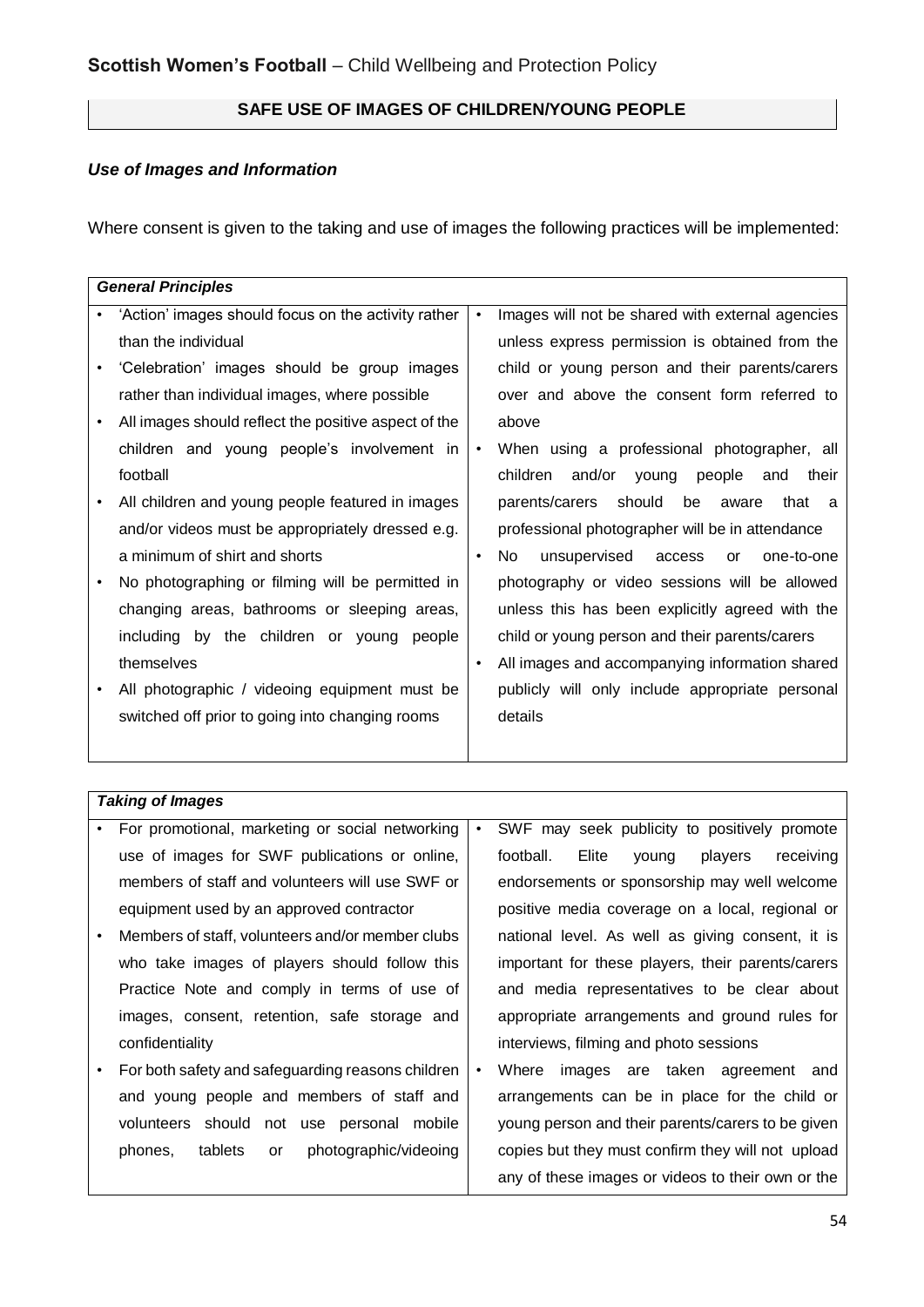| equipment during training or at match or event | child or young person's social media or online |
|------------------------------------------------|------------------------------------------------|
| activities                                     | platforms                                      |
|                                                |                                                |

| Filming as a coaching aid                          |   |                                                       |
|----------------------------------------------------|---|-------------------------------------------------------|
| Members of staff and volunteers using videoing as  | ٠ | During training members of staff and/or volunteers    |
| a legitimate coaching aid should make the child or |   | will use the SWF's equipment, or equipment of an      |
| young person and their parents/carers aware that   |   | approved contractor, only for the purposes to         |
| this will be part of the coaching programme and    |   | photographs<br>taking<br>player<br>video<br>or<br>for |
| consent for this filming should be sought through  |   | <b>There</b><br>development or performance analysis.  |
| the Consent Form                                   |   | should be no personal use of equipment, including     |
| External agencies need permission from SWF to      |   | mobile phones                                         |
| take any images during the training environment    |   |                                                       |
|                                                    |   |                                                       |

| <b>Matches and Events</b>                        |   |                                                      |
|--------------------------------------------------|---|------------------------------------------------------|
| Any photography or videos taken by children and  | ٠ | External agencies need permission from SWF to        |
| young people and their parents/carers should be  |   | take any images during the match/event activities    |
| restricted to immediate family members for       |   | If competing abroad, steps will be taken to find out |
| private, non-commercial purposes and not put     |   | about the hosting club's rules and requirements on   |
| online on any personal social media or online    |   | photography and videoing at events and games         |
| platforms. This must be communicated to child or |   | and information shared to the children and/or        |
| young person and their parents/carers            |   | young people and their parents/carers about what     |
| Photographers' from external agencies should be  |   | to expect                                            |
| aware of the organisations expectations with     |   |                                                      |
| regards to photography and filming and the       |   |                                                      |
| safeguards which must be adhered to              |   |                                                      |

SWF will take all reasonable steps to promote the safe use of photography and filming at all events and activities with which it is associated, however SWF have no power to prevent individuals photographing or filming in public places.

If there are concerns about the safety and wellbeing of children and young people, SWF reserve the right at all times to prohibit the use of photography or filming at any event or activity with which it is associated and in locations where SWF has jurisdiction.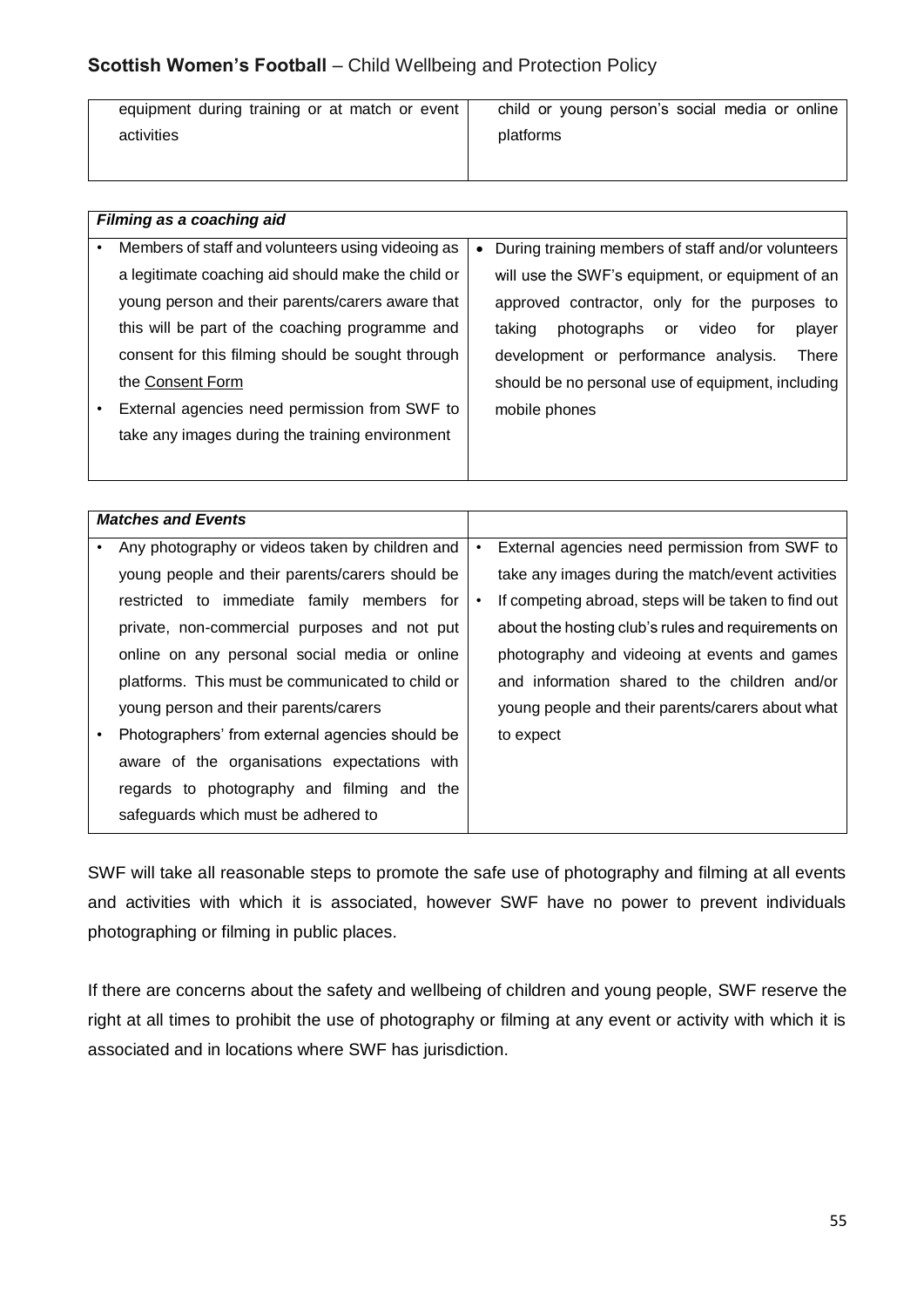#### **REMEMBER:**

It is not an offence to take appropriate photographs in a public place, even if the person has not been asked to do so. No one has the right to decide who can and cannot take images on public land.

*However,* anyone behaving in a way which could reasonably be viewed as inappropriate in relation to filming or photographing should be approached for an explanation. If a satisfactory explanation is not provided, the circumstances should be reported to the SWF Child Wellbeing and Protection Officer in line with the Responding to Concerns Procedure.

If you have *serious* concerns about a possible child protection issue relating to the filming or taking of photographs then the matter should also be reported to the Police without delay. This action should be taken where you believe that someone may be acting unlawfully or putting a child or young person at risk.

#### **MOBILE PHONE CAMERAS/VIDEOS**

There have already been a number of cases where children and young people have been placed at risk as a result of the ability to discreetly record and transmit images through mobile phones. There is also scope for humiliation and embarrassment if films or images are shared on popular websites such as YouTube. The use of mobile phones in this way can be very difficult to monitor. This Practice Note should be observed in relation to the use of mobile phones as cameras/videos. Particular care is required in areas where personal privacy is important e.g. changing rooms, bathrooms and sleeping areas. No photographs or filming should ever be permitted in such areas of personal privacy.

Members of staff and volunteers who become aware that inappropriate photographs or video footage has been taken in any of the above areas, whether by an adult or another child or young person, should immediately report the matter to the SWF Child Wellbeing and Protection Officer as per the Responding to Concern Procedure.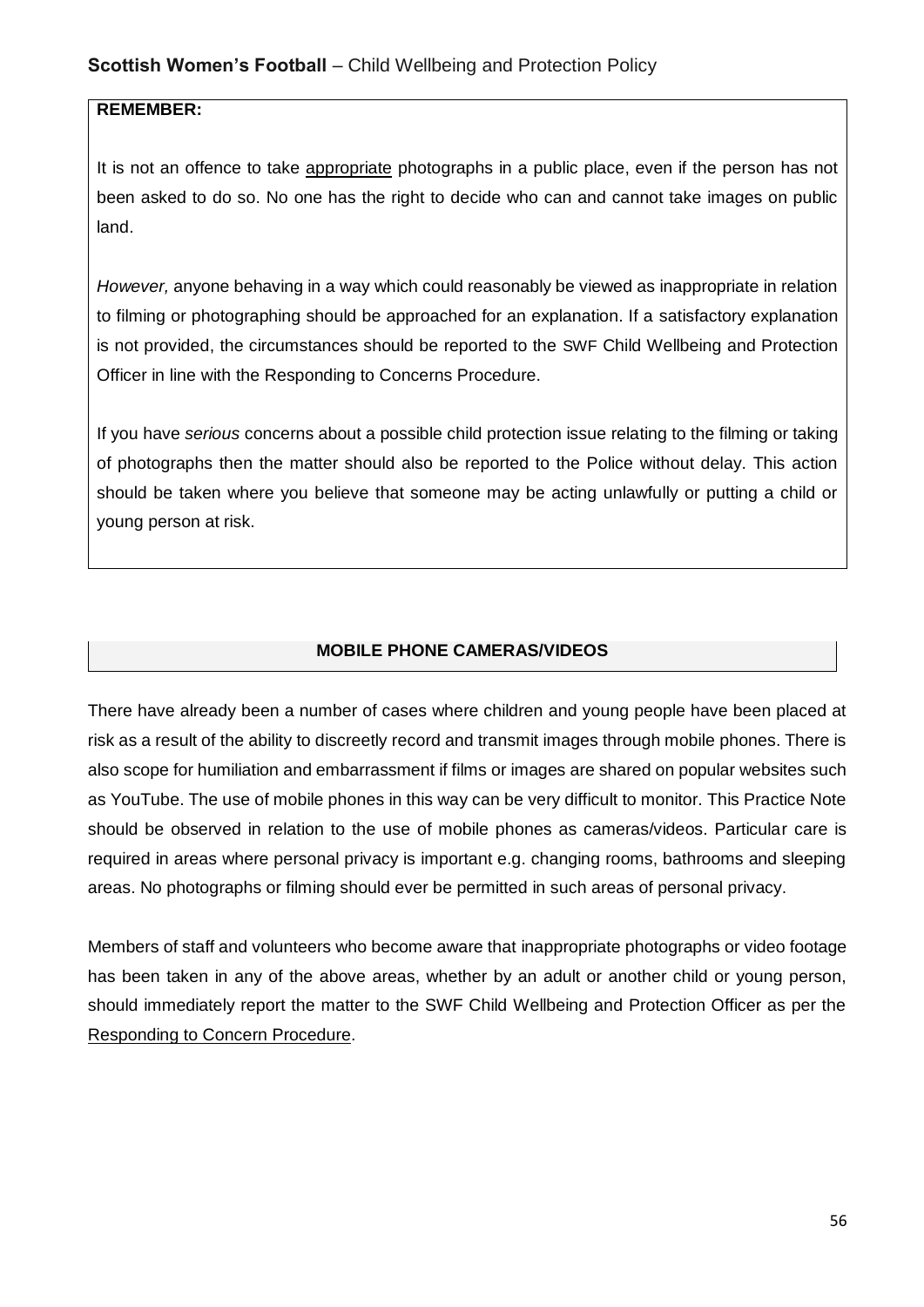#### **INTERNET/WEBSITE**

SWF may post information, photographs and videos on its website which is available to all members of the public. In terms of publishing anything that includes an image or information about a child or young person, the following good practice should be followed:

|   | Use of Images and Information                    |           |                                                    |
|---|--------------------------------------------------|-----------|----------------------------------------------------|
|   | Information published on the websites/social     | $\bullet$ | Information about specific events or meetings e.g. |
|   | networking sites must never include personal     |           | coaching sessions must not be distributed to any   |
|   | information that could identify a child or young |           | individuals other than to those directly concerned |
|   | person e.g. home address, email address,         | $\bullet$ | Where an event or game will be streamed live       |
|   | telephone number of a child or young person. All |           | appropriate consent will be sought from the        |
|   | contact must be directed to SWF Children and     |           | players and/or their parents/carers                |
|   | young people must never be portrayed in a        | $\bullet$ | Photographs of children and young<br>people        |
|   | demeaning, tasteless or a provocative manner.    |           | attending games as spectators may be used by       |
| ٠ | Children and young people should never be        |           | SWF for commercial purposes as specified in the    |
|   | portrayed in a state of partial undress          |           | terms and conditions for ticket purchase           |
|   |                                                  |           |                                                    |

#### **STORAGE AND RETENTION OF IMAGES**

SWF will ensure that all images, negatives, videos and photographs will be stored in a secure environment, whether digital or hard copy. These will not be kept for any longer than is necessary having regard to the purposes for which they were taken. Member clubs of SWF must ensure that they take the appropriate steps to do the same.

Images, negatives, videos and photographs will be reviewed regularly and held in line with SWF Data Retention Schedule.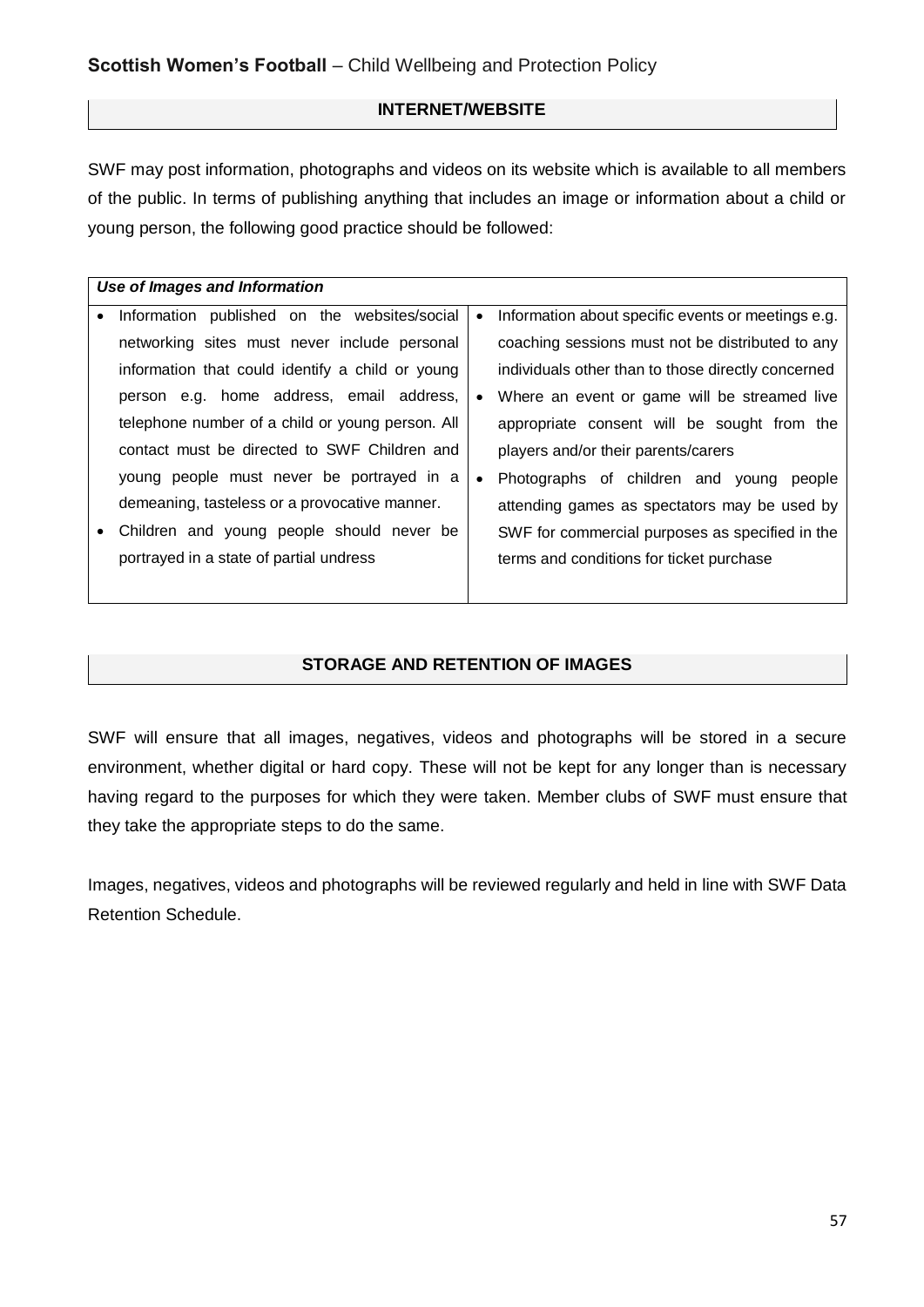#### 5.4 Communication and Social Media

Information and communication technology (ICT) and social media is developing and advancing extremely quickly meaning the way in which we communicate and receive and absorb information is changing all the time. These advancements provide significant benefits for organisations, including opportunities to promote activities and communicate easily with children and young people, their parents/carers and the wider community through various channels e.g. text, email and social media. It allows people to connect to the world instantly and it enables organisations to disseminate information widely at a low to no cost and provide a platform to celebrate success.

In addition to the benefits there is also potential for misuse and it is the misuse of communication technology and social media which can put children and young people at considerable risk. Therefore, safeguards around its use must be put in place.

#### **Risks associated with ICT and Social Media**

For children and young people:

- Access to inappropriate websites or inappropriate content
- Inappropriate access to, use or sharing of personal details e.g. names, email address, school
- Unwanted contact from adults or other children or young people with wrongful or questionable intent
- Receiving, sending or sharing inappropriate or offensive images, material and/or comments
- Online bullying
- Grooming for sexual abuse
- Direct contact and abuse
- A distorted view between the "real world" and the "online world"

For adults:

- Their communication with children and young people being misinterpreted
- Bullying
- Young People/Adults attempting to contact them or access personal information

SWF may contact children and young people and their parents/carers via text or email or possibly through social networking sites depending on the football activity that each child or young person is involved in with SWF.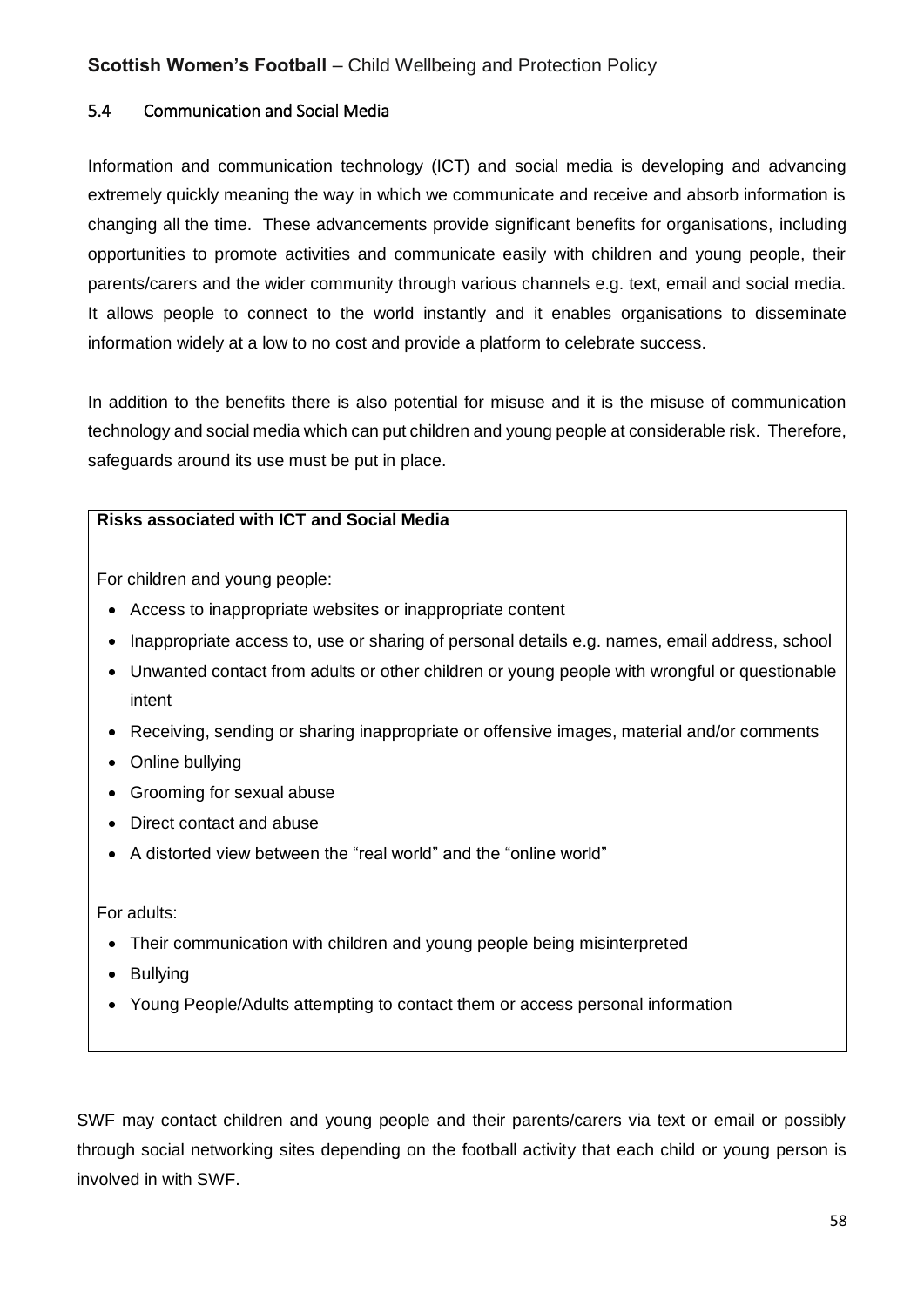This Practice Note is for members of staff, volunteers, member clubs and SWF who use any of these methods to communicate with children and young people.

| <b>General principles</b>                               |           |                                                      |  |
|---------------------------------------------------------|-----------|------------------------------------------------------|--|
| DO:                                                     |           |                                                      |  |
| Communicate in an open and transparent manner           | $\bullet$ | For 'private' group chats on social media, make      |  |
| Only send communication via text, email or social       |           | sure that there is more than one member of staff     |  |
| media if it is necessary and relates to the activity    |           | and/or volunteer part of the group chat              |  |
| the child or young person is involved in                | $\bullet$ | Remove and report any offensive comments or          |  |
| Get signed consent from parents/carers before           |           | messages immediately to the Child Wellbeing and      |  |
| using any of these methods of communication with        |           | Protection Officer and to the social media site, if  |  |
| children or young people. Explain to the                |           | appropriate                                          |  |
| parents/carers the purpose for the communication        | $\bullet$ | Keep all phone numbers and/or email addresses of     |  |
| and the method by which communication will be           |           | children and young people in a secure and            |  |
| sent to the children and/or young people                |           | confidential place                                   |  |
| Get signed consent from the young person, if they       | $\bullet$ | Keep access to personal mobile numbers and           |  |
| are aged 13 or over, about the agreed methods of        |           | email addresses of the children and young people     |  |
| communication, depending on the young person's          |           | to a practical minimum with only relevant members    |  |
| maturity and ability to consent                         |           | of staff and/or volunteers having access to this     |  |
| Members of staff and/or volunteers should               |           | information and only when necessary to enable        |  |
| communicate information regarding programmes,           |           | them to fulfil their role                            |  |
| events, training and matches through the agreed         | $\bullet$ | Report to the Child Wellbeing and Protection         |  |
| method of communication and:                            |           | Officer any instances where you receive any          |  |
| copy in with another designated member of               |           | inappropriate communications from a child and/or     |  |
| staff or volunteer to the communication                 |           | a young person. Do not reply. The Child Wellbeing    |  |
| copy in the child and young person's                    |           | and Protection Officer will agree what action SWF    |  |
| parents/carer, if possible                              |           | will take e.g. notifying parents and any other       |  |
| only use group texts or emails, if possible             |           | appropriate individuals or agencies                  |  |
|                                                         |           |                                                      |  |
| <b>DON'T</b>                                            |           |                                                      |  |
| • Contact or correspond privately with a child or young |           | · Use text or emails for personal conversation,      |  |
| person on a 1:1 basis unless in exceptional             |           | sending pictures, jokes or other items of a personal |  |
| circumstances. If it is necessary to communicate        |           | nature                                               |  |
| directly this should only be in connection with the     |           | . Respond to emails from children and/or young       |  |
| football activity and must never be sent from a         |           | people other than those directly related to SWF      |  |
| personal device                                         |           | matters                                              |  |
| • Send any messages which contain inappropriate,        |           | • Use language that is directly (or could be         |  |
| abusive or offensive material or that are open to       |           | misinterpreted as being) racist, sexist, derogatory, |  |
| misinterpretation                                       |           | threatening, abusive or sexualised in tone           |  |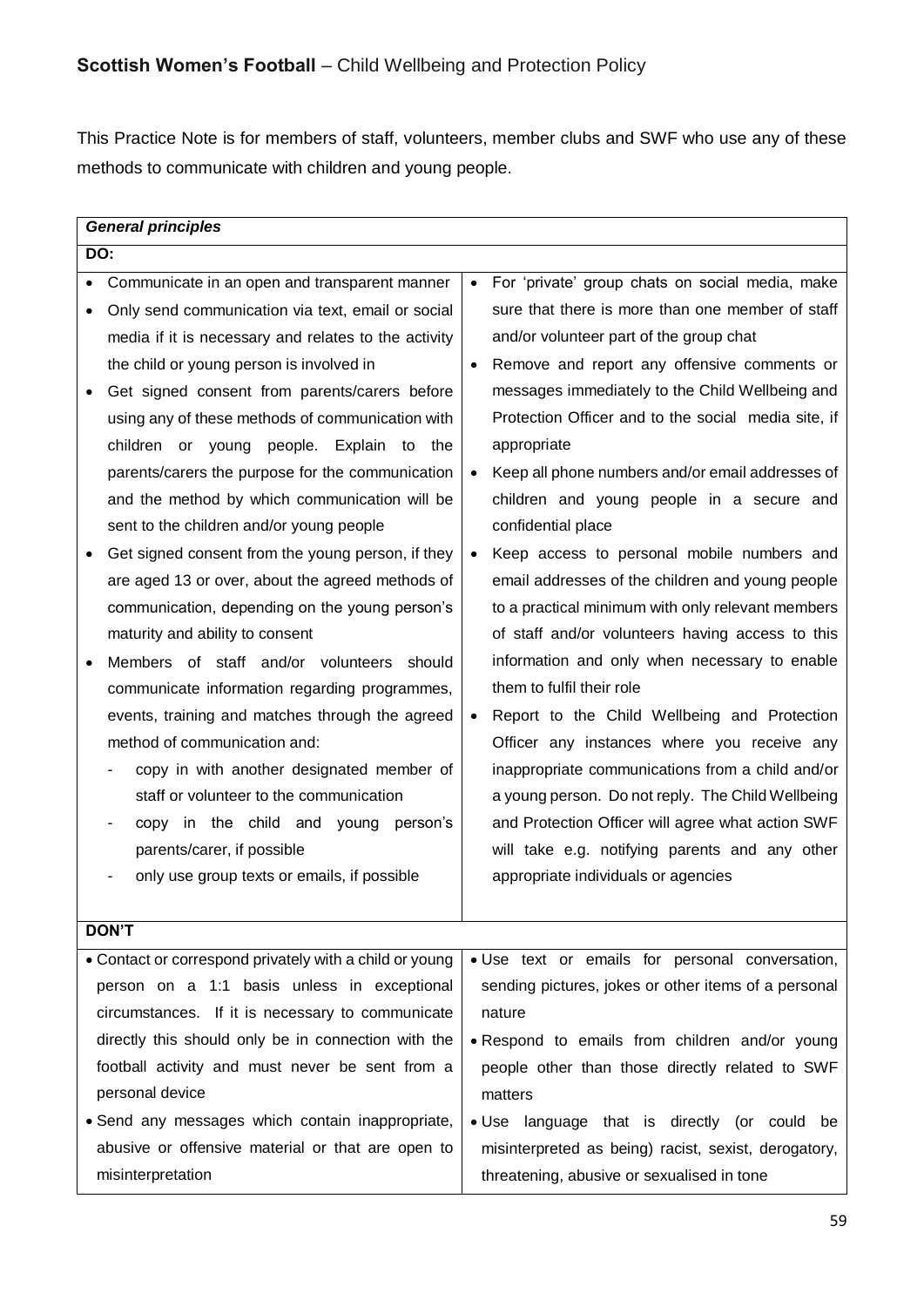## **SOCIAL MEDIA AND INTERNET FORUMS**

#### **REMEMBER – there is no such thing as privacy online**

**Consider 3 key questions before posting anything online:** 

- **1. Would you say this in front of your family members?**
- **2. Would you say this in front of the youngest child in your club?**
- **3. Would you say this to a journalist at a press conference or in front of your coach or manager?**

**If the answer is no to any of the above then do not post it on social media!**

For further information on publishing photographs or videos of children and young people on social media see the Safe Use of Images section in the Practice Note – Celebration.

| What we expect of members of staff and volunteers      |           |                                                     |  |
|--------------------------------------------------------|-----------|-----------------------------------------------------|--|
| DO:                                                    |           |                                                     |  |
| Get signed consent from parents/carers and/or the      | $\bullet$ | Members of staff and volunteers should review the   |  |
| young person to allow mutual interaction with the      |           | privacy settings on their own social media profiles |  |
| organisation profile e.g. Facebook page or Twitter     |           | and consider whether it is appropriate for children |  |
| account                                                |           | and young people to be able to view their profiles  |  |
| Set up a closed (i.e. private) group chat between      |           | easily                                              |  |
| the team and ensure that the correct people are        | $\bullet$ | Monitor any organisational social media accounts    |  |
| part of the group e.g. parents and/or another          |           | and remove any abusive or offensive content and     |  |
| member of staff/volunteer to ensure impartiality       |           | report the matter to the Child Wellbeing and        |  |
| and monitoring. If setting up a closed group chat      |           | Protection Officer and police, if a criminal matter |  |
| consideration must be given to the minimum age         | $\bullet$ | Report any disclosure of abuse or bullying through  |  |
| requirements for that particular social media site     |           | social media to the Child Wellbeing and Protection  |  |
| Make parents/carers aware of the profiles              |           | Officer in line with the Responding to Concerns     |  |
| existence and the site the child or young person       |           | Procedure                                           |  |
| will be accessing and the restrictions of use for this | $\bullet$ | Block and report anyone who is sending abusive      |  |
| preferred site                                         |           | or inappropriate messages. DO NOT respond to        |  |
| Have an official agreement in place which states       |           | the post                                            |  |
| that access to members' profiles are used only to      |           |                                                     |  |
| pass on relevant information or to answer              |           |                                                     |  |
| questions regarding SWF or football issues             |           |                                                     |  |
|                                                        |           |                                                     |  |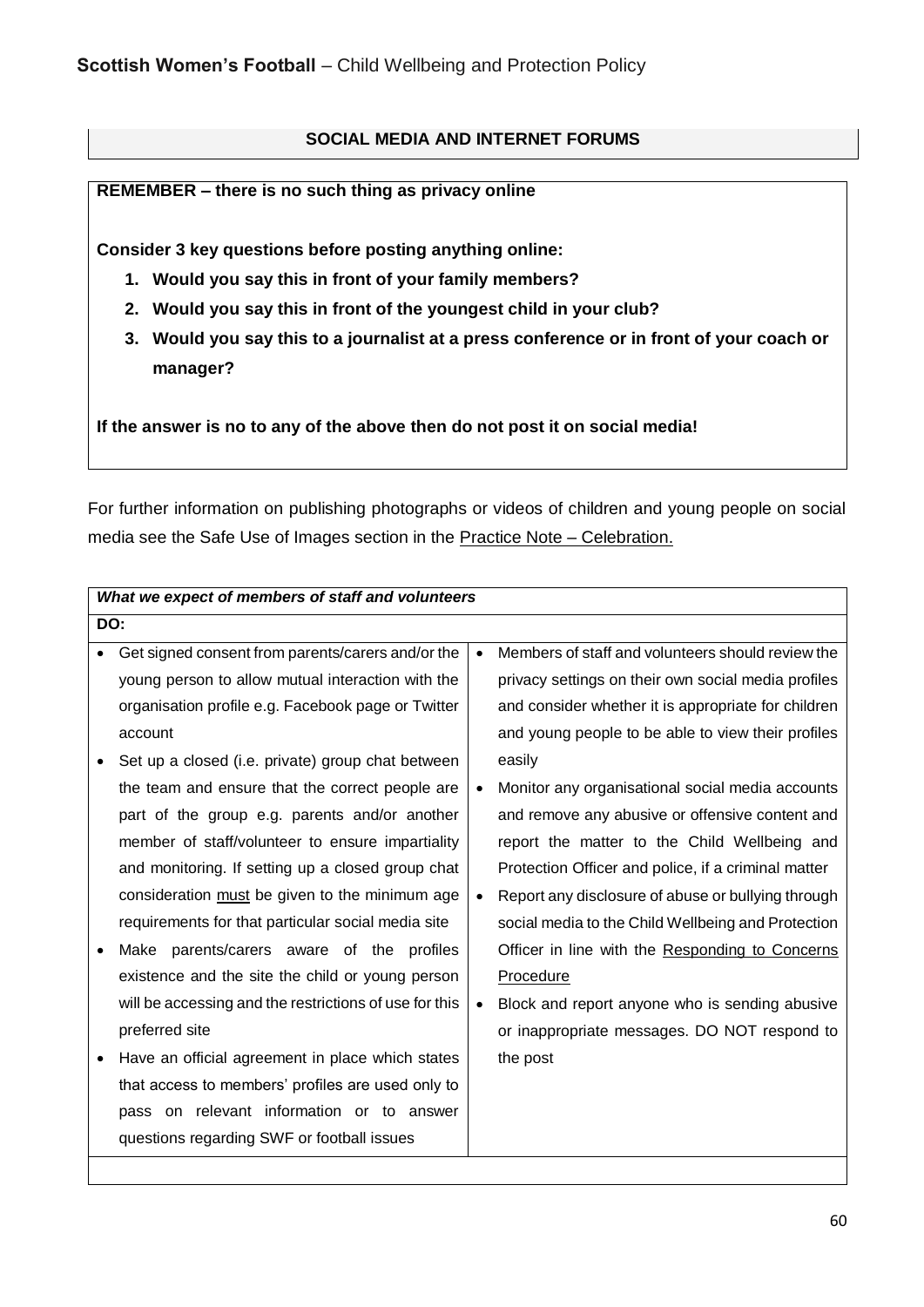| <b>DON'T</b> |                                                      |           |                                                  |
|--------------|------------------------------------------------------|-----------|--------------------------------------------------|
|              | Become friends, follow or tag children and young     | $\bullet$ | Communicate with children via social media about |
|              | people for whom they are in a position of authority  |           | personal matters                                 |
|              | or trust via their own social media account          | ٠         | Contact children and young people who play for   |
| ٠            | Give out their password, pin or login details either |           | other clubs through social media as a means of   |
|              | face to face or online and make sure they sign out   |           | attracting them to or signing them at the club   |
|              | of their social media if logged in on a shared       | $\bullet$ | Become involved in any debates concerning        |
|              | device                                               |           | selection, performance or personalities – even   |
|              | Communicate with children via personal accounts      |           | where the subject of the discussion is anonymous |
|              | or private messages. If a child or young person      |           |                                                  |
|              | contacts them directly they should discourage the    |           |                                                  |
|              | child or young person having conversations away      |           |                                                  |
|              | from the group chats                                 |           |                                                  |
|              |                                                      |           |                                                  |
|              |                                                      |           |                                                  |

There has been an increase in the use and abuse of internet forums to target individuals or to engage contributors in debates which can cause upset and embarrassment to children and young people. Sites should be well monitored and any offending comments removed and reported to the relevant site and the SWF Child Wellbeing and Protection Officer, where appropriate.

#### **REPORTING CONCERNS**

Any inappropriate or offensive or abusive texts/email/use of social media must be reported to the SWF Child Wellbeing and Protection Officer and will be dealt with in line with the Responding to Concerns Procedure.

Any offensive or abusive comments posted on social media or within a shared group chat must be removed immediately. Group administrators must familiarise themselves with how to do this when the Group is set up.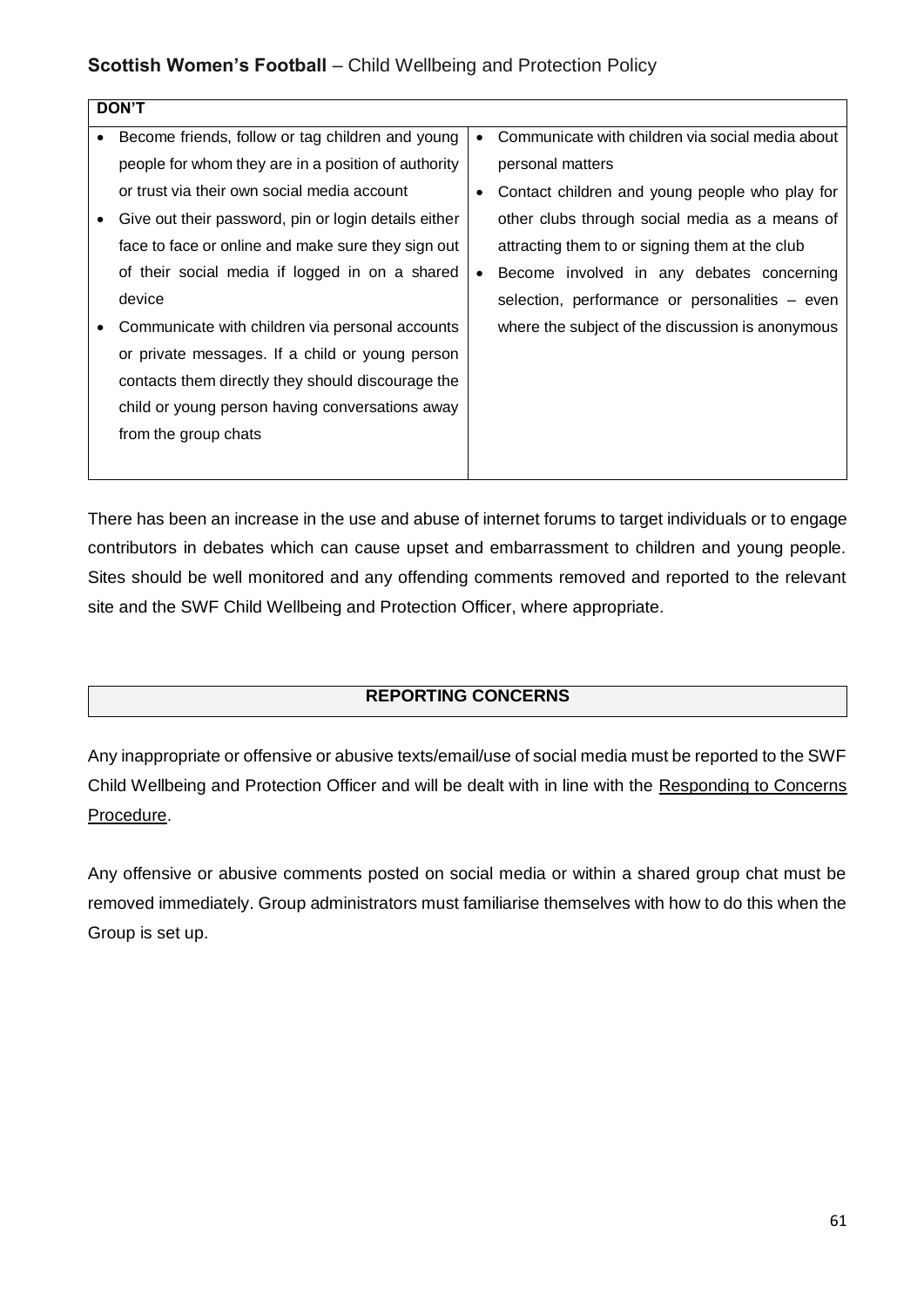## 5.5 Health

During football there are times when children and young people may sustain an injury which requires treatment. This Practice Note looks at best practice in first aid and the treatment of injuries in these circumstances and covers situations where a child or young person has a pre-existing medical condition.

#### **CONSENT FORM**

Parents/carers and the young person, if they are aged 13 and over, must complete the Consent Form before participating in any football activity. This ensures that members of staff and/or volunteers running an event or activity are aware of any pre-existing medical conditions, any medication taken by the participants or existing injuries and treatment required.

For children and young people who play football this form should be completed at the start of every season and will be retained by SWF or the member club for the season. Young people and parents/carers should be advised that they **must** update the form should anything change during the season.

For children and young people who are involved in a specific event or activity a consent form should be completed in advance of the event or activity.

| All members of staff and/or volunteers must ensure:  |           |                                                     |
|------------------------------------------------------|-----------|-----------------------------------------------------|
| There is an accessible and well-resourced first aid  | $\bullet$ | If a child or young person needs to be transferred  |
| kit at the venue, which is regularly checked to      |           | to the hospital and their parents/carers are not in |
| ensure that it contains appropriate stock            |           | attendance a member of staff or volunteer must      |
| Only those with a current, recognised First Aid      |           | travel with them to supervise them and contact the  |
| qualification treat injuries. In more serious cases  |           | parents/carers immediately                          |
| assistance should be obtained from a medically       | $\bullet$ | If a child or young person sustains a significant   |
| qualified professional as soon as possible           |           | injury the incident must be recorded as a concern   |
| They are aware of any pre-existing medical           |           | and reported to the Child Wellbeing and Protection  |
| medication<br>by<br>conditions,<br>relevant<br>taken |           | Officer along with the details of any treatment     |
| participants or existing injuries and treatment      |           | given. Common sense should be applied when          |
| required                                             |           | determining which injuries are significant          |
|                                                      |           |                                                     |

## **FIRST AID AND THE TREATMENT OF INJURIES**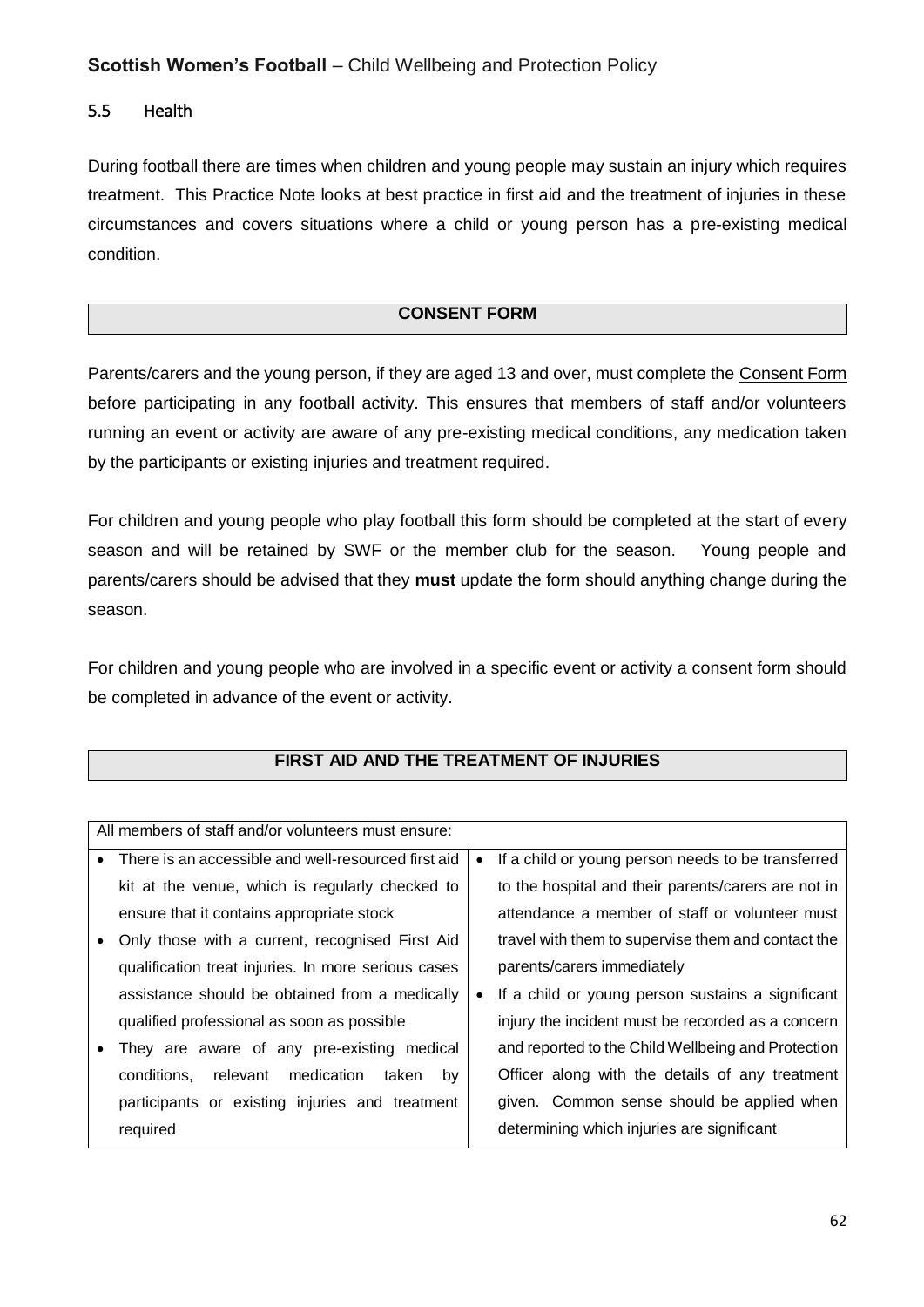| Where possible, access to medical advice and/or    | $\bullet$ | Physio treatment should only be administered by     |
|----------------------------------------------------|-----------|-----------------------------------------------------|
| assistance is available                            |           | a qualified and registered physiotherapist. If      |
| A child or young person's parents/carers are       |           | continued treatment is required, the child or young |
| informed of any injury and action taken as soon as |           | person's parent/carer or another appropriate adult  |
| possible                                           |           | must be present                                     |
| Treatment should be administered in an open        |           | The circumstances in which any accidents occur      |
| environment, when possible, avoiding private or    |           | are reviewed to avoid future repetitions as far as  |
| unobserved situations. Where a private room is     |           | possible                                            |
| needed for the treatment to preserve the child or  |           |                                                     |
| young person's dignity their parent/carer or       |           |                                                     |
| another appropriate adult must be present          |           |                                                     |
|                                                    |           |                                                     |

#### **CHILDREN WITH ALLERGIES/PRE-EXISTING MEDICAL CONDITIONS**

Football is an inclusive game and SWF seeks to provide opportunities to children and young people of all abilities regardless of any medical conditions, disabilities or allergies they may have. It is important that children or young people with medical conditions or allergies are not unnecessarily excluded from taking part in activities with their peers and that reasonable steps are taken to accommodate their individual needs.

This Practice Note highlights how SWF expects its members of staff, volunteers and member clubs to respond to children or young people with allergies or pre-existing medical conditions in order to safeguard and protect the child or young person's wellbeing whilst attending their football activity. It also sets out the responsibilities of the child or young person's parents/carer in alerting members of the staff and volunteers of any pre-existing medical conditions or allergies. Parents/carers should be informed that they are required to provide this information, where appropriate.

#### *Parent/Carer Responsibility*

When a child or young person with an allergy or pre-existing medical condition joins a football activity, parents/carers should:

| Ensure                                           |           | they complete the Consent Form   • Consider a medic alert bracelet/watch for their |
|--------------------------------------------------|-----------|------------------------------------------------------------------------------------|
| accurately and also take the time to talk to the |           | child                                                                              |
| member of staff or volunteer about the specific  | $\bullet$ | Check the expiry date of adrenaline injectors and                                  |
| needs of their child and how to address and      |           | any medication regularly. An out-of-date injector                                  |
| accommodate these needs                          |           | may offer some protection, but this will be limited                                |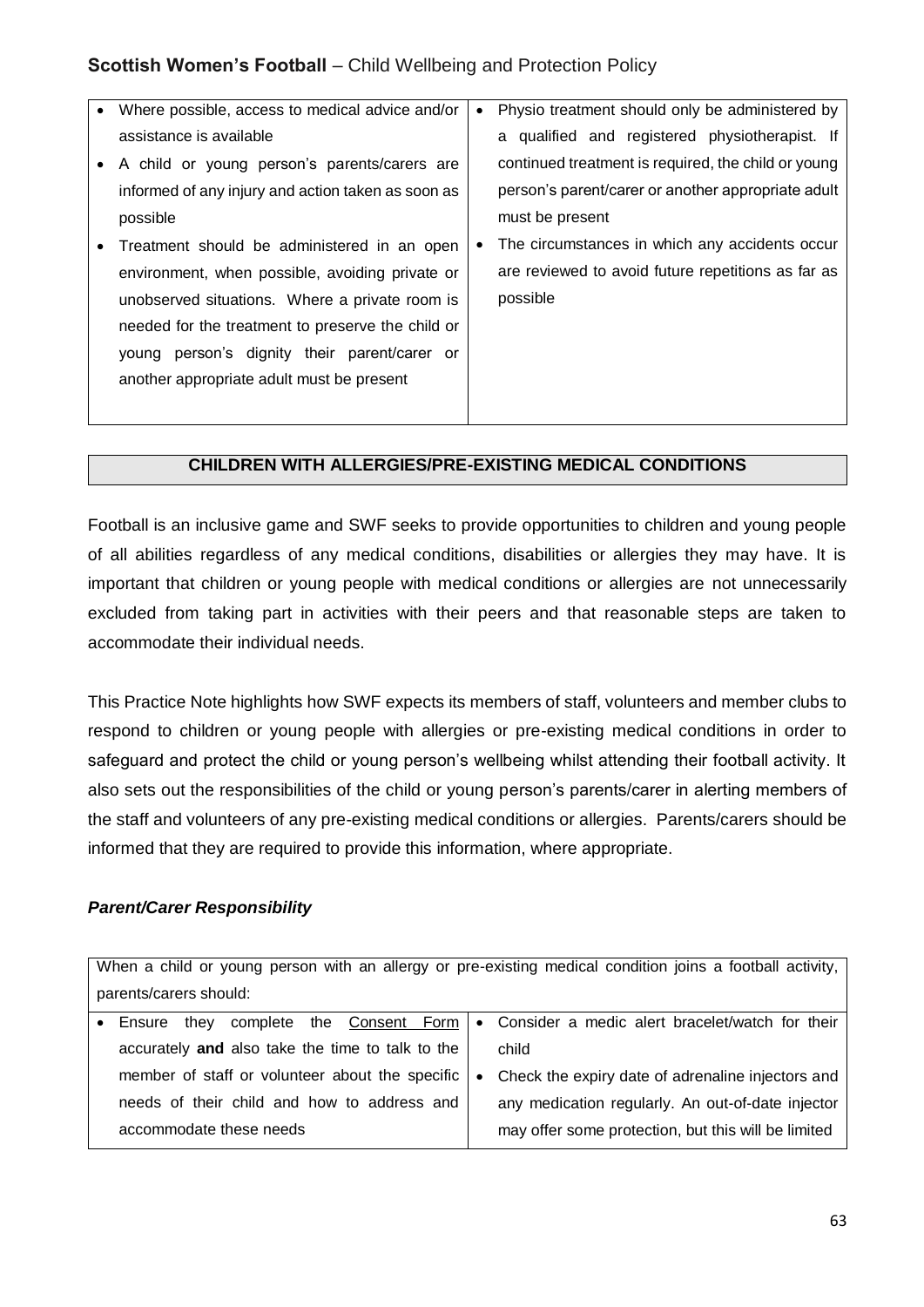| change in circumstances<br>member of staff or volunteer along | • Update the member of staff or volunteer of any   • If their child has a 'rescue pack' this is given to the |  |  |  |  |  |  |      |
|---------------------------------------------------------------|--------------------------------------------------------------------------------------------------------------|--|--|--|--|--|--|------|
| instructions on how it should be used                         |                                                                                                              |  |  |  |  |  |  | with |

## *Scottish Women's Football and member club's Responsibility*

| Members of staff and volunteers should:                       |           |                                                        |
|---------------------------------------------------------------|-----------|--------------------------------------------------------|
| Ensure Consent Forms for all children and young               | $\bullet$ | Be familiar with the nearest medical facilities in the |
| people attending the football activity are available          |           | event it is required                                   |
| and up to date together with full details of the              | $\bullet$ | Medication should only be administered by the          |
| child's allergies                                             |           | child or young person or their parent/carer unless     |
| Ensure that the Consent Forms are stored in a                 |           | it is an emergency. In such circumstances the          |
| confidential<br>accessible<br>but<br>that<br>way<br><b>SO</b> |           | medication should be administered in line with the     |
| appropriate members of staff and volunteers,                  |           | instructions<br>parent/carer's<br>medical<br>or<br>a   |
| those who need the information to fulfil their role,          |           | professional.<br>For trips<br>away<br>from<br>home     |
| can access the information                                    |           | consideration should be given to the child's           |
| Have a copy of the child or young person's care               |           | parent/carer<br>accompanying<br>the<br>trip<br>in.     |
| plan for allergies and individual risk assessment             |           | circumstances where the child or young person          |
| Communicate with the child oy young person and                |           | cannot administer the medication themselves            |
| their parent/carer directly, when necessary                   | $\bullet$ | Have their mobile phones charged and check they        |
| Appropriately share the information with others               |           | have a signal to allow calls to be made                |
| involved in the football activity - ask yourself 'do          | $\bullet$ | Plan for additional supervision e.g. depending on      |
| the right people know so they can respond if                  |           | child or young person's medical condition/s and        |
| necessary?'                                                   |           | environment                                            |
| Ensure correct storage of medication by following             | $\bullet$ | Record incidents or concerns and report them to        |
| the appropriate instructions                                  |           | a member of the Child Wellbeing and Protection         |
|                                                               |           | Officer                                                |
|                                                               |           |                                                        |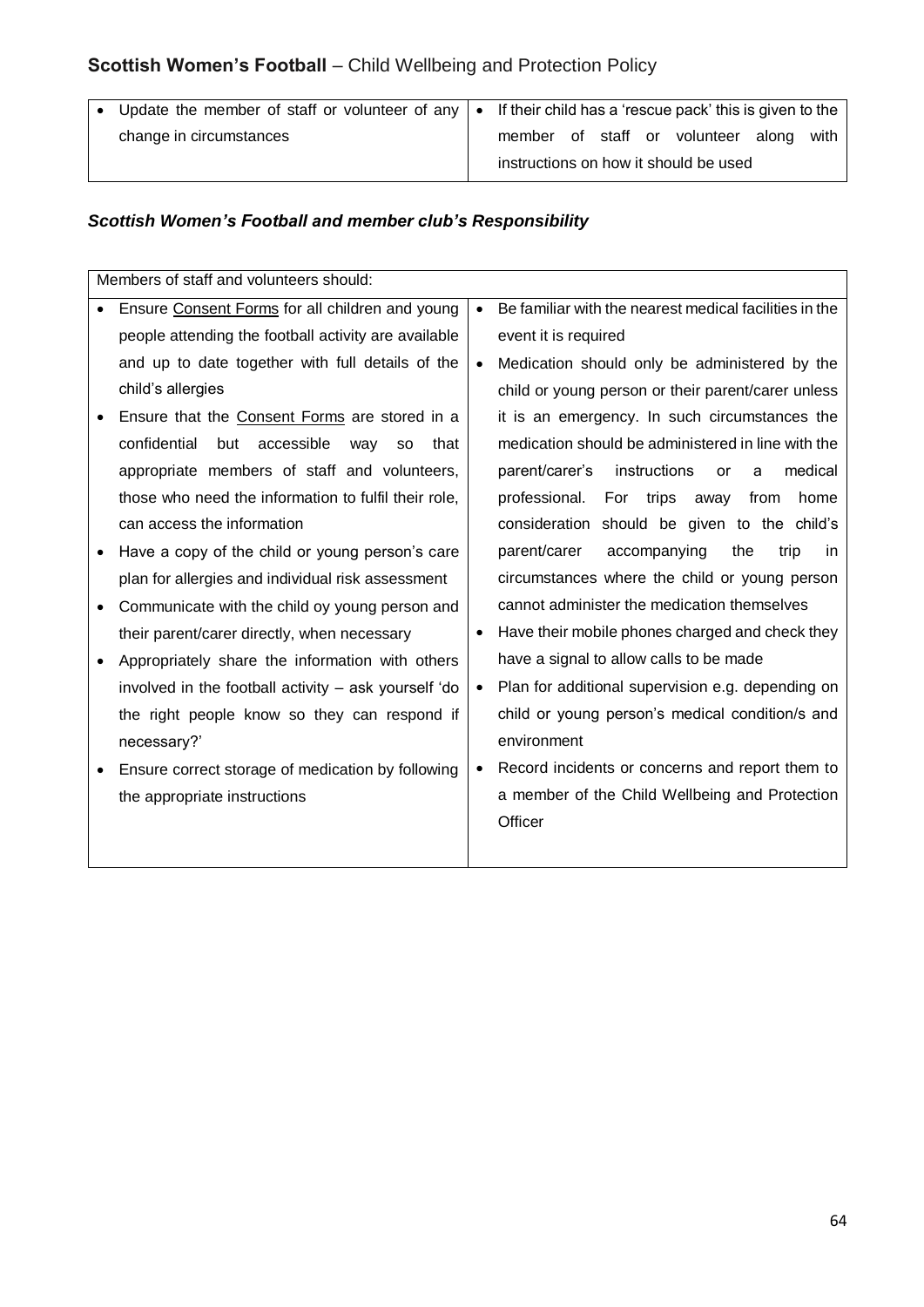## 5.6 Planning and organisation

 $\overline{a}$ 

Planning and organising is a vital part of the delivery of SWF activities for children and young people and is essential to ensure the safety and wellbeing of all taking part.

#### **ADULT TO CHILD RATIOS**

All activities should be planned to involve *at least* two adults. For teams which include both girls and boys it is recommended that there is at least one male adult and one female adult present. For each activity a risk assessment should be completed and a decision as to how many adults are necessary to supervise the activity should be made based on that risk assessment. With a minimum of at least two adults present, the following ratios are recommended<sup>5</sup> as a general guide:

| AGE                                    | <b>RATIO</b> |
|----------------------------------------|--------------|
| 2 years to 3 years old                 | 1:5          |
| 3 years to 7 years old                 | 1:8          |
| All children aged 8 years old and over | 1:10         |

Other factors will also be taken into consideration in deciding how many adults are required to safely supervise the activity or event.

|           | This list is not exhaustive but it may include:   |   |                                                     |
|-----------|---------------------------------------------------|---|-----------------------------------------------------|
| $\bullet$ | The nature of the activity e.g. training session, |   | Whether any of the children or young people have    |
|           | match, an event, does it include a trip away or   |   | challenging behaviour                               |
|           | overnight stay?                                   |   | The particular risks associated with the football   |
| ٠         | The number of children or young people involved   |   | activity or event                                   |
|           | in the football activity                          |   | particular risks associated<br>The ∶<br>with<br>the |
|           | The age, maturity and experience of the children  |   | environment                                         |
|           | and/or young people involved                      | ٠ | The level of qualification and experience of the    |
| ٠         | Whether any of the members of staff, volunteers   |   | members of staff and volunteers                     |
|           | or children or young people have a learning or    | ٠ | The programme of activities                         |
|           | physical disability or special requirements       |   |                                                     |
|           |                                                   |   |                                                     |

<sup>5</sup> The ratios are recommended in the National Care Standards: Early Education and Childcare up to the age of 16 (Scottish Executive, 2005, revised September 2009). They are a relevant minimum for daytime activities, but should be modified for overnight stays, trips away from home and to take into account other risk factors.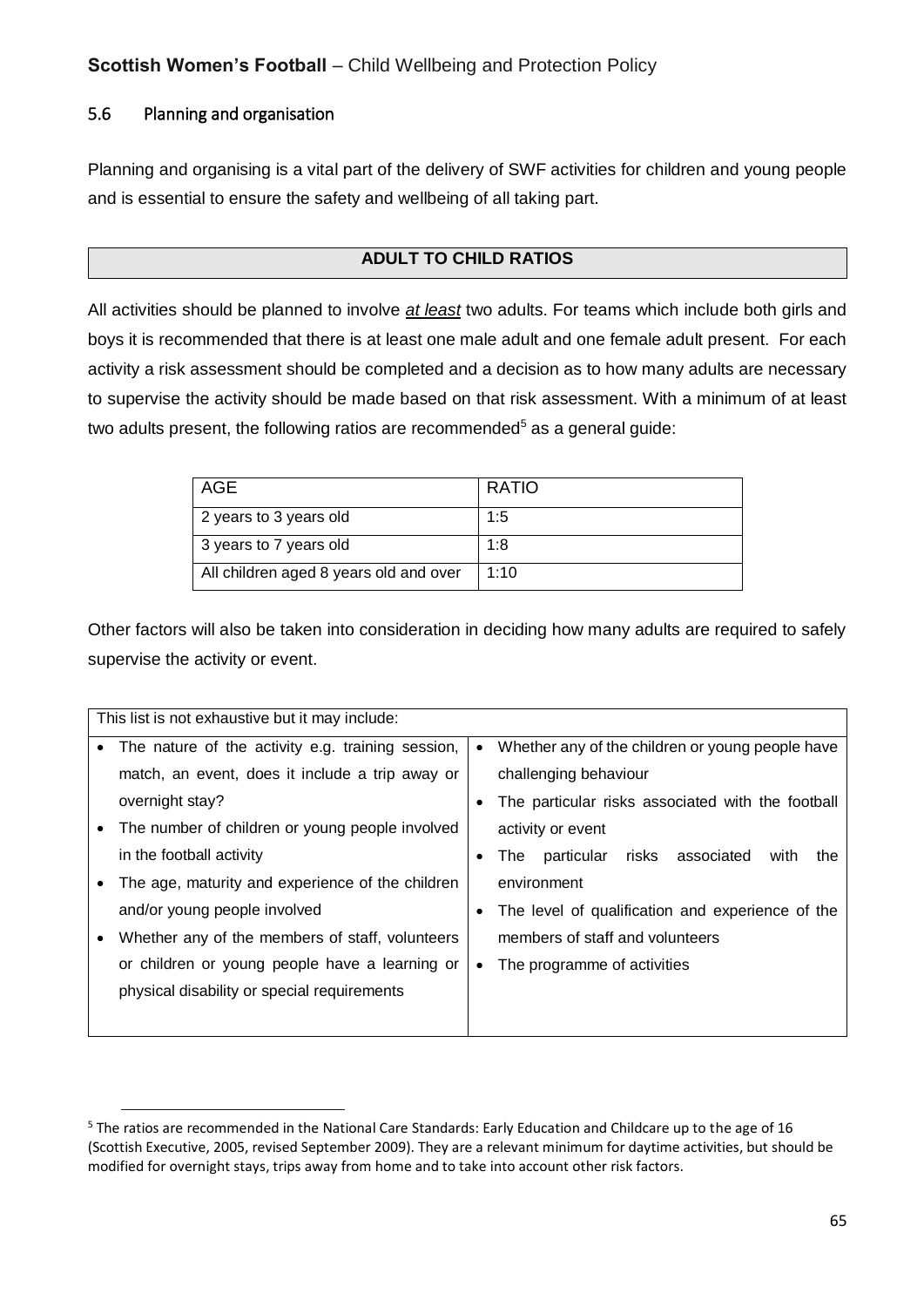#### **RISK ASSESSMENTS**

A key part of the planning an activity or event is considering any risks associated with the activity or event and how these risks can be minimised and managed.

For further information on risk assessments see Practice Note – Prevention Planning.

#### **COLLECTION BY PARENTS/CARERS**

There may be occasions when a parent/carer is late to pick up their child at the end of a football activity. It is not the responsibility of SWF or a member club to transport children or young people home on behalf of parents/carers who have been delayed, however SWF or a member club does continue to have a duty of care to the child or young person in the absence of their parent/carer.

Staff and volunteers will:

- 1. Make sure that communications:
	- Are clear about starting and finishing times of the football activity
	- Are clear about the expectations of parents/carers not to drop children off too early and collect children promptly when the football activity finishes
- 2. Ensure that there is more than one member of staff and/or volunteers at the end of the football activity to supervise collections.
- 3. Ensure that, in emergency situations, the members of staff and/or volunteers know how to deal with being left alone with a child or young person. This will be done by putting preventative measures in place and agreeing simple steps about how the situation should be dealt with if this arises.

As a general rule members of staff or volunteers should not be in a position where they are alone with a child or young person, however there are exceptions and an emergency situation is such an example e.g. if there is an emergency situation which requires an adult to respond leading to the other adult being left alone a child or young person.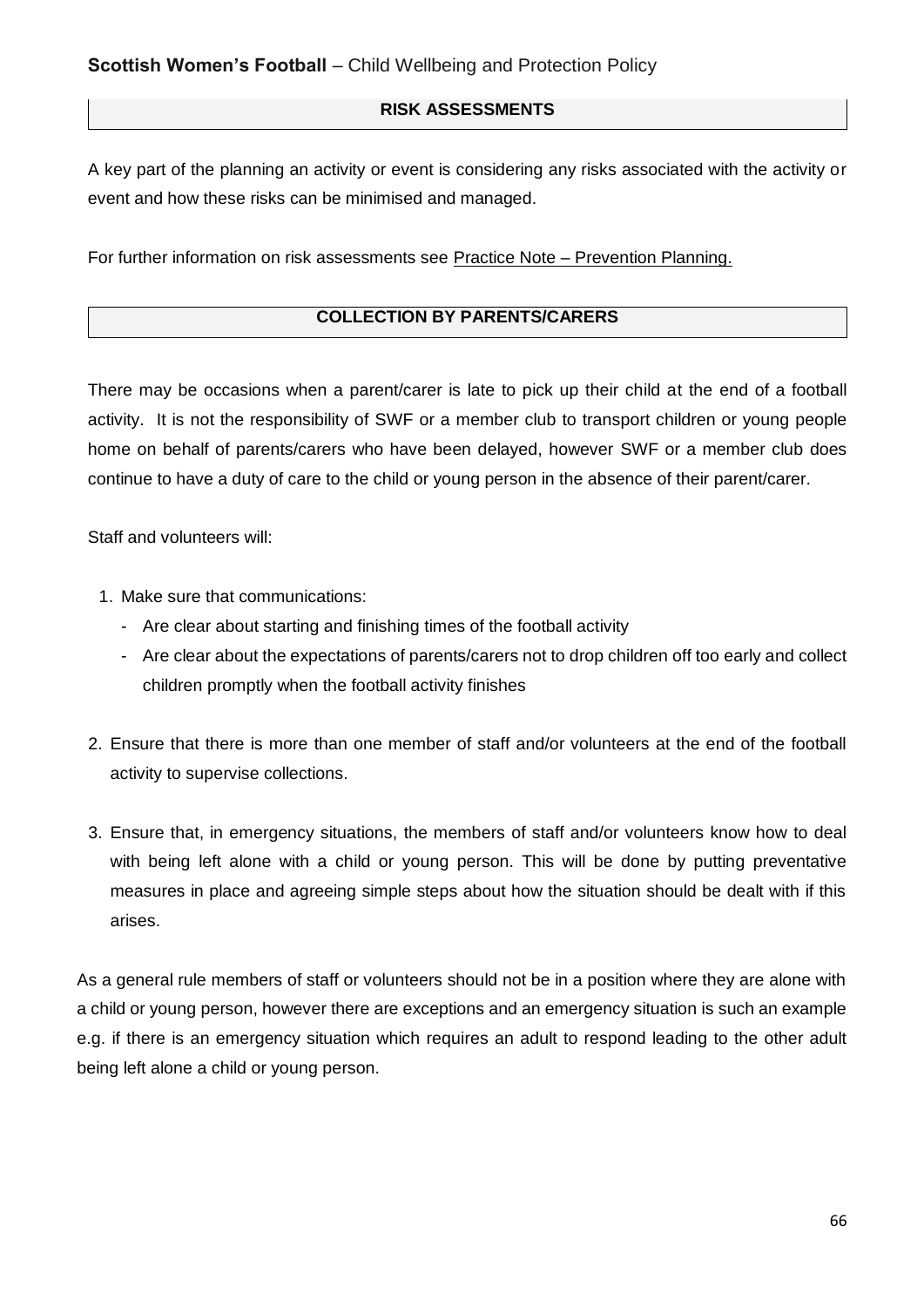#### **REMEMBER:**

**The wellbeing and best interests of the child/young person are paramount and have to take precedence, so leaving children or young people alone is not an option.**

- 4. Ensure they have access, as appropriate, to child or young person's address, contact telephone number and an alternative phone number of another responsible adult provided by the parent/carer. The consent form completed prior to the activity or completed at the start of the season must include an emergency contact and a late collection contact number.
- 5. It may be appropriate for a young person to travel unaccompanied to and from the activity or event e.g. if the activity involves young people aged 15 and over it may be appropriate for them to make their own way to and from the activity or event. If it would be appropriate for a young person to make their way to and from the activity or event alone consent must first be sought from the young person themselves and their parents/carers. This can either be done through the Consent Form signed annually or verbal consent.
- 6. Never transport a child or young person alone on a 1 to 1 basis, unless necessary due to an emergency situation. In such circumstances the child or young person should be transported in line with the requirements set out in Practice Note – Travel and Trips Away on 'Transporting Children'.
- 7. In the rare situation they are left alone with a child or young person transparency is the key:
	- Keep a record of your actions; and
	- Inform the Child Wellbeing and Protection Officer and the child's parents/carers as soon as possible; and
	- A child or young person should never be allowed to travel home alone unless the express consent of the parent/carer has been given in advance or is obtained by telephone and, even with this consent, a common sense approach should be taken about whether it is safe for them to do so in the circumstances e.g. the distance, location, time of day and weather will all be relevant factors.
- 8. When all else fails and a child or young person has not been collected and there is no sign of them being so and it would not be appropriate to or you are unable to transport the child or young person, call the police.
- 9. Any concerns about the child or young person or their parents/carers which arise during collection should be responded to in line with the Responding to Concerns Procedure. If you have a concern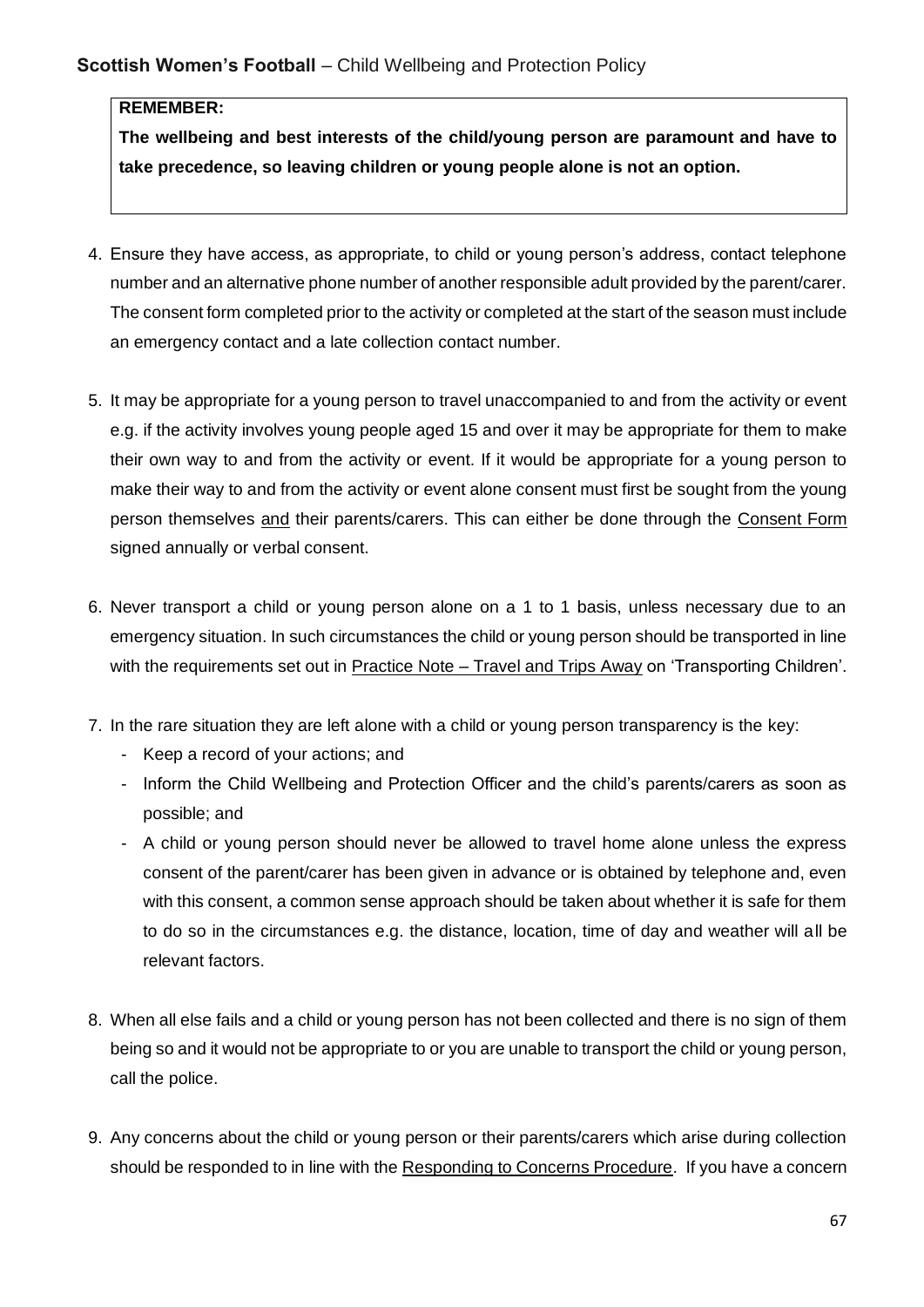about the immediate safety of a child or young person, or others, you must take all reasonable steps to ensure their safety and contact the police.

#### **REMEMBER:**

- **While running the football activity members of staff and volunteers have a duty of care to the children and/or young people that are in their charge.**
- **When the football activity has finished the duty of care continues in the absence of a parent/carer or other responsible adult.**

## **SAFE USE OF CHANGING FACILITIES**

One of the areas where children and young people are particularly vulnerable at football is the changing room. Limited changing facilities sometimes mean that people of all ages regularly need to change and shower during the same period.

To avoid possible misunderstandings and embarrassing situations, adults need to exercise particular care when children or young people are changing and provide enough supervision to recognise if there are any issues between the children and young people while they are using the changing room e.g. bullying behaviour.

| To ensure the wellbeing of all children and young people while they are using the changing rooms the |                                                             |  |  |  |  |  |
|------------------------------------------------------------------------------------------------------|-------------------------------------------------------------|--|--|--|--|--|
| following strategies should be followed                                                              |                                                             |  |  |  |  |  |
| Adults should not change or shower at the same<br>$\bullet$                                          | The use of mobile phones and/or photographic<br>$\bullet$   |  |  |  |  |  |
| time as children and young people                                                                    | equipment is prohibited within areas where                  |  |  |  |  |  |
| If space is limited identify a period of time which is                                               | children and/or young people are changing or                |  |  |  |  |  |
| solely for children and young people or adults to                                                    | showering - see Practice Note - Celebration for             |  |  |  |  |  |
| use the changing facilities and a sign placed on                                                     | further information                                         |  |  |  |  |  |
| the door to make people aware of the restricted                                                      | If a child or young person requires assistance<br>$\bullet$ |  |  |  |  |  |
| use                                                                                                  | when changing due to their age or ability, this             |  |  |  |  |  |
| If a child or young person is uncomfortable                                                          | should be done by the child or young person's               |  |  |  |  |  |
| changing or showering in public, no pressure                                                         | parent/carer. If this is not possible, the child or         |  |  |  |  |  |
| should be placed on them to do so                                                                    | young person, where possible, and their                     |  |  |  |  |  |
| Where no changing facilities are available the<br>$\bullet$                                          | parents/carers should be involved in deciding how           |  |  |  |  |  |
| children and/or young<br>people<br>their<br>and                                                      | they should be assisted – see Practice Note –               |  |  |  |  |  |
| parents/carers should be notified in advance and                                                     | Health for further information                              |  |  |  |  |  |
| advised to make alternative arrangements and to                                                      | While some activities may be restricted to<br>$\bullet$     |  |  |  |  |  |
| take appropriate additional clothing e.g. tracksuits                                                 | changing rooms for the purposes of team talks, if           |  |  |  |  |  |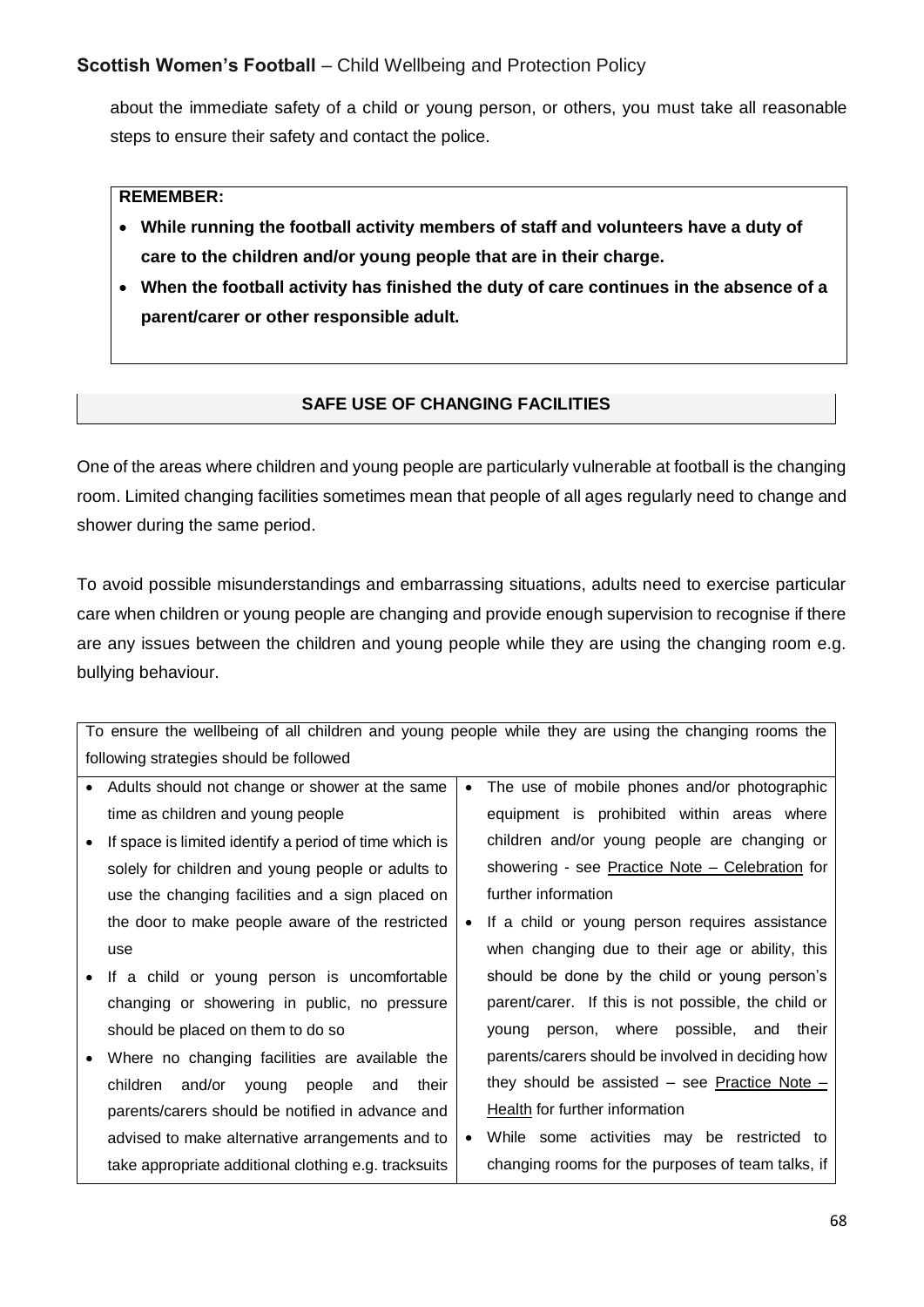|                                   |  |                                                      | must                         | be ' | at all possible another area should be considered   |
|-----------------------------------|--|------------------------------------------------------|------------------------------|------|-----------------------------------------------------|
|                                   |  |                                                      |                              |      | for this. If there are no other options, it is best |
| see below for further information |  | practice to wait until all children and young people |                              |      |                                                     |
|                                   |  |                                                      |                              |      | are fully dressed                                   |
|                                   |  |                                                      | • Children aged 10 and under |      | supervised/monitored in the changing rooms -        |

|           | Chaperoning/Supervising changing facilities:                                                |  |                                                    |  |  |  |  |  |
|-----------|---------------------------------------------------------------------------------------------|--|----------------------------------------------------|--|--|--|--|--|
| $\bullet$ | Members of staff and volunteers must always                                                 |  | • Only those members of staff and/or volunteers    |  |  |  |  |  |
|           | work in pairs and not to be alone in these                                                  |  | who are in regulated work and appointed in         |  |  |  |  |  |
|           | circumstances                                                                               |  | accordance with the appointment and selection      |  |  |  |  |  |
|           | Extra vigilance may be required if there is public                                          |  | procedure for those in regulated work should enter |  |  |  |  |  |
|           | access to the facility                                                                      |  | the changing room when children and/or young       |  |  |  |  |  |
|           | Depending on the needs and age of the children                                              |  | people are present, unless there is an emergency   |  |  |  |  |  |
|           | or young people, supervision of the changing                                                |  | situation that requires assistance                 |  |  |  |  |  |
|           | rooms can be done from outside the door with a                                              |  |                                                    |  |  |  |  |  |
|           | call in or entering briefly and walking through                                             |  |                                                    |  |  |  |  |  |
|           |                                                                                             |  |                                                    |  |  |  |  |  |
|           | In an emergency, if a member of staff or volunteers is required to enter the changing area  |  |                                                    |  |  |  |  |  |
|           | they should be accompanied by another adult. If they have to go into a single gender        |  |                                                    |  |  |  |  |  |
|           | changing room e.g. a male has to enter a female changing area, or vice versa, another adult |  |                                                    |  |  |  |  |  |

**of the opposite gender should accompany them.**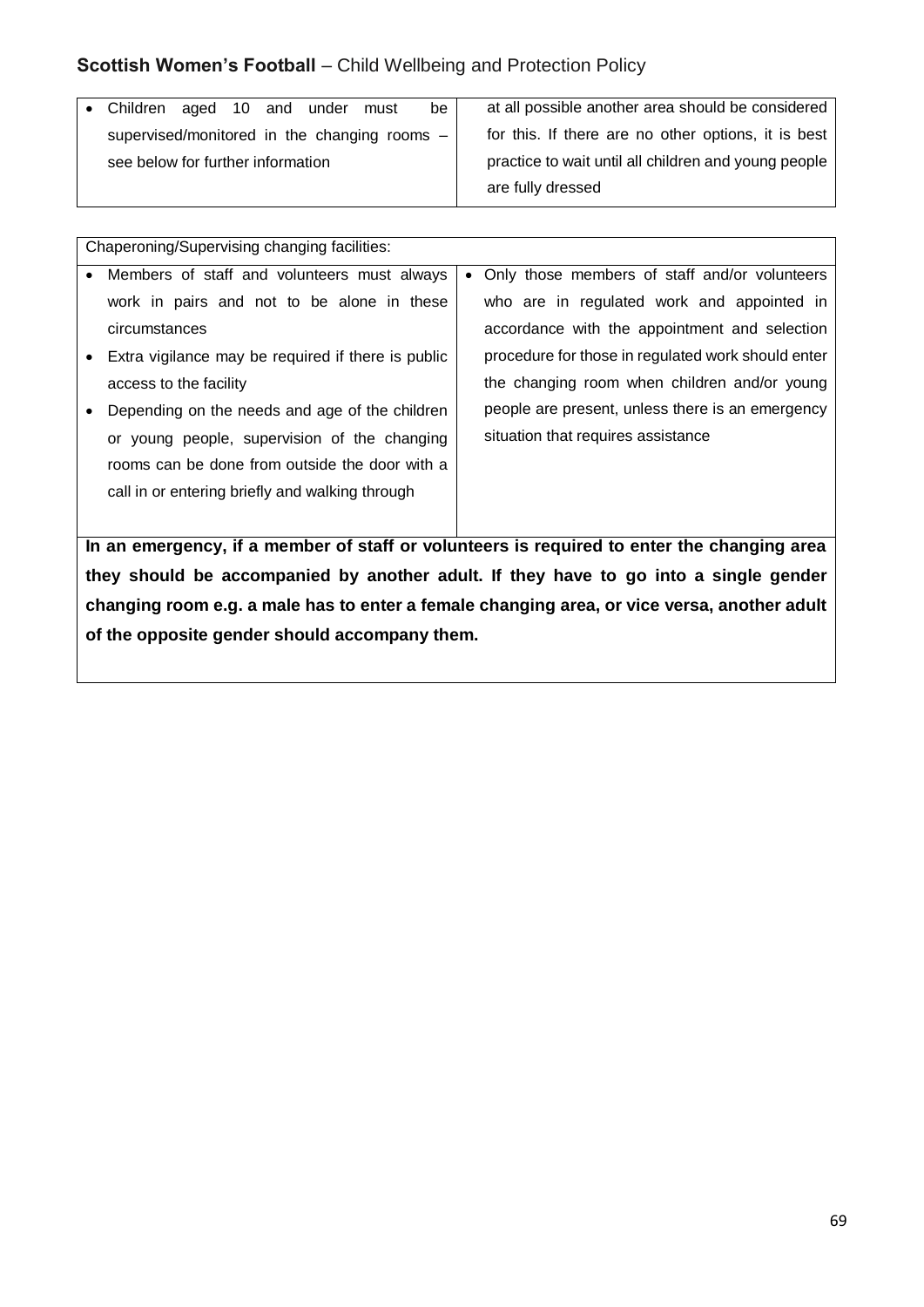#### 5.7 Prevention planning

Prevention planning is considering all the risks associated with running football related activities and planning and managing the risks by putting in preventative measures to minimise them. Prevention Planning may take the form of various assessments but for day to day activities or one off events this will involve conducting a risk assessment as part of planning and organising the activity or event.

Members of staff, volunteers and member clubs who provide football activities for children and young people have a duty to undertake a risk assessment of the environment in which they are operating, the activity itself and the group to ensure that the group's requirements are met. Potential areas of risk should be identified at the planning stage and should be recorded in writing. Safeguards should be put in place to manage the risks identified. Depending on the nature of the event, activity or trip the risk assessment may be an ongoing process as unexpected situations can happen.

#### *What is a risk assessment?*

A risk assessment is an important step to ensure the safe delivery and involvement of everyone participating in football activities, in any capacity e.g. player, coach, spectator, referee, volunteer etc. Completing a risk assessment allows those running day to day football activities or a specific event or activity to focus on the risks that really matter – the ones with the potential to cause significant harm.

A risk assessment is simply a careful examination of what could cause harm to other people so that the risks are identified and an informed decision be made as to whether enough precautions have been taken or more should be done to prevent harm.

#### *Why is a risk assessment necessary?*

The Policy Statement declares that SWF will act in the best interests of children and young people and promote Children's Rights, including the right to be protected from harm and abuse. To do this effectively, those working with children and young people must first be aware of the areas of risk and be able to adequately assess these risks. By doing this members of staff, volunteers and member clubs will be:

- making sure children and young people are safe
- protecting members of staff and volunteers
- making sure that SWF complies with legislation
- reducing or removing liability
- giving the sport a good reputation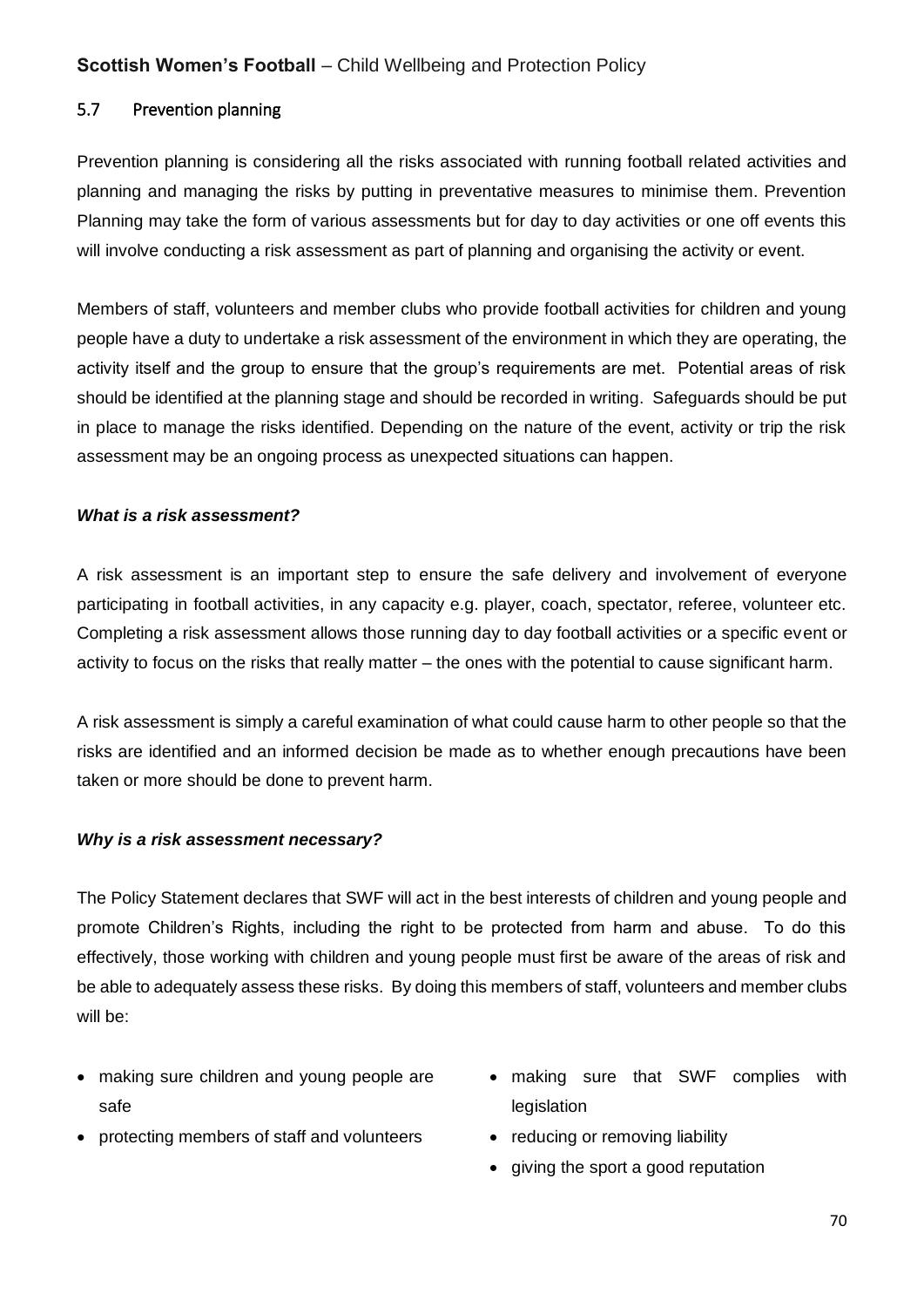#### *What does the law state?*

The United Nations Convention on the Rights of the Child (UNCRC) states that all children have the right to be protected from harm, abuse and exploitation at all times. Section 5 of the Children (Scotland) Act 1995 states that if you are 16 or over and have children in your care or control then you must do what is reasonable in all circumstances to safeguard their health, development and welfare.

#### *Carrying out a risk assessment*

#### *Step 1 - Identify potential risks*

|           | In preparation for an activity member of staff and volunteers must the following: |           |                                                        |  |  |  |  |
|-----------|-----------------------------------------------------------------------------------|-----------|--------------------------------------------------------|--|--|--|--|
| $\bullet$ | What is the nature of the activity?                                               | $\bullet$ | What are the experience and qualification levels of    |  |  |  |  |
|           | Where will the activity be carried out?                                           |           | the coaches and/or volunteers?                         |  |  |  |  |
|           | What are the potential risks?                                                     | $\bullet$ | Is a First aider present? A qualified First Aider with |  |  |  |  |
|           | Who may be at risk?                                                               |           | a First Aid kit must be present for all activities     |  |  |  |  |
|           | Will the group be mixed?                                                          | ٠         | How will children be supervised? Children should       |  |  |  |  |
|           | What will the age range be?                                                       |           | be properly supervised at all times, always with a     |  |  |  |  |
|           | Are there special needs within the group?                                         |           | satisfactory ratio of coaches and volunteers to        |  |  |  |  |
|           | How do you control the risk?                                                      |           | children                                               |  |  |  |  |
|           | What actions need to be carried out to do this?                                   |           |                                                        |  |  |  |  |
|           |                                                                                   |           |                                                        |  |  |  |  |

Think about who or what might cause harm to children and/or young people taking part in the activity or event.

#### *Step 2 – Identify who might be harmed and how*

When identifying who might be harmed and how try to be specific e.g. a child may be injured by an opponent tackle during the game. In this example, injury should already have been identified as a potential risk and this step allows for further consideration as to how this risk can be reduced.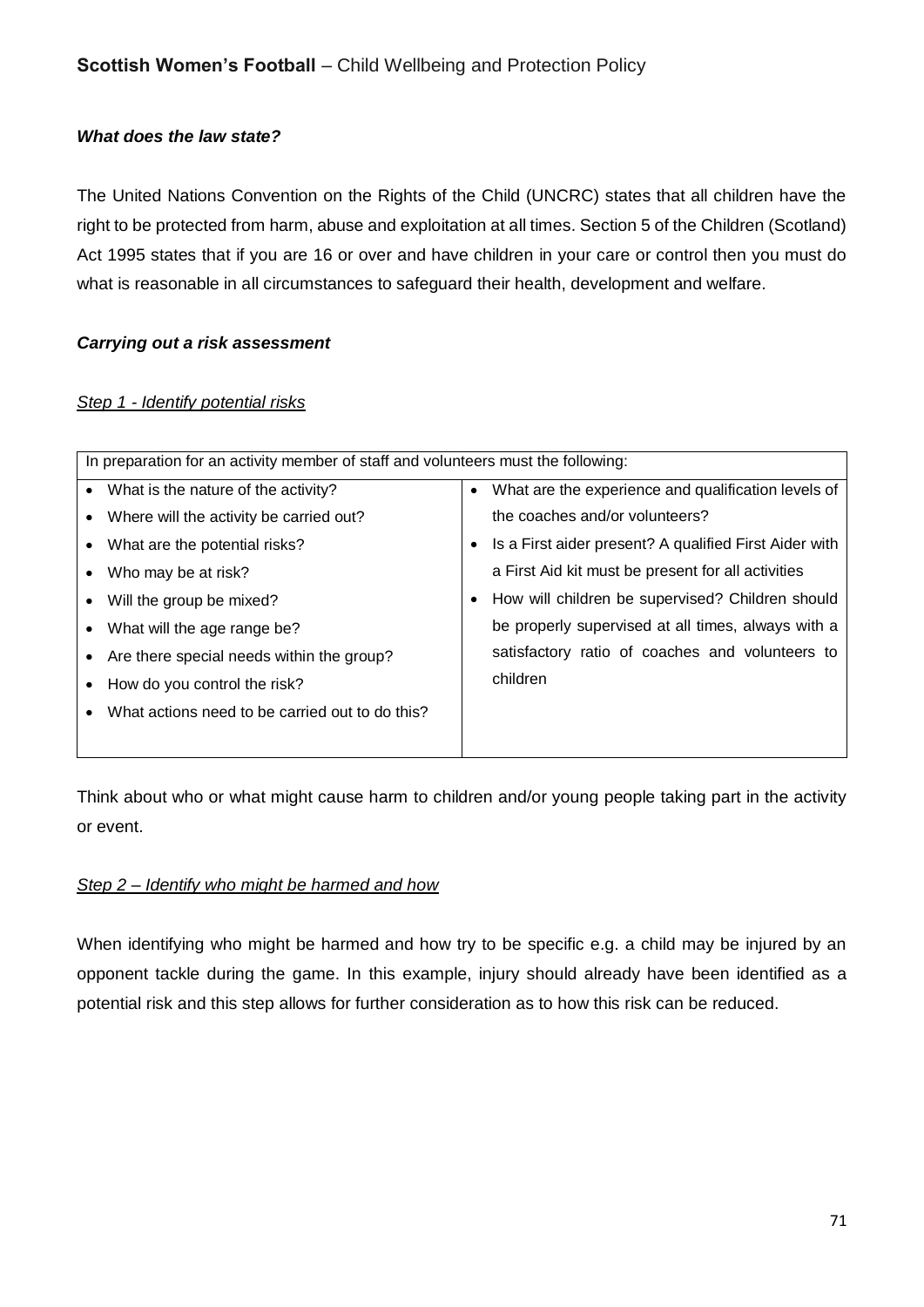#### *Step 3 – Evaluate the risks and decide on precautions*

Evaluating risks includes considering how likely it is that harm could occur and how serious would it be. This is often described as 'rating' risk. Risk should be evaluated for likelihood and impact and a risk rating given for each. An example of rating is:

| High:   | could occur quite easily       | High:   | could cause significant harm |
|---------|--------------------------------|---------|------------------------------|
| Medium: | could occur sometimes          | Medium: | could cause moderate harm    |
| Low:    | unlikely, although conceivable | Low∶    | could cause minimal harm     |

In the example above of the young person being injured by an opponent tackle, the evaluation may be High/Low to Medium. This would show that the risk 'could occur quite easily' but would cause minimal to moderate harm.

Once the risk has been evaluated a decision can be made on what action should be taken. It is up to the member of staff and/or volunteer as to what action should be taken and this will include understanding that the law expects SWF to do what is reasonable in all the circumstances.

For each risk assessment a risk owner should be assigned. The risk owner will assess what current controls are in place to reduce the risk, what future actions must be done to reduce the risk and what else they need to do about the risk.

The risk owner should consider the following:

- 1. Can we eliminate the risk altogether?
- 2. If yes, what do we need to achieve this?
- 3. If no, what can we do that will allow us to manage the risk so that it becomes an acceptable level of risk?
- 4. Who will manage this risk?

If the assessment of risk is that there is a high likelihood of occurring and a risk of significant harm and safeguards cannot be put in place to reduce the likelihood or harm then the activity should not go ahead.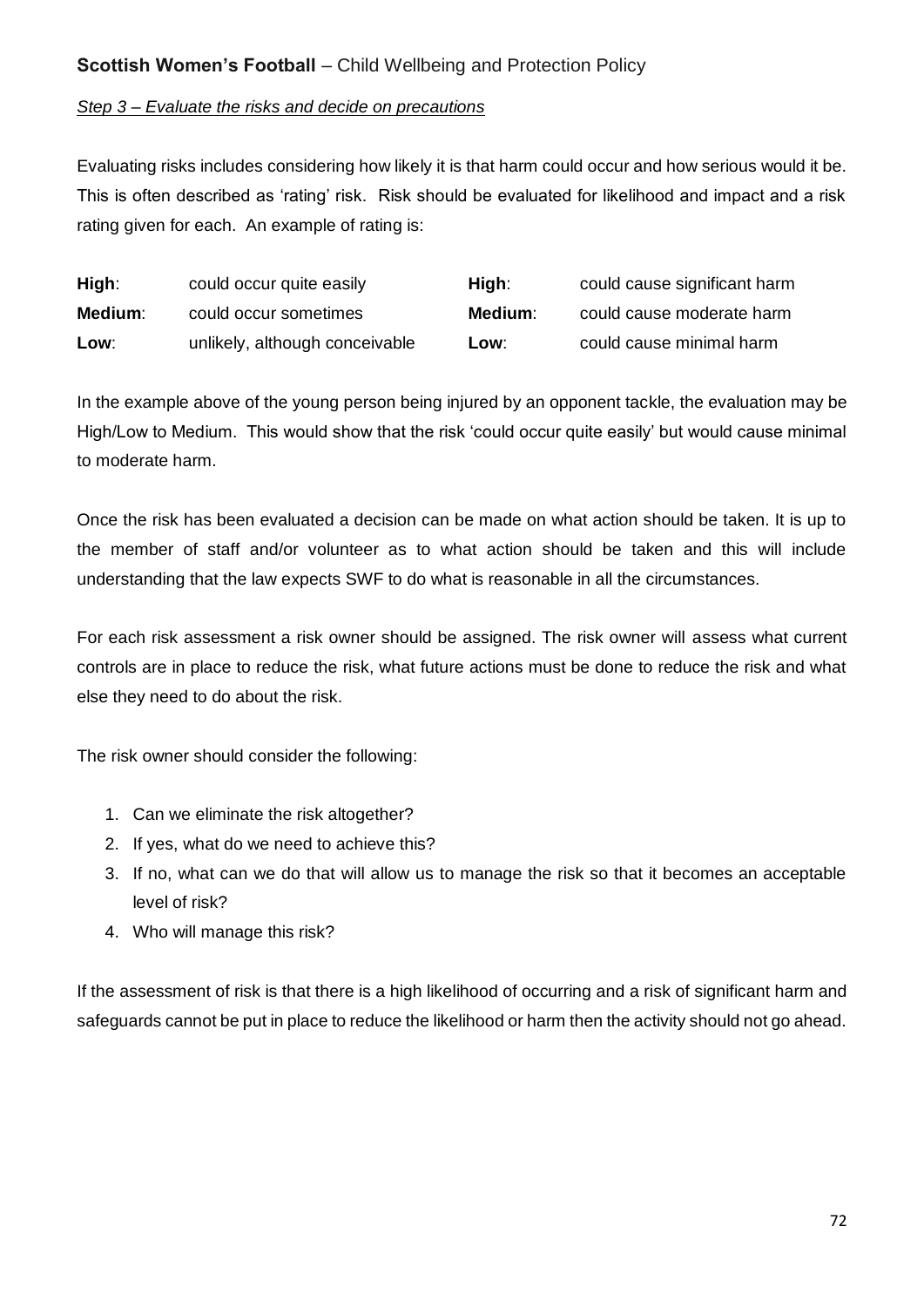#### *Step 4 – Record your findings and act on them*

It is helpful to record the result of your risk assessment. The benefits of recording are:

- It shows everyone involved that you take this seriously and that you value their involvement; and
- It will be helpful in the future when you look back to review what action is identified

Keep it simple. If there are a number of actions required, tackle the important ones or those which are rated 'high' first. Agree timescales for addressing the other actions and who will be responsible. A template for an Activity Level Risk Assessment can be found at the end of this Practice Note.

### *Step 5 – Monitor and review*

After the event/activity/trip review how it went:

Were the controls effective?

• What can we learn?

Were the actions effective?

Ask the children and/or young people who took part in the activity/event, their parents/carers and the member of staff and/or volunteers who were involved in the activity/event what will be realistic and work in practice.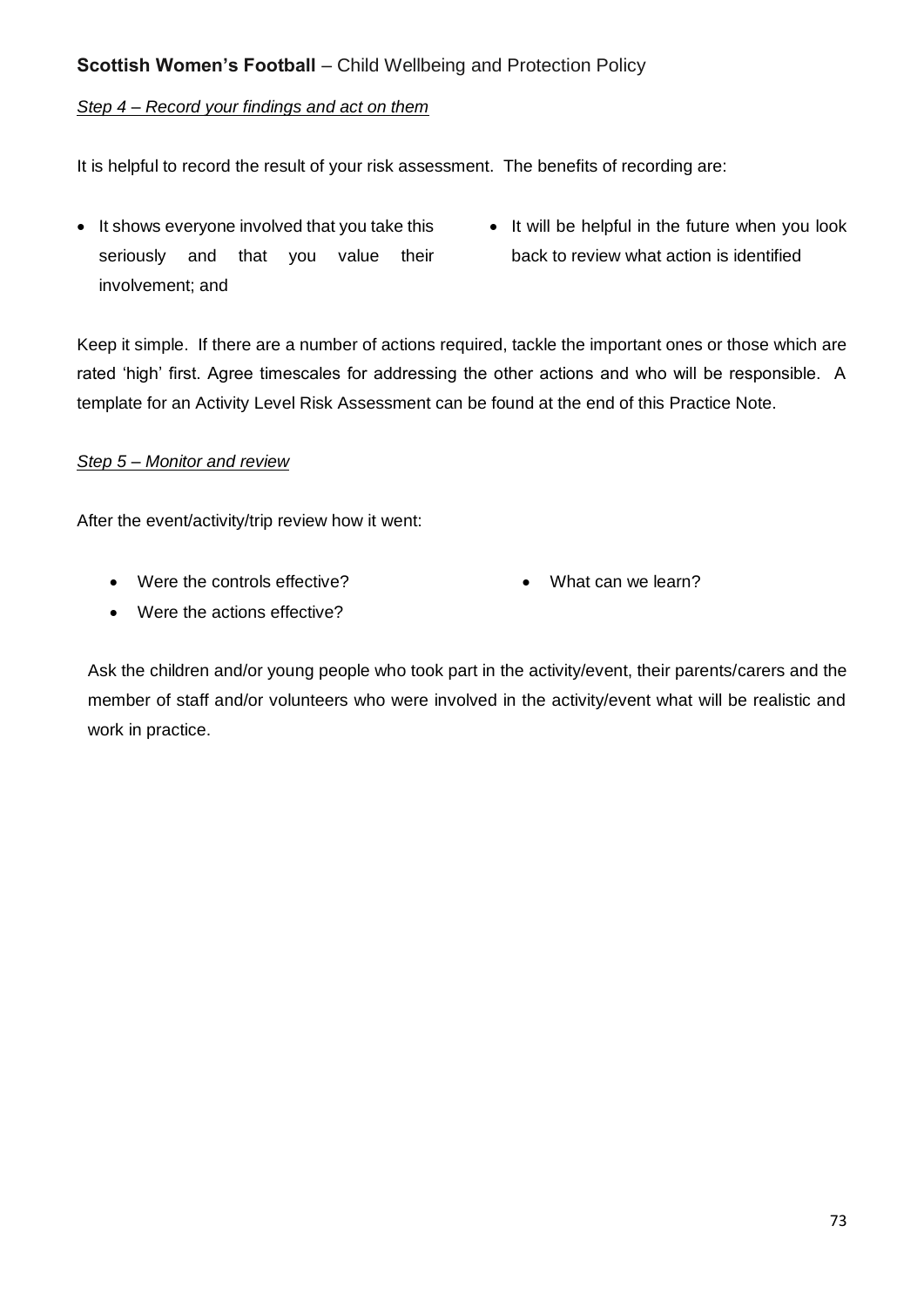## 5.8 Relationships

Developing good relationships leads to positive behaviour on and off the pitch. Positive relationships are essential for creating the right environment. Unfortunately, there may be occasions where inappropriate relationships with children and young people are formed through football.

SWF members of staff, volunteers and its member clubs are expected to be proactive in promoting positive relationships with all children and young people involved in football.

This Practice Note sets out how members of staff and volunteers are expected to develop positive relationships, information about 'positions of trust' and highlights behaviour which is inappropriate and the response which should be take should by anyone involved in football if they have concerns.

### **POSITIVE RELATIONSHIP**

Positive relationships are essential for creating an environment of inclusivity and fun. They lead to effective learning and create place where children and young people feel able to share any worries or concerns. Where children and young people feel included, respected, safe and secure they are more likely to develop self-confidence, resilience and positive views of themselves.

|   | How to develop positive relationships with the children and young people: |           |                                                     |  |
|---|---------------------------------------------------------------------------|-----------|-----------------------------------------------------|--|
|   | <b>DO</b>                                                                 |           |                                                     |  |
| ٠ | Have fun and help them get the most out their                             | $\bullet$ | Celebrate the success but put the interests of each |  |
|   | football experience                                                       |           | child before winning                                |  |
|   | Support the children and young people to                                  | $\bullet$ | Encourage them to be the best version of            |  |
|   | understand their rights in football                                       |           | themselves and to recognise their strengths and     |  |
|   | Treat them with respect, dignity, sensitivity and                         |           | weaknesses                                          |  |
|   | fairness                                                                  | ٠         | Give enthusiastic and constructive feedback         |  |
|   | Listen to what they have to say and, when                                 | $\bullet$ | Challenge inappropriate behaviour e.g. bullying     |  |
|   | possible, include them in decisions on matters                            |           | behaviour, swearing or sexualised language          |  |
|   | that affect them                                                          |           | Involve the parents/carers wherever possible        |  |
|   | Set clear boundaries so they know what to expect                          |           |                                                     |  |
|   | from you and what you expect from them                                    |           |                                                     |  |
|   |                                                                           |           |                                                     |  |
|   |                                                                           |           |                                                     |  |
|   |                                                                           |           |                                                     |  |
|   |                                                                           |           |                                                     |  |
|   |                                                                           |           |                                                     |  |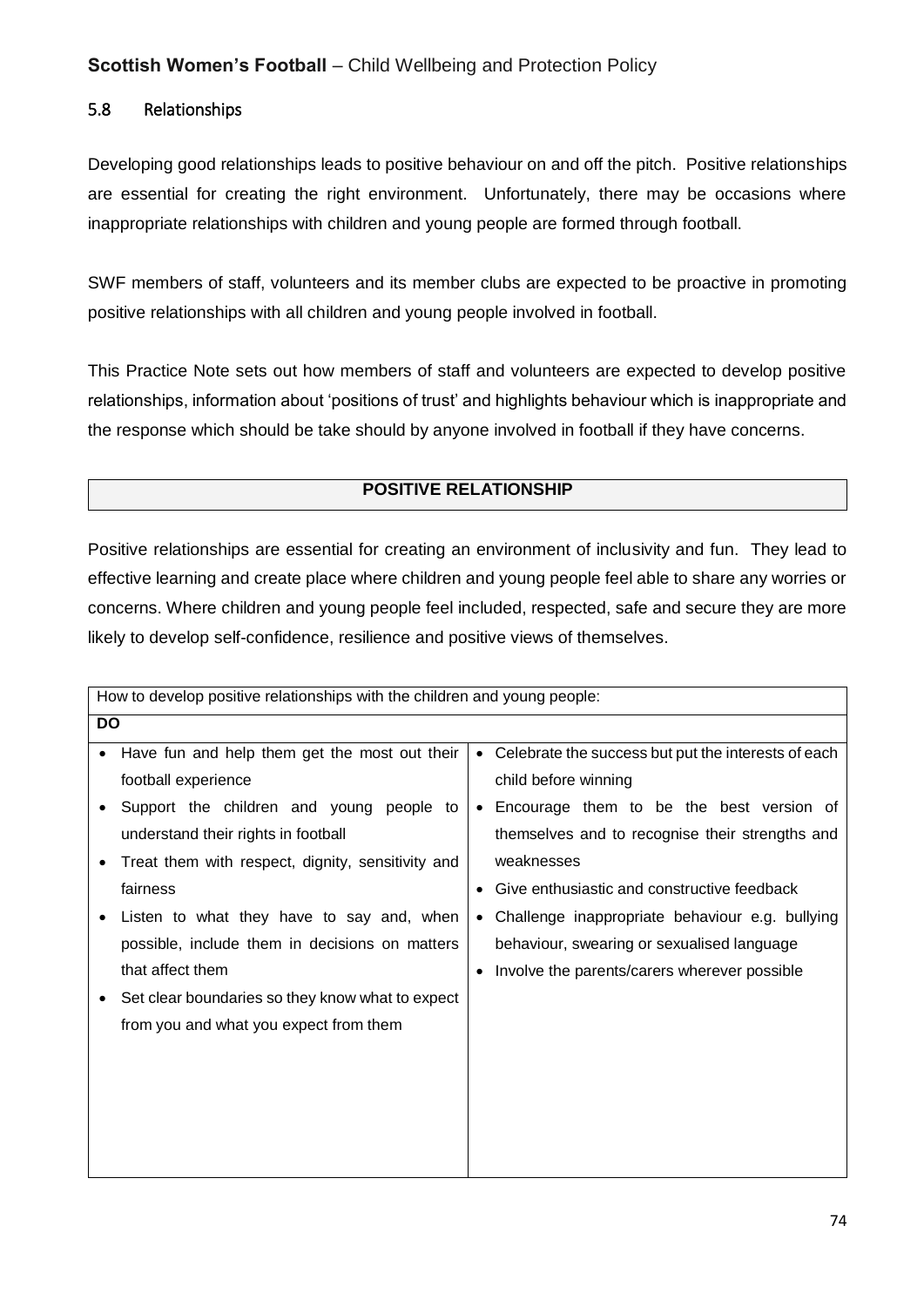| <b>DON'T</b>                                      |           |          |                                                   |          |    |            |
|---------------------------------------------------|-----------|----------|---------------------------------------------------|----------|----|------------|
| Have 'favourites' – this could lead to resentment | $\bullet$ | intimate | emotional.                                        | physical | or | sexual     |
| and jealousy by other children and could be       |           |          | relationships with children and young people      |          |    |            |
| misinterpreted by others                          | ٠         |          | Have a child or young person to stay at your home |          |    |            |
| Spend excessive amounts of time alone with        |           |          | where this is not part of a pre-existing family   |          |    |            |
| children and young people away from others        |           |          | relationship or social relationship               |          |    | with other |
| Make sexually suggestive comments to a child or   |           |          | members of your family                            |          |    |            |
| young person, even in fun                         |           |          |                                                   |          |    |            |
|                                                   |           |          |                                                   |          |    |            |

### **POSITION OF TRUST**

In football, as in many sports, children and young people look up to the adults involved in the game and those in leadership roles. They see these individuals are idols, role models and sometimes the people who can help them achieve their goal of becoming a professional footballer, whether this is real or perceived.

A position of trust is any position of authority that requires the holder of the position to enjoy the trust of a person over whom they exercise this authority and can also be known as a 'relationship of trust'. In the context of this Practice Note people who hold position of trusts are generally adults but will also apply to young people who are aged under 18 and have taken on leadership roles.

**The power and influence a member of staff and/or volunteer has over a child or young person, who they are coaching or looking after in football, cannot be underestimated. Therefore, members of staff and volunteer will be considered to be in a position of trust.**

If there is an additional competitive aspect to the activity and the person in the position of authority is seen as having a role in the child or young person's success or failure, for example through team selection, then the dependency of the younger person has upon the person in a position of authority will be increased. It is therefore vital for everyone to recognise the responsibility they must exercise in ensuring that they do not abuse their position of trust.

Current sexual offences legislation classifies any sexual activity involving children under 16 years old as unlawful. The Sexual Offences (Scotland) Act 2009 defines specific roles and settings where sexual activity between 16 or 17 year olds and those in a position of trust, responsibility, or authority,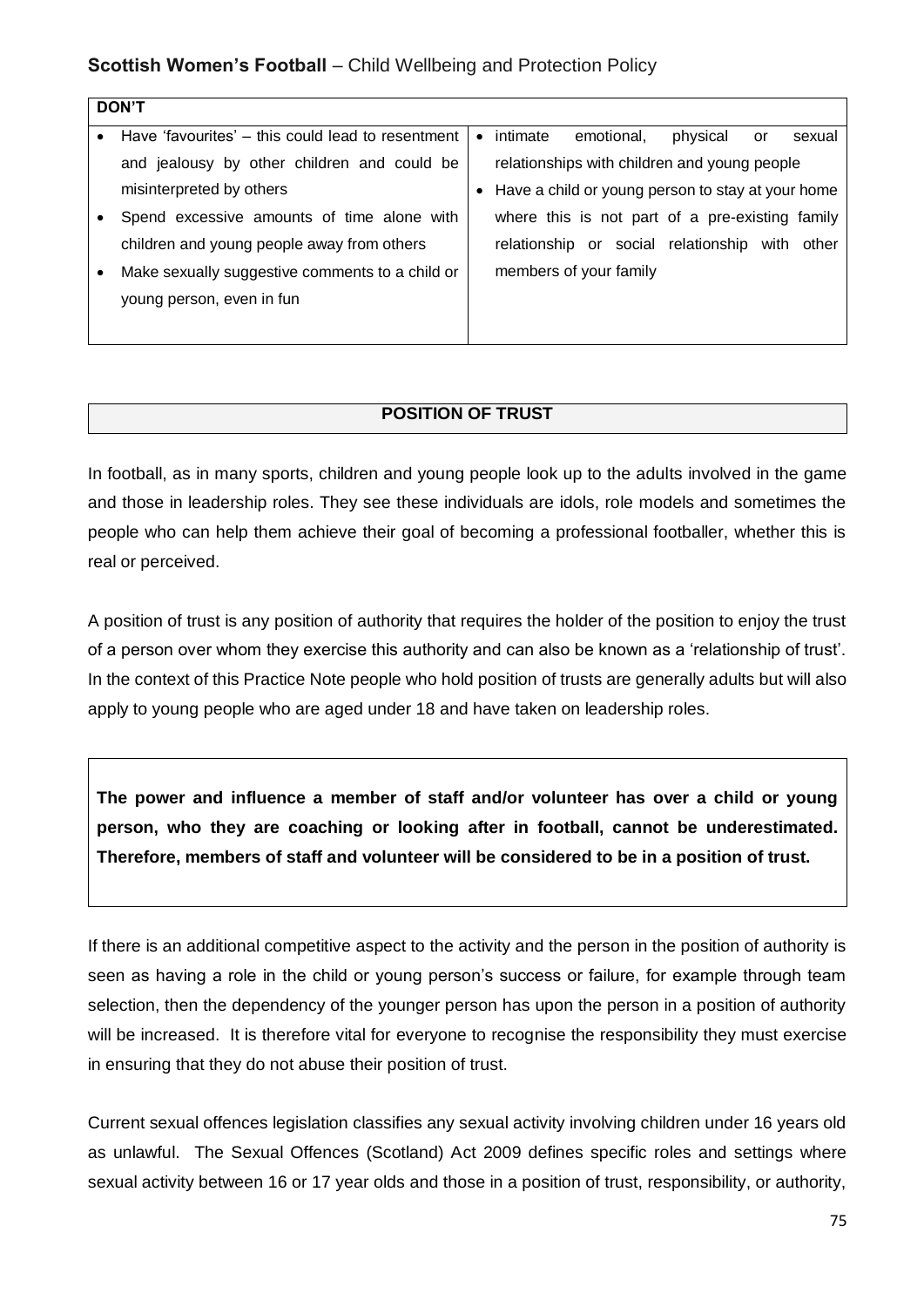constitutes a criminal offence. The legislation does not currently include sports roles (e.g. coaches, instructors or helpers) or sports organisation settings (e.g. clubs, leisure facilities or events) within these definitions. Nonetheless SWF recognises the influence that staff and/or volunteers have over children and young people, and that by virtue of their role they have the capacity to influence their personal, social and sporting development.

Genuine relationships do occur, however no intimate relationship should begin whilst the member of staff or volunteer is in a position of trust with the child or young person, regardless of whether they are both over the legal age of consent.

Any concerns that a member of staff and/or volunteer is or has abused their position of trust **must** be reported to the SWF Child Wellbeing and Protection Officer.

### **PEER ON PEER ABUSE**

Football is a great place to make new friends and increase your social circle. Through a common interest in football friendships will form and relationships will develop between the children and young people. This may include intimate emotional relationships between children and/or young people. Often no harm comes from them, indeed they can be positive relationships. However, children and/or young people who suffer abuse can do so at the hands of other children and/or young people. Peer on peer abuse may include physical, emotional and/or sexual abuse. SWF takes harmful behaviour by children and/or young people towards other children and/or young people seriously. Any concerns about such conduct **must** be reported to the SWF Child Wellbeing and Protection Officer and, if appropriate, reported to the police and local statutory services.

'Positions of trust' applies as much to children and young people who have taken on a leadership role as it does to adults involved in football. If there is a concern that a young person has abused their position of trust or acted inappropriately towards another young person this will be responded to in line with the Responding to Concerns Procedure.

#### **GROOMING**

The vast majority of adults involved in SWF activities with children and young people participate with the aim of providing a fun, positive experience for those with whom they work. However, SWF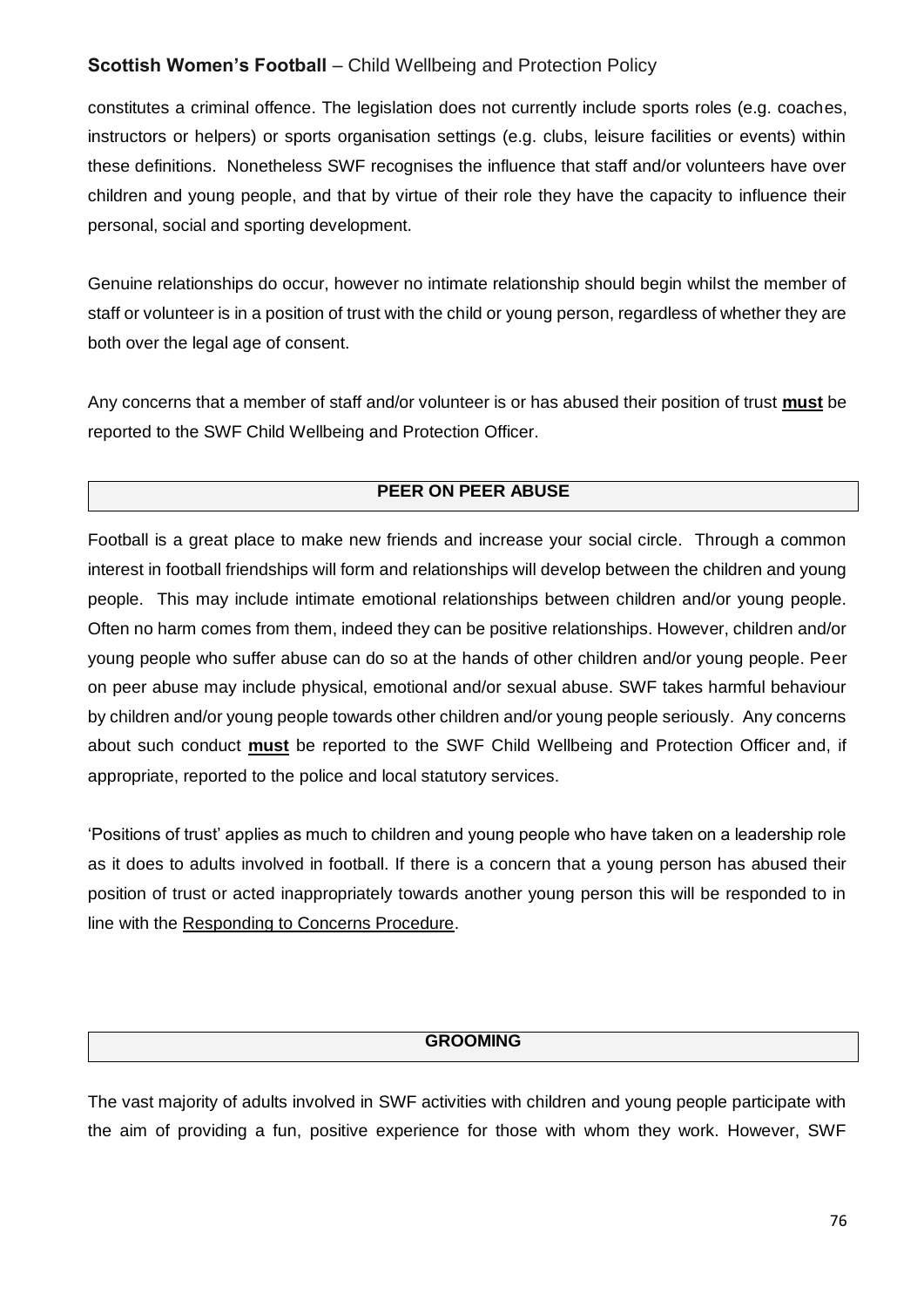recognise that some people (though a minority) may use football as a way of gaining access to children and young people for inappropriate reasons, including sexual abuse.

In order to gain access to children and young people, those who commit offences often first earn the trust of people surrounding the child or young person. This may include representatives of the child or young person, members of the club, coaches and volunteers, parents and carers and other children or young people. This process is referred to as 'grooming'. This predatory behaviour is an offence and may be prosecuted separately to direct sexual abuse. Those who commit offences often portray themselves as caring and trustworthy individuals so they are freely entrusted with the care of children or young people. Once they have gained access to children or young people, they befriend them in order to break down any pre-existing barriers. As soon as a trusting friendship has been established, they manipulate and control children or young person into gratifying their sexual needs. It is important to recognise that this can occur over a very short or a very long period of time depending on the individual and the role they have, for example if a person is perceived by the child or young person as being able to influence their sporting career then the process can be very short indeed.

SWF recognise that some children or young people who have been sexually abused may not consider that they have been abused as a result of grooming and instead may think that they are in a 'loving' relationship with the adult. It is important to understand that grooming is part of the abuse and is a criminal offence. *The Protection of Children and Prevention of Sexual Offences (Scotland) Act 2005 addresses the predatory behaviour of those who "groom" children with the aim of abusing them, by introducing an offence of "grooming".* Any member of staff, volunteer or member club must report any suspicions or allegations of grooming to the SWF Child Wellbeing and Protection Officer in line with the Responding to Concerns Procedure.

#### **SITUATIONAL OR OPPORTUNISTIC BEHAVIOUR**

Not all people who abuse children and young people are predatory or go into a role with the intention of abusing children and young people. In some circumstances the adult may take advantage of the opportunity through misuse of their position of trust and a lack of clear boundaries ("opportunistic behaviour"). Others may be in a situation where through working with a child or young person they start to feel an attraction ("situational behaviour"). For those whose behaviour is situational or opportunistic they may have never previously considered abusing a child or young person or had a sexual attraction to children or young people and may be just as confused about their own behaviour, thoughts and feelings. This does not mean that their behaviour is any less concerning. The wellbeing and safety of the child or young person must always be the paramount consideration and all actions should be taken in their best interests. Any concerns of such behaviour must be responded to under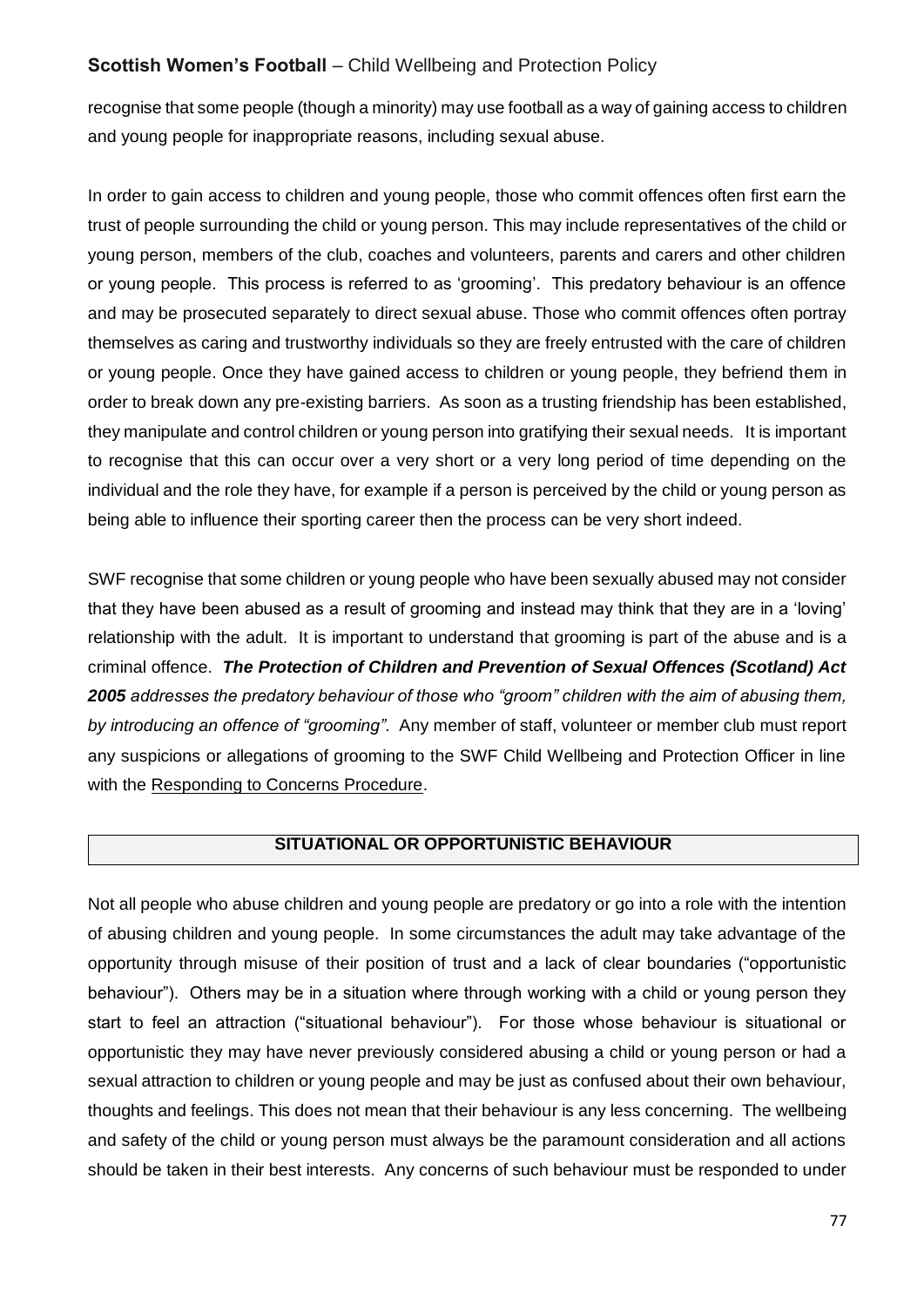the Responding to Concerns Procedure and reported to the police, if there is possible criminal behaviour. In circumstances of situational or opportunistic behaviour the Appointment and Selection Procedure becomes less effective as a preventative measure and prevention planning becomes necessary as an on-going assessment to the safety of all children and young people involved in the football.

#### **SEXUAL ACTIVITY**

Within football, as within other activities, sexual relationships do occur. It is important to address sexual activity both between children and between adults and children.

**Sexual activity between children and/or young people involved in football** is prohibited during team events, in facilities and social activities organised by SWF and member clubs. Inappropriate or criminal sexual behaviour committed by a child or young person may lead to the information being shared with the child/young person's Named Person, if applicable, and may lead to reports being made to external agencies such as the police or social services. Sexual activity between children and young people is unlawful if one or both are aged under 16.

**Sexual interactions between adults and young people (aged 16 and over) involved in football** while not illegal raise serious issues given the power imbalance inherent in the relationship. Where a young person is of the age of consent, the power of the adult over that young person may influence their ability to genuinely consent to sexual activity. Members of staff and/or volunteers in a position of authority may have significant power or influence over a young person's career. **Sexual activity between adults and young people (aged 16 and over) involved in football is prohibited when the adult is considered to be in a position of trust or authority (coach, official etc).** Inappropriate or criminal sexual behaviour committed by an adult will lead to suspension and disciplinary action in accordance with the SWF's Disciplinary Procedures, which in the case of criminal behaviour must include contacting the police.

Sexual activity between adults and children or young people under the age of 16 is a criminal act and should be immediately reported to the Child Wellbeing and Protection Officer and the police.

\**All references and information provided on legislation listed above has been taken from '10 Steps to Safeguard Children in Sport' published online by the Safeguarding in Sport Service: www.children1st.org.uk/what-we-do/our-services/search-our-services/safeguarding-insport/10-steps-to-safeguard-children-in-sport*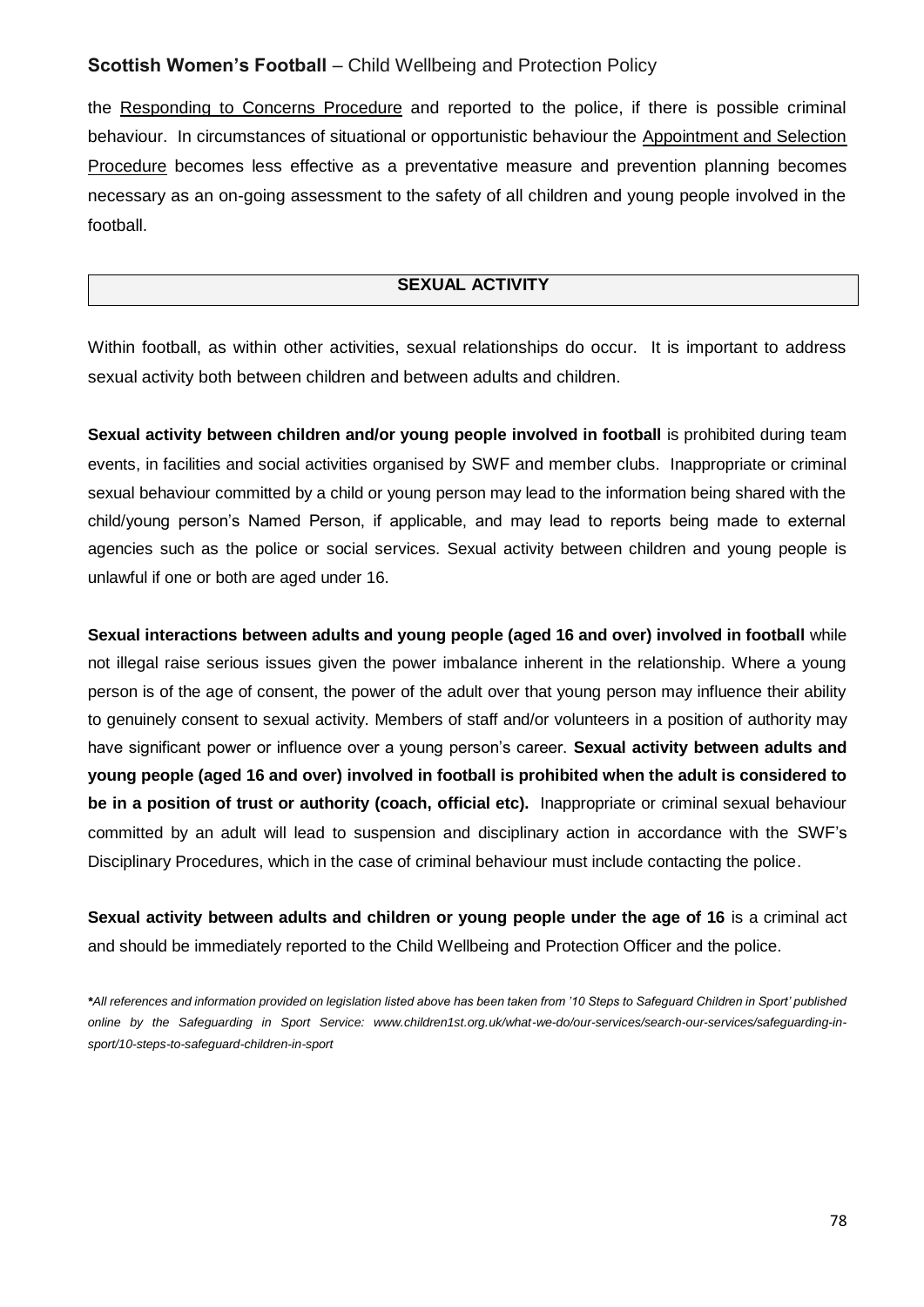### 5.9 Travel and Trips Away

Travel to away games and trips away from home should be both safe and fun for children and young people. It should be a chance for all children and young people to grow in confidence, self-esteem and skills. Parents and carers will often worry when their children are away but careful planning and preparation should help to ease those worries and demonstrate that consideration has been given to the various needs of their children and the potential risks associated with trips away.

This Practice Note sets out what is expected of members of staff, volunteers and member clubs when travelling with children and young people as part of the football activities and should be read in conjunction with the Practice Note on Planning and Organisation.

#### **TRANSPORTATION OF CHILDREN**

Where it is necessary to transport children and/or young people it is important to consider the risks associated. The following provides information about the responsibilities of both the child's parents/carers, SWF and its member clubs and sets out what is required when transporting children and young people.

|           | <b>Responsibility of Parents/Carers</b>             |           |                                                    |
|-----------|-----------------------------------------------------|-----------|----------------------------------------------------|
| $\bullet$ | Parents/carers must complete the Consent Form       | $\bullet$ | Ask appropriate questions about journey time,      |
|           | declaring that they consent to their child being    |           | route etc.                                         |
|           | transported by persons representing SWF or its      | $\bullet$ | Make sure parents/carers are clear about the       |
|           | member club                                         |           | departure times and arrival time                   |
|           | Parents/carers should inform those travelling with  | ٠         | Make sure an appropriate adult is present when     |
|           | their child of any issues their child may have e.g. |           | the child or young person is collected and dropped |
|           | travel sickness                                     |           | off                                                |
|           |                                                     |           |                                                    |
|           | <b>NOTE:</b>                                        |           |                                                    |

**Where parents/carers make arrangements for the transportation of children to and from the activity outwith the knowledge of** SWF **or a member club, it will be the responsibility of the parents/carers to satisfy themselves about the appropriateness and safety of the arrangements.**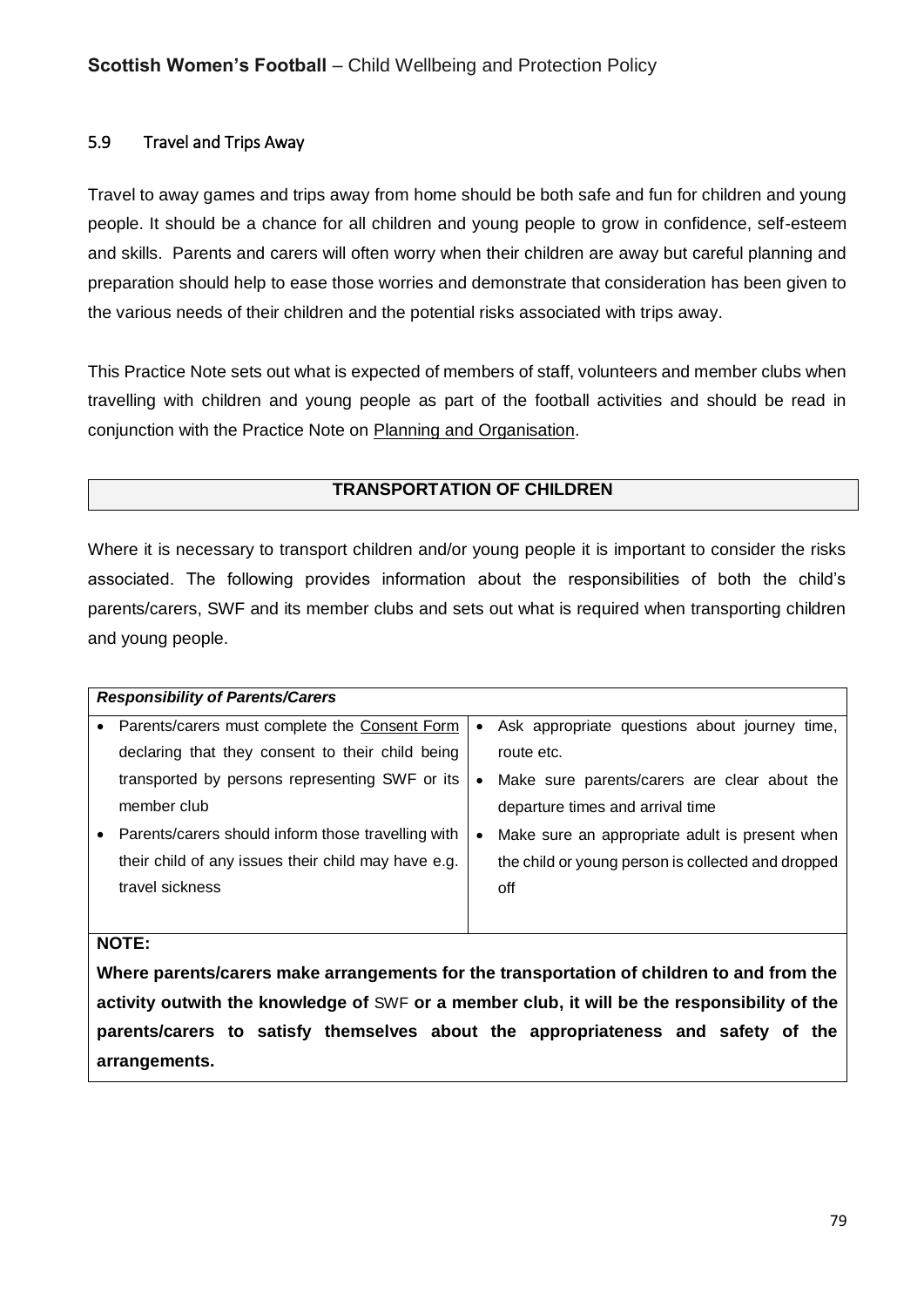|           | <b>Responsibility of SWF and member clubs</b>        |           |                                                      |
|-----------|------------------------------------------------------|-----------|------------------------------------------------------|
| DO:       |                                                      |           |                                                      |
|           | Check the driver(s) has a valid and appropriate      | $\bullet$ | Make sure there are signed consent forms for all     |
|           | licence for the vehicle being used e.g. D1           |           | children and young people who are being              |
|           | classification for driving minibuses                 |           | transported                                          |
|           | Ensure that all vehicles and drivers are correctly   |           | Inform parents/carers that SWF or the member         |
|           | insured for the purpose of the trip                  |           | club will be transporting their child, the reasons   |
| $\bullet$ | Ensure that all vehicles are fit for purpose and     |           | why and how long the journey will take               |
|           | have relevant breakdown cover                        | $\bullet$ | Tell the children and/ young people about the        |
|           | Check that all reasonable safety measures are        |           | travel arrangements to make sure they are            |
|           | available e.g. fitted, working seatbelts, booster    |           | comfortable with the plans                           |
|           | seats where appropriate                              | $\bullet$ | Agree a collection policy with parents/carers which  |
|           | Require children and/or young people wear            |           | includes a clear and shared understanding of         |
|           | seatbelts at all times and travel in the back seat   |           | arrangements for collection at the end of a football |
|           | for health and safety reasons                        |           | activity                                             |
|           | Make sure there is an appropriate ratio of adults    | $\bullet$ | Have a point of contact and a working mobile         |
|           | per child. For further information on Adult to Child |           | phone in case of break down or any other issues      |
|           | ratios see Practice Note - Planning and              |           | on route                                             |
|           | <b>Organisation</b>                                  | $\bullet$ | When the transportation is not pre-planned, call     |
|           | Require drivers to have adequate breaks when         |           | ahead to inform the child's parents/carers that you  |
|           | driving long distance. Further information on the    |           | are giving them a lift and inform them of when you   |
|           | legal requirement on drivers in relation to          |           | expect to arrive                                     |
|           | appropriate<br>breaks<br>be<br>found<br>can<br>at    |           |                                                      |
|           | www.gov.uk/drivers-hours/gb-domestic-rules           |           |                                                      |
|           |                                                      |           |                                                      |
|           | DON'T:                                               |           |                                                      |

• Travel alone with a child or young person. Staff should travel in pairs or, in exceptional circumstances, with more than one child in the car. If you require to transport a child due to an emergency situation and it is not possible for another adult to travel with you, tell another member of staff or volunteer that you are transporting a child or young person, give details of the route and the anticipated length of the journey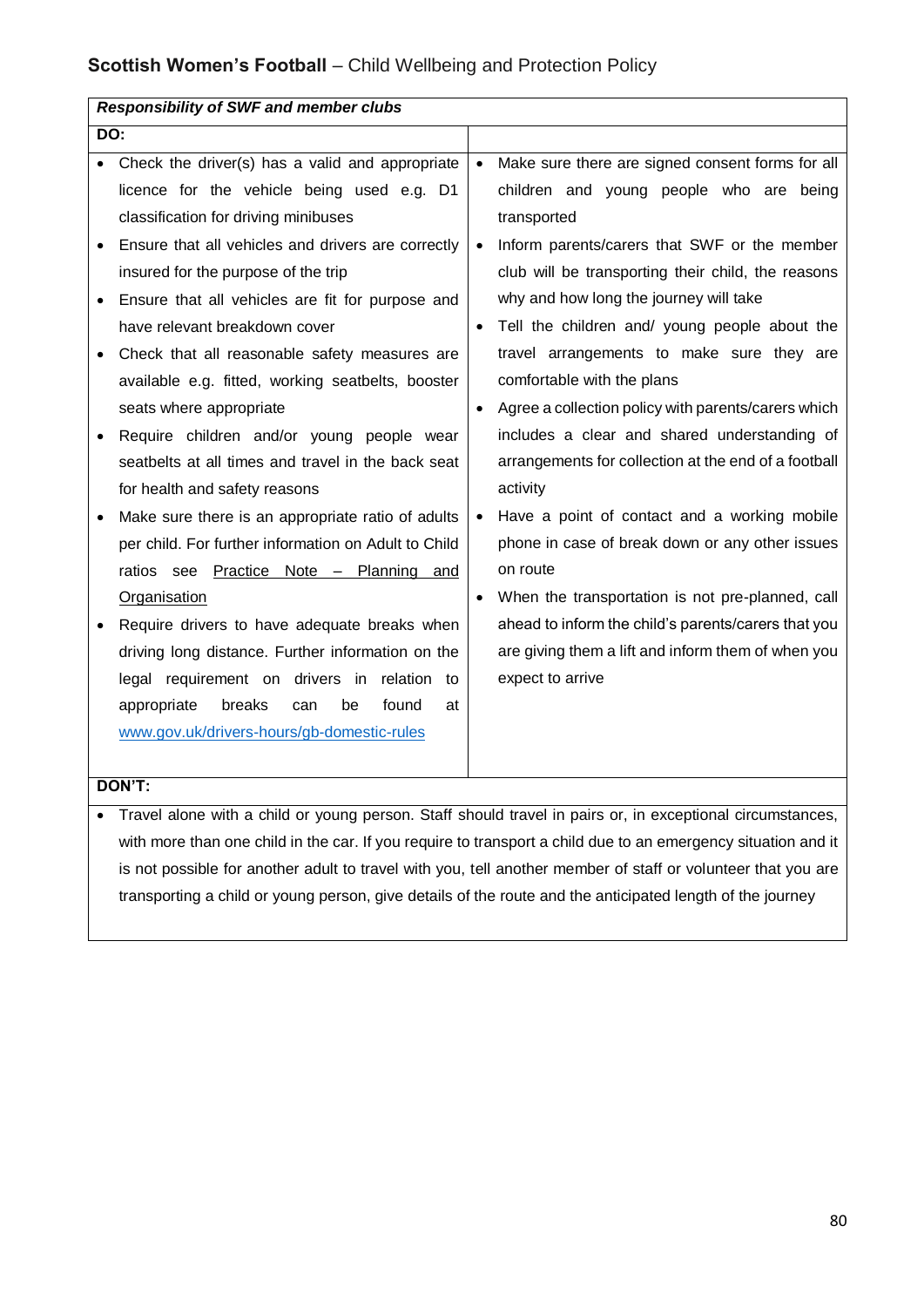### **TRIPS AWAY FROM HOME (INCLUDING OVERNIGHT STAYS)**

Travelling to away fixtures, tournaments and residential stays are regular activities which may require detailed arrangements involving overnight stays. Even what may appear as the most straightforward trip will require some level of planning and coordination by the members of staff and/or volunteers involved to make sure that it is a safe and enjoyable experience.

The following information outlines a number of issues that members of staff, volunteers and member clubs must take into consideration when travelling with children and young people. This guidance applies to all away trips including trips which involve overnight stays and travelling abroad.

#### *Planning and preparation*

| Who should travel with the team?                   |           |                                                        |
|----------------------------------------------------|-----------|--------------------------------------------------------|
| All trips away must be planned to involve at least | $\bullet$ | Everyone travelling should be familiar with and        |
| two adults. For further information on appropriate |           | agree to abide by the Child Wellbeing and              |
| Adult to Child ratios see Practice Note – Planning |           | Protection Policy and have received appropriate        |
| and Organisation                                   |           | training                                               |
| Members of staff and/or volunteers travelling on   | $\bullet$ | There should be a qualified first aider as part of the |
| the trip who have responsibility for the children  |           | group with access to a full and up to date first aid   |
| and young people or who are in regulated work      |           | box                                                    |
| must be selected in accordance with the            | $\bullet$ | Make sure the appropriate members of staff or          |
| Appointment and Selection Procedure                |           | volunteers have been selected for the trip e.g. if     |
| A Child Wellbeing and Protection Officer should    |           | travelling with a male group of players, there         |
| be designated for the trip and that person(s) must |           | should always be a male member of staff and vice       |
| have undertaken appropriate training               |           | versa                                                  |
|                                                    |           |                                                        |

#### *Designated Child Wellbeing and Protection Officer for the Trip*

During the trip members of staff and/or volunteers will be responsible for the safety and wellbeing of children and/or young people in their care. It is essential that a member of staff or volunteer is designated as Child Wellbeing and Protection Officer (CWPO) to coordinate the arrangements to promote, support and safeguard the wellbeing of the children and/or young people during the trip. The CWPO will ensure all practical arrangements have been addressed and act as the main contact for dealing with any concerns about the safety and wellbeing of the children and/or young people whilst away from home. A detailed itinerary will be prepared and copies provided to the club's Child Wellbeing and Protection Officer and parents/carers, including the CWPO's contact details during the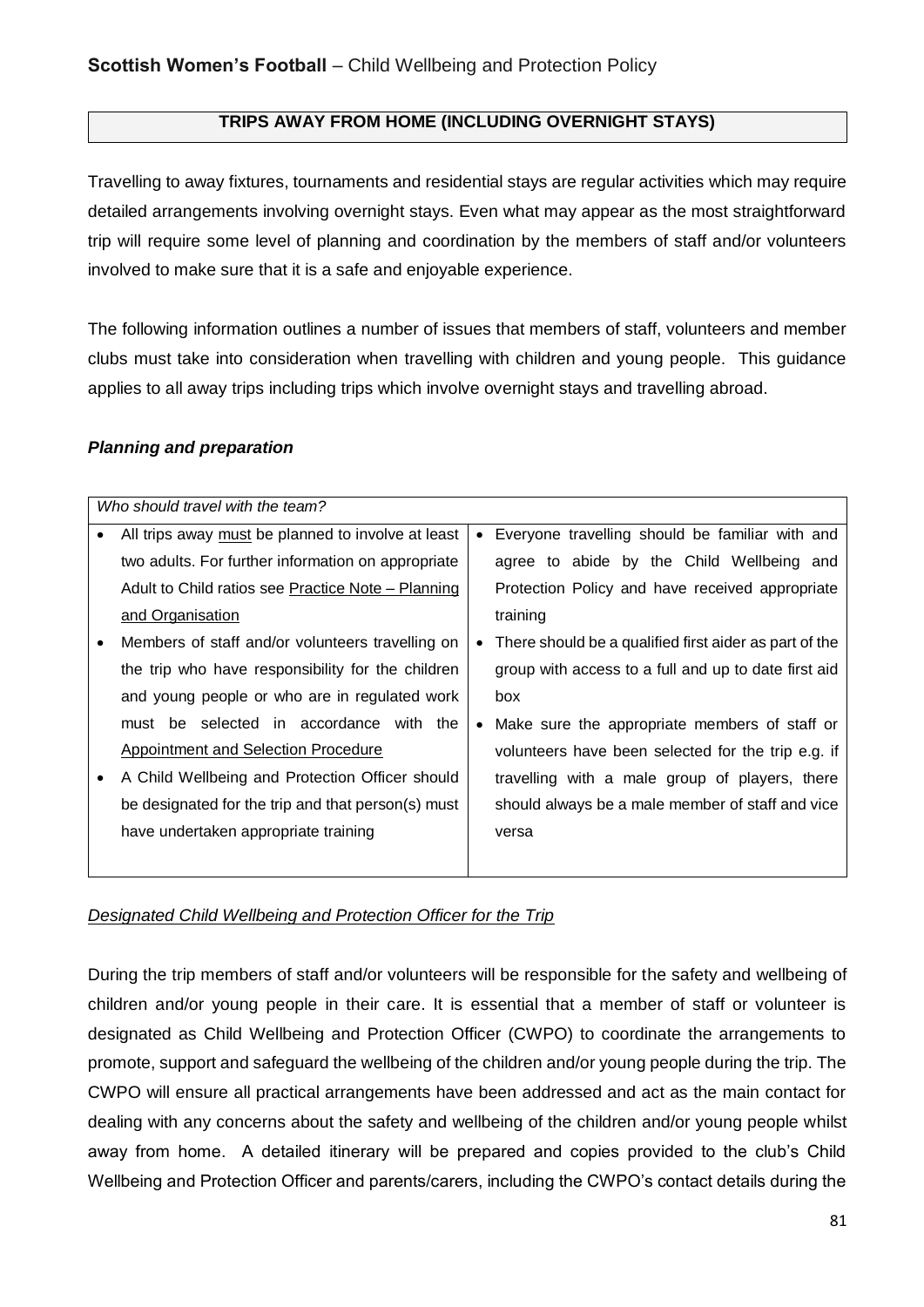trip. Staff and volunteers accompanying the children and young people on the trip and the children and young people's parents/carers should be familiar with contact details for SWF Child Wellbeing and Protection Officer so that advice can be sought, if required.

In the event of an emergency at home during the trip, parents/carers should be encouraged to make contact with the CWPO in the first instance so that arrangements can be put in to place to support the child on hearing any distressing news.

*How to involve the parent/carers and children and young people in the preparation and planning* 

- For trips involving overnight stays meet with parents/carers before any trip, when possible, to explain the arrangements, itinerary and important contact details and address any concerns or questions
- Parents/carers must complete the Consent Form in advance of the trip. If appropriate, the young people should also complete the Consent Form
- Give the children and young people and their parents/carers an information pack which includes: dates, what you are doing, where you are going, rules, kit list, recommended pocket money, medical care needs etc.
- Provide the parents/carers with contact details in case of an emergency. This must include the contact details for the designated CWPO
- Work with the children and young people establish rules for the trip including consequences for breaking the rules
- Children and young people should also know who they can talk to if they have any worries or concerns while away from home. All children and young people and their parents/carers should know who the designated CWPO will be for the trip and given the CWPO's contact details
- For trips abroad, children and/or young people should be informed of the local customs. Information can be found at on the UK Government website at [www.gov.uk/foreign](http://www.gov.uk/foreign-travel-advice)[travel-advice](http://www.gov.uk/foreign-travel-advice)
- Ask the children and/or young people and their parents/carer to make you aware of any dietary requirements. This can include dietary requirements due to allergies or religious beliefs e.g. a child or young person may be observing Ramadan

|           | <b>Travel Arrangements</b>                           |           |                                                     |
|-----------|------------------------------------------------------|-----------|-----------------------------------------------------|
| $\bullet$ | Members of staff and/or volunteers must ensure       | $\bullet$ | Members of staff and/or volunteers should also      |
|           | there is adequate and relevant insurance cover       |           | themselves<br>familiarise<br>with<br>the<br>nearest |
|           | (including travel and medical insurance)             |           | hospital/A&E Department and if travelling abroad,   |
| $\bullet$ | Where possible, the whole squad should travel in     |           | the details of the emergency services in the        |
|           | identifiable clothing e.g. team tracksuit            |           | visit e.g. what is the telephone<br>location they   |
| $\bullet$ | If travelling abroad, check if you need visas and/or |           | services in that<br>for the emergency<br>number     |
|           | vaccinations                                         |           | country?                                            |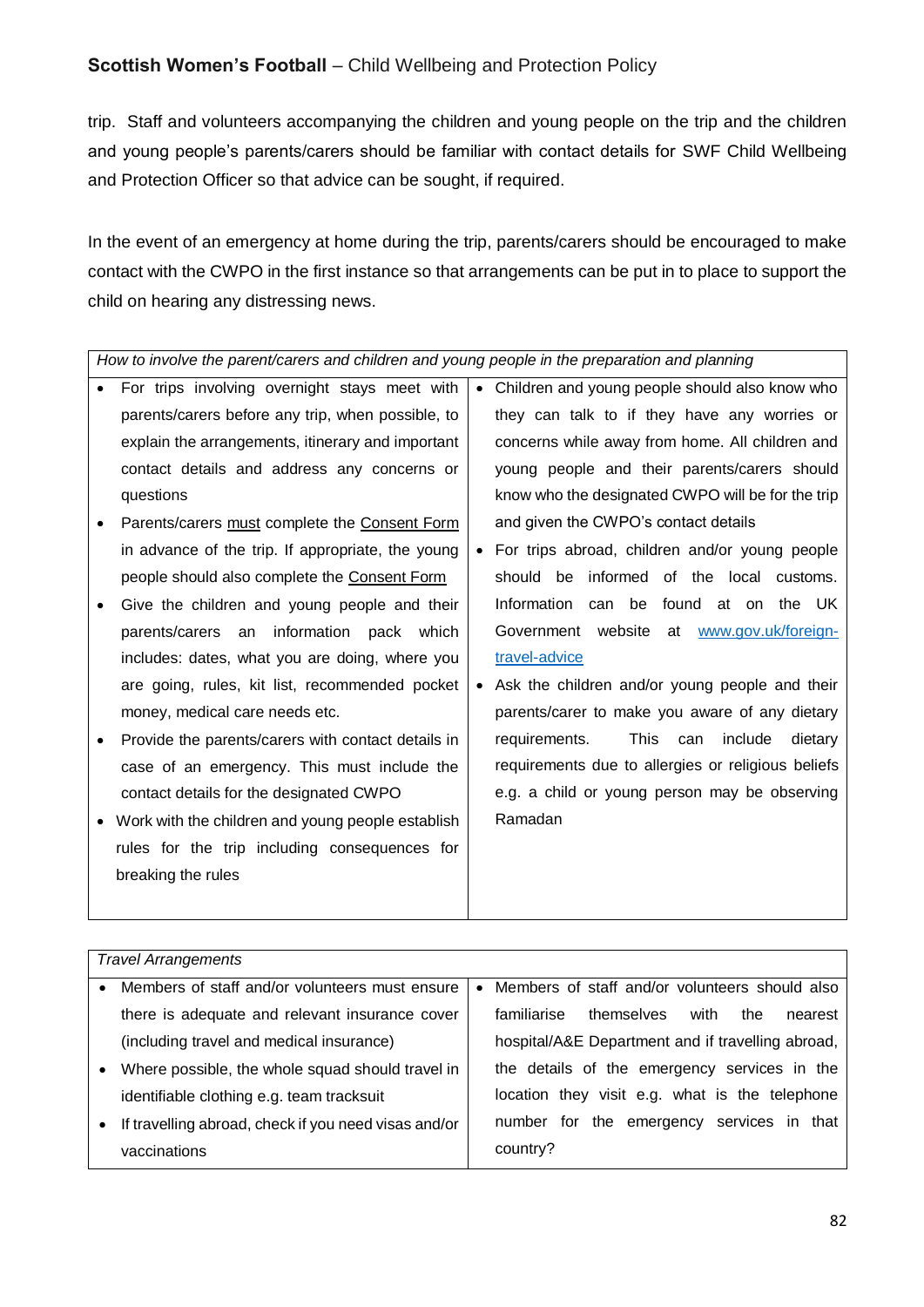| • Potential areas of risk should be identified through | $\bullet$ | Members of staff and/or volunteers must ensure       |
|--------------------------------------------------------|-----------|------------------------------------------------------|
| a risk assessment. Further information on risk         |           | arrangements are in place for the supervision and    |
| assessments can be found in the Practice Note -        |           | risk assessment of activities during free time       |
| <b>Prevention Planning</b>                             | $\bullet$ | Members of staff and/or volunteers should have       |
| • If the trip involves travelling overbroad, the       |           | clear roles and responsibilities for the duration of |
| organisers shall ensure they are aware of local        |           | the trip                                             |
| procedures for dealing with concerns about the         |           |                                                      |
| wellbeing of children and/or young people              |           |                                                      |
|                                                        |           |                                                      |

#### *Accommodation*

Members of staff and/or volunteers should find out as much as possible about the accommodation and the surroundings at the planning stage to help identify all practical issues and allow time to address them in advance, in consultation with children/young people and their parents/carers, where appropriate.

|           | The following is a (non-exhaustive) list of some of the practical things which should be considered in advance |  |                                                      |
|-----------|----------------------------------------------------------------------------------------------------------------|--|------------------------------------------------------|
|           | about the arrangements for accommodation:                                                                      |  |                                                      |
| $\bullet$ | Location: central and remote locations both                                                                    |  | • Environmental factors                              |
|           | present different challenges                                                                                   |  | Personal safety issues                               |
| ٠         | Accommodation facility: health & safety<br>of                                                                  |  | • For overnight stays, agree who is sharing with     |
|           | building confirmed by owners/providers                                                                         |  | whom before you go. This will enable suitable        |
|           | Appropriate safeguards are in place<br>for                                                                     |  | terms of<br>in i<br>gender.<br>sharing<br>age<br>and |
|           | accommodation where the same areas can be                                                                      |  | Parents/carers and the children and young people     |
|           | accessed by others e.g. if staying in a hotel can                                                              |  | should<br>consulted<br>about<br>be<br>in advance     |
|           | other guests and hotel staff access this area?                                                                 |  | arrangements for sharing, where possible and         |
|           | Special access or adaptive aids required by                                                                    |  | appropriate, and there should be a certain amount    |
|           | members of staff or volunteers or children or                                                                  |  | of flexibility as friendships can change             |
|           | young people                                                                                                   |  |                                                      |
|           |                                                                                                                |  |                                                      |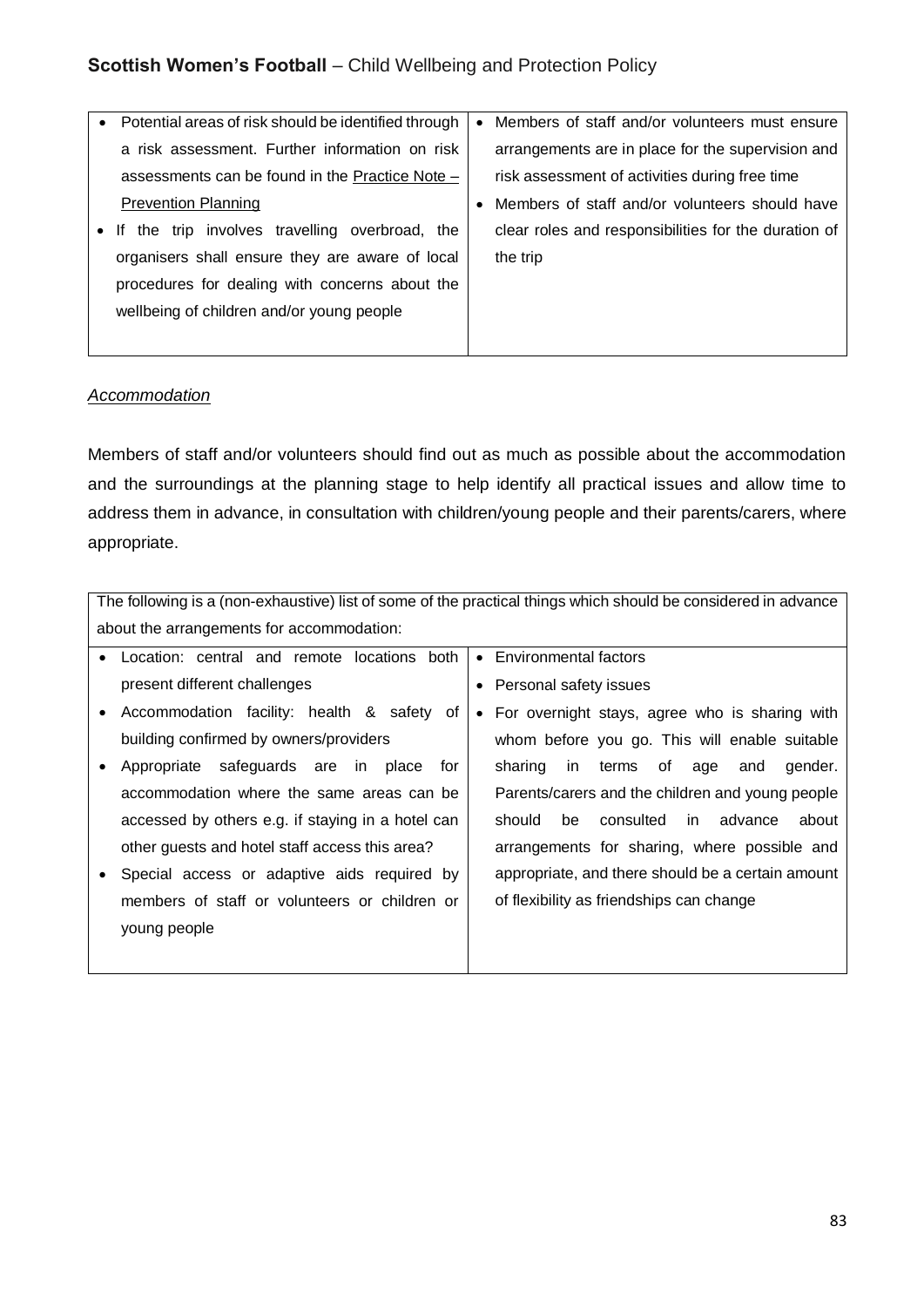#### *Residential at a Facility / Centre*

Members of staff and/or volunteers should ensure the facility is appropriately licensed and has adequate and relevant insurance cover in place. The facility should have policies on Child Wellbeing / Protection and Health & Safety. Adequate security arrangements should be in place and facility staff should have been appropriately vetted. Facility staff involved in the training or instruction of children and/or young people must be appropriately qualified and trained. Members of staff and/or volunteers should ensure there is adequate supervision of the group for the duration of the stay, particularly when the facility is being shared with other groups.

#### *During the trip*

|   | On arrival:                                         |           |                                                      |
|---|-----------------------------------------------------|-----------|------------------------------------------------------|
| ٠ | Check all rooms e.g. are there the correct number   | $\bullet$ | Ideally all the bedrooms should be together,         |
|   | of beds, is there any damage which needs to be      |           | however if they are not ensure that members of       |
|   | reported etc.                                       |           | staff and/or volunteers spread out e.g. if the group |
|   | Ensure there is no access to alcohol in the rooms   |           | is over three floors, there should be at least one   |
|   | and that all rooms are non-smoking                  |           | adult room on each floor                             |
|   | Ensure movie access is appropriate or not           | $\bullet$ | Adults must never share a room alone with a child    |
|   | available in the rooms                              |           | or young person                                      |
|   | Ensure that everyone is aware of the fire exits and | $\bullet$ | Have a meeting on arrival to review<br>the           |
|   | the emergency procedures                            |           | programme and rules                                  |
|   | Ensure there is somewhere to store money or         |           |                                                      |
|   | valuables                                           |           |                                                      |
|   |                                                     |           |                                                      |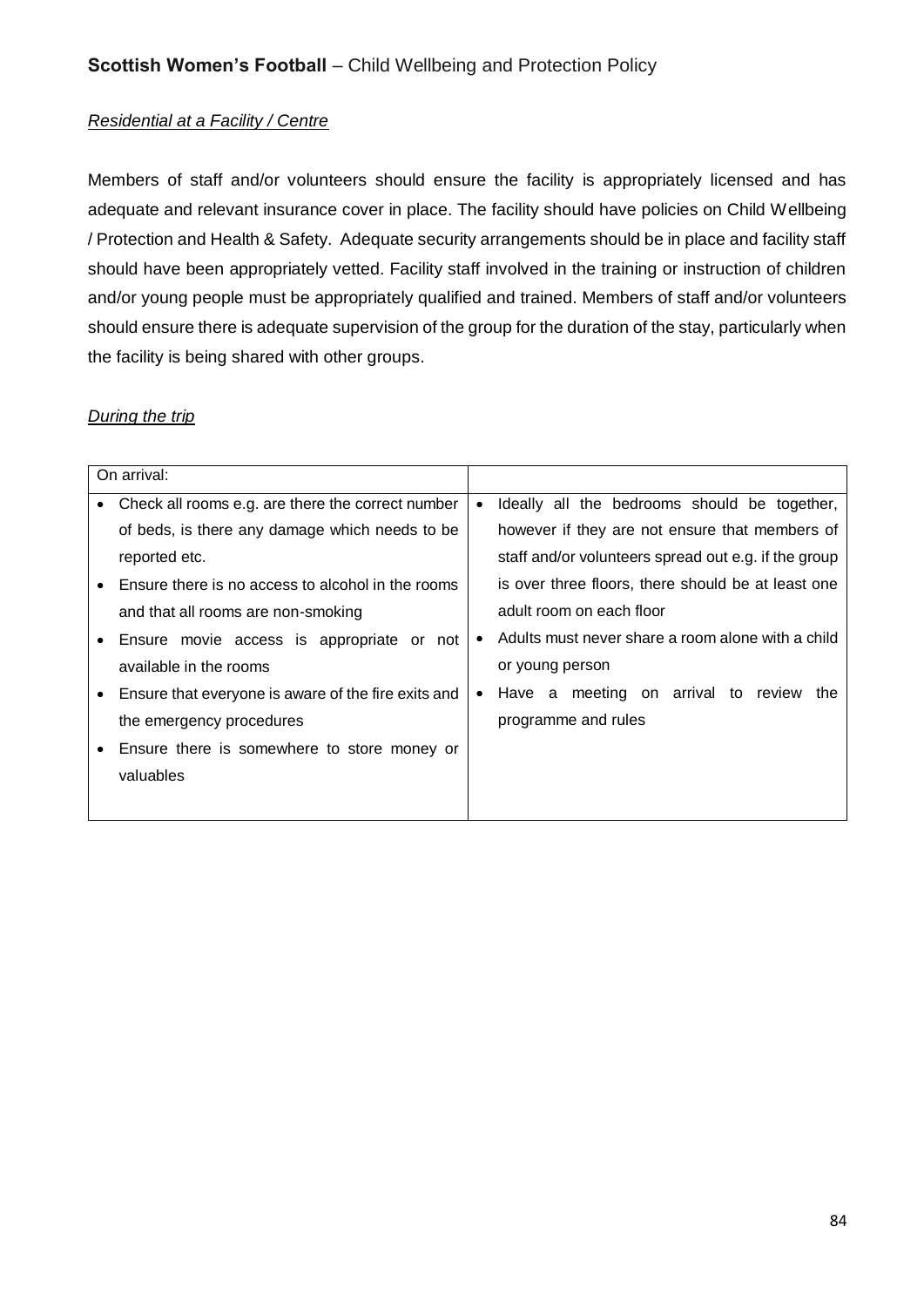Best practice during the trip:

- Hold daily group meetings and a staff meeting. They don't need to be long but they do provide the opportunity to discuss any issues or problems and solve them before they grow
- During 'free time', children and/or young people must not be allowed to wander alone in unfamiliar places
- A check should be carried out when leaving each place **and** arriving at the next venue/location to make sure everyone is present
- Members of staff and/or volunteers should not enter the bedrooms of the children and young people unless in an emergency situation or in the interest of health and safety. If it is necessary to enter the rooms there should be at least two adults present and they should knock the door and say they are coming in before entering. Once in the room the door should remain open, if appropriate
- Member of staff and/or volunteers must not be over familiar with the children and/or young people during the trip and remember that they are in a position of trust at all times
- The use of alcohol and/or drugs or engaging in sexual relationships (between two young people) should not be condoned during the trip, even if the legislation relating to any of these behaviours is more lenient than in Scotland
- Members of staff and/or volunteers should maintain an overview of the wellbeing of all children and/or young people during the trip. This can help to identify issues at an early stage and resolve them as quickly as possible. Children and/or young people can participate in this process by, for example, taking turns to complete a daily diary about the trip. This can be an overt or discreet way for them to communicate things (both positive and negative) that they want members of staff and/or volunteers to know

#### *After the trip*

Where possible, a debriefing will take place with all those involved in the trip. Ask the children and/or young people and the staff and/or volunteers what they enjoyed and they would change. This will provide an opportunity to reflect on what went well, not so well and what could have been done differently. Feedback will be used to inform future trips.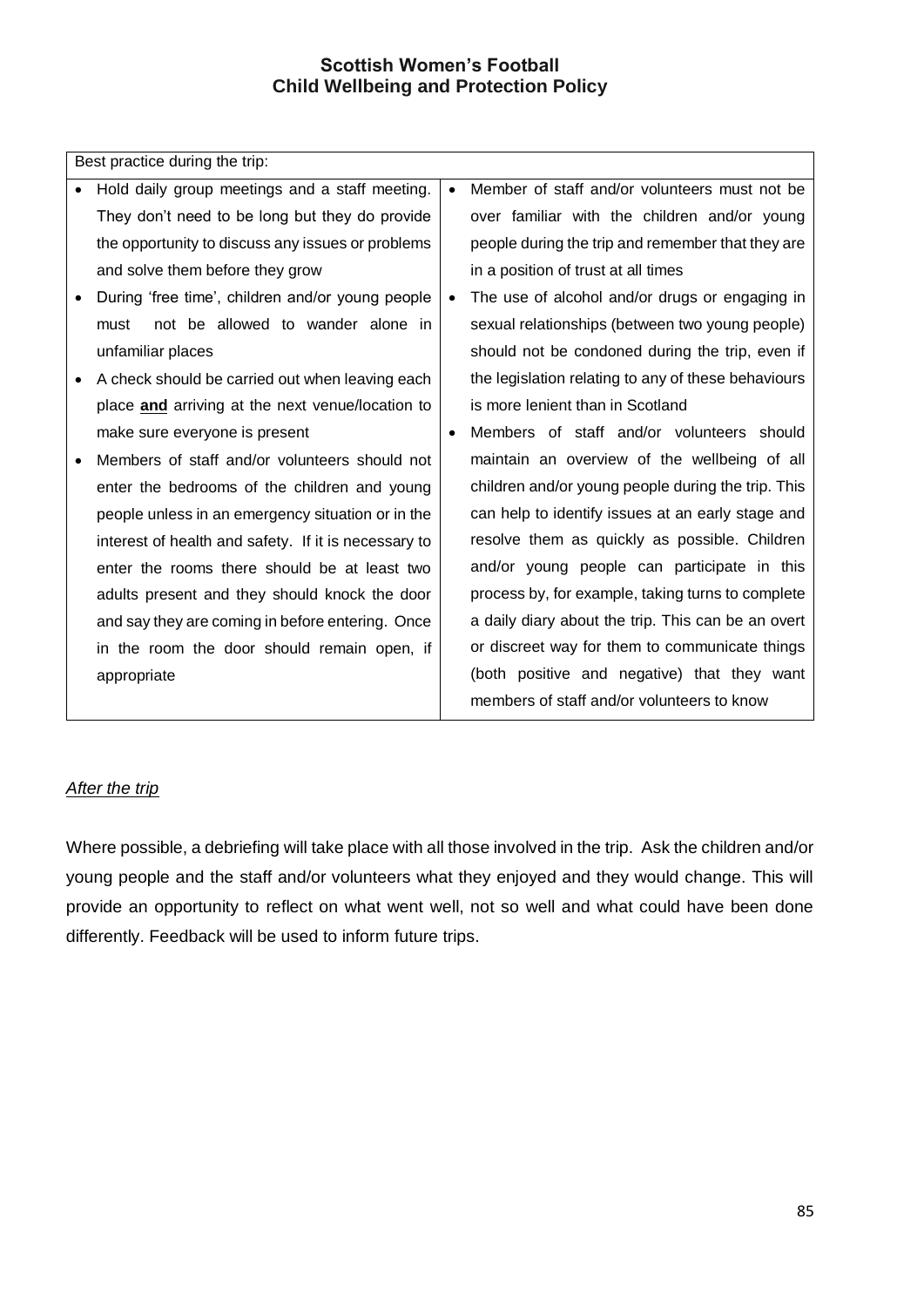# **Appendix 1 – Reporting a Concern Flowchart**

Responding to Concern Procedure - Flowchart

#### Guide for staff and volunteers

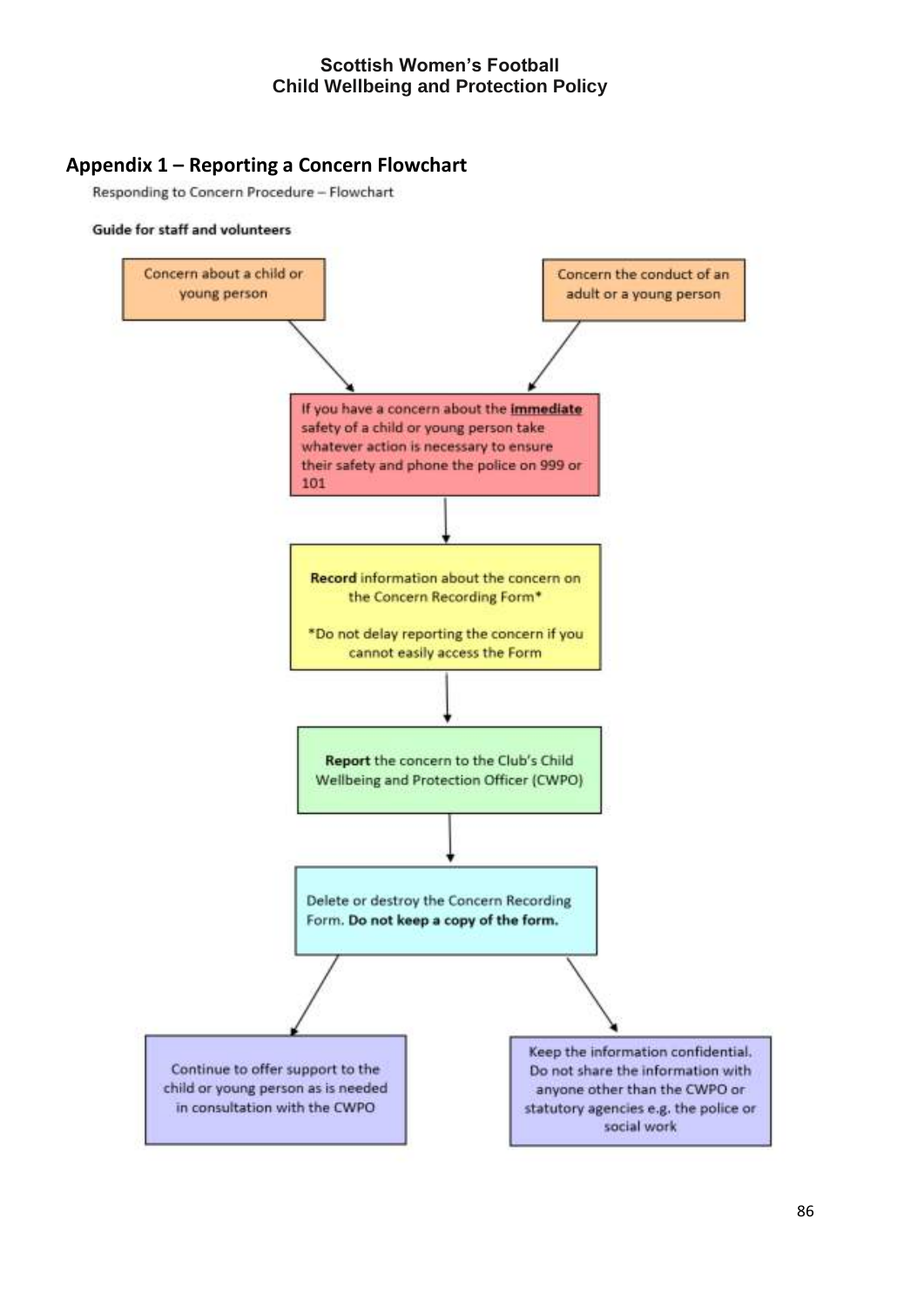# **Appendix 2 – Concern Recording Form CONCERN RECORDING FORM**

This form must be completed as soon as possible after receiving information that causes a concern. Contact the Scottish Women's Football Child Wellbeing and Protection Officer on **0141 620 4580** to report the concern, then email the completed form to **childwellbeing@scotwomensfootball.com** as soon as possible after completion; do not delay by attempting to obtain information to complete all sections.

#### ADVICE FOR COMPLETING THE FORM

#### **Part A – Contact Information**

Please complete Part A to include all relevant contact information. Where the concern is about a child and the conduct of an adult relating to that child then both parties information must be completed. You must also include your contact information.

#### **Part B – Details of the Concern**

Please complete this section to include as much information as possible. Where possible please include information about dates, times and location. If the concern has been reported to you by the child, please use their own words and also record anything that you said to the child.

#### **Part C – Information Sharing**

Please complete this part of the form if you have shared the information with any third party including the child's parents/carers, Named Person or with other services including the police, social services, school or any other relevant organisation.

#### **Remember to maintain confidentiality on a** *need to know* **basis – do not discuss this incident with anyone other than those who need to know.**

#### **Part D – For use by the Child Wellbeing and Protection Officer**

This section is for use by the Child Wellbeing and Protection Officer and should not be completed by the person reporting the concern.

#### **IMPORTANT INFORMATION:**

Please do not keep any electronic, printed or written versions of this form. It is important to maintain confidentiality to delete or shred as soon as the information has been passed on. This information will be retained by the Child Wellbeing and Protection Officer in a secure and confidential manner.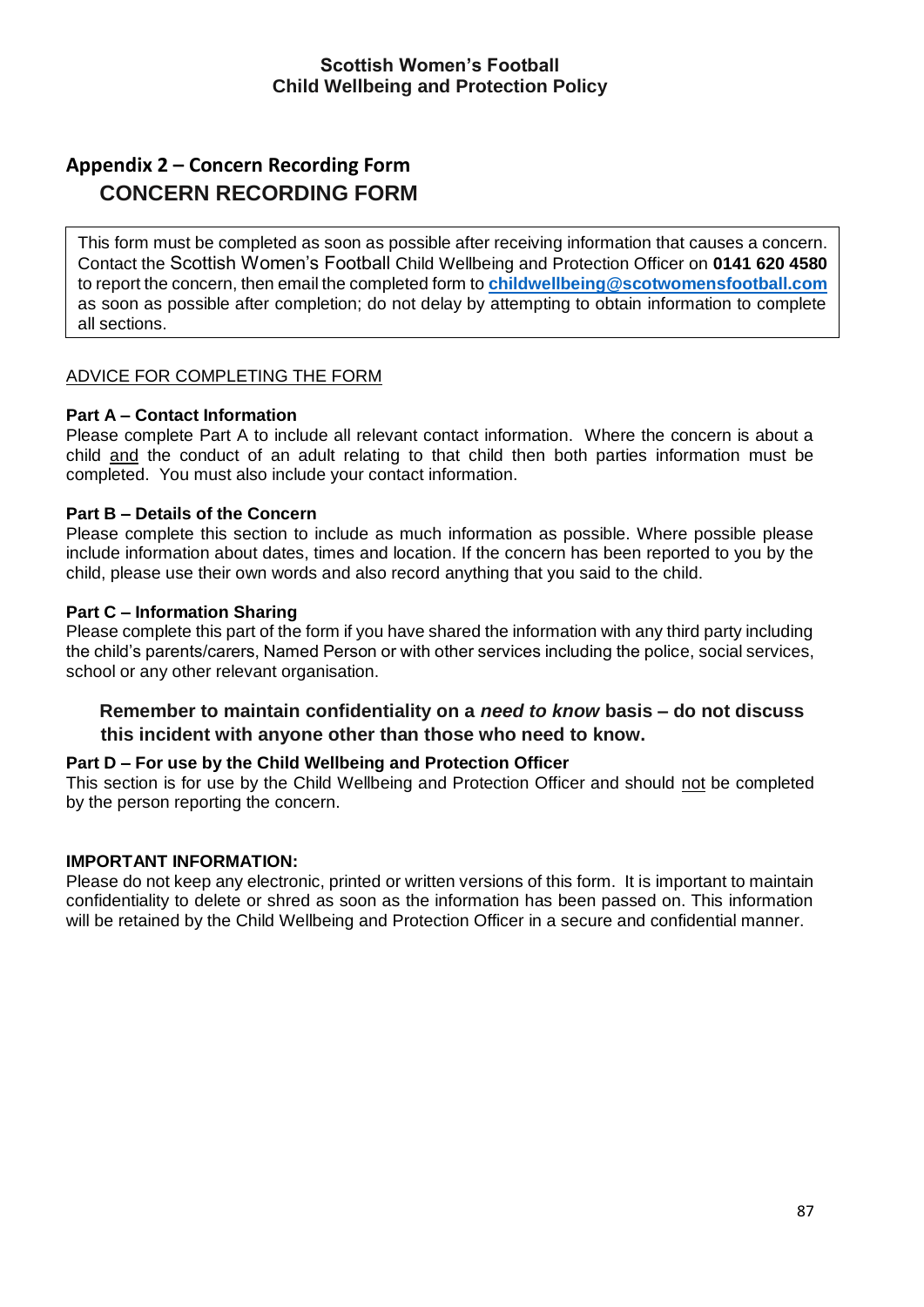## **PART A - CONTACT INFORMATION**

**CHILD'S DETAILS (if applicable –** *details of the child who has been harmed or is at risk of harm)* 

| Name:                                       | Date of Birth:                     |
|---------------------------------------------|------------------------------------|
| <b>Address:</b>                             | Tel No:                            |
|                                             |                                    |
| <b>Post Code:</b>                           |                                    |
| <b>Child's Named Person/school teacher:</b> | <b>Named Person/school teacher</b> |
|                                             | Tel No:                            |
| <b>Preferred Language</b>                   | Is an interpreter required?        |
|                                             | YES / NO                           |
| <b>Any Additional Needs?</b>                |                                    |
|                                             |                                    |
|                                             |                                    |
|                                             |                                    |

# **ADULT'S DETAILS (if applicable –** *adult whose conduct you are concerned about***)**

| Name:             | Tel No:                       |
|-------------------|-------------------------------|
| <b>Address:</b>   | <b>Relationship to Child:</b> |
| <b>Post Code:</b> |                               |

### **CONTACT INFORMATION OF PERSON REPORTING THE CONCERN**

| Name:                 | Tel No: |
|-----------------------|---------|
| <b>Position/Role:</b> |         |
| Signature:            |         |
| Date:                 |         |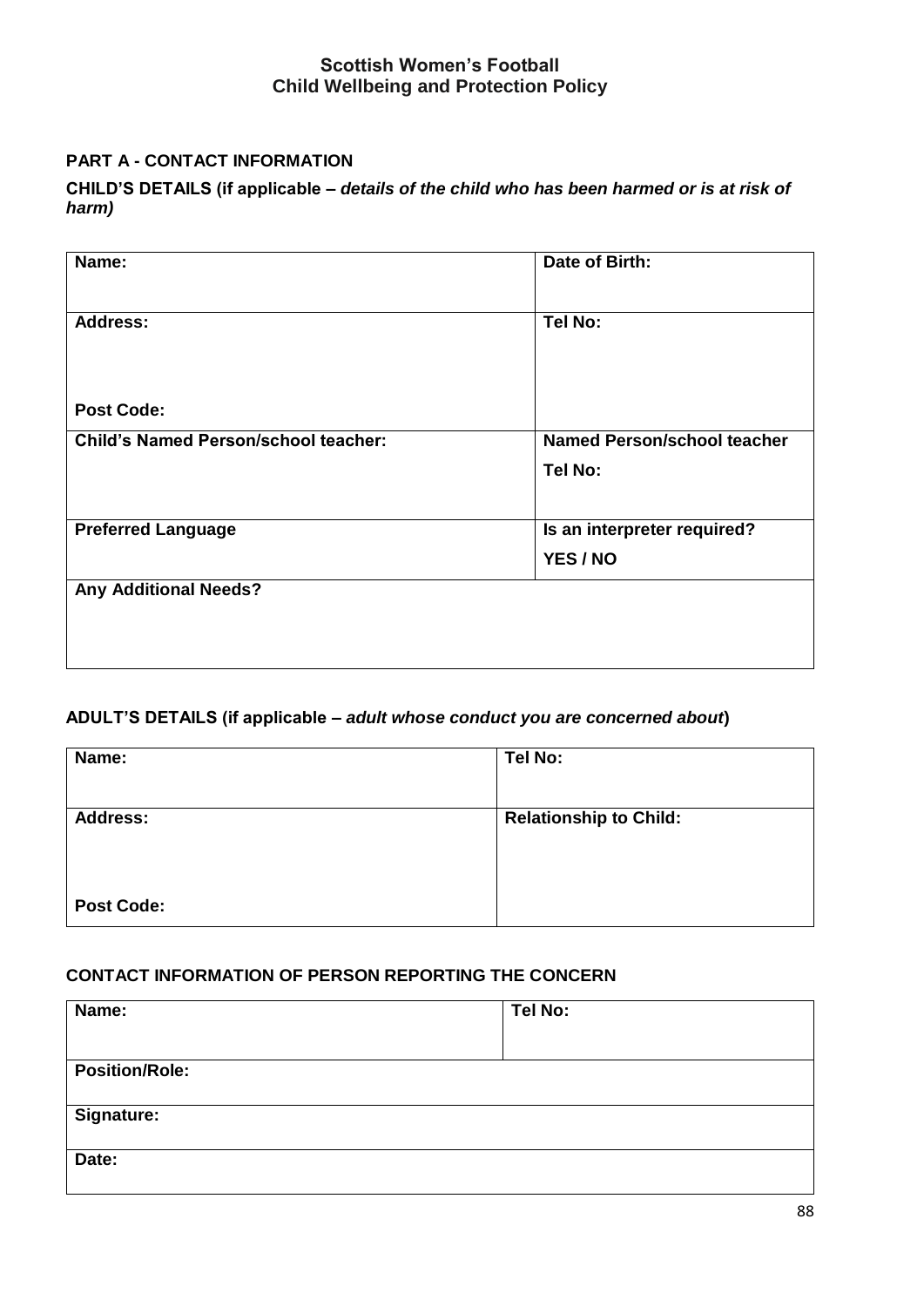# **PART B – DETAILS OF THE CONCERN**

*If necessary please continue on a separate sheet. If doing so please number and date each sheet.* 

| <b>Details of concern:</b>                                                                     |
|------------------------------------------------------------------------------------------------|
|                                                                                                |
|                                                                                                |
|                                                                                                |
|                                                                                                |
|                                                                                                |
| Child's views on situation (if expressed). Where possible, please use the child's own<br>words |
|                                                                                                |
|                                                                                                |
|                                                                                                |
|                                                                                                |
|                                                                                                |
|                                                                                                |
| Details of any other witnesses/other people involved                                           |
|                                                                                                |
|                                                                                                |
|                                                                                                |
| Details of any injuries (where applicable)                                                     |
| Please include all injuries sustained, location of injury and any treatment                    |
|                                                                                                |
|                                                                                                |
| Action taken so far and when:                                                                  |
|                                                                                                |
|                                                                                                |
|                                                                                                |
|                                                                                                |
|                                                                                                |
|                                                                                                |
| Other relevant information:                                                                    |
|                                                                                                |
|                                                                                                |
|                                                                                                |
|                                                                                                |
|                                                                                                |
|                                                                                                |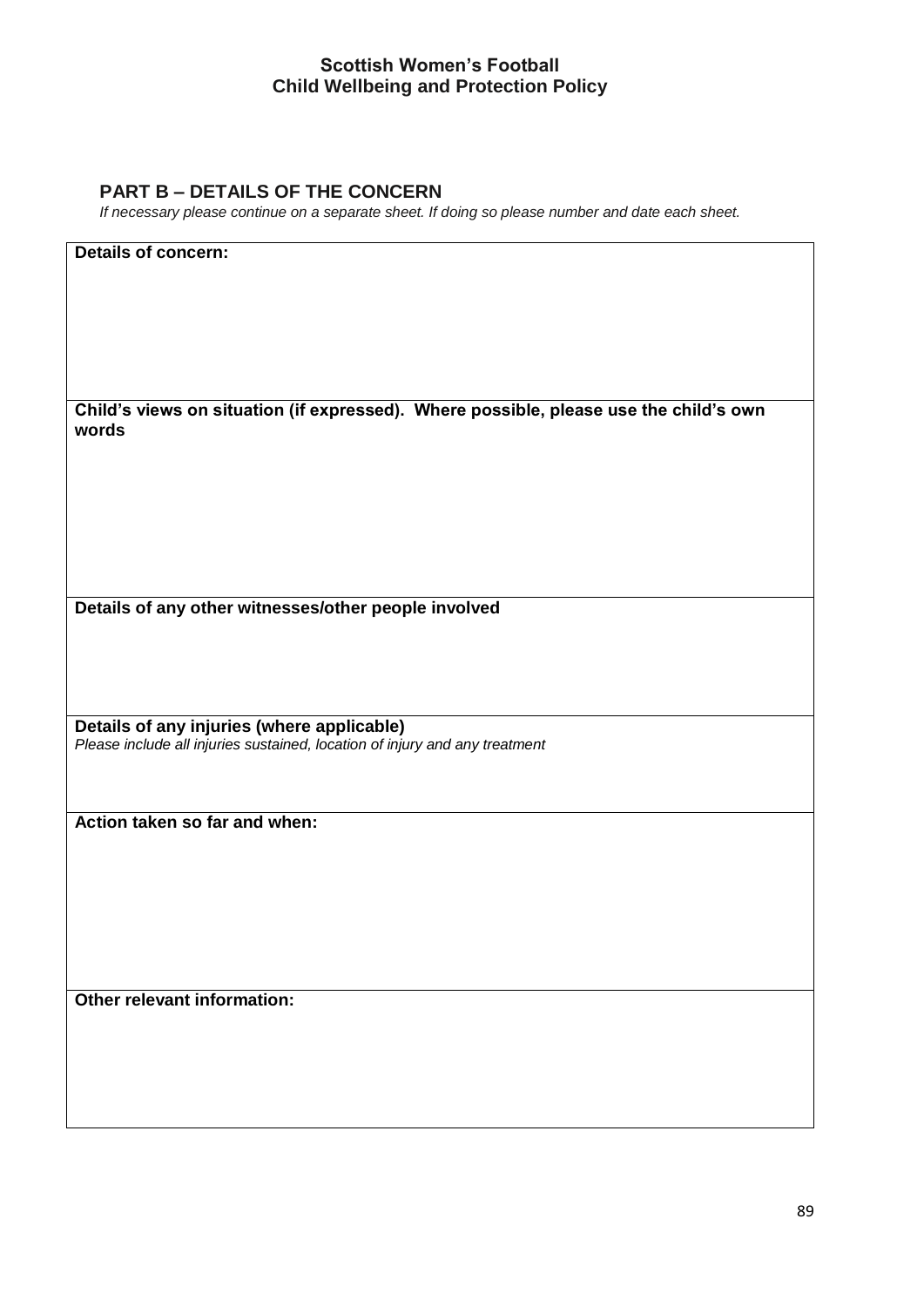# **PART C – INFORMATION SHARING (if applicable)**

**PLEASE NOTE – it will usually not be necessary to share information before seeking advice from the Child Wellbeing and Protection Officer, except in an emergency. Only share information on a need to know basis. If you are unsure as to who you should inform, please contact the Child Wellbeing and Protection Officer for further advice.** 

| Child's<br>parents/carers    | If yes, record details:                            |
|------------------------------|----------------------------------------------------|
| Yes/No                       | If no, please state why?                           |
| <b>Child's Named</b>         | If yes, record details:                            |
| Person/school<br>teacher     |                                                    |
| Yes/No                       | If no, please state why?                           |
|                              | <b>External agencies contacted (date and time)</b> |
| Police                       | Name, role and contact number:                     |
| Yes / No                     |                                                    |
| Date:                        | Incident number (if applicable):                   |
|                              | What information was shared and why:               |
| Time:                        |                                                    |
|                              | Details of advice received:                        |
| Local authority              | Name, role and contact number:                     |
| (inc. social<br>services and |                                                    |
| education)                   | What information was shared and why:               |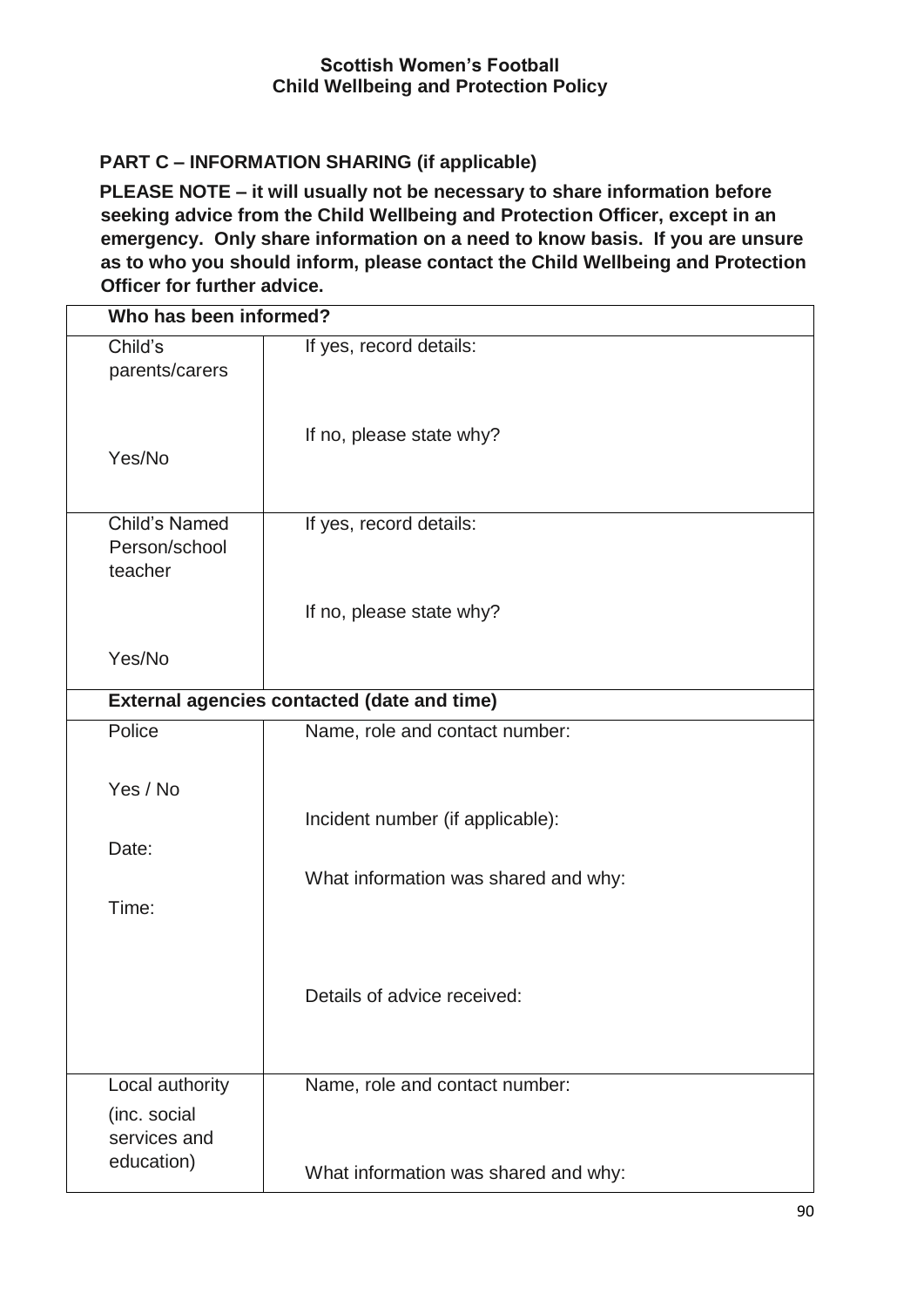| Details of advice received:          |
|--------------------------------------|
|                                      |
| Name and contact number:             |
| What information was shared and why: |
|                                      |
| Details of advice received:          |
|                                      |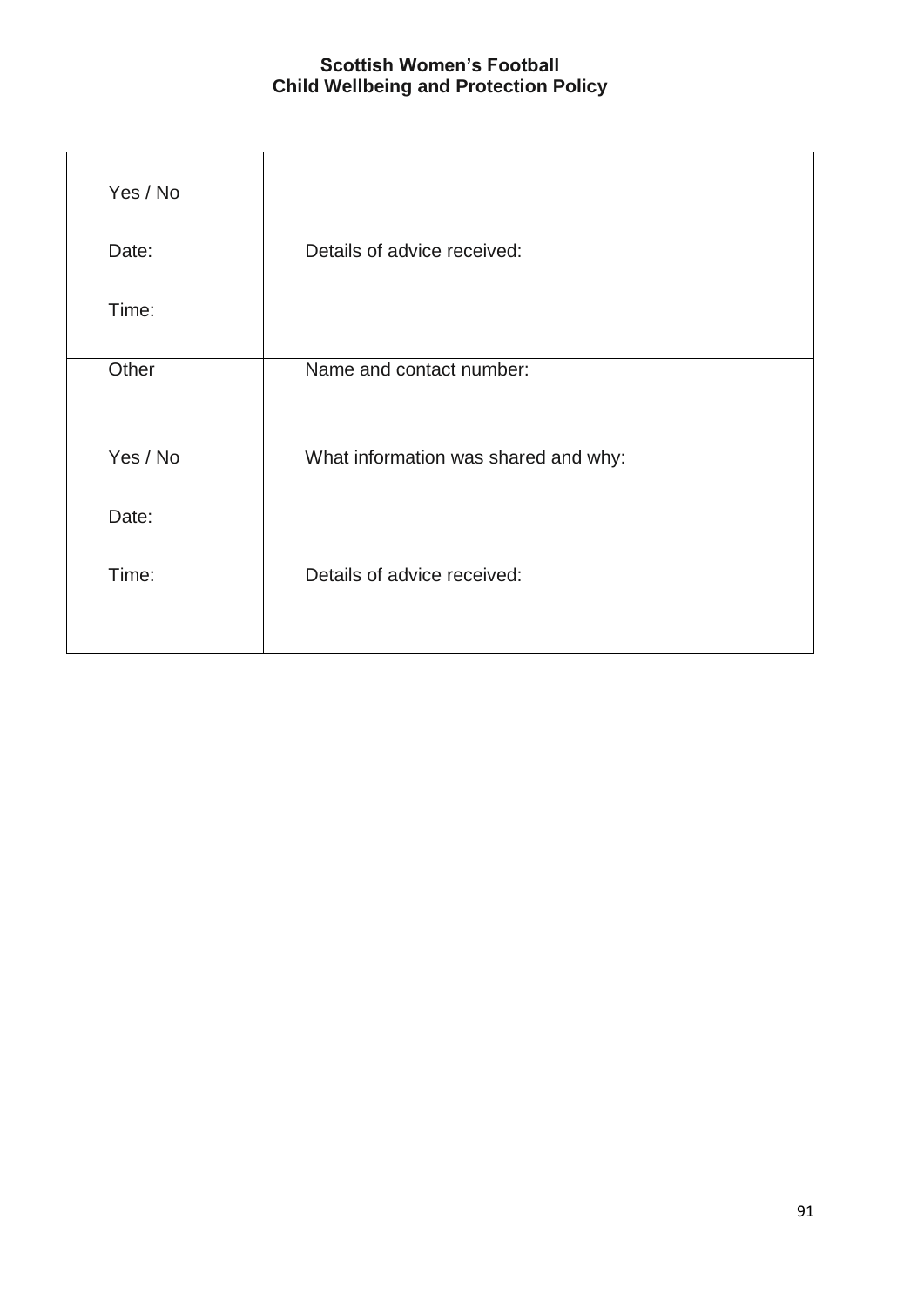# **PART D – FOR CHILD WELLBEING AND PROTECTION OFFICER**

**Information Shared with any third party** 

e.g. Scottish FA, Affiliated National Association etc.

**CONCERN CLOSED: Reason for closing concern:** 

**Action taken:** 

**Signed \_\_\_\_\_\_\_\_\_\_\_\_\_\_\_\_\_\_\_\_\_\_\_\_\_\_\_\_**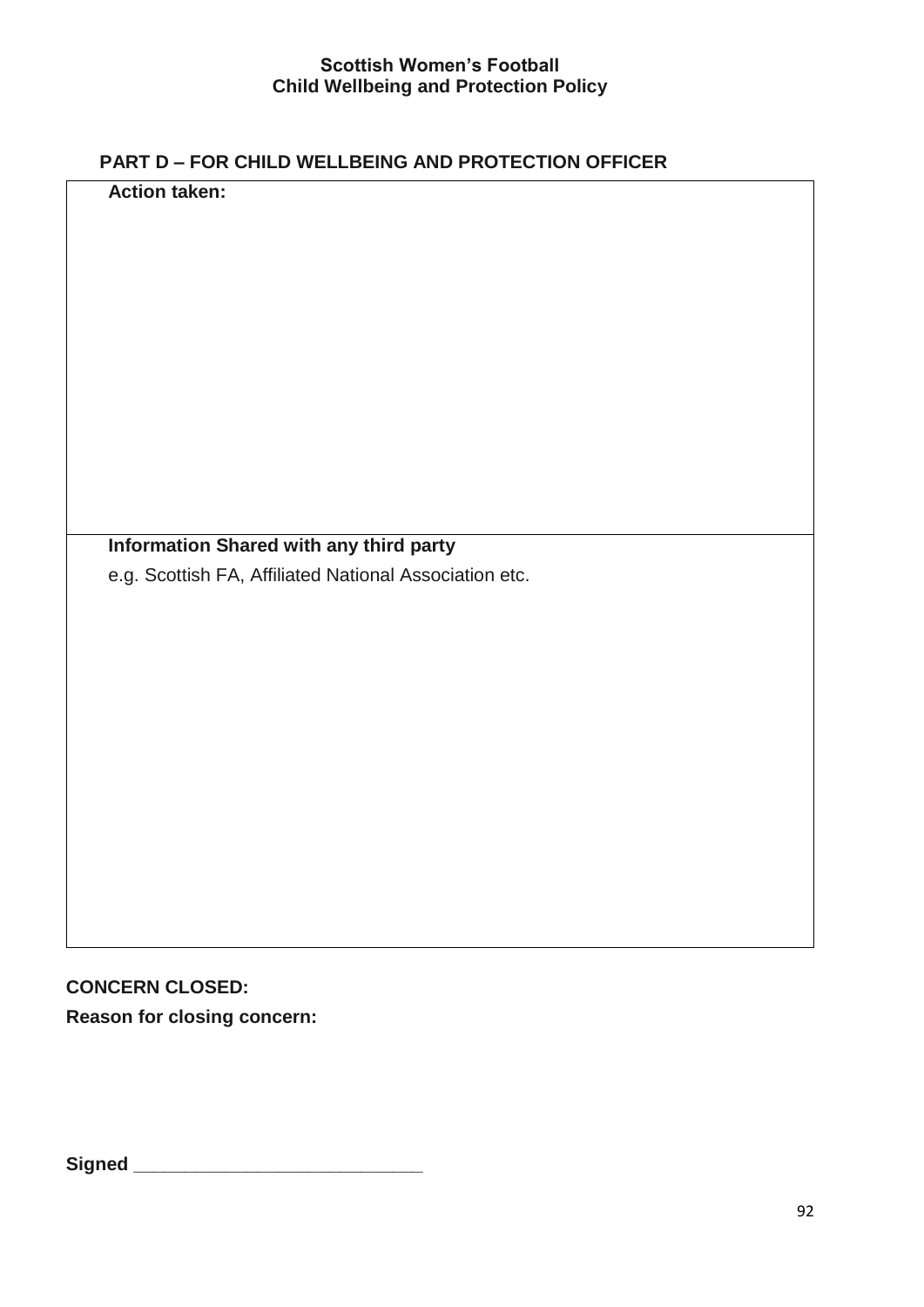# **Appendix 3 – Responding to Concerns about a Child (CWPO)**

Responding to Concerns Procedure - Concern about a child (Flowchart)

Role of the Child Wellbeing and Protection Officer (CWPO)

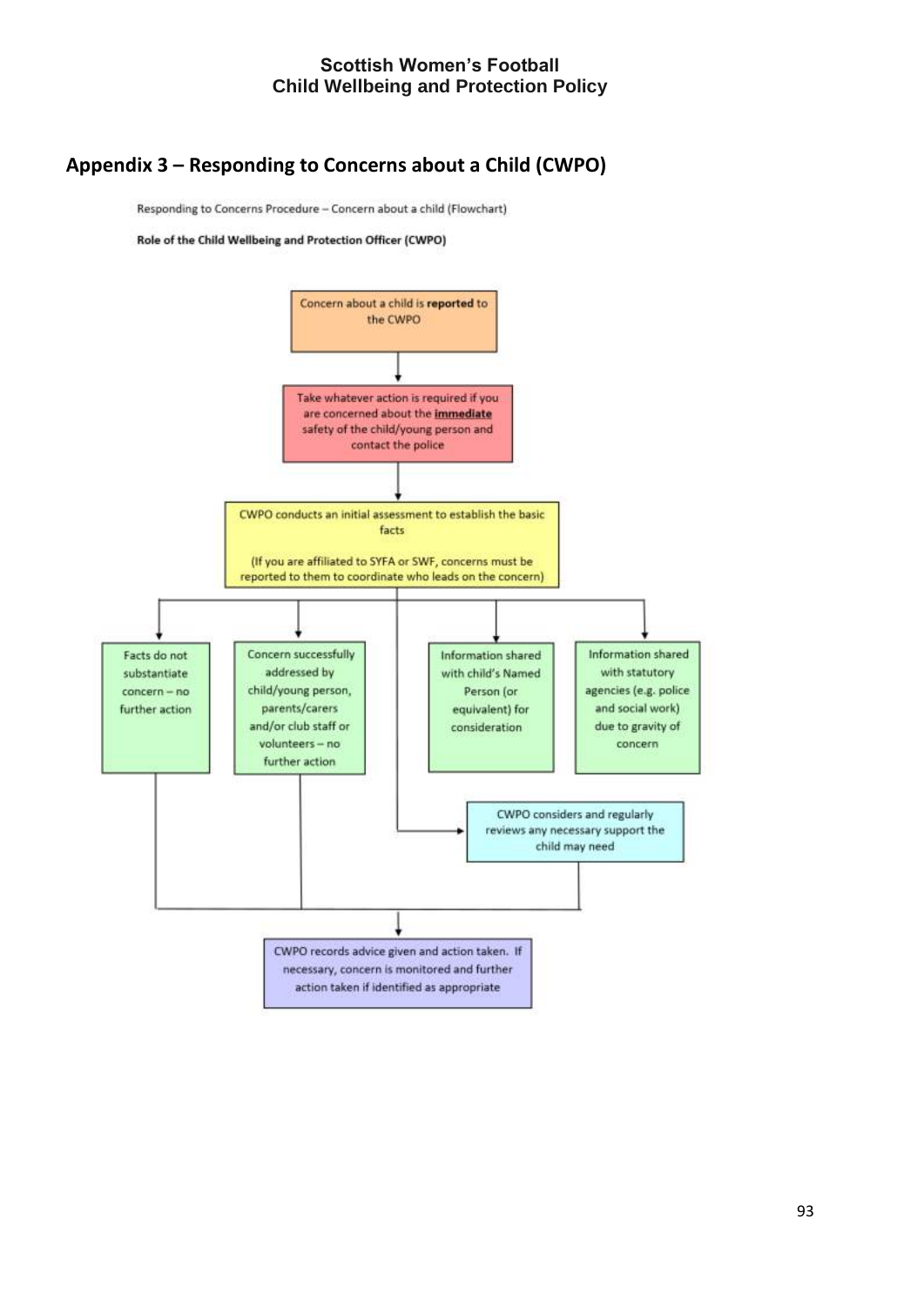# **Appendix 4 – Responding to Concerns about an Adult (CWPO)**

Responding to Concerns Procedure - Concern about the conduct of an adult

#### Role of the Child Wellbeing and Protection Officer (CWPO)

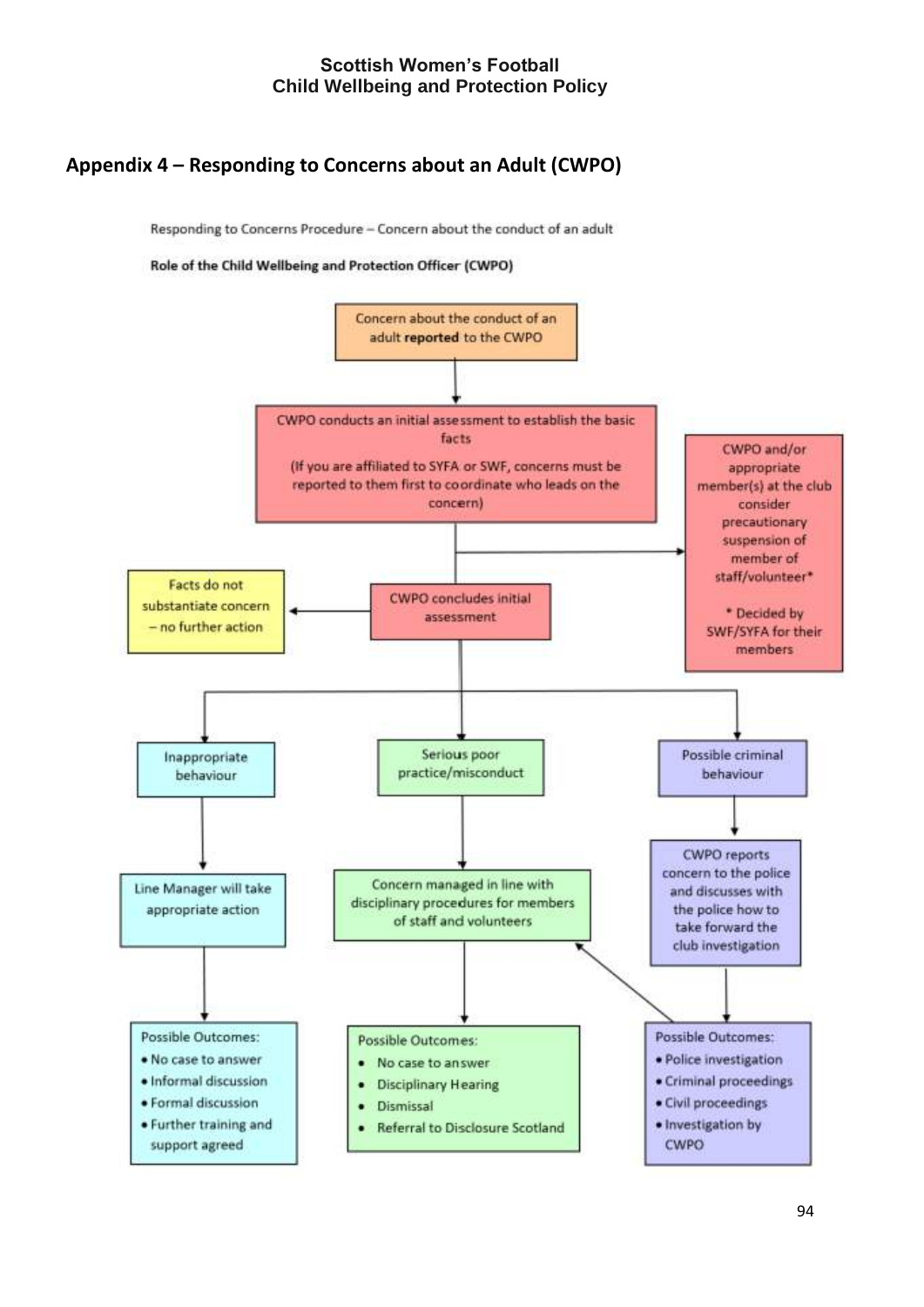# **Appendix 5 – Consent Form for Under 18s CONSENT FORM**

*\*This form should be completed at the start of every season by the young person (under the age of 18) and/or their parent/carer.* 

There are 5 pages in total, please make sure you have read and completed all pages before returning the form to **[insert role] at [postal** *or* **secure email address].** 

If the young person is aged 13 and over they should read the information on this form and complete the form with the support of their parent/carer. The young person and their parent/carer should complete sections G and H, respectively. If the young person is aged under 13 then the form should be completed by their parent/carer and section G does not require to be completed.

All information included in this form will be treated with sensitivity and respect and only shared with those require the information to perform their role. The form will be kept in a secure and confidential manner.

If any information contained within this form changes during the course of the season, please let the **[insert role]** know as soon as possible by contacting them on **[insert contact details]**.

### *A. GENERAL INFORMATION*

| Name:      | Date of Birth: |
|------------|----------------|
| Address:   |                |
|            |                |
|            |                |
| Post Code: | Tel No:        |
| Email:     | Mob No:        |
|            |                |

| Next of Kin (NOK):                                          |         |
|-------------------------------------------------------------|---------|
| NOK Address (if different from the young person's address): |         |
|                                                             |         |
|                                                             |         |
|                                                             |         |
| Relationship:                                               | Tel No: |
|                                                             |         |

### *B. MEDICAL INFORMATION*

| Name of GP: |  |
|-------------|--|
| Address:    |  |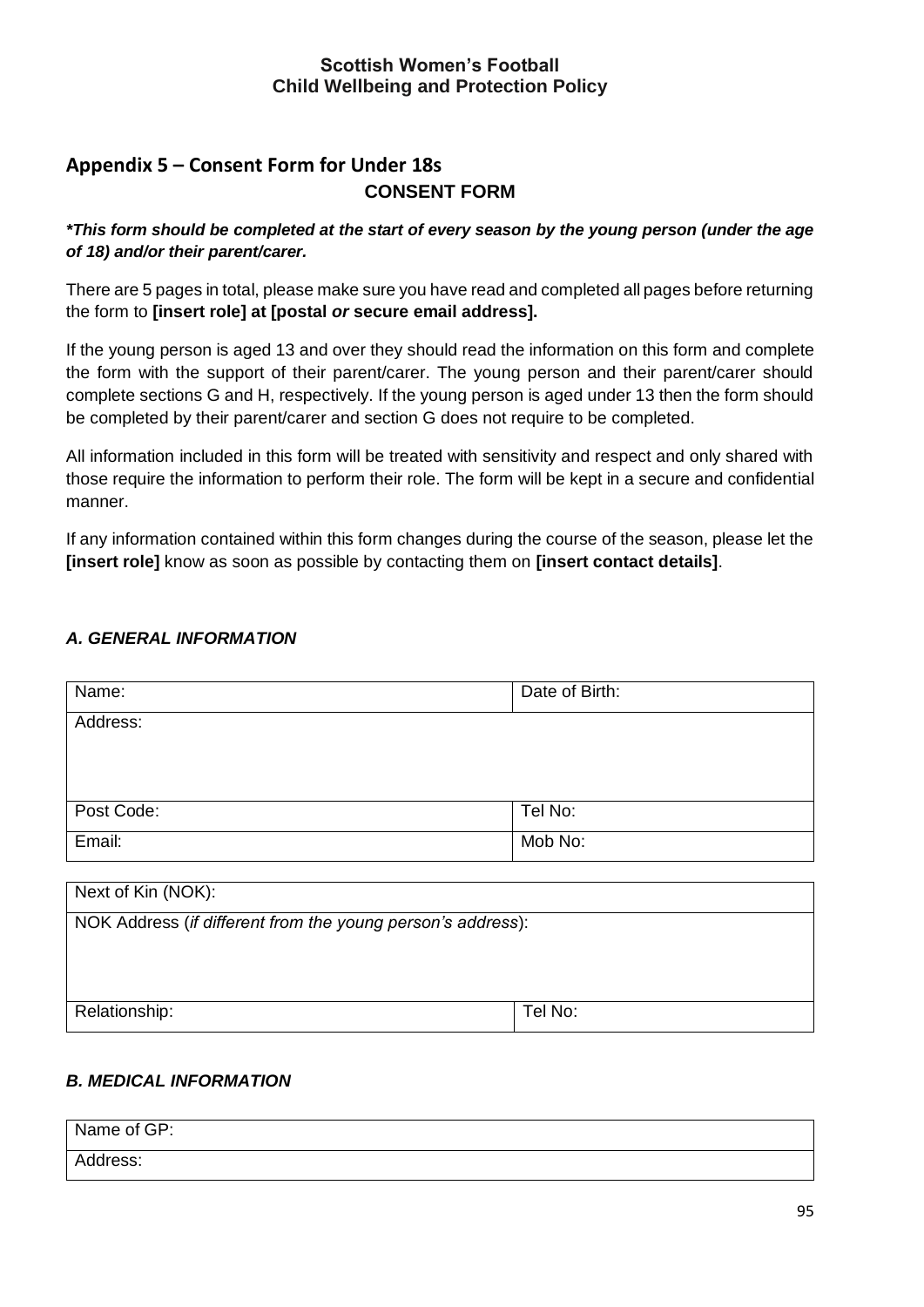| Post Code: | Tel No: |
|------------|---------|

Please complete the following details. *Please delete as applicable.*

| 1. Do you have a disability that will affect your ability to take part in football? | Yes / No |
|-------------------------------------------------------------------------------------|----------|
|-------------------------------------------------------------------------------------|----------|

If yes, please give details:

If yes, please give details:

2. Do you have a medical condition that will affect your ability to take part in football? **Yes / No** 

| 3. Do you take any medication?                                                                   | Yes / No |
|--------------------------------------------------------------------------------------------------|----------|
| If yes, please give details:                                                                     |          |
| 4. Do you have any existing injuries?                                                            | Yes / No |
| If yes, please give details:                                                                     |          |
| 5. Do you have any allergies, including allergies to medication?<br>If yes, please give details: | Yes / No |

6. Is there any other relevant information which you would like us to know? (e.g. access rights, disabilities, special dietary requirements etc)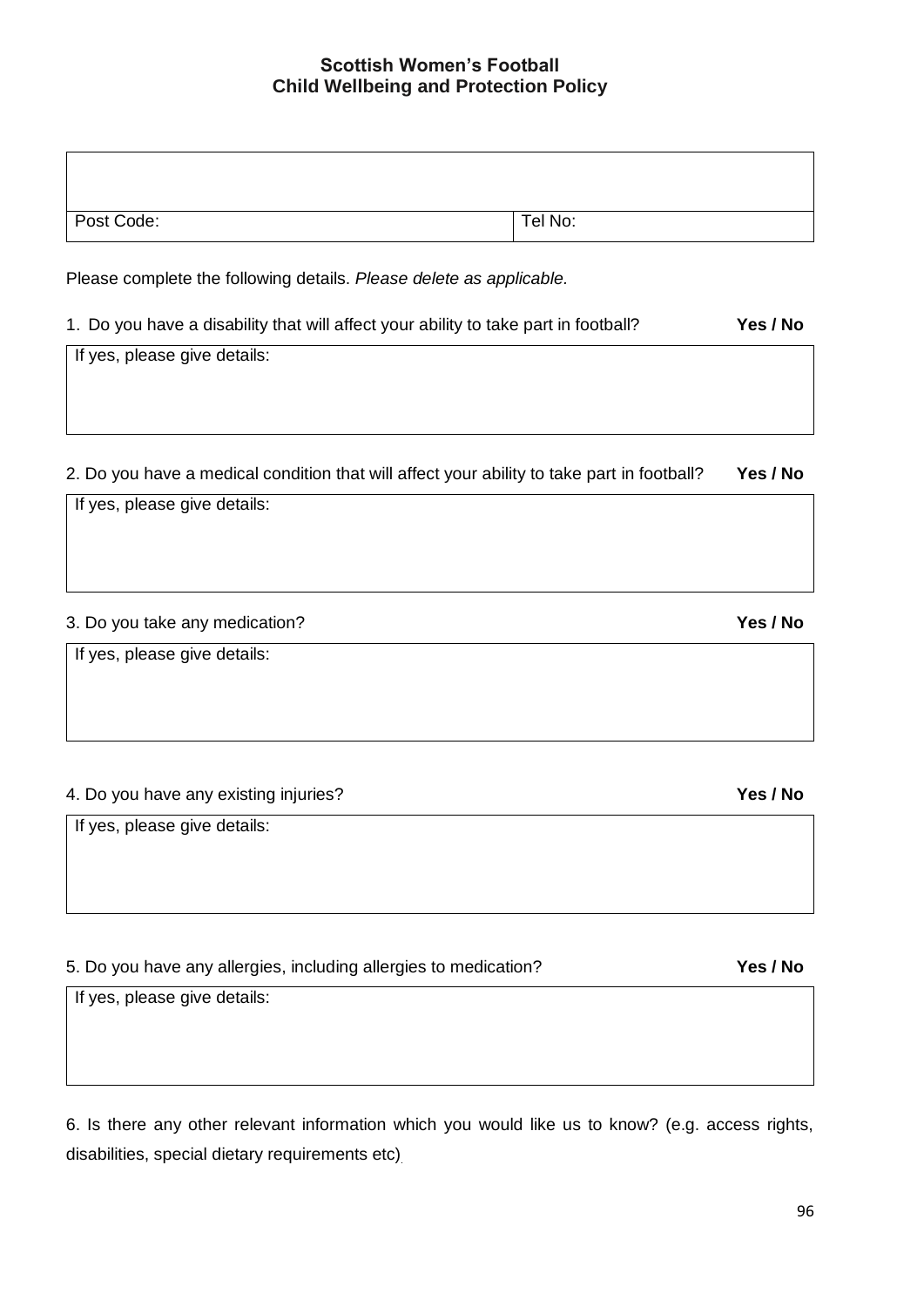If yes, please give details:

#### *C. SHARING INFORMATION*

Children and young people and their parents/carers *may* have access to a Named person to help them get the support they need. A Named Person will normally be the health visitor for a pre-school child and a promoted teacher – such as a Head Teacher or Pastoral Care teacher – for a school age child.

If you do not have a Named Person, please provide the information of your Pastoral Care teacher or Head Teacher.

| Named Person/Teacher: | Tel No: |
|-----------------------|---------|
|                       |         |

### *D. TRANSPORTATION OF CHILDREN AND YOUNG PEOPLE*

For the purpose of football activities, the Club may transport you to and from games, activities or events.

The Club will ask any person using a private vehicle to declare that they are properly licensed and insured and, in the case of a person who cannot so declare, will not permit that individual to transport children and young people.

Full information on the transportation of children and young people can be found in the Club's Child Wellbeing and Protection Policy in the Trips and Travel Away Practice Note.

### *E. PHOTOGRAPHS AND VIDEOS*

You may be photographed or filmed when participating in football. Photographs or videos of you participating as part of the team may be:

- published in Club publications, including on the Club's website;
- used for training purposes;
- broadcast live over the internet by the Club. This is commonly known as 'live streaming'.

All images and videos will be taken and used in line with the Club's Child Wellbeing and Protection Policy, full information of which can be found in the Celebration Practice Note.

#### *F. CONTACT INFORMATION*

The Club may contact you via email, text or social networking site with information relating to football activities.

All communication will be done in line with the Club's Child Wellbeing and Protection Policy, full information of which can be found in the Communication and Social Media Practice Note.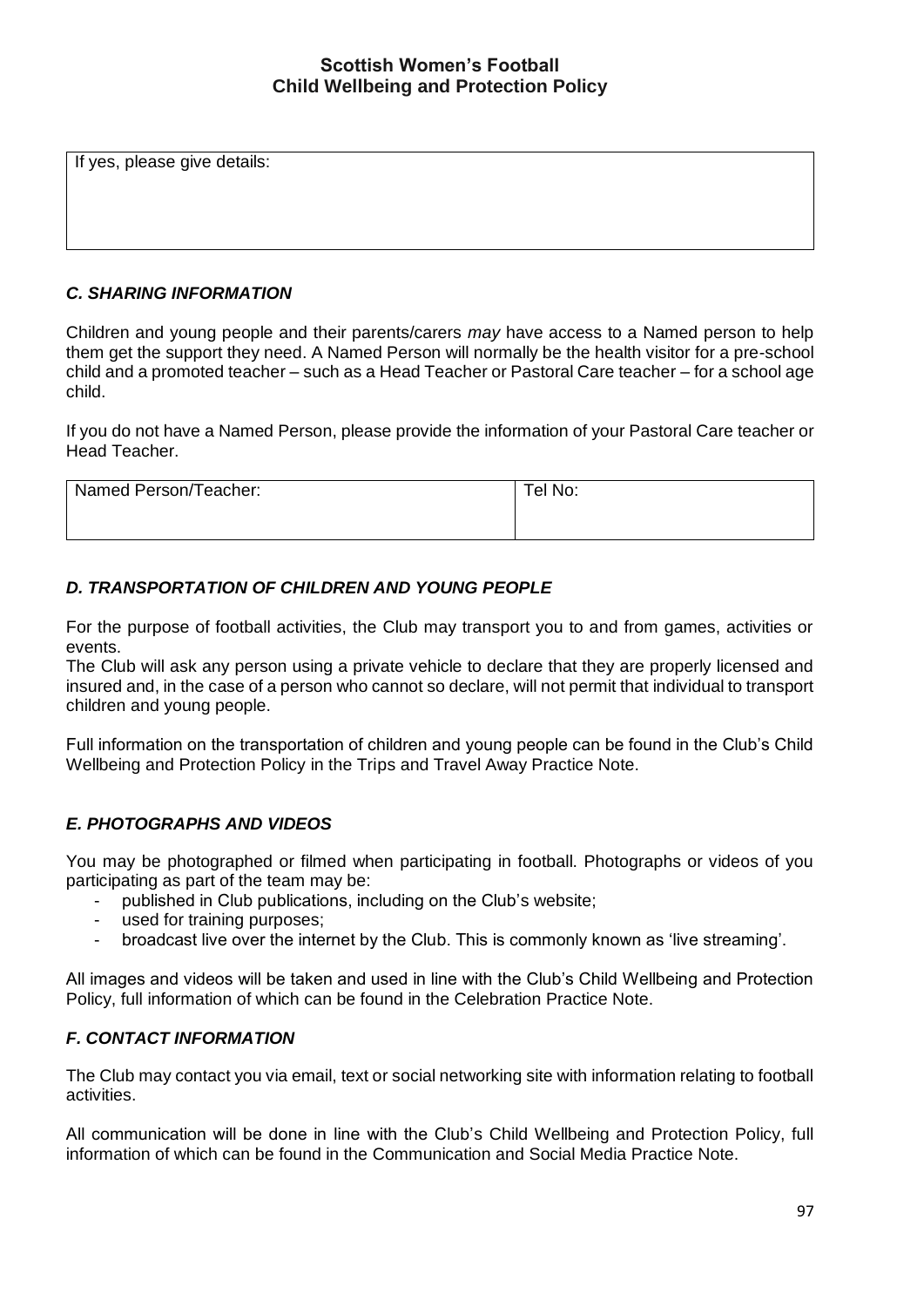### *G. AGREEMENT (to be completed by the young person)*

#### **\*delete as applicable**

I consent / I do not consent\* to the Club storing the medical information I have completed in Section B (Medical Information) of this form the duration of the season

I consent / I do not consent\* to receiving medical treatment, including anaesthetic, which medical professionals present consider necessary.

I consent / I do not consent\* to the Club sharing information with my Named Person or school, as deemed appropriate, if my wellbeing is, or may be, impacted and it is deemed necessary by the Club Child Wellbeing and Protection Officer to share that information.

I consent / I do not consent\* to being transported by persons representing the Club for the purposes of participating in football activities.

I consent / I do not consent\* to my photograph or image being taken and used by the Club for the purposes set out in section E of this form.

I consent / I do not consent<sup>\*</sup> to the Club contacting me via email, text or social media to give me information about football activities.

I agree to:

(i) Inform the Club should any of the information contained in this form change.

| Full Name |  |
|-----------|--|
| Date      |  |

#### *H. AGREEMENT (to be completed by the young person's parents/carers)*

#### **\*delete as applicable**

I consent / I do not consent\* to my child receiving medical treatment, including anaesthetic, which the medical professionals present consider necessary.

I consent / I do not consent\* to the Club sharing information with my child's Named Person or school, as deemed appropriate, if the young person's wellbeing is, or may be, impacted and it is deemed necessary by the Club Child Wellbeing and Protection Officer to share that information.

I consent / I do not consent\* to my child being transported by persons representing the Club for the purposes of taking participating in football activities.

I consent / I do not consent\* to my child being photographed or filmed and being used by the Club for the purposes set out in section E of this form.

I consent / I do not consent\* to my child being contacted via email, text or social networking site for the purposes as set out on Section F.

I do / do not<sup>\*</sup> wish to be copied in to these messages.